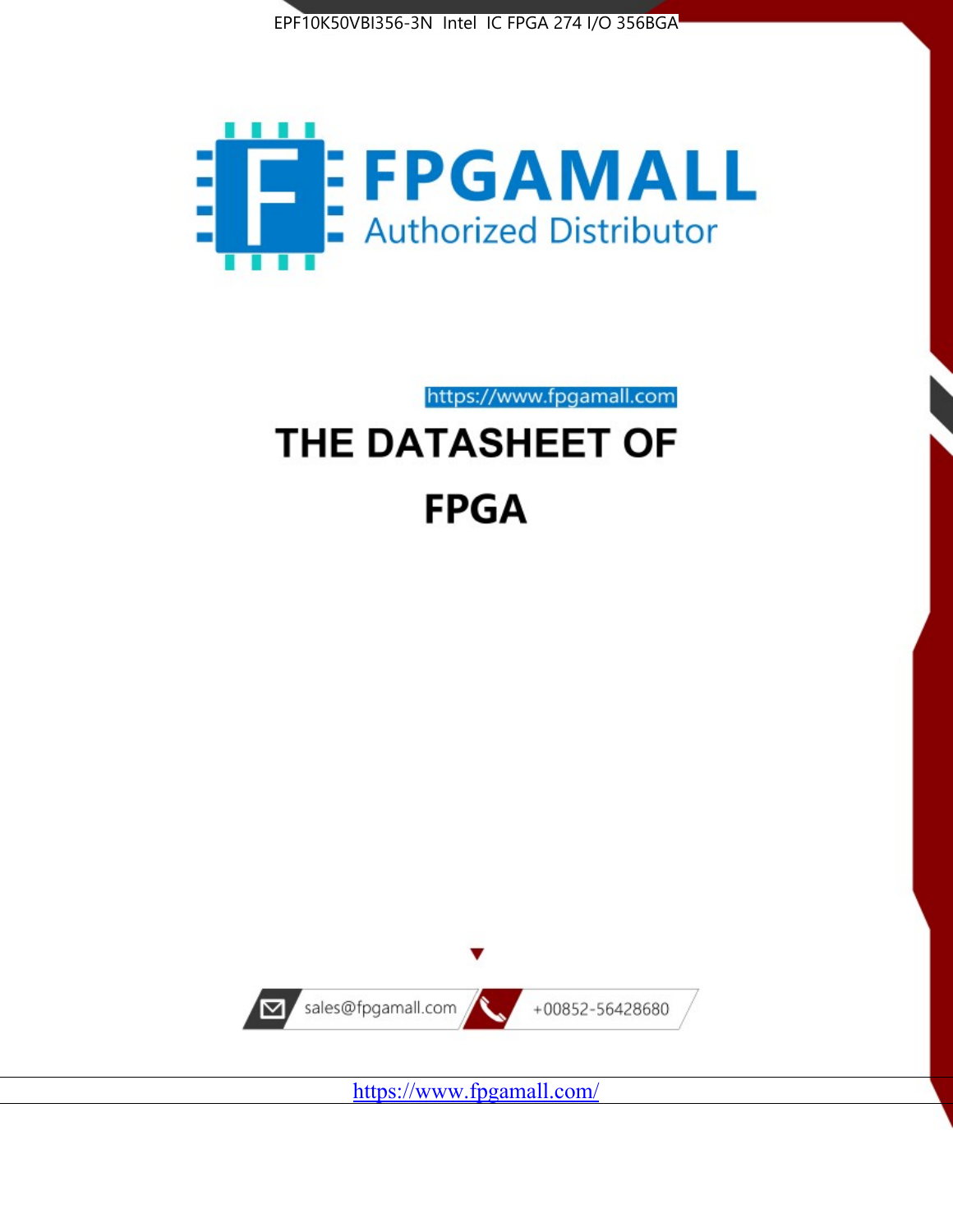#### EPF10K50VBI356-3N Intel IC FPGA 274 I/O 356BGA





## **FLEX 10K**

### **Embedded Programmable Logic Device Family**

#### **January 2003, ver. 4.2 Data Sheet**

**Features...** ■ The industry's first embedded programmable logic device (PLD) family, providing System-on-a-Programmable-Chip (SOPC) integration

- Embedded array for implementing megafunctions, such as efficient memory and specialized logic functions
- Logic array for general logic functions
- High density
	- 10,000 to 250,000 typical gates (see Tables 1 and 2)
	- Up to 40,960 RAM bits; 2,048 bits per embedded array block (EAB), all of which can be used without reducing logic capacity
- System-level features
	- $MultiVolt<sup>TM</sup> I/O interface support$
	- 5.0-V tolerant input pins in FLEX® 10KA devices
	- Low power consumption (typical specification less than 0.5 mA in standby mode for most devices)
	- FLEX 10K and FLEX 10KA devices support peripheral component interconnect Special Interest Group (PCI SIG) *PCI Local Bus Specification, Revision 2.2*
	- FLEX 10KA devices include pull-up clamping diode, selectable on a pin-by-pin basis for 3.3-V PCI compliance
	- Select FLEX 10KA devices support 5.0-V PCI buses with eight or fewer loads
	- Built-in Joint Test Action Group (JTAG) boundary-scan test (BST) circuitry compliant with IEEE Std. 1149.1-1990, available without consuming any device logic

#### *Table 1. FLEX 10K Device Features*

| <b>Feature</b>                    | <b>EPF10K10</b><br>EPF10K10A | <b>EPF10K20</b> | <b>EPF10K30</b><br><b>EPF10K30A</b> | <b>EPF10K40</b> | <b>EPF10K50</b><br><b>EPF10K50V</b> |
|-----------------------------------|------------------------------|-----------------|-------------------------------------|-----------------|-------------------------------------|
| Typical gates (logic and RAM) (1) | 10,000                       | 20,000          | 30,000                              | 40,000          | 50,000                              |
| Maximum system gates              | 31,000                       | 63,000          | 69,000                              | 93,000          | 116,000                             |
| Logic elements (LEs)              | 576                          | 1,152           | 1,728                               | 2,304           | 2,880                               |
| Logic array blocks (LABs)         | 72                           | 144             | 216                                 | 288             | 360                                 |
| Embedded array blocks (EABs)      | 3                            | 6               | 6                                   | 8               | 10                                  |
| <b>Total RAM bits</b>             | 6.144                        | 12,288          | 12,288                              | 16,384          | 20,480                              |
| Maximum user I/O pins             | 150                          | 189             | 246                                 | 189             | 310                                 |

#### **Altera Corporation 1**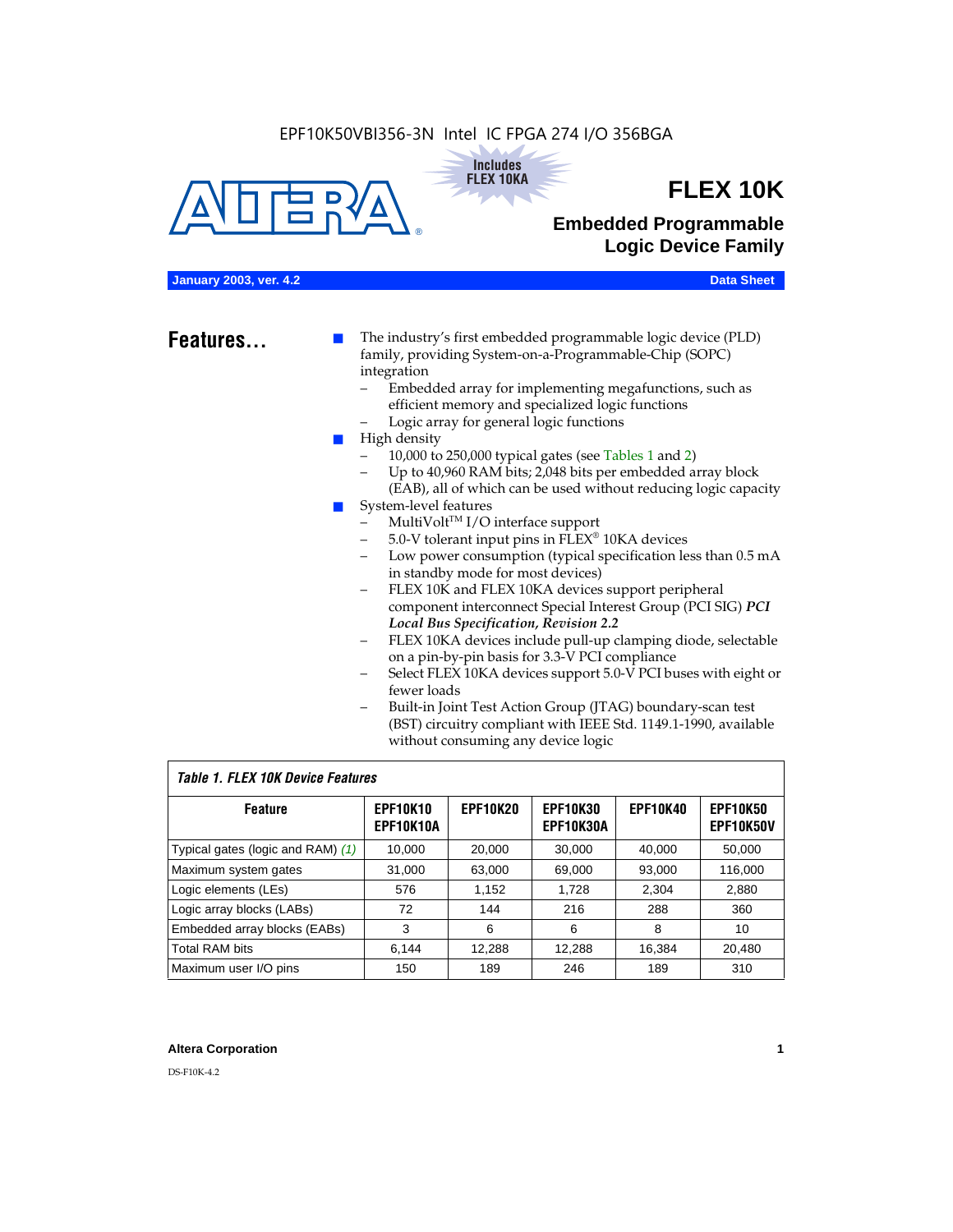| Table 2. FLEX 10K Device Features    |                 |                                |                   |                   |  |  |
|--------------------------------------|-----------------|--------------------------------|-------------------|-------------------|--|--|
| <b>Feature</b>                       | <b>EPF10K70</b> | <b>EPF10K100</b><br>EPF10K100A | <b>EPF10K130V</b> | <b>EPF10K250A</b> |  |  |
| Typical gates (logic and<br>RAM) (1) | 70.000          | 100.000                        | 130.000           | 250,000           |  |  |
| Maximum system gates                 | 118,000         | 158,000                        | 211,000           | 310,000           |  |  |
| <b>LEs</b>                           | 3.744           | 4,992                          | 6,656             | 12,160            |  |  |
| LABs                                 | 468             | 624                            | 832               | 1.520             |  |  |
| EABs                                 | 9               | 12                             | 16                | 20                |  |  |
| <b>Total RAM bits</b>                | 18,432          | 24.576                         | 32,768            | 40,960            |  |  |
| Maximum user I/O pins                | 358             | 406                            | 470               | 470               |  |  |

#### *Note to tables:*

(1) The embedded IEEE Std. 1149.1 JTAG circuitry adds up to 31,250 gates in addition to the listed typical or maximum system gates.

### **...and More Features**

- Devices are fabricated on advanced processes and operate with a 3.3-V or 5.0-V supply voltage (see Table 3
- In-circuit reconfigurability (ICR) via external configuration device, intelligent controller, or JTAG port
- $ClockLock^{TM}$  and  $ClockBoost^{TM}$  options for reduced clock delay/skew and clock multiplication
- Built-in low-skew clock distribution trees
- 100% functional testing of all devices; test vectors or scan chains are not required

| Table 3. Supply Voltages for FLEX 10K & FLEX 10KA Devices |               |  |  |  |  |
|-----------------------------------------------------------|---------------|--|--|--|--|
| 5.0-V Devices                                             | 3.3-V Devices |  |  |  |  |
| EPF10K10                                                  | EPF10K10A     |  |  |  |  |
| EPF10K20                                                  | EPF10K30A     |  |  |  |  |
| EPF10K30                                                  | EPF10K50V     |  |  |  |  |
| EPF10K40                                                  | EPF10K100A    |  |  |  |  |
| EPF10K50                                                  | EPF10K130V    |  |  |  |  |
| EPF10K70                                                  | EPF10K250A    |  |  |  |  |
| EPF10K100                                                 |               |  |  |  |  |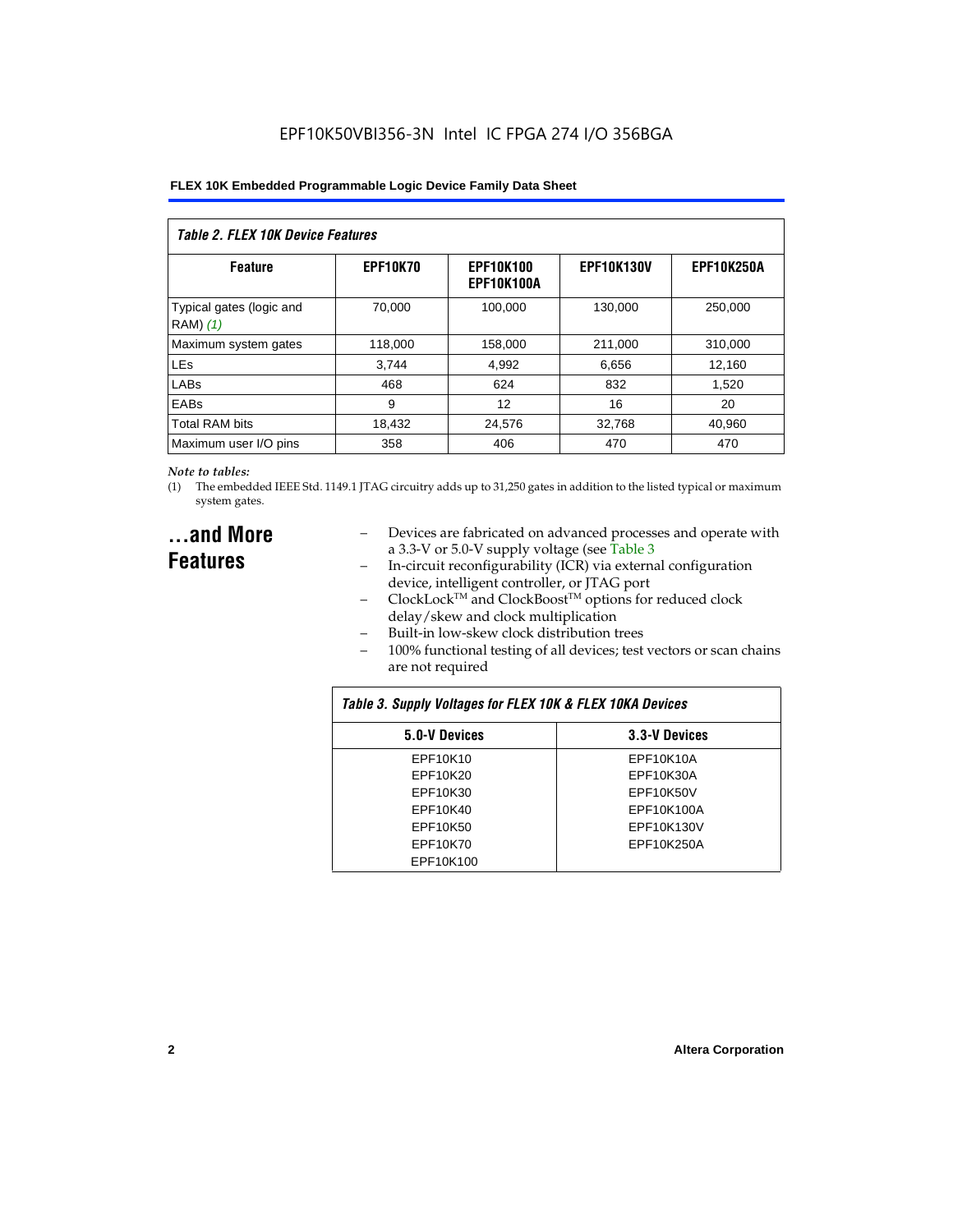- Flexible interconnect
	- FastTrack® Interconnect continuous routing structure for fast, predictable interconnect delays
	- Dedicated carry chain that implements arithmetic functions such as fast adders, counters, and comparators (automatically used by software tools and megafunctions)
	- Dedicated cascade chain that implements high-speed, high-fan-in logic functions (automatically used by software tools and megafunctions)
	- Tri-state emulation that implements internal tri-state buses
	- Up to six global clock signals and four global clear signals
- Powerful I/O pins
	- Individual tri-state output enable control for each pin
	- Open-drain option on each I/O pin
	- Programmable output slew-rate control to reduce switching noise
	- FLEX 10KA devices support hot-socketing
- Peripheral register for fast setup and clock-to-output delay
- Flexible package options
	- Available in a variety of packages with 84 to 600 pins (see Tables 4 and 5)
	- Pin-compatibility with other FLEX 10K devices in the same package
	- FineLine BGA<sup>TM</sup> packages maximize board space efficiency
- Software design support and automatic place-and-route provided by Altera development systems for Windows-based PCs and Sun SPARCstation, HP 9000 Series 700/800 workstations
- Additional design entry and simulation support provided by EDIF 2 0 0 and 3 0 0 netlist files, library of parameterized modules (LPM), DesignWare components, Verilog HDL, VHDL, and other interfaces to popular EDA tools from manufacturers such as Cadence, Exemplar Logic, Mentor Graphics, OrCAD, Synopsys, Synplicity, VeriBest, and Viewlogic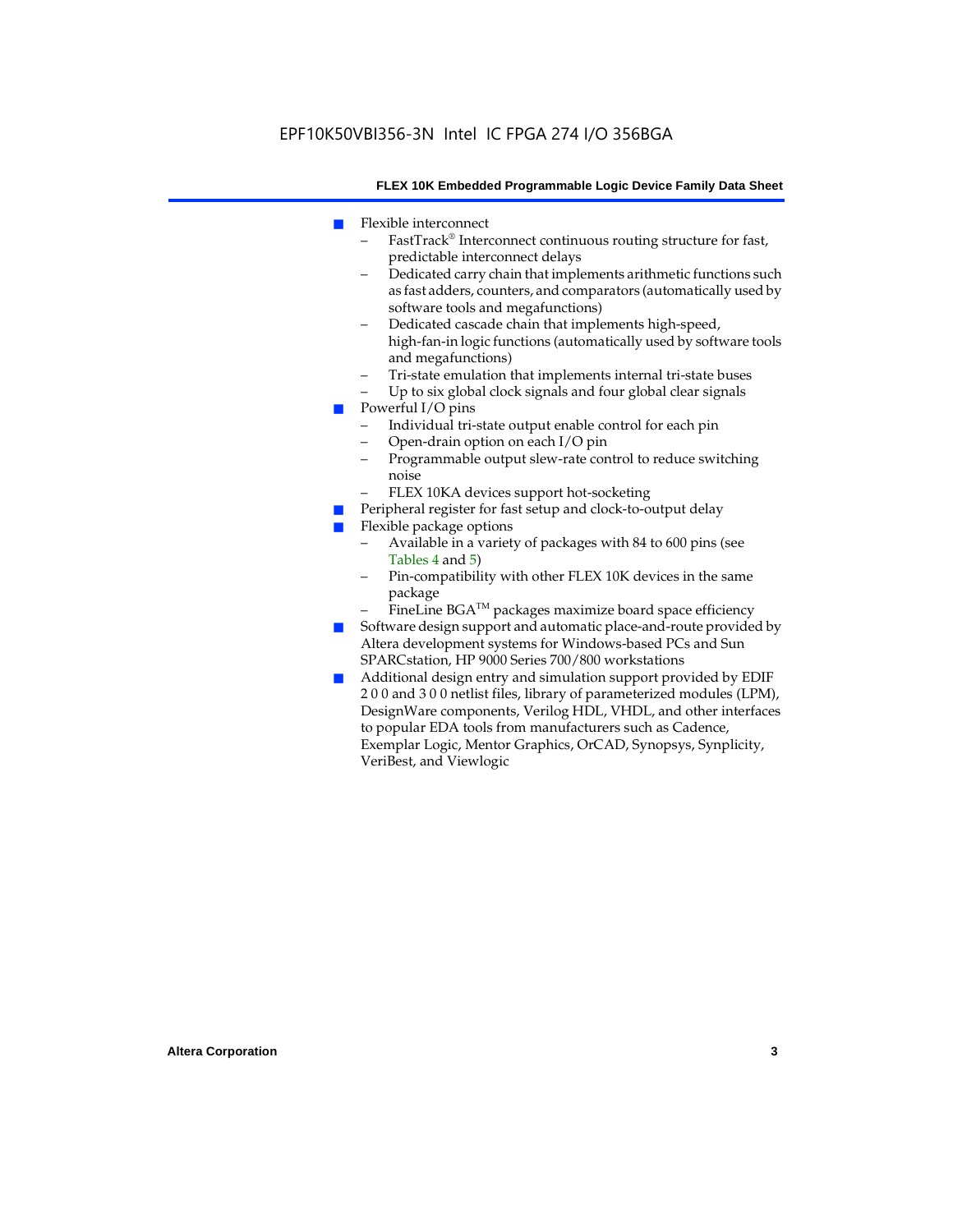| <b>Device</b> | 84-Pin<br><b>PLCC</b> | $100-Pin$<br><b>TQFP</b> | 144-Pin TQFP | 208-Pin<br><b>PQFP</b><br><b>ROFP</b> | 240-Pin<br><b>PQFP</b><br><b>ROFP</b> |
|---------------|-----------------------|--------------------------|--------------|---------------------------------------|---------------------------------------|
| EPF10K10      | 59                    |                          | 102          | 134                                   |                                       |
| EPF10K10A     |                       | 66                       | 102          | 134                                   |                                       |
| EPF10K20      |                       |                          | 102          | 147                                   | 189                                   |
| EPF10K30      |                       |                          |              | 147                                   | 189                                   |
| EPF10K30A     |                       |                          | 102          | 147                                   | 189                                   |
| EPF10K40      |                       |                          |              | 147                                   | 189                                   |
| EPF10K50      |                       |                          |              |                                       | 189                                   |
| EPF10K50V     |                       |                          |              |                                       | 189                                   |
| EPF10K70      |                       |                          |              |                                       | 189                                   |
| EPF10K100     |                       |                          |              |                                       |                                       |
| EPF10K100A    |                       |                          |              |                                       | 189                                   |
| EPF10K130V    |                       |                          |              |                                       |                                       |
| EPF10K250A    |                       |                          |              |                                       |                                       |

| Table 5. FLEX 10K Package Options & I/O Pin Count (Continued)<br>Note $(1)$ |                       |                       |                                |                       |                                |                |                       |
|-----------------------------------------------------------------------------|-----------------------|-----------------------|--------------------------------|-----------------------|--------------------------------|----------------|-----------------------|
| <b>Device</b>                                                               | 503-Pin<br><b>PGA</b> | 599-Pin<br><b>PGA</b> | 256-Pin<br><b>FineLine BGA</b> | 356-Pin<br><b>BGA</b> | 484-Pin<br><b>FineLine BGA</b> | 600-Pin<br>BGA | 403-Pin<br><b>PGA</b> |
| EPF10K10                                                                    |                       |                       |                                |                       |                                |                |                       |
| EPF10K10A                                                                   |                       |                       | 150                            |                       | 150 $(2)$                      |                |                       |
| EPF10K20                                                                    |                       |                       |                                |                       |                                |                |                       |
| EPF10K30                                                                    |                       |                       |                                | 246                   |                                |                |                       |
| EPF10K30A                                                                   |                       |                       | 191                            | 246                   | 246                            |                |                       |
| EPF10K40                                                                    |                       |                       |                                |                       |                                |                |                       |
| EPF10K50                                                                    |                       |                       |                                | 274                   |                                |                | 310                   |
| EPF10K50V                                                                   |                       |                       |                                | 274                   |                                |                |                       |
| EPF10K70                                                                    | 358                   |                       |                                |                       |                                |                |                       |
| EPF10K100                                                                   | 406                   |                       |                                |                       |                                |                |                       |
| EPF10K100A                                                                  |                       |                       |                                | 274                   | 369                            | 406            |                       |
| EPF10K130V                                                                  |                       | 470                   |                                |                       |                                | 470            |                       |
| EPF10K250A                                                                  |                       | 470                   |                                |                       |                                | 470            |                       |

 $\mathbf{r}$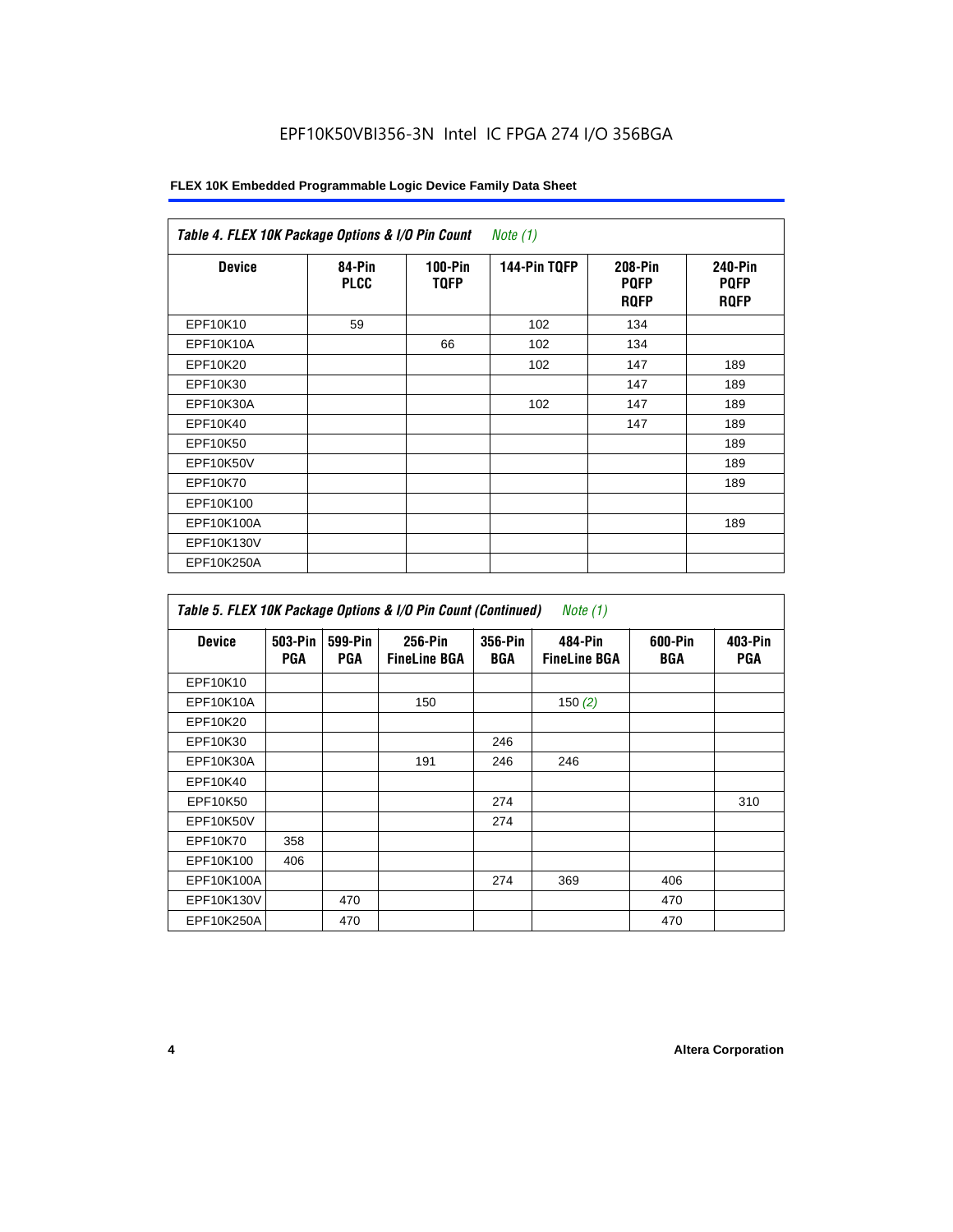### *Notes to tables:*

- FLEX 10K and FLEX 10KA device package types include plastic J-lead chip carrier (PLCC), thin quad flat pack (TQFP), plastic quad flat pack (PQFP), power quad flat pack (RQFP), ball-grid array (BGA), pin-grid array (PGA), and FineLine BGA™ packages.
- (2) This option is supported with a 256-pin FineLine BGA package. By using SameFrame pin migration, all FineLine BGA packages are pin compatible. For example, a board can be designed to support both 256-pin and 484-pin FineLine BGA packages. The Altera software automatically avoids conflicting pins when future migration is set.

### **General Description**

Altera's FLEX 10K devices are the industry's first embedded PLDs. Based on reconfigurable CMOS SRAM elements, the Flexible Logic Element MatriX (FLEX) architecture incorporates all features necessary to implement common gate array megafunctions. With up to 250,000 gates, the FLEX 10K family provides the density, speed, and features to integrate entire systems, including multiple 32-bit buses, into a single device.

FLEX 10K devices are reconfigurable, which allows 100% testing prior to shipment. As a result, the designer is not required to generate test vectors for fault coverage purposes. Additionally, the designer does not need to manage inventories of different ASIC designs; FLEX 10K devices can be configured on the board for the specific functionality required.

Table 6 shows FLEX 10K performance for some common designs. All performance values were obtained with Synopsys DesignWare or LPM functions. No special design technique was required to implement the applications; the designer simply inferred or instantiated a function in a Verilog HDL, VHDL, Altera Hardware Description Language (AHDL), or schematic design file.

| TADIE D. FLEA TUN & FLEA TUNA FEITUITITAIICE  |                                                       |             |                   |                   |                   |                   |            |
|-----------------------------------------------|-------------------------------------------------------|-------------|-------------------|-------------------|-------------------|-------------------|------------|
| <b>Application</b>                            | <b>Performance</b><br><b>Resources</b><br><b>Used</b> |             |                   |                   |                   | <b>Units</b>      |            |
|                                               | <b>LEs</b>                                            | <b>EABs</b> | -1 Speed<br>Grade | -2 Speed<br>Grade | -3 Speed<br>Grade | -4 Speed<br>Grade |            |
| 16-bit loadable<br>counter $(1)$              | 16                                                    | $\Omega$    | 204               | 166               | 125               | 95                | <b>MHz</b> |
| 16-bit accumulator (1)                        | 16                                                    | $\Omega$    | 204               | 166               | 125               | 95                | <b>MHz</b> |
| 16-to-1 multiplexer $(2)$                     | 10                                                    | $\Omega$    | 4.2               | 5.8               | 6.0               | 7.0               | ns         |
| $256 \times 8$ RAM read<br>cycle speed $(3)$  | $\Omega$                                              | 1           | 172               | 145               | 108               | 84                | <b>MHz</b> |
| $256 \times 8$ RAM write<br>cycle speed $(3)$ | 0                                                     | 1           | 106               | 89                | 68                | 63                | <b>MHz</b> |

*Table 6. FLEX 10K & FLEX 10KA Performance*

#### *Notes:*

(1) The speed grade of this application is limited because of clock high and low specifications.

(2) This application uses combinatorial inputs and outputs.

(3) This application uses registered inputs and outputs.

#### **Altera Corporation 5**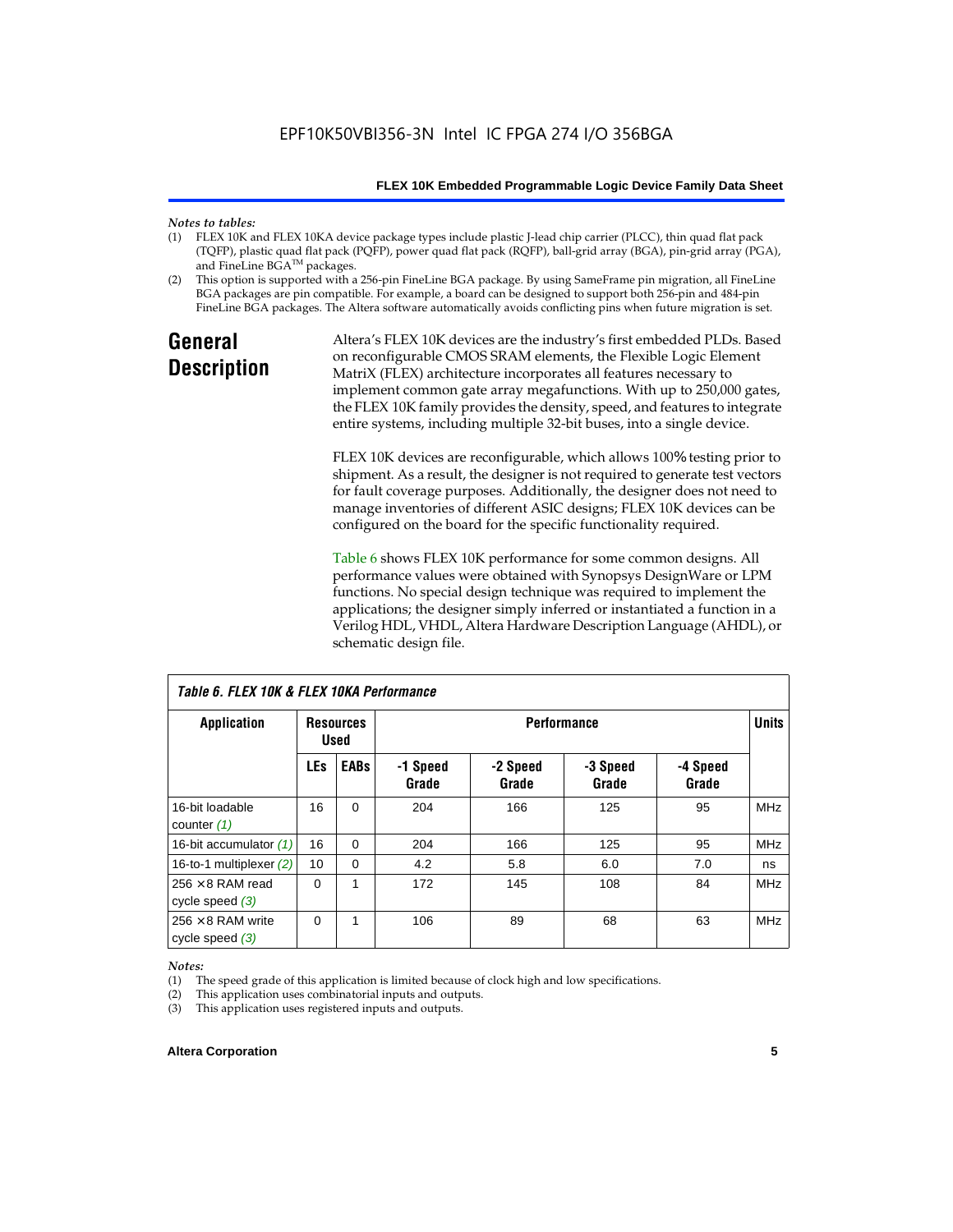The FLEX 10K architecture is similar to that of embedded gate arrays, the fastest-growing segment of the gate array market. As with standard gate arrays, embedded gate arrays implement general logic in a conventional "sea-of-gates" architecture. In addition, embedded gate arrays have dedicated die areas for implementing large, specialized functions. By embedding functions in silicon, embedded gate arrays provide reduced die area and increased speed compared to standard gate arrays. However, embedded megafunctions typically cannot be customized, limiting the designer's options. In contrast, FLEX 10K devices are programmable, providing the designer with full control over embedded megafunctions and general logic while facilitating iterative design changes during debugging.

Each FLEX 10K device contains an embedded array and a logic array. The embedded array is used to implement a variety of memory functions or complex logic functions, such as digital signal processing (DSP), microcontroller, wide-data-path manipulation, and data-transformation functions. The logic array performs the same function as the sea-of-gates in the gate array: it is used to implement general logic, such as counters, adders, state machines, and multiplexers. The combination of embedded and logic arrays provides the high performance and high density of embedded gate arrays, enabling designers to implement an entire system on a single device.

FLEX 10K devices are configured at system power-up with data stored in an Altera serial configuration device or provided by a system controller. Altera offers the EPC1, EPC2, EPC16, and EPC1441 configuration devices, which configure FLEX 10K devices via a serial data stream. Configuration data can also be downloaded from system RAM or from Altera's BitBlaster<sup>™</sup> serial download cable or ByteBlasterMV<sup>™</sup> parallel port download cable. After a FLEX 10K device has been configured, it can be reconfigured in-circuit by resetting the device and loading new data. Because reconfiguration requires less than 320 ms, real-time changes can be made during system operation.

FLEX 10K devices contain an optimized interface that permits microprocessors to configure FLEX 10K devices serially or in parallel, and synchronously or asynchronously. The interface also enables microprocessors to treat a FLEX 10K device as memory and configure the device by writing to a virtual memory location, making it very easy for the designer to reconfigure the device.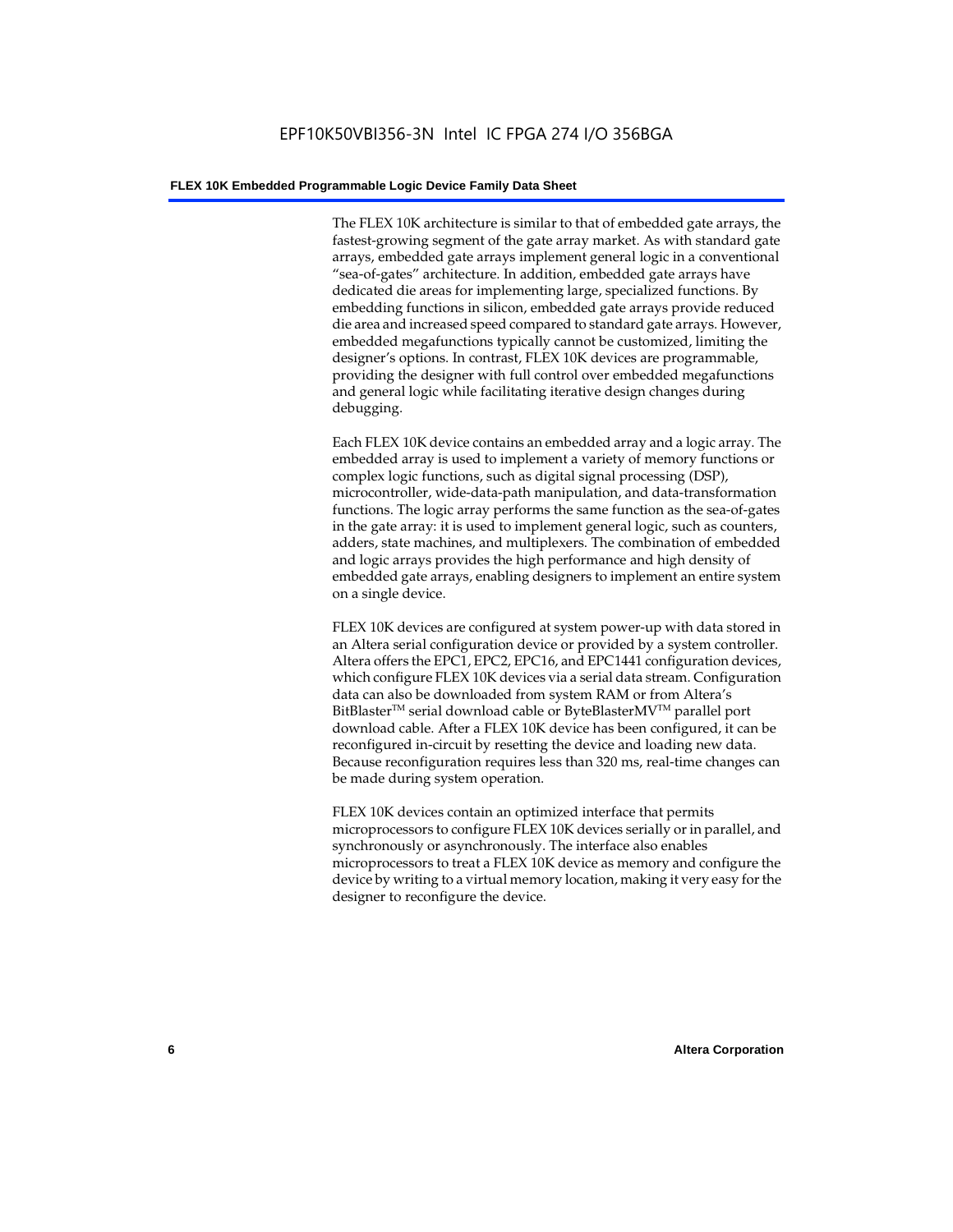For more information, see the following documents:

- *Configuration Devices for APEX & FLEX Devices Data Sheet*
- $BitBlaster$  Serial Download Cable Data Sheet
- *ByteBlasterMV Parallel Port Download Cable Data Sheet*
- *Application Note 116 (Configuring APEX 20K, FLEX 10K & FLEX 6000 Devices)*

FLEX 10K devices are supported by Altera development systems; single, integrated packages that offer schematic, text (including AHDL), and waveform design entry, compilation and logic synthesis, full simulation and worst-case timing analysis, and device configuration. The Altera software provides EDIF 2 0 0 and 3 0 0, LPM, VHDL, Verilog HDL, and other interfaces for additional design entry and simulation support from other industry-standard PC- and UNIX workstation-based EDA tools.

The Altera software works easily with common gate array EDA tools for synthesis and simulation. For example, the Altera software can generate Verilog HDL files for simulation with tools such as Cadence Verilog-XL. Additionally, the Altera software contains EDA libraries that use devicespecific features such as carry chains which are used for fast counter and arithmetic functions. For instance, the Synopsys Design Compiler library supplied with the Altera development systems include DesignWare functions that are optimized for the FLEX 10K architecture.

The Altera development systems run on Windows-based PCs and Sun SPARCstation, and HP 9000 Series 700/800 workstations.



f See the *MAX+PLUS II Programmable Logic Development System & Software Data Sheet* for more information.

### **Functional Description**

Each FLEX 10K device contains an embedded array to implement memory and specialized logic functions, and a logic array to implement general logic.

The embedded array consists of a series of EABs. When implementing memory functions, each EAB provides 2,048 bits, which can be used to create RAM, ROM, dual-port RAM, or first-in first-out (FIFO) functions. When implementing logic, each EAB can contribute 100 to 600 gates towards complex logic functions, such as multipliers, microcontrollers, state machines, and DSP functions. EABs can be used independently, or multiple EABs can be combined to implement larger functions.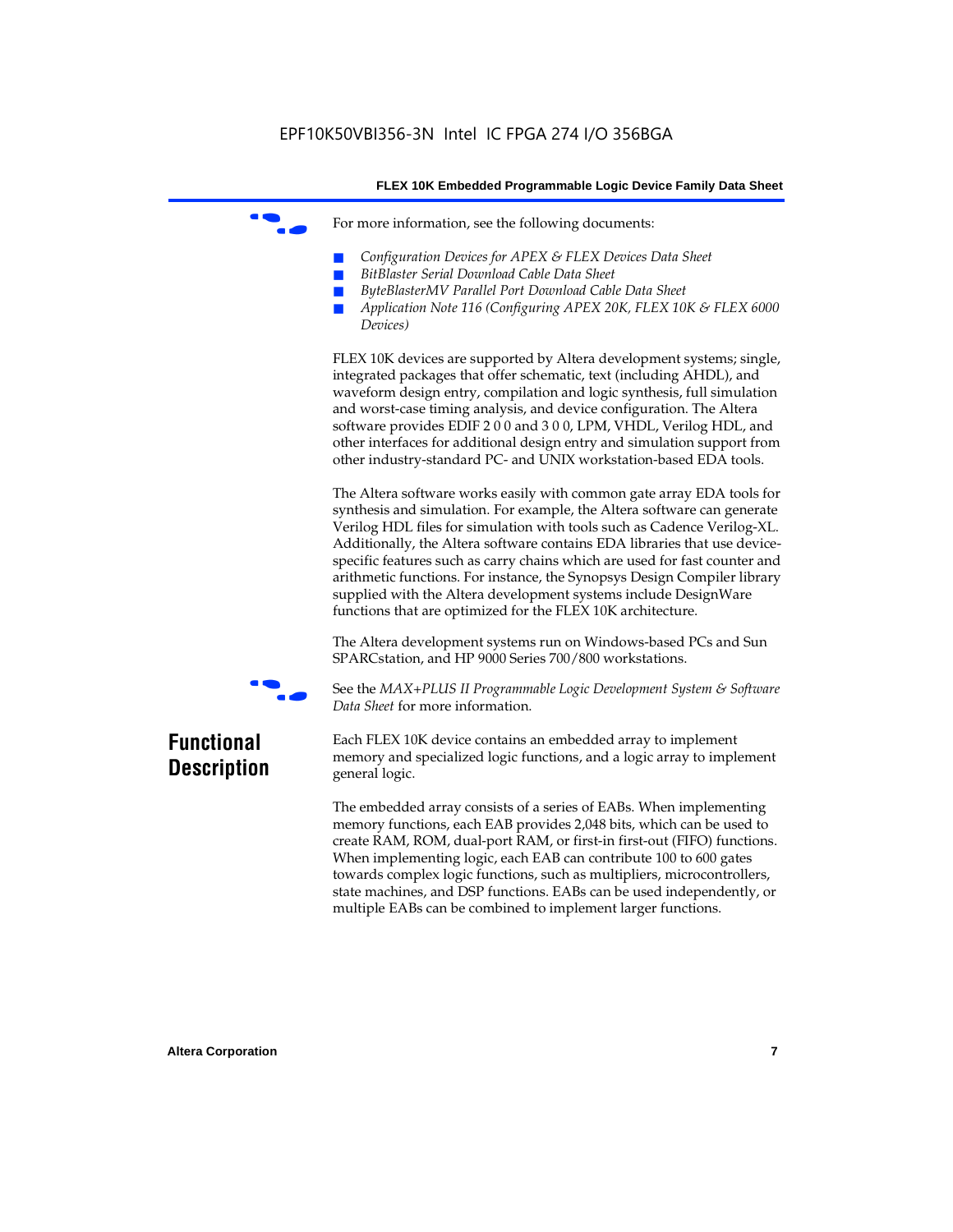The logic array consists of logic array blocks (LABs). Each LAB contains eight LEs and a local interconnect. An LE consists of a 4-input look-up table (LUT), a programmable flipflop, and dedicated signal paths for carry and cascade functions. The eight LEs can be used to create medium-sized blocks of logic—8-bit counters, address decoders, or state machines—or combined across LABs to create larger logic blocks. Each LAB represents about 96 usable gates of logic.

Signal interconnections within FLEX 10K devices and to and from device pins are provided by the FastTrack Interconnect, a series of fast, continuous row and column channels that run the entire length and width of the device.

Each I/O pin is fed by an I/O element (IOE) located at the end of each row and column of the FastTrack Interconnect. Each IOE contains a bidirectional I/O buffer and a flipflop that can be used as either an output or input register to feed input, output, or bidirectional signals. When used with a dedicated clock pin, these registers provide exceptional performance. As inputs, they provide setup times as low as 1.6 ns and hold times of 0 ns; as outputs, these registers provide clock-to-output times as low as 5.3 ns. IOEs provide a variety of features, such as JTAG BST support, slew-rate control, tri-state buffers, and open-drain outputs.

Figure 1 shows a block diagram of the FLEX 10K architecture. Each group of LEs is combined into an LAB; LABs are arranged into rows and columns. Each row also contains a single EAB. The LABs and EABs are interconnected by the FastTrack Interconnect. IOEs are located at the end of each row and column of the FastTrack Interconnect.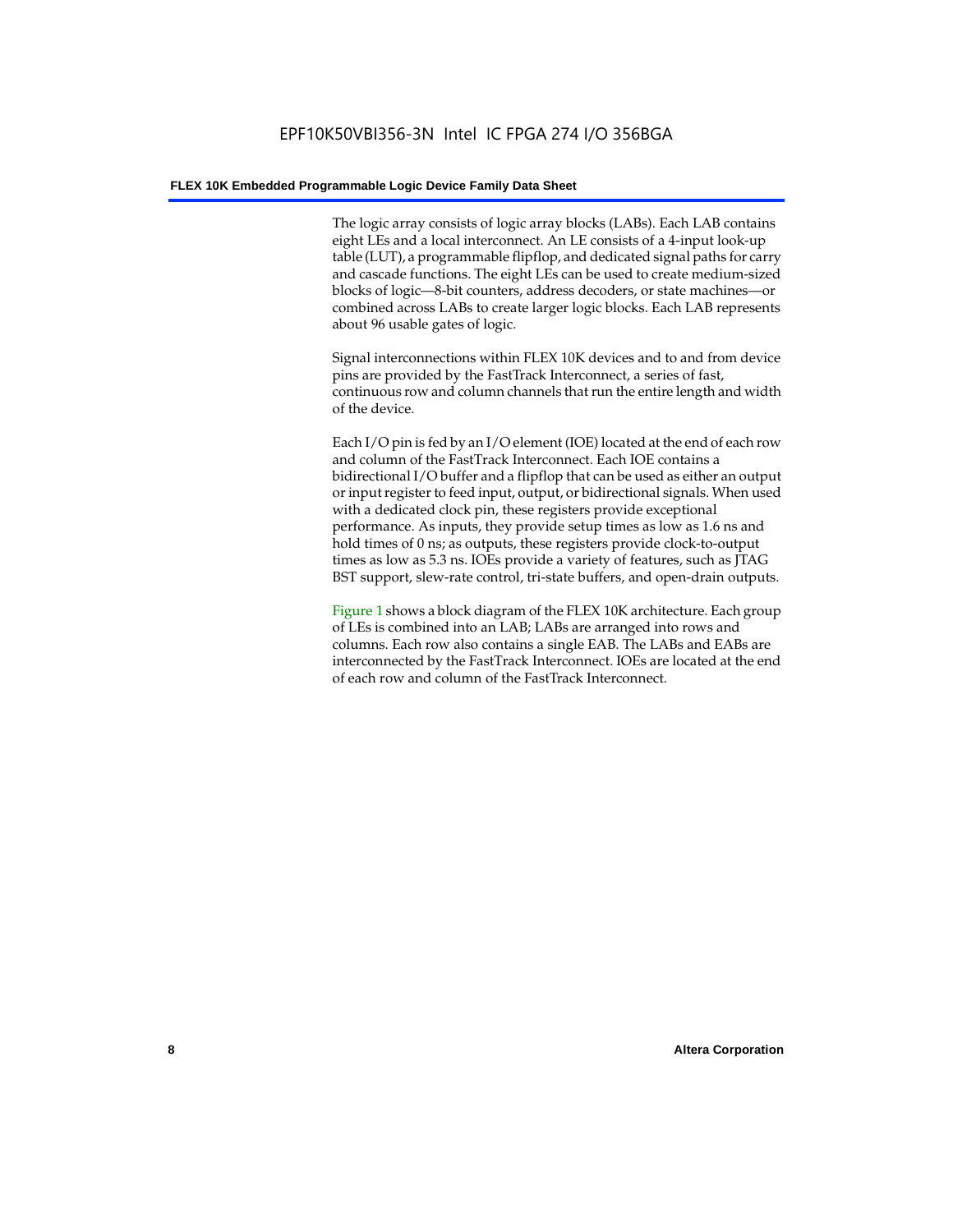

*Figure 1. FLEX 10K Device Block Diagram*

FLEX 10K devices provide six dedicated inputs that drive the flipflops' control inputs to ensure the efficient distribution of high-speed, low-skew (less than 1.5 ns) control signals. These signals use dedicated routing channels that provide shorter delays and lower skews than the FastTrack Interconnect. Four of the dedicated inputs drive four global signals. These four global signals can also be driven by internal logic, providing an ideal solution for a clock divider or an internally generated asynchronous clear signal that clears many registers in the device.

#### **Embedded Array Block**

The EAB is a flexible block of RAM with registers on the input and output ports, and is used to implement common gate array megafunctions. The EAB is also suitable for functions such as multipliers, vector scalars, and error correction circuits, because it is large and flexible. These functions can be combined in applications such as digital filters and microcontrollers.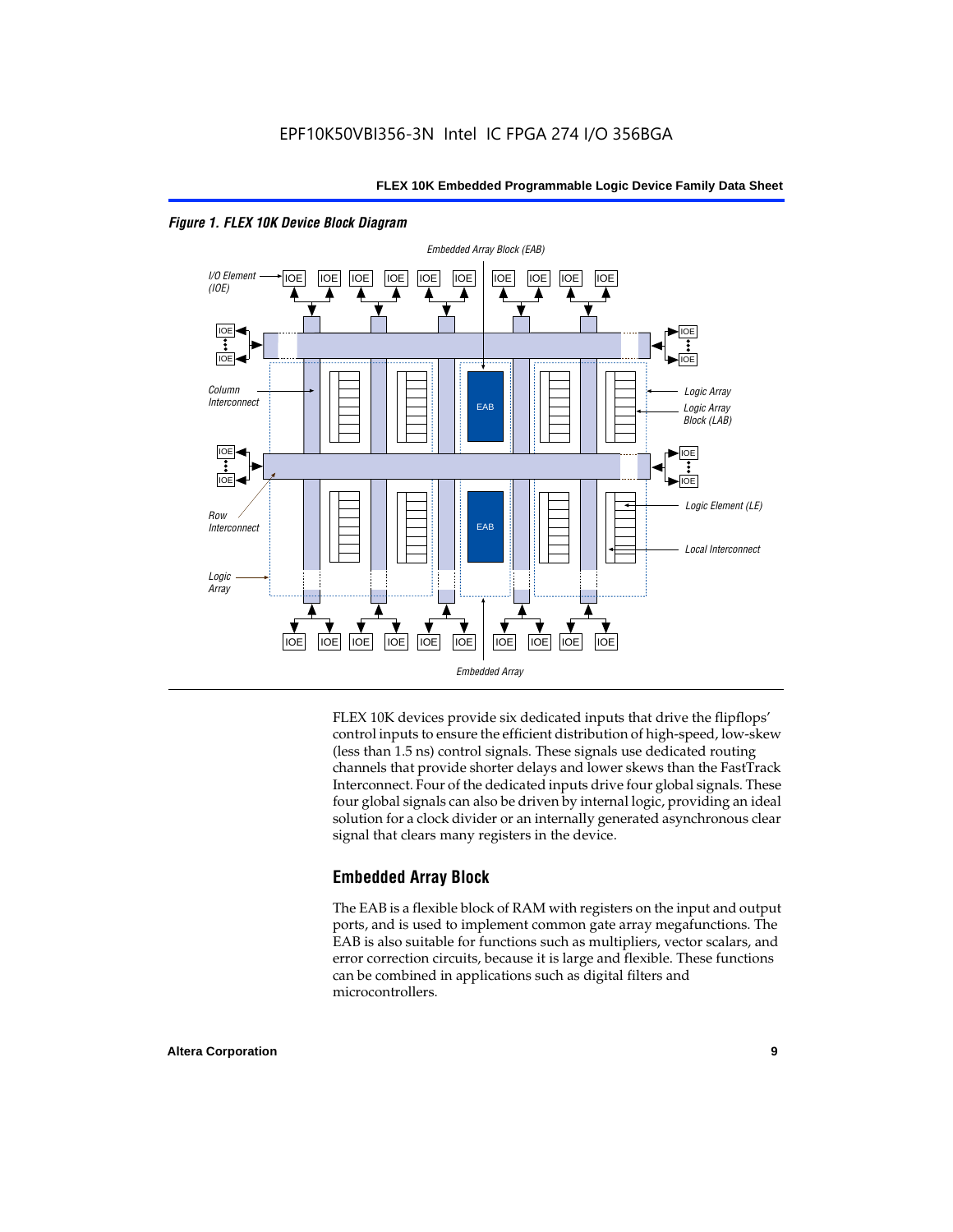Logic functions are implemented by programming the EAB with a readonly pattern during configuration, creating a large LUT. With LUTs, combinatorial functions are implemented by looking up the results, rather than by computing them. This implementation of combinatorial functions can be faster than using algorithms implemented in general logic, a performance advantage that is further enhanced by the fast access times of EABs. The large capacity of EABs enables designers to implement complex functions in one logic level without the routing delays associated with linked LEs or field-programmable gate array (FPGA) RAM blocks. For example, a single EAB can implement a  $4 \times 4$  multiplier with eight inputs and eight outputs. Parameterized functions such as LPM functions can automatically take advantage of the EAB.

The EAB provides advantages over FPGAs, which implement on-board RAM as arrays of small, distributed RAM blocks. These FPGA RAM blocks contain delays that are less predictable as the size of the RAM increases. In addition, FPGA RAM blocks are prone to routing problems because small blocks of RAM must be connected together to make larger blocks. In contrast, EABs can be used to implement large, dedicated blocks of RAM that eliminate these timing and routing concerns.

EABs can be used to implement synchronous RAM, which is easier to use than asynchronous RAM. A circuit using asynchronous RAM must generate the RAM write enable (WE) signal, while ensuring that its data and address signals meet setup and hold time specifications relative to the WE signal. In contrast, the EAB's synchronous RAM generates its own WE signal and is self-timed with respect to the global clock. A circuit using the EAB's self-timed RAM need only meet the setup and hold time specifications of the global clock.

When used as RAM, each EAB can be configured in any of the following sizes:  $256 \times 8$ ,  $512 \times 4$ ,  $1,024 \times 2$ , or  $2,048 \times 1$ . See Figure 2.



**10 Altera Corporation**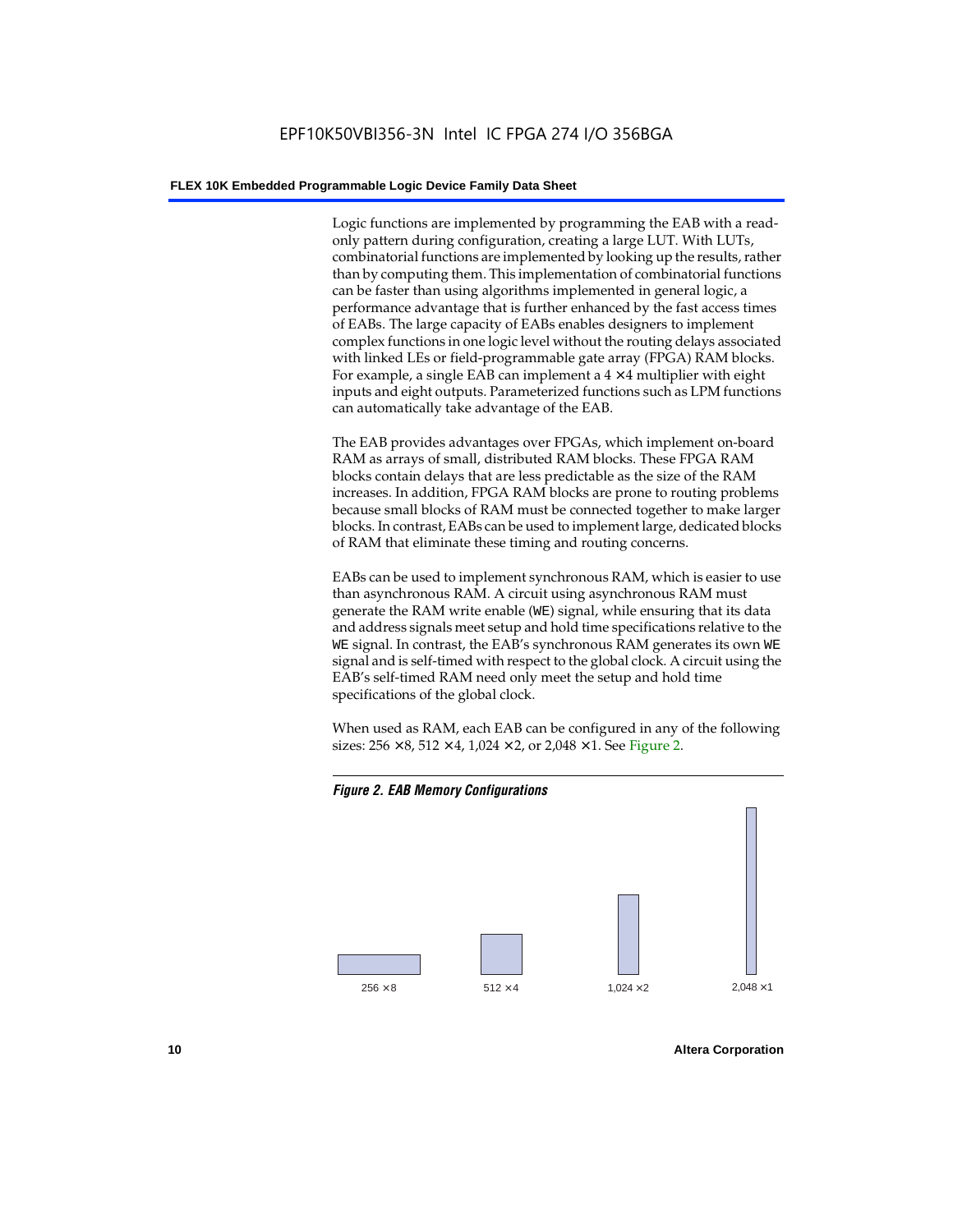Larger blocks of RAM are created by combining multiple EABs. For example, two  $256 \times 8$  RAM blocks can be combined to form a  $256 \times 16$  RAM block; two 512  $\times$  4 blocks of RAM can be combined to form a  $512 \times 8$  RAM block. See Figure 3.



If necessary, all EABs in a device can be cascaded to form a single RAM block. EABs can be cascaded to form RAM blocks of up to 2,048 words without impacting timing. Altera's software automatically combines EABs to meet a designer's RAM specifications.

EABs provide flexible options for driving and controlling clock signals. Different clocks can be used for the EAB inputs and outputs. Registers can be independently inserted on the data input, EAB output, or the address and WE inputs. The global signals and the EAB local interconnect can drive the WE signal. The global signals, dedicated clock pins, and EAB local interconnect can drive the EAB clock signals. Because the LEs drive the EAB local interconnect, the LEs can control the WE signal or the EAB clock signals.

Each EAB is fed by a row interconnect and can drive out to row and column interconnects. Each EAB output can drive up to two row channels and up to two column channels; the unused row channel can be driven by other LEs. This feature increases the routing resources available for EAB outputs. See Figure 4.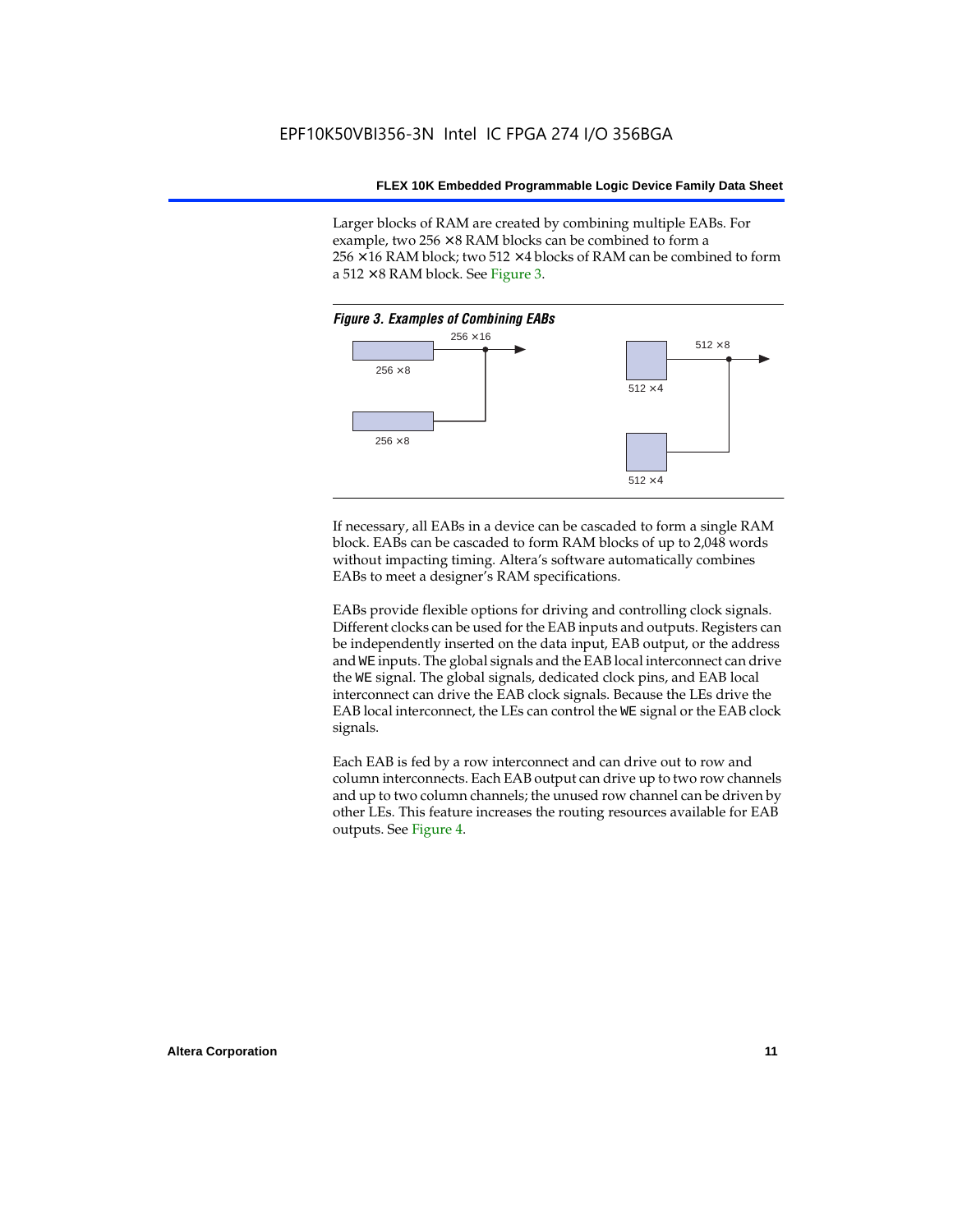

*Note:*<br>(1) **H** 

(1) EPF10K10, EPF10K10A, EPF10K20, EPF10K30, EPF10K30A, EPF10K40, EPF10K50, and EPF10K50V devices have 22 EAB local interconnect channels; EPF10K70, EPF10K100, EPF10K100A, EPF10K130V, and EPF10K250A devices have 26.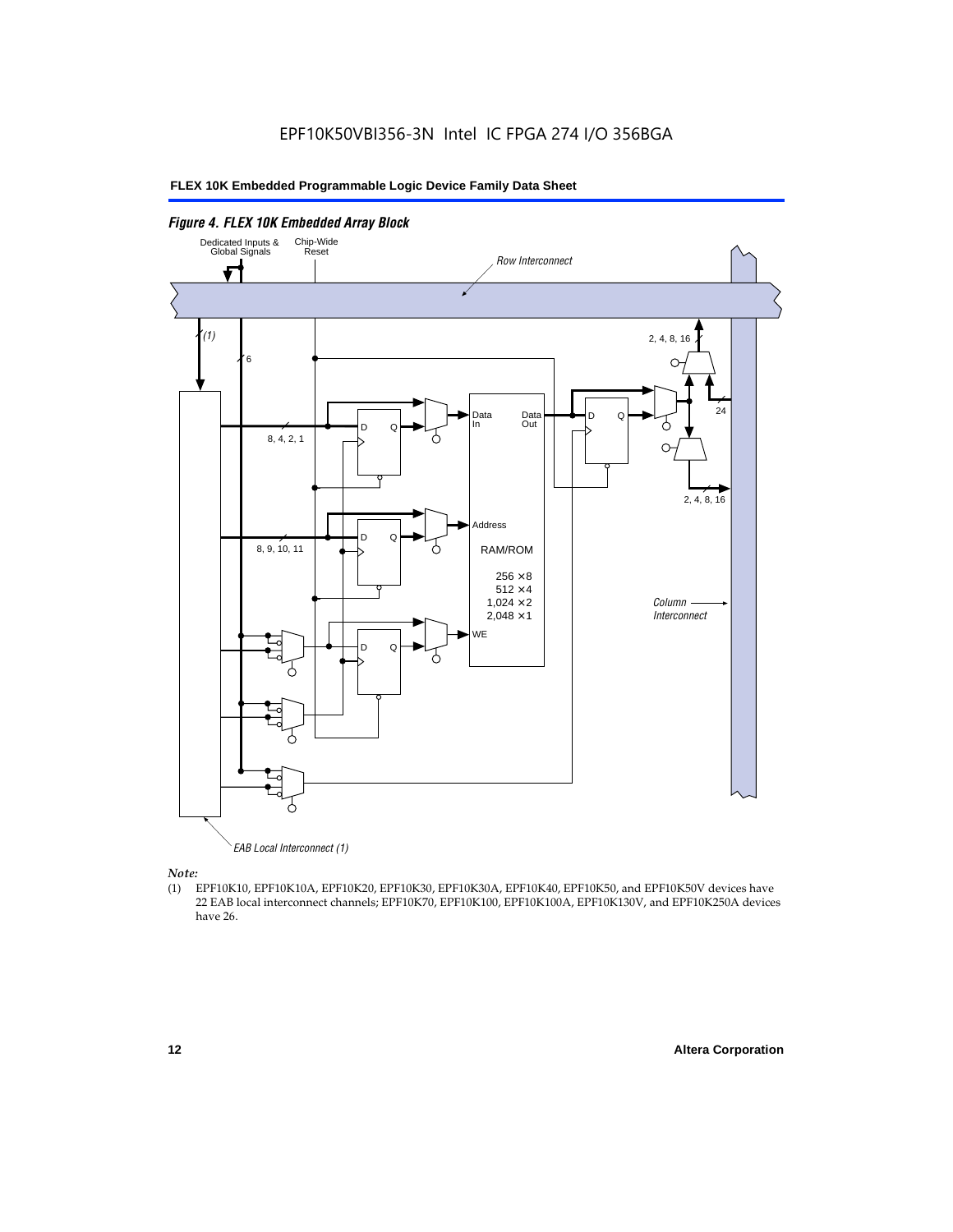#### **Logic Array Block**

Each LAB consists of eight LEs, their associated carry and cascade chains, LAB control signals, and the LAB local interconnect. The LAB provides the coarse-grained structure to the FLEX 10K architecture, facilitating efficient routing with optimum device utilization and high performance. See Figure 5.



#### *Notes:*

- (1) EPF10K10, EPF10K10A, EPF10K20, EPF10K30, EPF10K30A, EPF10K40, EPF10K50, and EPF10K50V devices have 22 inputs to the LAB local interconnect channel from the row; EPF10K70, EPF10K100, EPF10K100A, EPF10K130V, and EPF10K250A devices have 26.
- (2) EPF10K10, EPF10K10A, EPF10K20, EPF10K30, EPF10K30A, EPF10K40, EPF10K50, and EPF10K50V devices have 30 LAB local interconnect channels; EPF10K70, EPF10K100, EPF10K100A, EPF10K130V, and EPF10K250A devices have 34 LABs.

#### **Altera Corporation 13 13**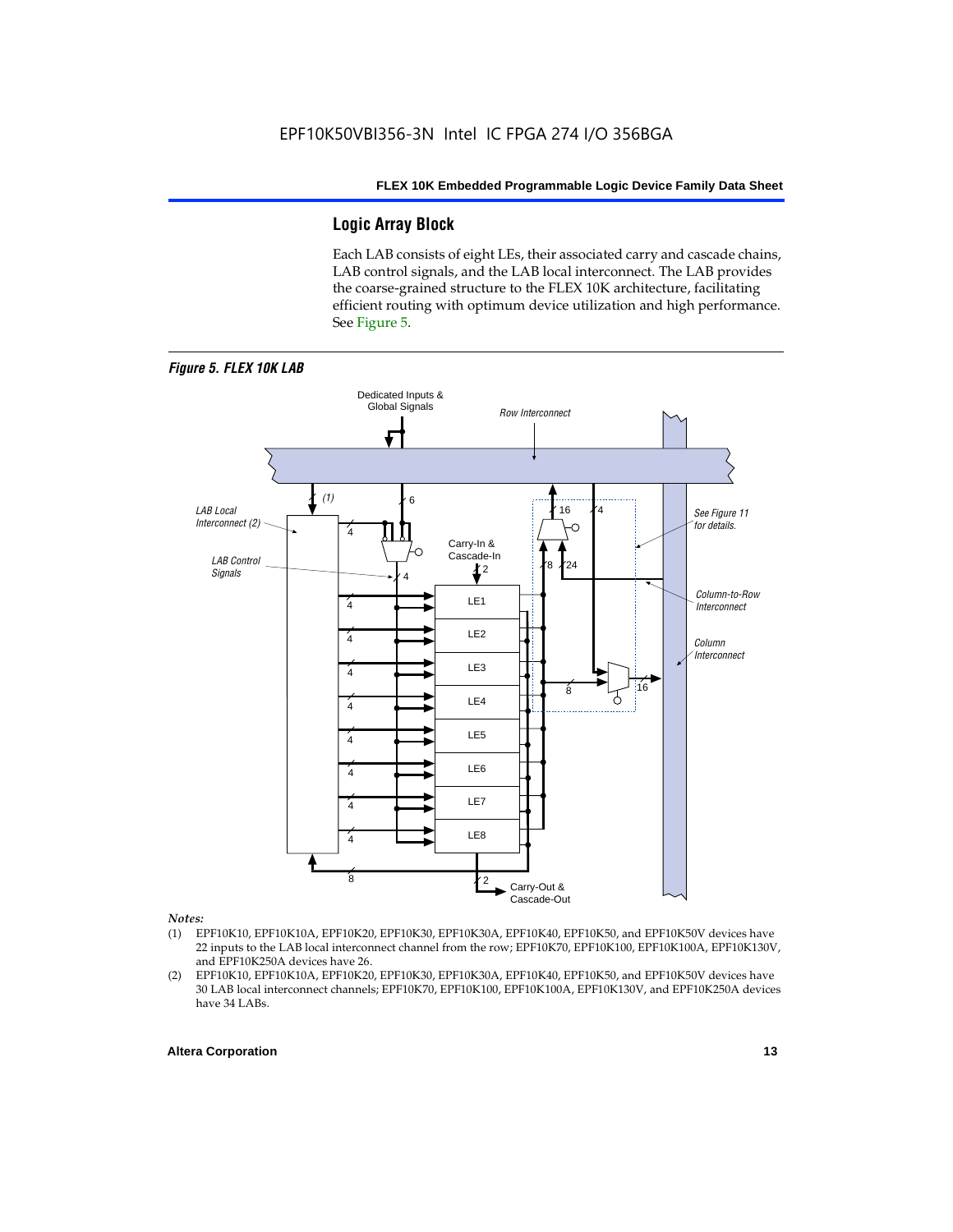Each LAB provides four control signals with programmable inversion that can be used in all eight LEs. Two of these signals can be used as clocks; the other two can be used for clear/preset control. The LAB clocks can be driven by the dedicated clock input pins, global signals, I/O signals, or internal signals via the LAB local interconnect. The LAB preset and clear control signals can be driven by the global signals, I/O signals, or internal signals via the LAB local interconnect. The global control signals are typically used for global clock, clear, or preset signals because they provide asynchronous control with very low skew across the device. If logic is required on a control signal, it can be generated in one or more LEs in any LAB and driven into the local interconnect of the target LAB. In addition, the global control signals can be generated from LE outputs.

#### **Logic Element**

The LE, the smallest unit of logic in the FLEX 10K architecture, has a compact size that provides efficient logic utilization. Each LE contains a four-input LUT, which is a function generator that can quickly compute any function of four variables. In addition, each LE contains a programmable flipflop with a synchronous enable, a carry chain, and a cascade chain. Each LE drives both the local and the FastTrack Interconnect. See Figure 6.



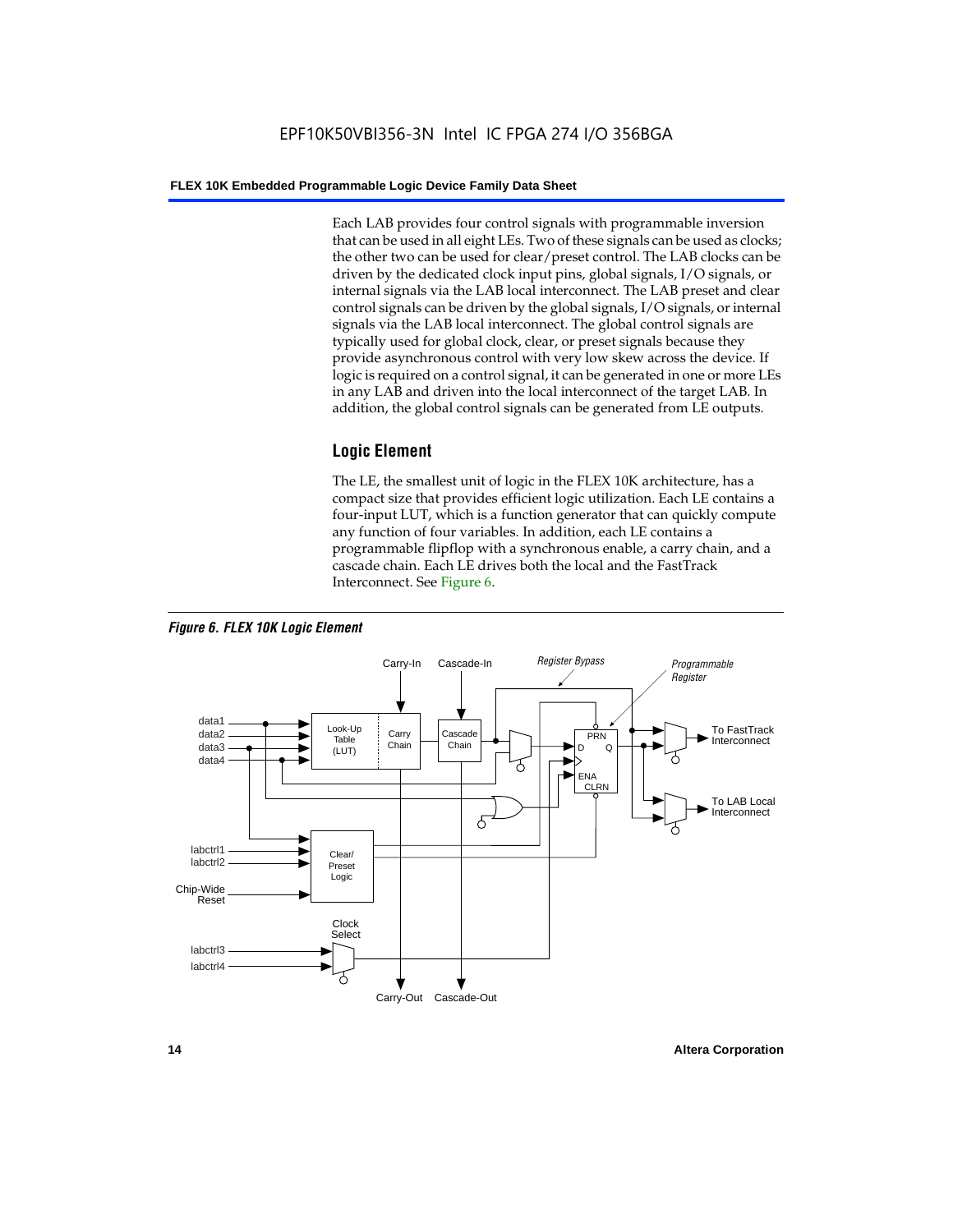The programmable flipflop in the LE can be configured for D, T, JK, or SR operation. The clock, clear, and preset control signals on the flipflop can be driven by global signals, general-purpose I/O pins, or any internal logic. For combinatorial functions, the flipflop is bypassed and the output of the LUT drives the output of the LE.

The LE has two outputs that drive the interconnect; one drives the local interconnect and the other drives either the row or column FastTrack Interconnect. The two outputs can be controlled independently. For example, the LUT can drive one output while the register drives the other output. This feature, called register packing, can improve LE utilization because the register and the LUT can be used for unrelated functions.

The FLEX 10K architecture provides two types of dedicated high-speed data paths that connect adjacent LEs without using local interconnect paths: carry chains and cascade chains. The carry chain supports highspeed counters and adders; the cascade chain implements wide-input functions with minimum delay. Carry and cascade chains connect all LEs in an LAB and all LABs in the same row. Intensive use of carry and cascade chains can reduce routing flexibility. Therefore, the use of these chains should be limited to speed-critical portions of a design.

#### *Carry Chain*

The carry chain provides a very fast (as low as 0.2 ns) carry-forward function between LEs. The carry-in signal from a lower-order bit drives forward into the higher-order bit via the carry chain, and feeds into both the LUT and the next portion of the carry chain. This feature allows the FLEX 10K architecture to implement high-speed counters, adders, and comparators of arbitrary width efficiently. Carry chain logic can be created automatically by the Compiler during design processing, or manually by the designer during design entry. Parameterized functions such as LPM and DesignWare functions automatically take advantage of carry chains.

Carry chains longer than eight LEs are automatically implemented by linking LABs together. For enhanced fitting, a long carry chain skips alternate LABs in a row. A carry chain longer than one LAB skips either from even-numbered LAB to even-numbered LAB, or from oddnumbered LAB to odd-numbered LAB. For example, the last LE of the first LAB in a row carries to the first LE of the third LAB in the row. The carry chain does not cross the EAB at the middle of the row. For instance, in the EPF10K50 device, the carry chain stops at the eighteenth LAB and a new one begins at the nineteenth LAB.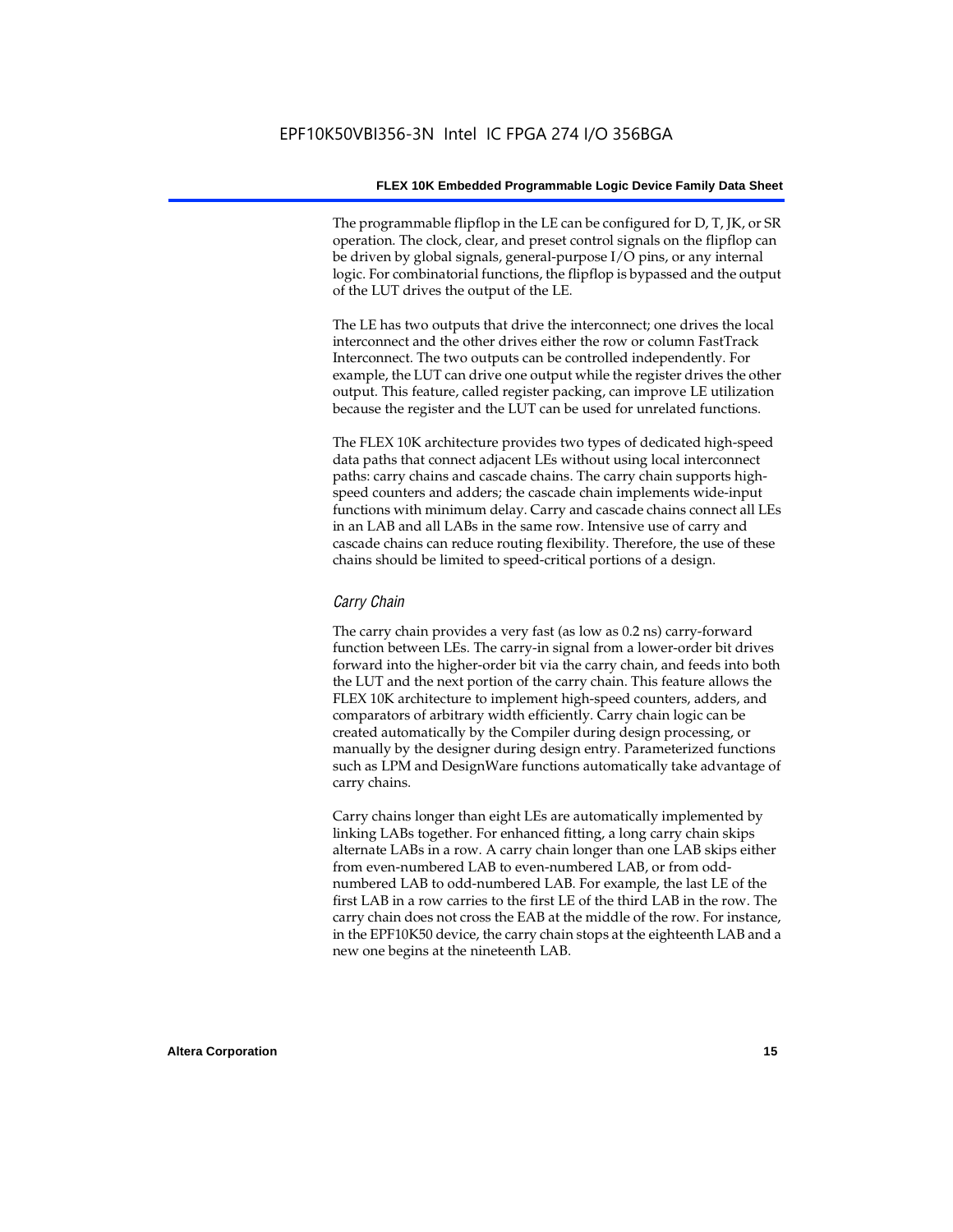Figure 7 shows how an *n*-bit full adder can be implemented in  $n + 1$  LEs with the carry chain. One portion of the LUT generates the sum of two bits using the input signals and the carry-in signal; the sum is routed to the output of the LE. The register can either be bypassed for simple adders or be used for an accumulator function. The carry chain logic generates the carry-out signal, which is routed directly to the carry-in signal of the nexthigher-order bit. The final carry-out signal is routed to an LE, where it can be used as a general-purpose signal.



*Figure 7. Carry Chain Operation (n-bit Full Adder)*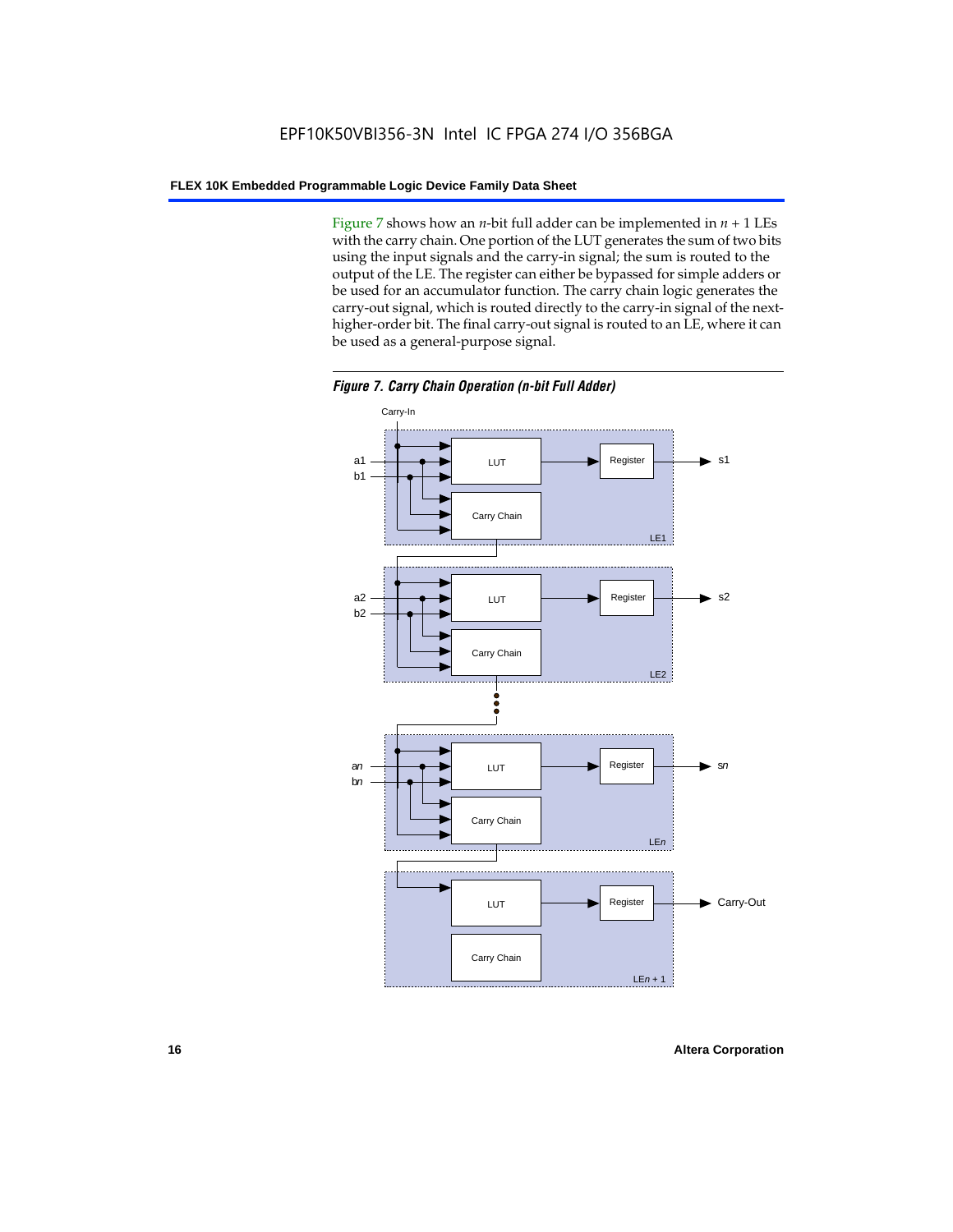#### *Cascade Chain*

With the cascade chain, the FLEX 10K architecture can implement functions that have a very wide fan-in. Adjacent LUTs can be used to compute portions of the function in parallel; the cascade chain serially connects the intermediate values. The cascade chain can use a logical AND or logical OR (via De Morgan's inversion) to connect the outputs of adjacent LEs. Each additional LE provides four more inputs to the effective width of a function, with a delay as low as 0.7 ns per LE. Cascade chain logic can be created automatically by the Compiler during design processing, or manually by the designer during design entry.

Cascade chains longer than eight bits are implemented automatically by linking several LABs together. For easier routing, a long cascade chain skips every other LAB in a row. A cascade chain longer than one LAB skips either from even-numbered LAB to even-numbered LAB, or from odd-numbered LAB to odd-numbered LAB (e.g., the last LE of the first LAB in a row cascades to the first LE of the third LAB). The cascade chain does not cross the center of the row (e.g., in the EPF10K50 device, the cascade chain stops at the eighteenth LAB and a new one begins at the nineteenth LAB). This break is due to the EAB's placement in the middle of the row.

Figure 8 shows how the cascade function can connect adjacent LEs to form functions with a wide fan-in. These examples show functions of 4*n* variables implemented with *n* LEs. The LE delay is as low as 1.6 ns; the cascade chain delay is as low as 0.7 ns. With the cascade chain, 3.7 ns is needed to decode a 16-bit address.



#### *Figure 8. Cascade Chain Operation*

**Altera Corporation 17 17**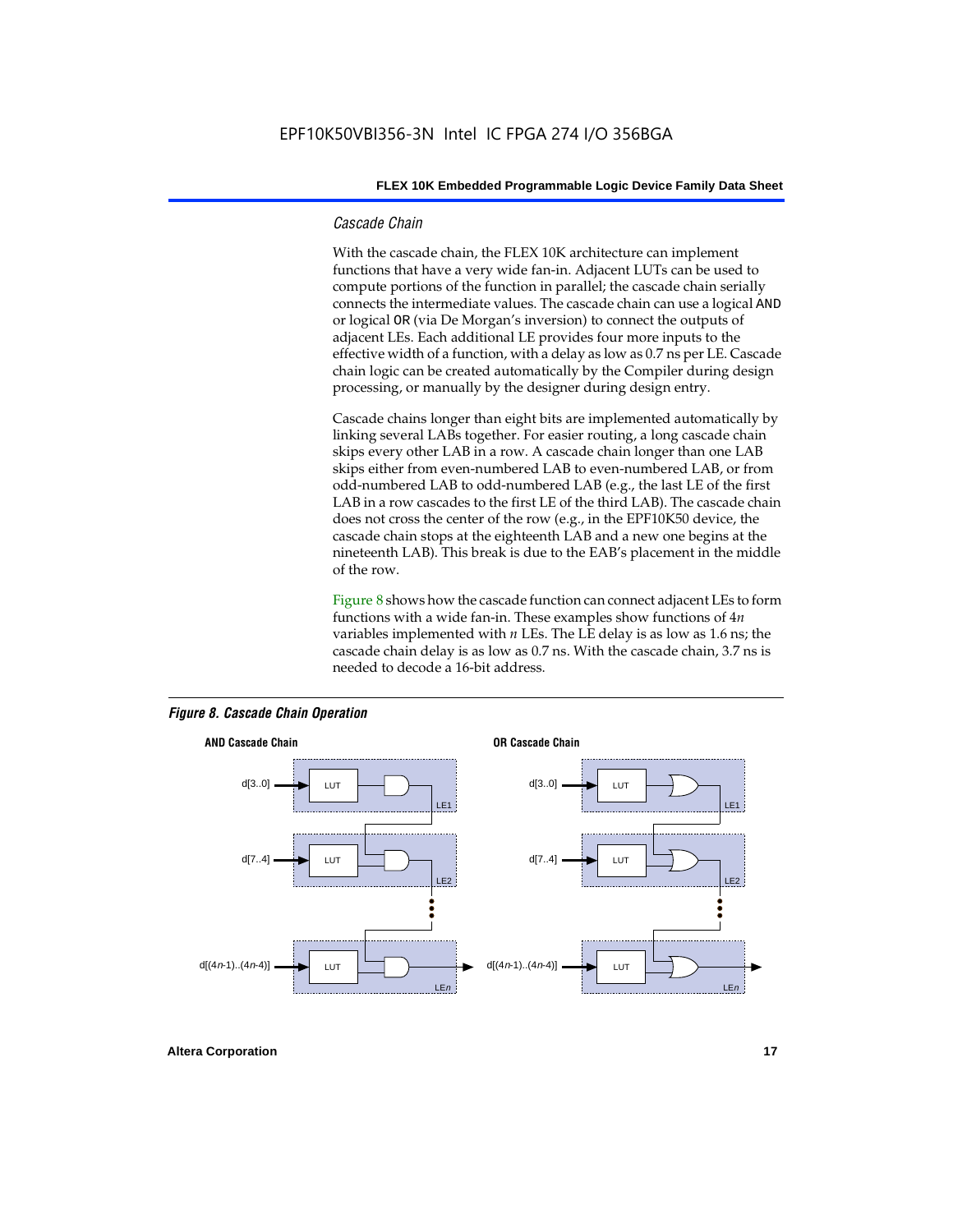#### *LE Operating Modes*

The FLEX 10K LE can operate in the following four modes:

- Normal mode
- Arithmetic mode
- Up/down counter mode
- Clearable counter mode

Each of these modes uses LE resources differently. In each mode, seven available inputs to the LE—the four data inputs from the LAB local interconnect, the feedback from the programmable register, and the carry-in and cascade-in from the previous LE—are directed to different destinations to implement the desired logic function. Three inputs to the LE provide clock, clear, and preset control for the register. The Altera software, in conjunction with parameterized functions such as LPM and DesignWare functions, automatically chooses the appropriate mode for common functions such as counters, adders, and multipliers. If required, the designer can also create special-purpose functions which use a specific LE operating mode for optimal performance.

The architecture provides a synchronous clock enable to the register in all four modes. The Altera software can set DATA1 to enable the register synchronously, providing easy implementation of fully synchronous designs.

Figure 9 shows the LE operating modes.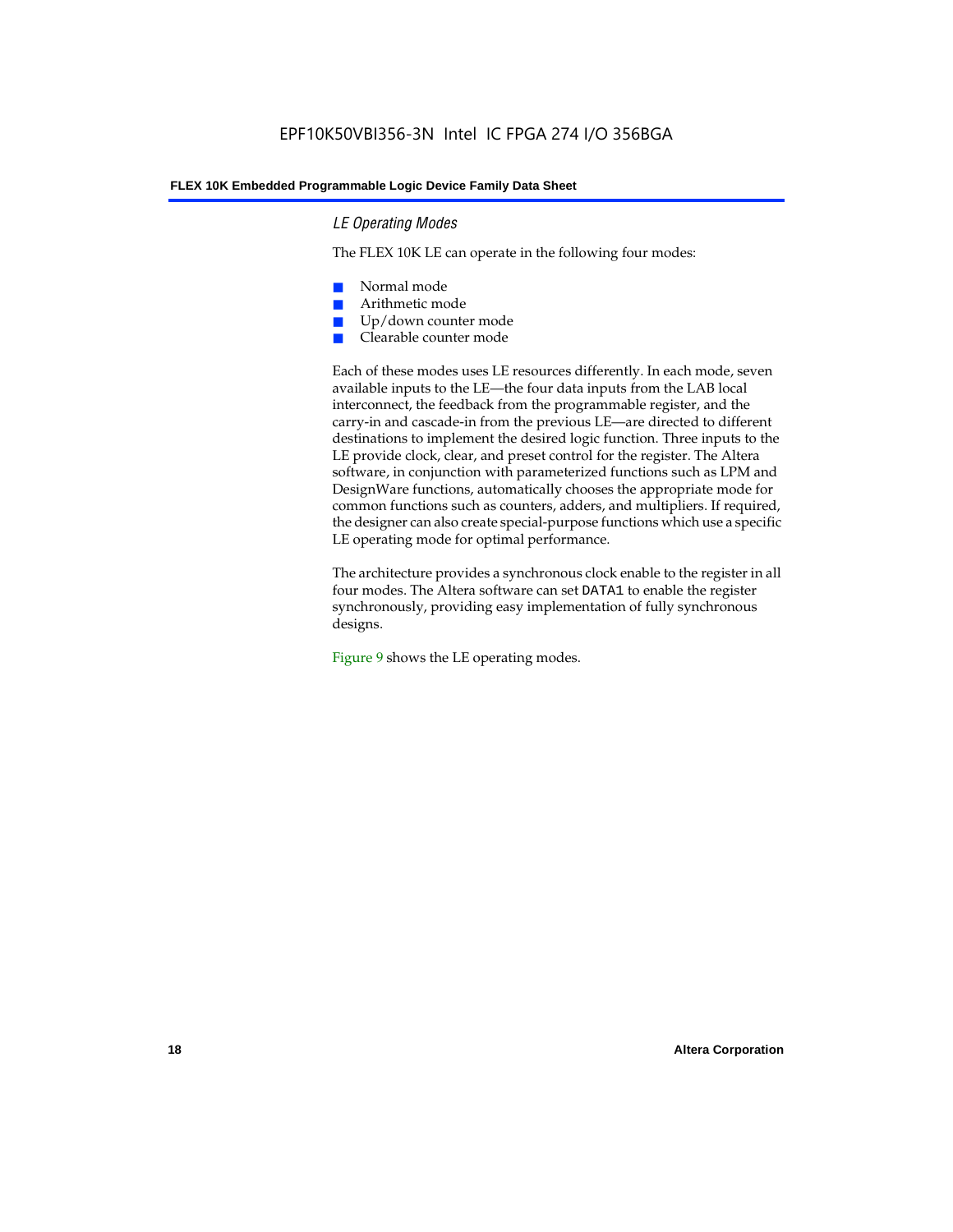### *Figure 9. FLEX 10K LE Operating Modes*







#### **Up/Down Counter Mode**



#### **Clearable Counter Mode**



#### *Note:*

(1) Packed registers cannot be used with the cascade chain.

#### **Altera Corporation 19**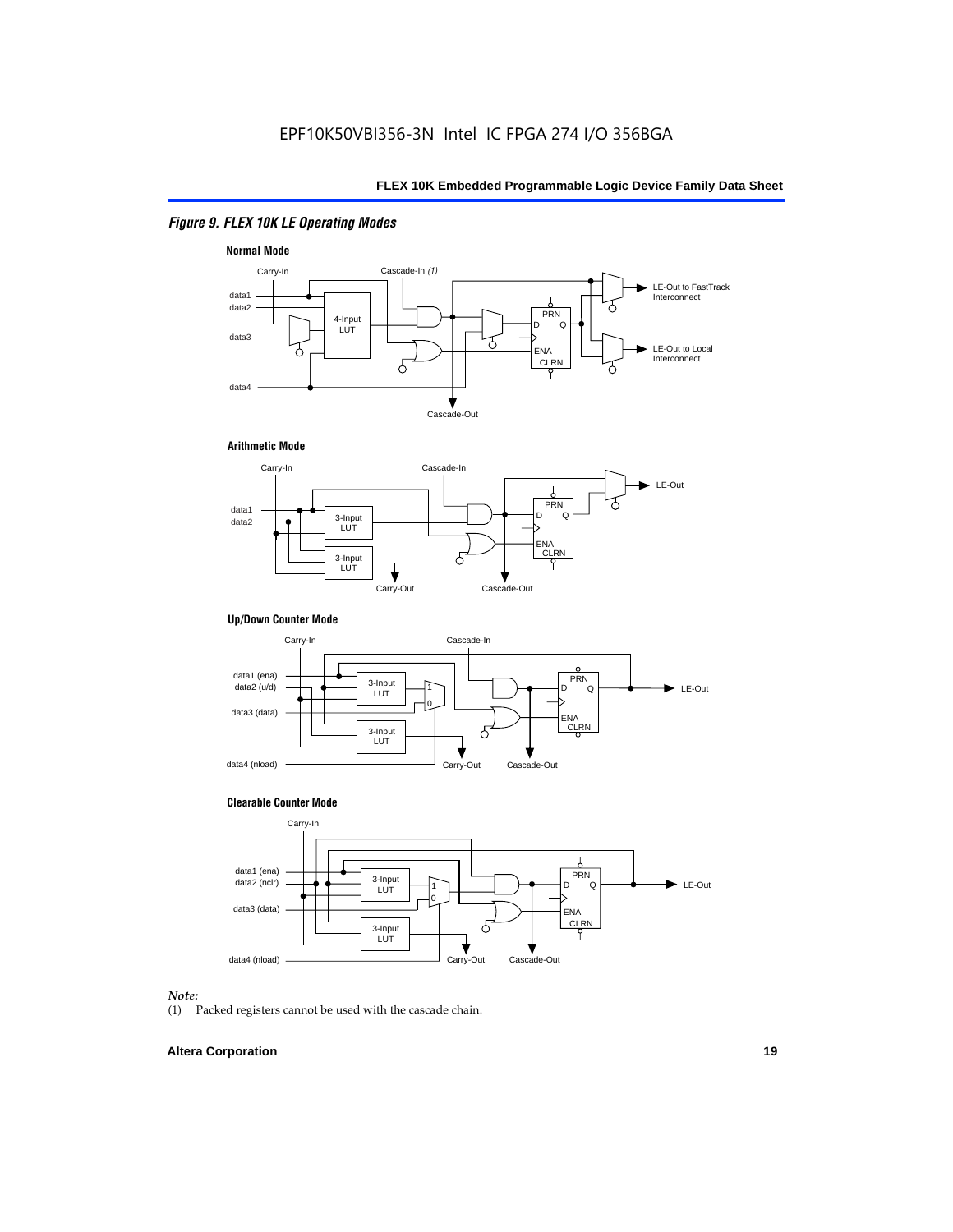#### **Normal Mode**

The normal mode is suitable for general logic applications and wide decoding functions that can take advantage of a cascade chain. In normal mode, four data inputs from the LAB local interconnect and the carry-in are inputs to a four-input LUT. The Compiler automatically selects the carry-in or the DATA3 signal as one of the inputs to the LUT. The LUT output can be combined with the cascade-in signal to form a cascade chain through the cascade-out signal. Either the register or the LUT can be used to drive both the local interconnect and the FastTrack Interconnect at the same time.

The LUT and the register in the LE can be used independently; this feature is known as register packing. To support register packing, the LE has two outputs; one drives the local interconnect and the other drives the FastTrack Interconnect. The DATA4 signal can drive the register directly, allowing the LUT to compute a function that is independent of the registered signal; a three-input function can be computed in the LUT, and a fourth independent signal can be registered. Alternatively, a four-input function can be generated, and one of the inputs to this function can be used to drive the register. The register in a packed LE can still use the clock enable, clear, and preset signals in the LE. In a packed LE, the register can drive the FastTrack Interconnect while the LUT drives the local interconnect, or vice versa.

#### **Arithmetic Mode**

The arithmetic mode offers 2 three-input LUTs that are ideal for implementing adders, accumulators, and comparators. One LUT computes a three-input function, and the other generates a carry output. As shown in Figure 9 on page 19, the first LUT uses the carry-in signal and two data inputs from the LAB local interconnect to generate a combinatorial or registered output. For example, in an adder, this output is the sum of three signals: a, b, and carry-in. The second LUT uses the same three signals to generate a carry-out signal, thereby creating a carry chain. The arithmetic mode also supports simultaneous use of the cascade chain.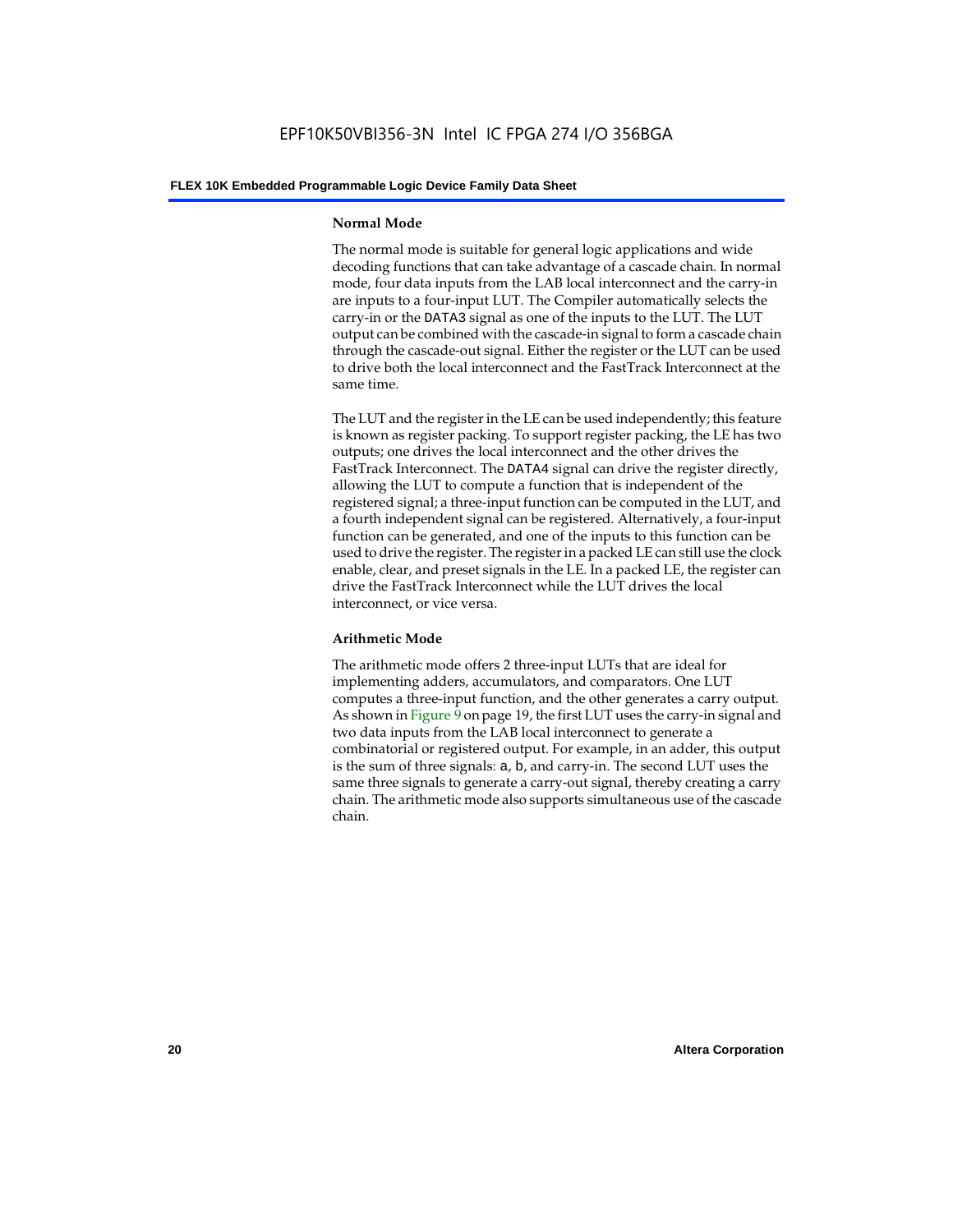#### **Up/Down Counter Mode**

The up/down counter mode offers counter enable, clock enable, synchronous up/down control, and data loading options. These control signals are generated by the data inputs from the LAB local interconnect, the carry-in signal, and output feedback from the programmable register. The Up/down counter mode uses 2 three-input LUTs: one generates the counter data, and the other generates the fast carry bit. A 2-to-1 multiplexer provides synchronous loading. Data can also be loaded asynchronously with the clear and preset register control signals, without using the LUT resources.

#### **Clearable Counter Mode**

The clearable counter mode is similar to the up/down counter mode, but supports a synchronous clear instead of the up/down control. The clear function is substituted for the cascade-in signal in the up/down counter mode. Clearable counter mode uses 2 three-input LUTs: one generates the counter data, and the other generates the fast carry bit. Synchronous loading is provided by a 2-to-1 multiplexer. The output of this multiplexer is ANDed with a synchronous clear signal.

#### *Internal Tri-State Emulation*

Internal tri-state emulation provides internal tri-stating without the limitations of a physical tri-state bus. In a physical tri-state bus, the tri-state buffers' output enable (OE) signals select which signal drives the bus. However, if multiple OE signals are active, contending signals can be driven onto the bus. Conversely, if no OE signals are active, the bus will float. Internal tri-state emulation resolves contending tri-state buffers to a low value and floating buses to a high value, thereby eliminating these problems. The Altera software automatically implements tri-state bus functionality with a multiplexer.

#### *Clear & Preset Logic Control*

Logic for the programmable register's clear and preset functions is controlled by the DATA3, LABCTRL1, and LABCTRL2 inputs to the LE. The clear and preset control structure of the LE asynchronously loads signals into a register. Either LABCTRL1 or LABCTRL2 can control the asynchronous clear. Alternatively, the register can be set up so that LABCTRL1 implements an asynchronous load. The data to be loaded is driven to DATA3; when LABCTRL1 is asserted, DATA3 is loaded into the register.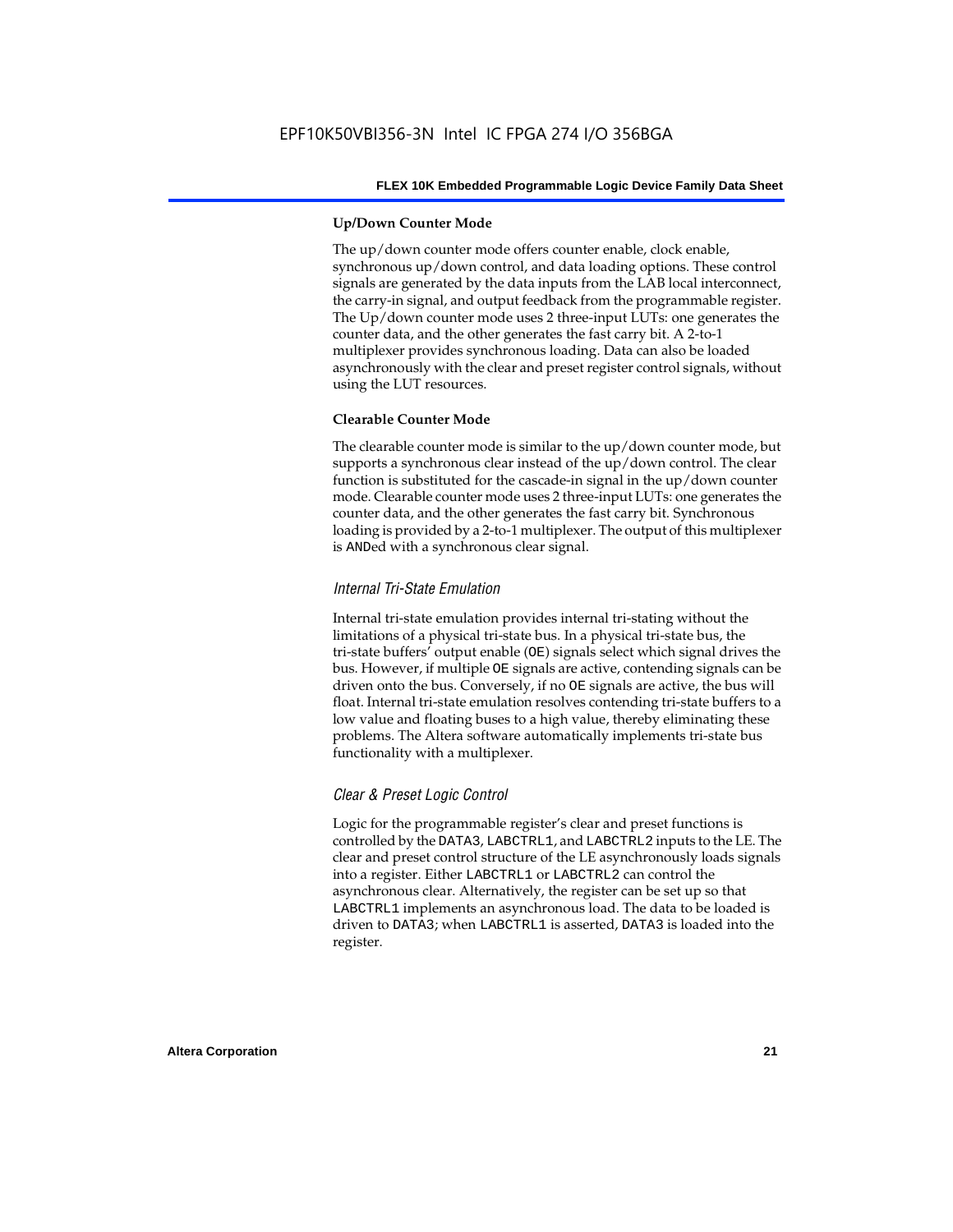During compilation, the Compiler automatically selects the best control signal implementation. Because the clear and preset functions are activelow, the Compiler automatically assigns a logic high to an unused clear or preset.

The clear and preset logic is implemented in one of the following six modes chosen during design entry:

- Asynchronous clear
- Asynchronous preset
- Asynchronous clear and preset
- Asynchronous load with clear
- Asynchronous load with preset
- Asynchronous load without clear or preset

In addition to the six clear and preset modes, FLEX 10K devices provide a chip-wide reset pin that can reset all registers in the device. Use of this feature is set during design entry. In any of the clear and preset modes, the chip-wide reset overrides all other signals. Registers with asynchronous presets may be preset when the chip-wide reset is asserted. Inversion can be used to implement the asynchronous preset. Figure 10 shows examples of how to enter a section of a design for the desired functionality.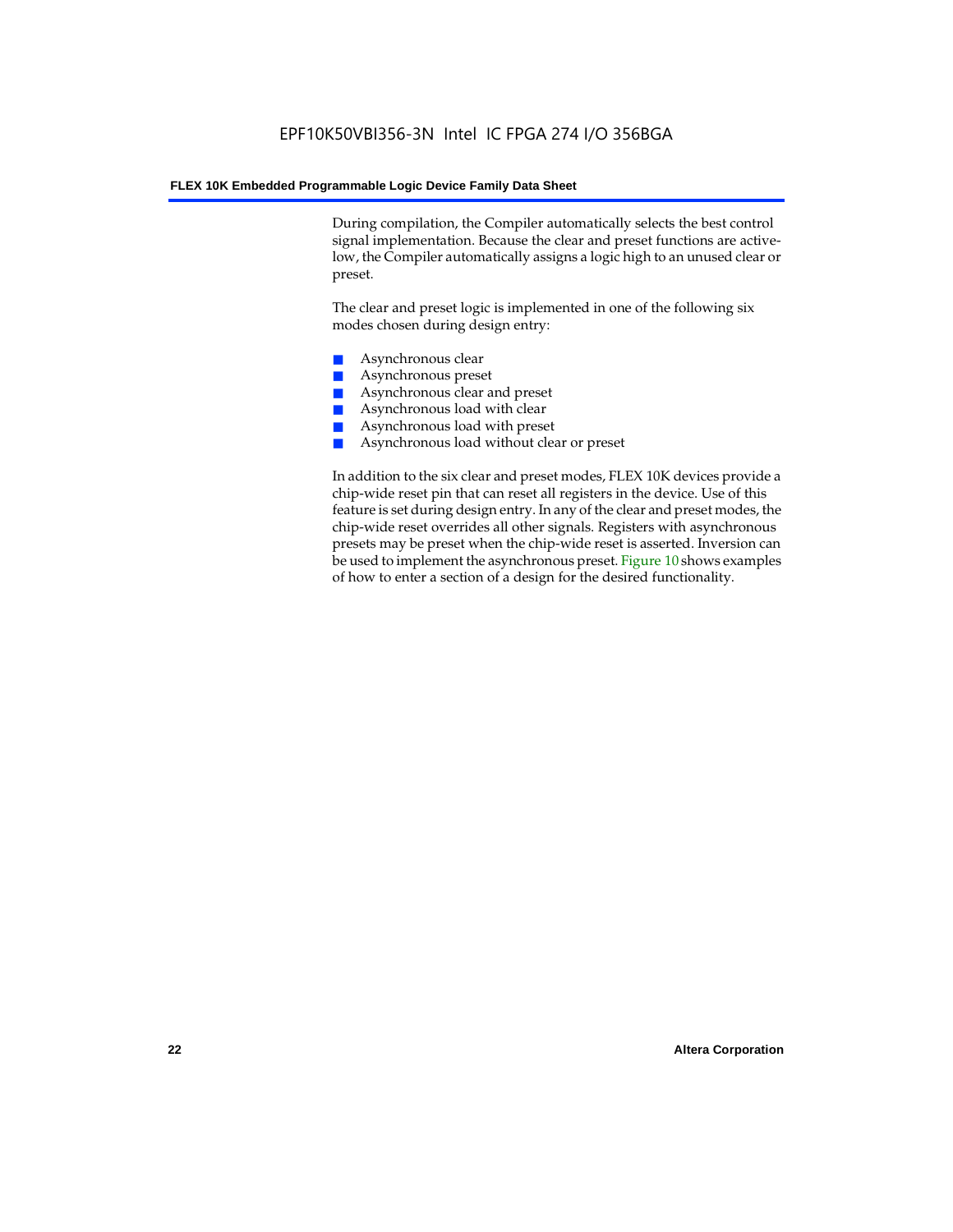### *Figure 10. LE Clear & Preset Modes*



#### **Asynchronous Clear**

The flipflop can be cleared by either LABCTRL1 or LABCTRL2. In this mode, the preset signal is tied to  $V_{CC}$  to deactivate it.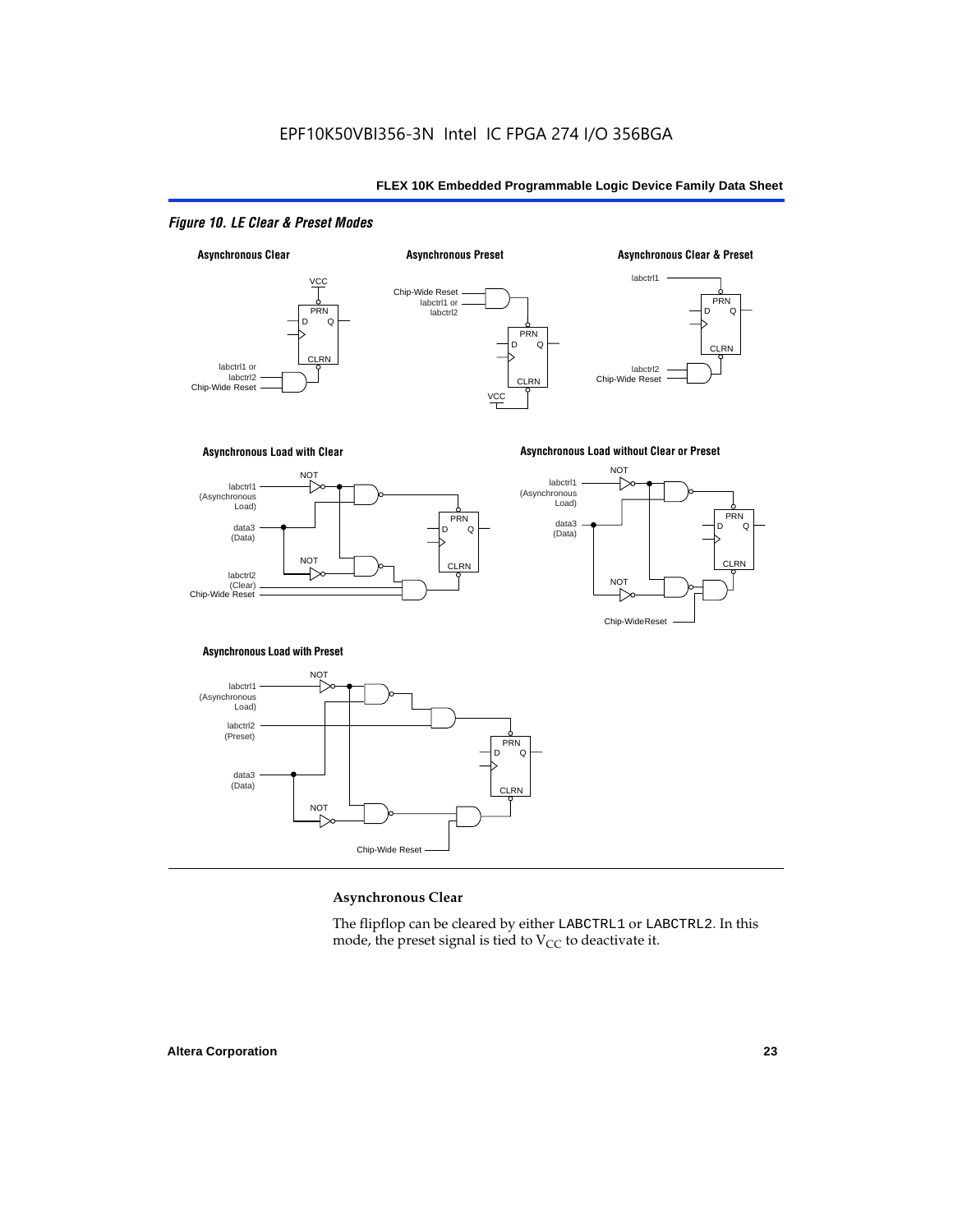#### **Asynchronous Preset**

An asynchronous preset is implemented as either an asynchronous load, or with an asynchronous clear. If DATA3 is tied to  $V_{CC}$ , asserting LABCTRL1 asynchronously loads a one into the register. Alternatively, the Altera software can provide preset control by using the clear and inverting the input and output of the register. Inversion control is available for the inputs to both LEs and IOEs. Therefore, if a register is preset by only one of the two LABCTRL signals, the DATA3 input is not needed and can be used for one of the LE operating modes.

#### **Asynchronous Preset & Clear**

When implementing asynchronous clear and preset, LABCTRL1 controls the preset and LABCTRL2 controls the clear. DATA3 is tied to  $V_{CC}$ , therefore, asserting LABCTRL1 asynchronously loads a one into the register, effectively presetting the register. Asserting LABCTRL2 clears the register.

#### **Asynchronous Load with Clear**

When implementing an asynchronous load in conjunction with the clear, LABCTRL1 implements the asynchronous load of DATA3 by controlling the register preset and clear. LABCTRL2 implements the clear by controlling the register clear; LABCTRL2 does not have to feed the preset circuits.

#### **Asynchronous Load with Preset**

When implementing an asynchronous load in conjunction with preset, the Altera software provides preset control by using the clear and inverting the input and output of the register. Asserting LABCTRL2 presets the register, while asserting LABCTRL1 loads the register. The Altera software inverts the signal that drives DATA3 to account for the inversion of the register's output.

#### **Asynchronous Load without Preset or Clear**

When implementing an asynchronous load without preset or clear, LABCTRL1 implements the asynchronous load of DATA3 by controlling the register preset and clear.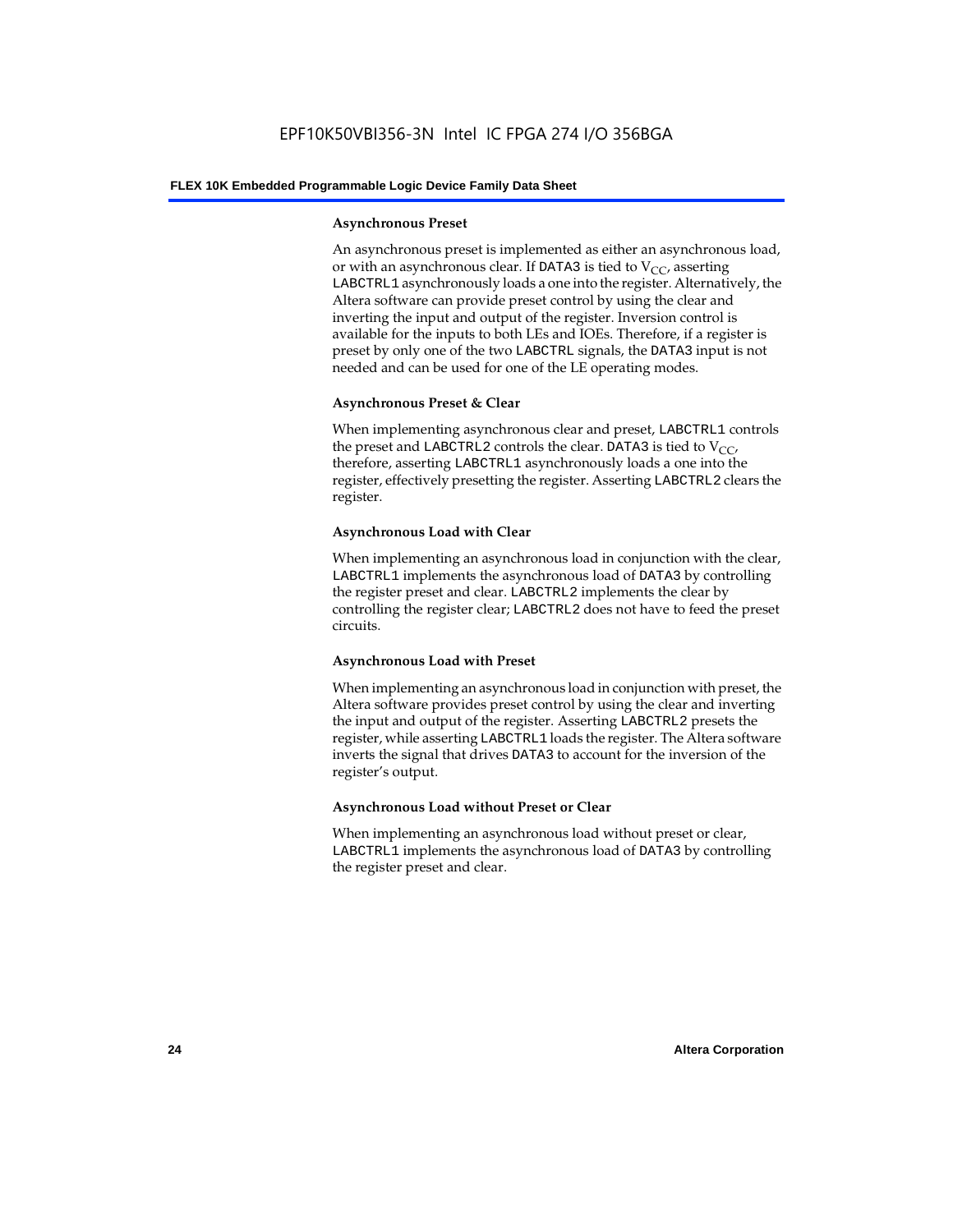#### **FastTrack Interconnect**

In the FLEX 10K architecture, connections between LEs and device I/O pins are provided by the FastTrack Interconnect, which is a series of continuous horizontal and vertical routing channels that traverse the device. This global routing structure provides predictable performance, even in complex designs. In contrast, the segmented routing in FPGAs requires switch matrices to connect a variable number of routing paths, increasing the delays between logic resources and reducing performance.

The FastTrack Interconnect consists of row and column interconnect channels that span the entire device. Each row of LABs is served by a dedicated row interconnect. The row interconnect can drive I/O pins and feed other LABs in the device. The column interconnect routes signals between rows and can drive I/O pins.

A row channel can be driven by an LE or by one of three column channels. These four signals feed dual 4-to-1 multiplexers that connect to two specific row channels. These multiplexers, which are connected to each LE, allow column channels to drive row channels even when all eight LEs in an LAB drive the row interconnect.

Each column of LABs is served by a dedicated column interconnect. The column interconnect can then drive I/O pins or another row's interconnect to route the signals to other LABs in the device. A signal from the column interconnect, which can be either the output of an LE or an input from an I/O pin, must be routed to the row interconnect before it can enter an LAB or EAB. Each row channel that is driven by an IOE or EAB can drive one specific column channel.

Access to row and column channels can be switched between LEs in adjacent pairs of LABs. For example, an LE in one LAB can drive the row and column channels normally driven by a particular LE in the adjacent LAB in the same row, and vice versa. This routing flexibility enables routing resources to be used more efficiently. See Figure 11.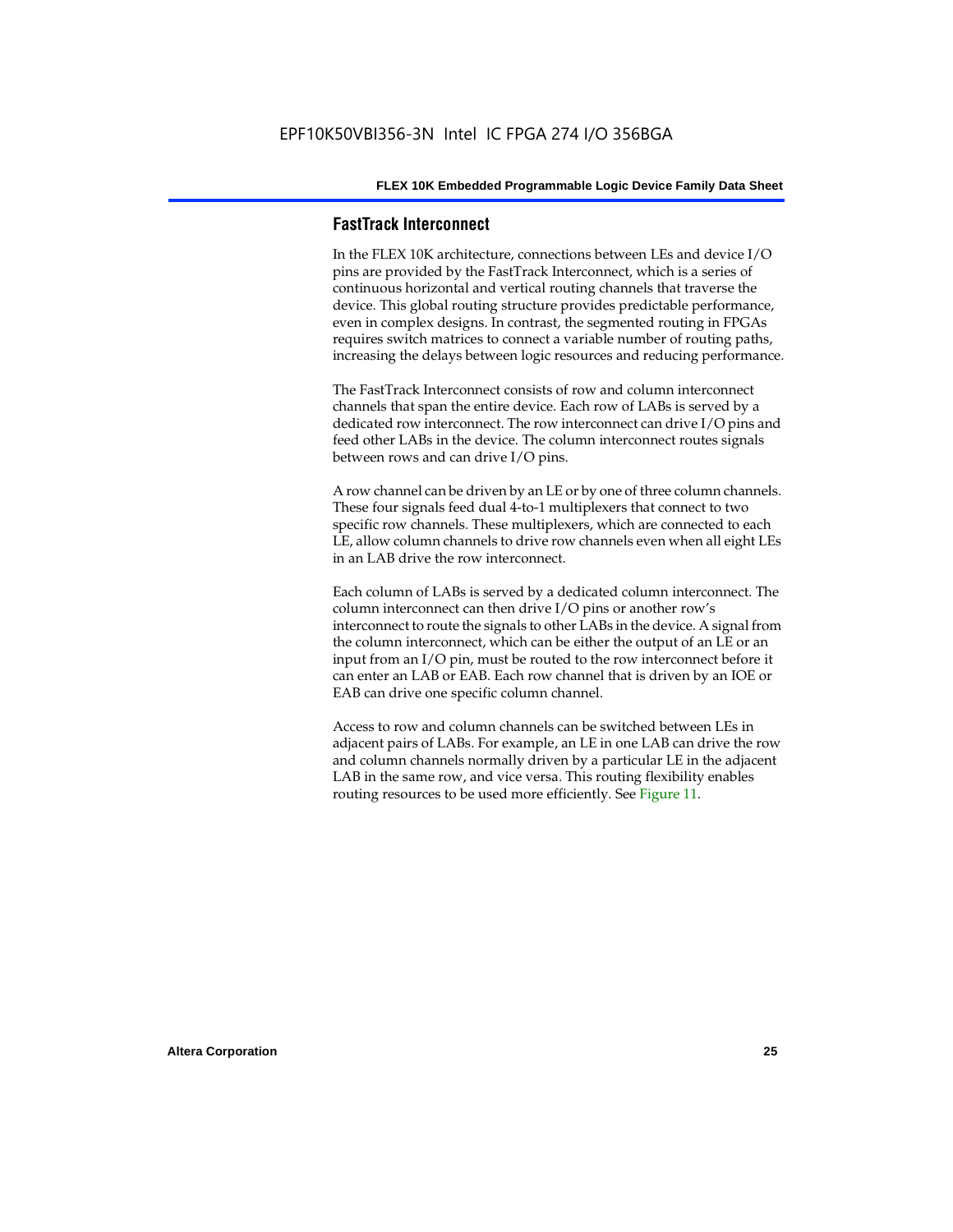### *Figure 11. LAB Connections to Row & Column Interconnect*

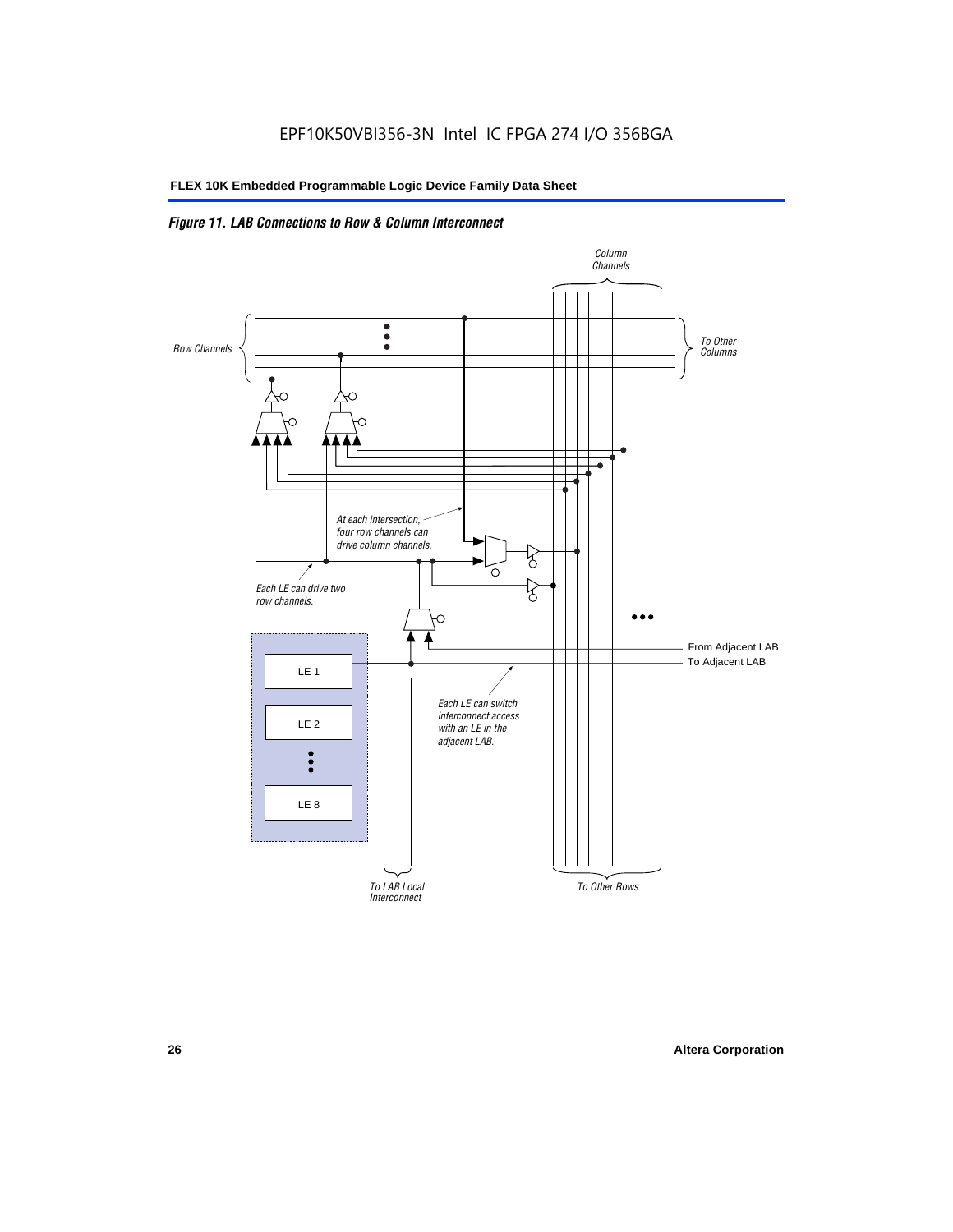For improved routing, the row interconnect is comprised of a combination of full-length and half-length channels. The full-length channels connect to all LABs in a row; the half-length channels connect to the LABs in half of the row. The EAB can be driven by the half-length channels in the left half of the row and by the full-length channels. The EAB drives out to the full-length channels. In addition to providing a predictable, row-wide interconnect, this architecture provides increased routing resources. Two neighboring LABs can be connected using a half-row channel, thereby saving the other half of the channel for the other half of the row.

Table 7 summarizes the FastTrack Interconnect resources available in each FLEX 10K device.

| Tadie 7. Flex Tur Fastitack Mieicumieci Resuulces |      |                                   |                |                               |  |  |
|---------------------------------------------------|------|-----------------------------------|----------------|-------------------------------|--|--|
| <b>Device</b>                                     | Rows | <b>Channels per</b><br><b>Row</b> | <b>Columns</b> | <b>Channels per</b><br>Column |  |  |
| EPF10K10                                          | 3    | 144                               | 24             | 24                            |  |  |
| EPF10K10A                                         |      |                                   |                |                               |  |  |
| EPF10K20                                          | 6    | 144                               | 24             | 24                            |  |  |
| EPF10K30                                          | 6    | 216                               | 36             | 24                            |  |  |
| EPF10K30A                                         |      |                                   |                |                               |  |  |
| EPF10K40                                          | 8    | 216                               | 36             | 24                            |  |  |
| EPF10K50                                          | 10   | 216                               | 36             | 24                            |  |  |
| <b>EPF10K50V</b>                                  |      |                                   |                |                               |  |  |
| EPF10K70                                          | 9    | 312                               | 52             | 24                            |  |  |
| EPF10K100                                         | 12   | 312                               | 52             | 24                            |  |  |
| EPF10K100A                                        |      |                                   |                |                               |  |  |
| EPF10K130V                                        | 16   | 312                               | 52             | 32                            |  |  |
| EPF10K250A                                        | 20   | 456                               | 76             | 40                            |  |  |

*Table 7. FLEX 10K FastTrack Interconnect Resources*

In addition to general-purpose I/O pins, FLEX 10K devices have six dedicated input pins that provide low-skew signal distribution across the device. These six inputs can be used for global clock, clear, preset, and peripheral output enable and clock enable control signals. These signals are available as control signals for all LABs and IOEs in the device.

The dedicated inputs can also be used as general-purpose data inputs because they can feed the local interconnect of each LAB in the device. However, the use of dedicated inputs as data inputs can introduce additional delay into the control signal network.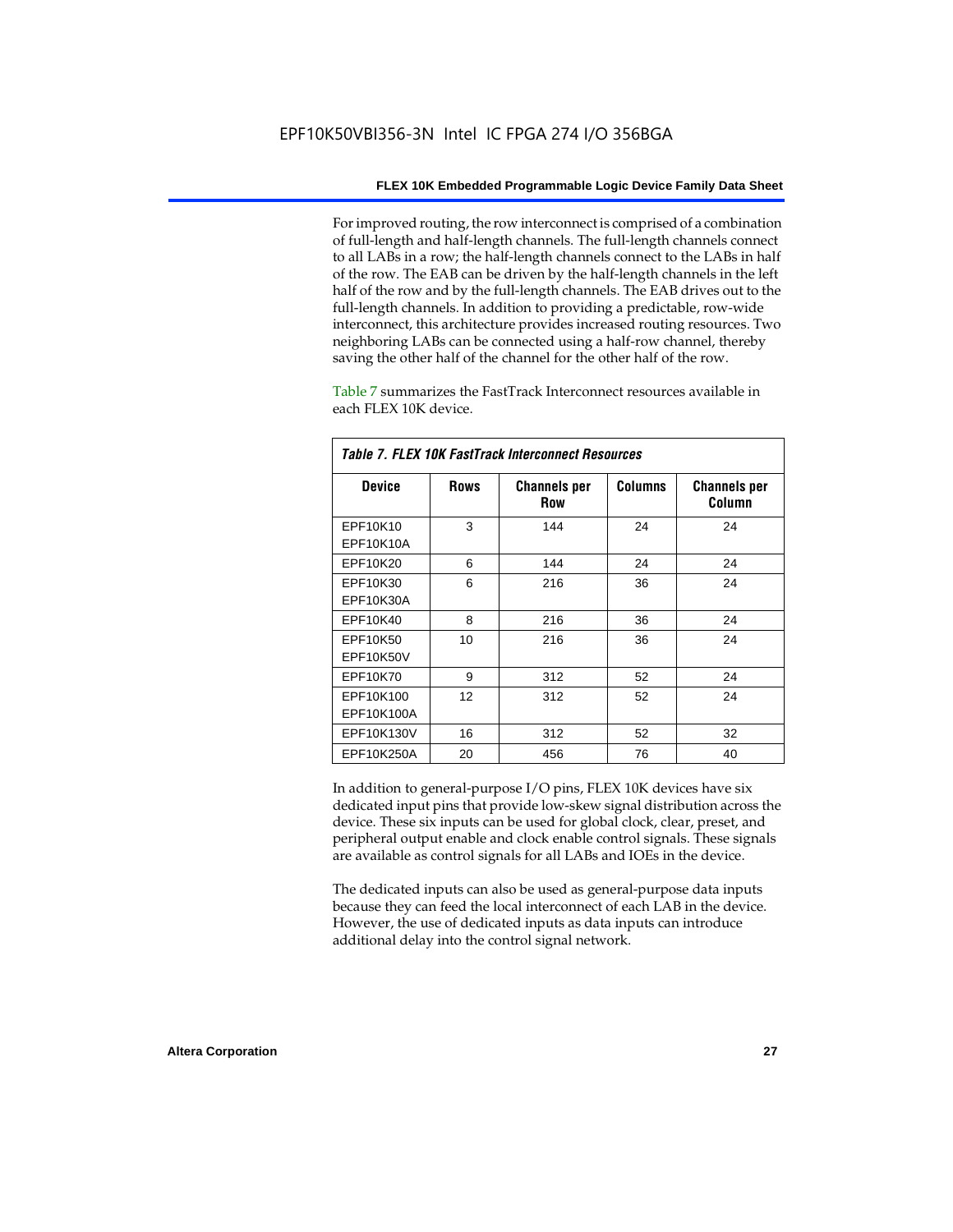Figure 12 shows the interconnection of adjacent LABs and EABs with row, column, and local interconnects, as well as the associated cascade and carry chains. Each LAB is labeled according to its location: a letter represents the row and a number represents the column. For example, LAB B3 is in row B, column 3.



*Figure 12. Interconnect Resources*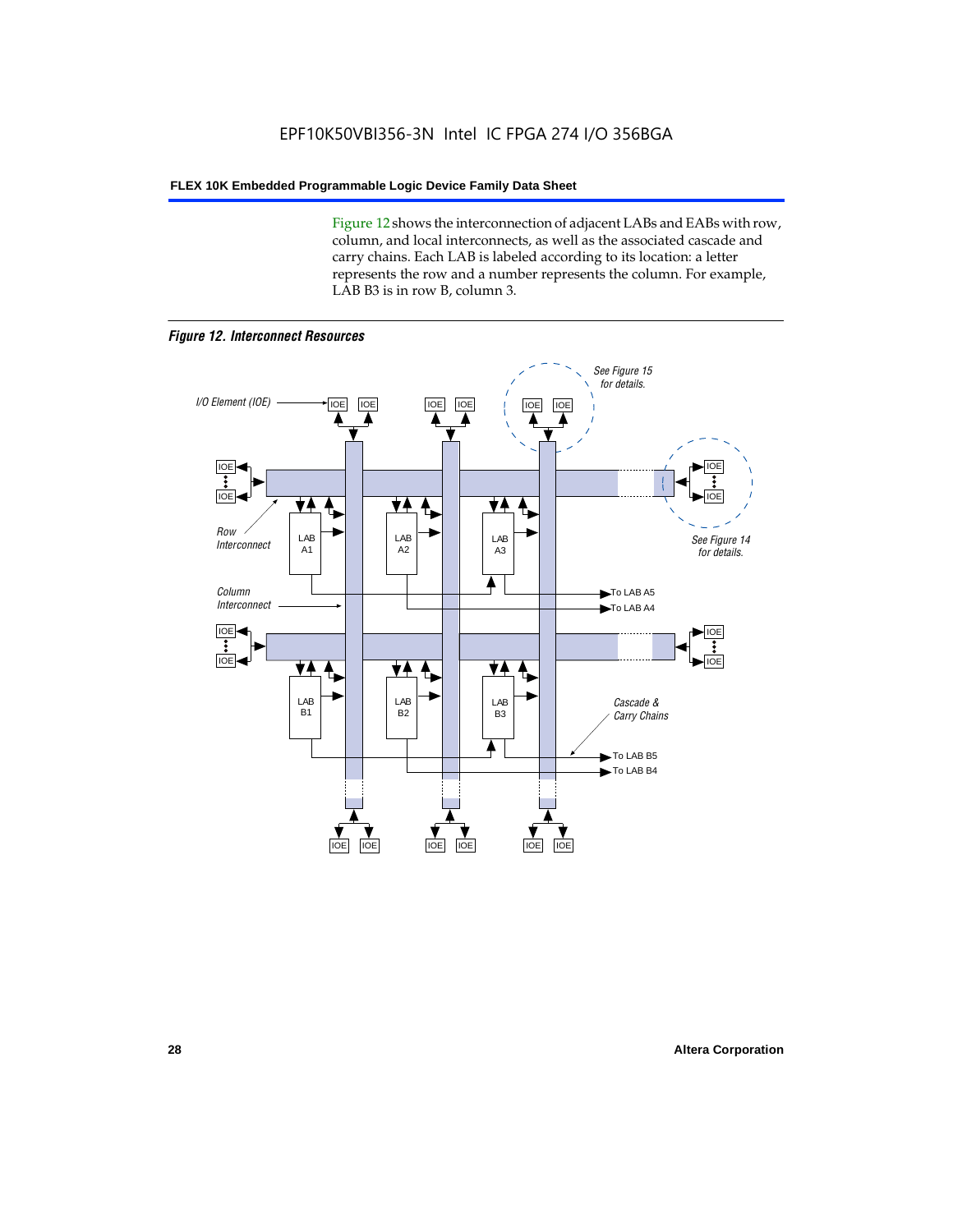#### **I/O Element**

An I/O element (IOE) contains a bidirectional I/O buffer and a register that can be used either as an input register for external data that requires a fast setup time, or as an output register for data that requires fast clockto-output performance. In some cases, using an LE register for an input register will result in a faster setup time than using an IOE register. IOEs can be used as input, output, or bidirectional pins. For bidirectional registered I/O implementation, the output register should be in the IOE and, the data input and output enable register should be LE registers placed adjacent to the bidirectional pin. The Compiler uses the programmable inversion option to invert signals from the row and column interconnect automatically where appropriate. Figure 13 shows the bidirectional I/O registers.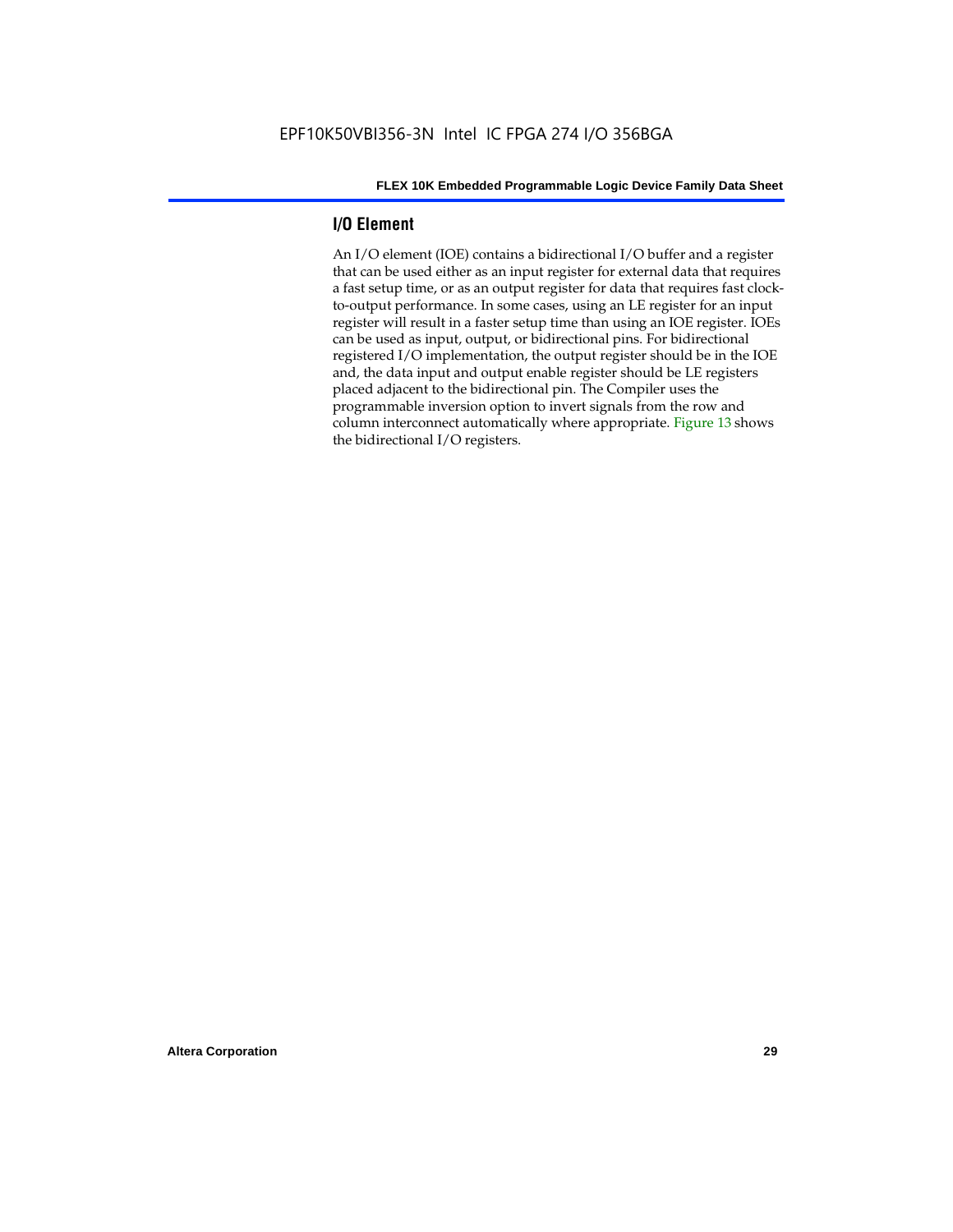#### *Figure 13. Bidirectional I/O Registers*

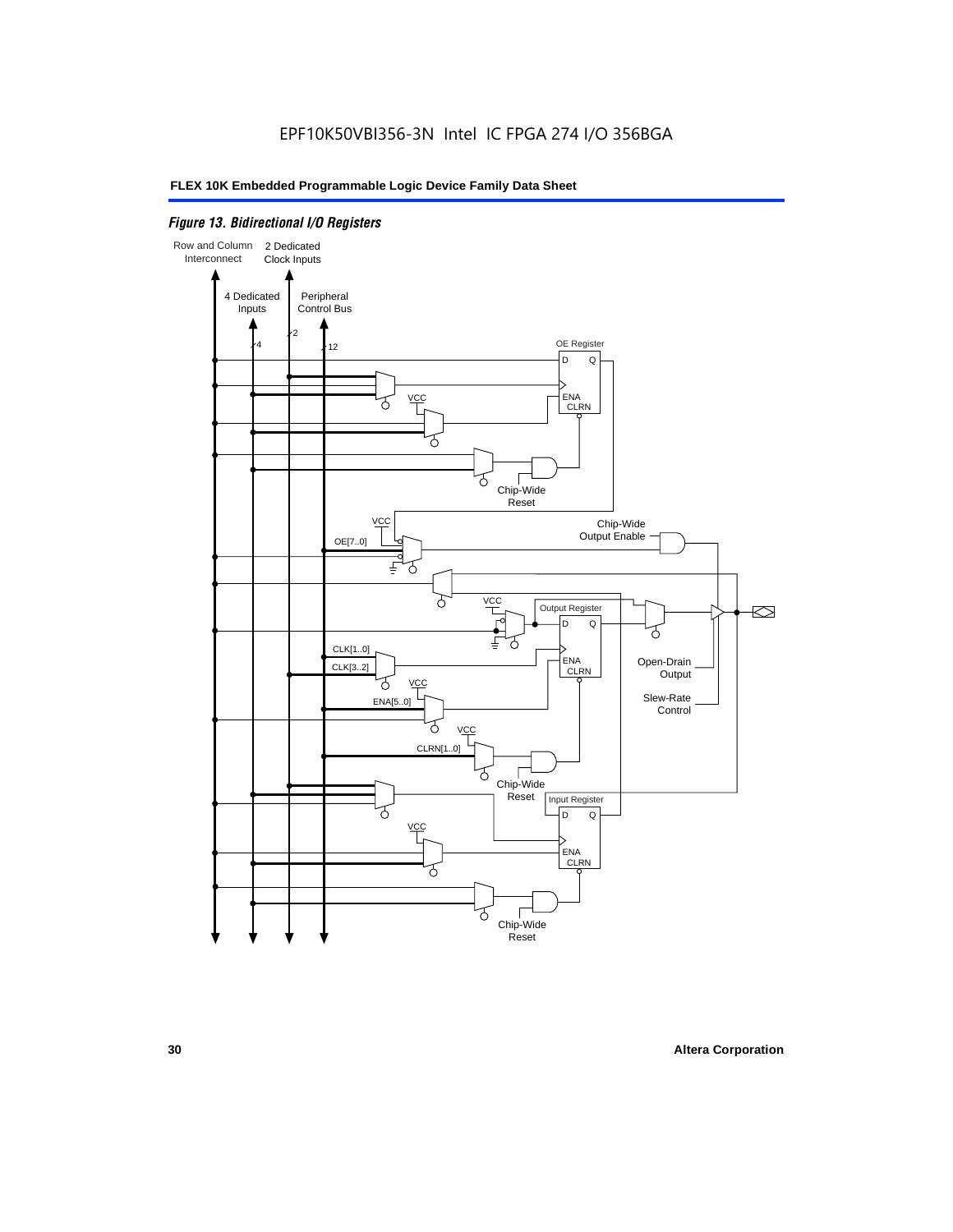Each IOE selects the clock, clear, clock enable, and output enable controls from a network of I/O control signals called the peripheral control bus. The peripheral control bus uses high-speed drivers to minimize signal skew across devices; it provides up to 12 peripheral control signals that can be allocated as follows:

- Up to eight output enable signals
- Up to six clock enable signals
- Up to two clock signals
- Up to two clear signals

If more than six clock enable or eight output enable signals are required, each IOE on the device can be controlled by clock enable and output enable signals driven by specific LEs. In addition to the two clock signals available on the peripheral control bus, each IOE can use one of two dedicated clock pins. Each peripheral control signal can be driven by any of the dedicated input pins or the first LE of each LAB in a particular row. In addition, an LE in a different row can drive a column interconnect, which causes a row interconnect to drive the peripheral control signal. The chip-wide reset signal will reset all IOE registers, overriding any other control signals.

Tables 8 and 9 list the sources for each peripheral control signal, and the rows that can drive global signals. These tables also show how the output enable, clock enable, clock, and clear signals share 12 peripheral control signals.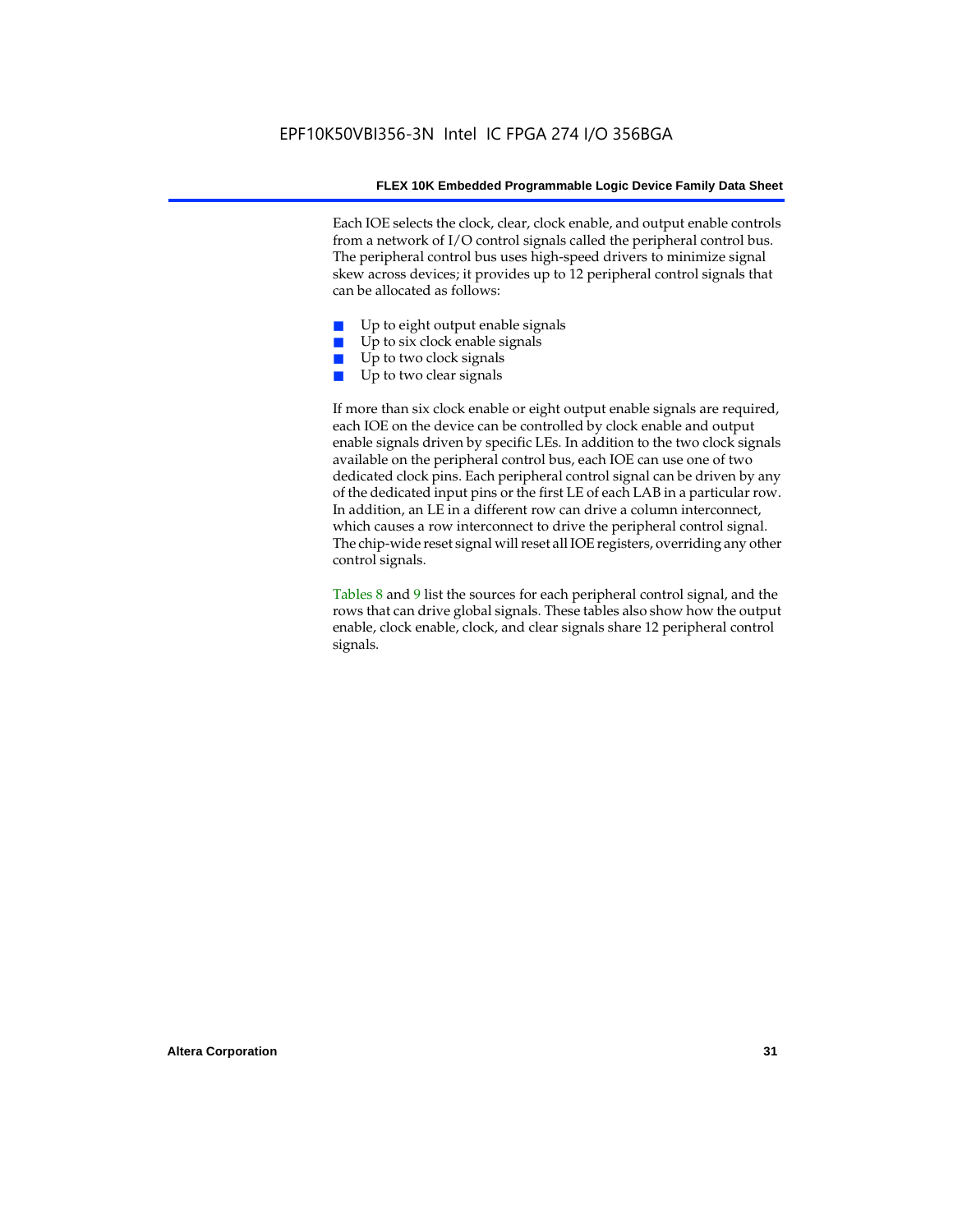|  | FLEX 10K Embedded Programmable Logic Device Family Data Sheet |
|--|---------------------------------------------------------------|
|--|---------------------------------------------------------------|

| Table 8. EPF10K10, EPF10K20, EPF10K30, EPF10K40 & EPF10K50 Peripheral Bus Sources |                              |                 |                              |                 |                              |  |
|-----------------------------------------------------------------------------------|------------------------------|-----------------|------------------------------|-----------------|------------------------------|--|
| <b>Peripheral</b><br><b>Control Signal</b>                                        | <b>EPF10K10</b><br>EPF10K10A | <b>EPF10K20</b> | <b>EPF10K30</b><br>EPF10K30A | <b>EPF10K40</b> | <b>EPF10K50</b><br>EPF10K50V |  |
| OE 0                                                                              | Row A                        | Row A           | Row A                        | Row A           | Row A                        |  |
| OE1                                                                               | Row A                        | Row B           | Row B                        | Row C           | Row B                        |  |
| OE2                                                                               | Row B                        | Row C           | Row C                        | Row D           | Row D                        |  |
| OE3                                                                               | Row B                        | Row D           | Row D                        | Row E           | Row F                        |  |
| OE4                                                                               | Row C                        | Row E           | Row E                        | Row F           | Row H                        |  |
| OE5                                                                               | Row C                        | Row F           | Row F                        | Row G           | Row J                        |  |
| CLKENA0/CLK0/GLOBAL0                                                              | Row A                        | Row A           | Row A                        | Row B           | Row A                        |  |
| CLKENA1/OE6/GLOBAL1                                                               | Row A                        | Row B           | Row B                        | Row C           | Row C                        |  |
| CLKENA2/CLR0                                                                      | Row B                        | Row C           | Row C                        | Row D           | Row E                        |  |
| CLKENA3/OE7/GLOBAL2                                                               | Row B                        | Row D           | Row D                        | Row E           | Row G                        |  |
| CLKENA4/CLR1                                                                      | Row C                        | Row E           | Row E                        | Row F           | Row I                        |  |
| CLKENA5/CLK1/GLOBAL3                                                              | Row C                        | Row F           | Row F                        | Row H           | Row J                        |  |

### *Table 9. EPF10K70, EPF10K100, EPF10K130V & EPF10K250A Peripheral Bus Sources*

| Peripheral<br><b>Control Signal</b> | <b>EPF10K70</b> | <b>EPF10K100</b><br>EPF10K100A | <b>EPF10K130V</b> | <b>EPF10K250A</b> |
|-------------------------------------|-----------------|--------------------------------|-------------------|-------------------|
| OE0                                 | Row A           | Row A                          | Row C             | Row E             |
| OE1                                 | Row B           | Row C                          | Row E             | Row G             |
| OE <sub>2</sub>                     | Row D           | Row E                          | Row G             | Row I             |
| OE3                                 | Row I           | Row L                          | Row N             | Row P             |
| OE4                                 | Row G           | Row I                          | Row K             | Row M             |
| OE5                                 | Row H           | Row K                          | Row M             | Row O             |
| CLKENA0/CLK0/GLOBAL0                | Row E           | Row F                          | Row H             | Row J             |
| CLKENA1/OE6/GLOBAL1                 | Row C           | Row D                          | Row F             | Row H             |
| CLKENA2/CLR0                        | Row B           | Row B                          | Row D             | Row F             |
| CLKENA3/OE7/GLOBAL2                 | Row F           | Row H                          | Row J             | Row L             |
| CLKENA4/CLR1                        | Row H           | Row J                          | Row L             | Row N             |
| CLKENA5/CLK1/GLOBAL3                | Row E           | Row G                          | Row I             | Row K             |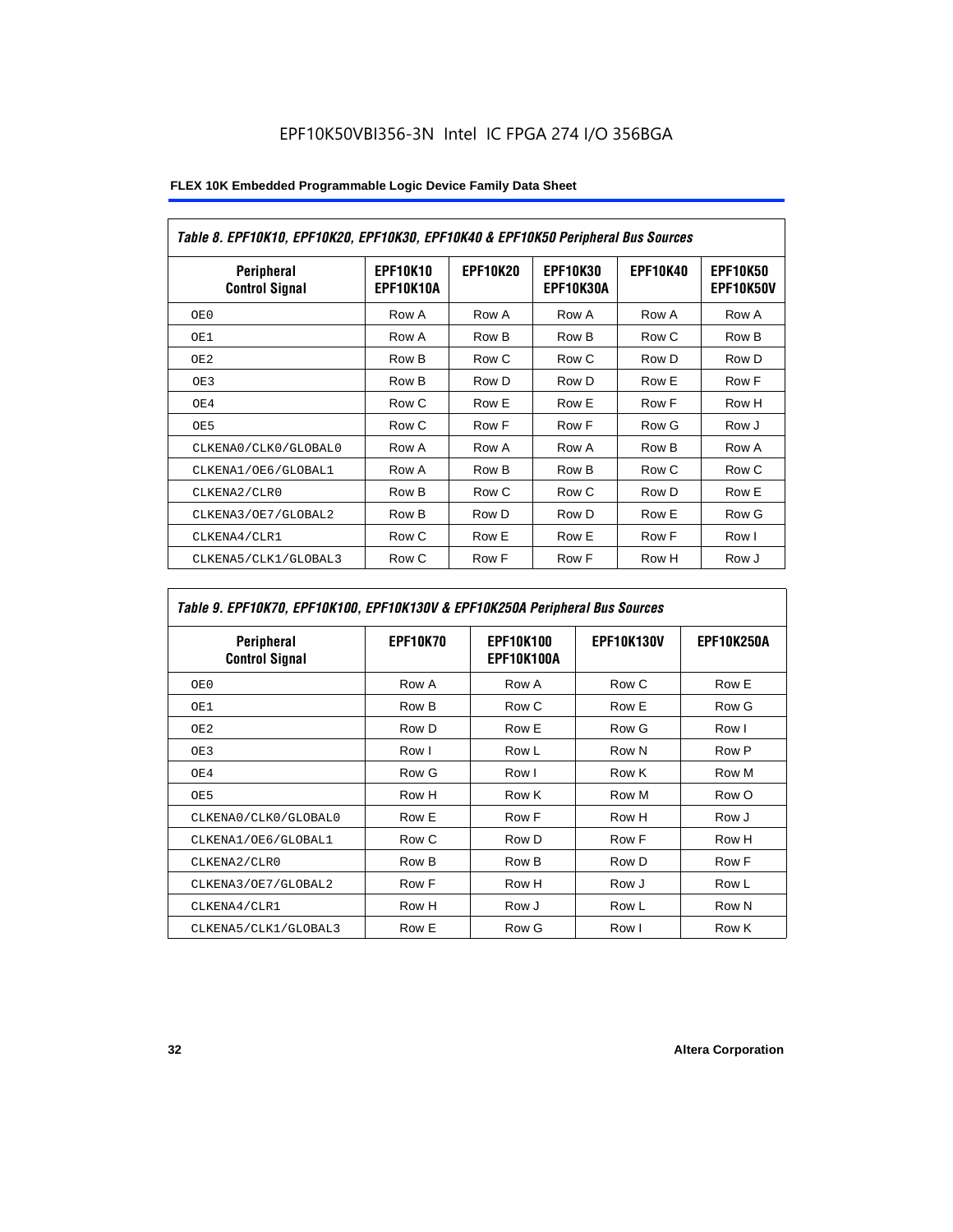Signals on the peripheral control bus can also drive the four global signals, referred to as GLOBAL0 through GLOBAL3 in Tables 8 and 9. The internally generated signal can drive the global signal, providing the same low-skew, low-delay characteristics for an internally generated signal as for a signal driven by an input. This feature is ideal for internally generated clear or clock signals with high fan-out. When a global signal is driven by internal logic, the dedicated input pin that drives that global signal cannot be used. The dedicated input pin should be driven to a known logic state (such as ground) and not be allowed to float.

When the chip-wide output enable pin is held low, it will tri-state all pins on the device. This option can be set in the Global Project Device Options menu. Additionally, the registers in the IOE can be reset by holding the chip-wide reset pin low.

#### *Row-to-IOE Connections*

When an IOE is used as an input signal, it can drive two separate row channels. The signal is accessible by all LEs within that row. When an IOE is used as an output, the signal is driven by a multiplexer that selects a signal from the row channels. Up to eight IOEs connect to each side of each row channel. See Figure 14.

#### *Figure 14. FLEX 10K Row-to-IOE Connections*

*The values for m and n are provided in Table 10.*

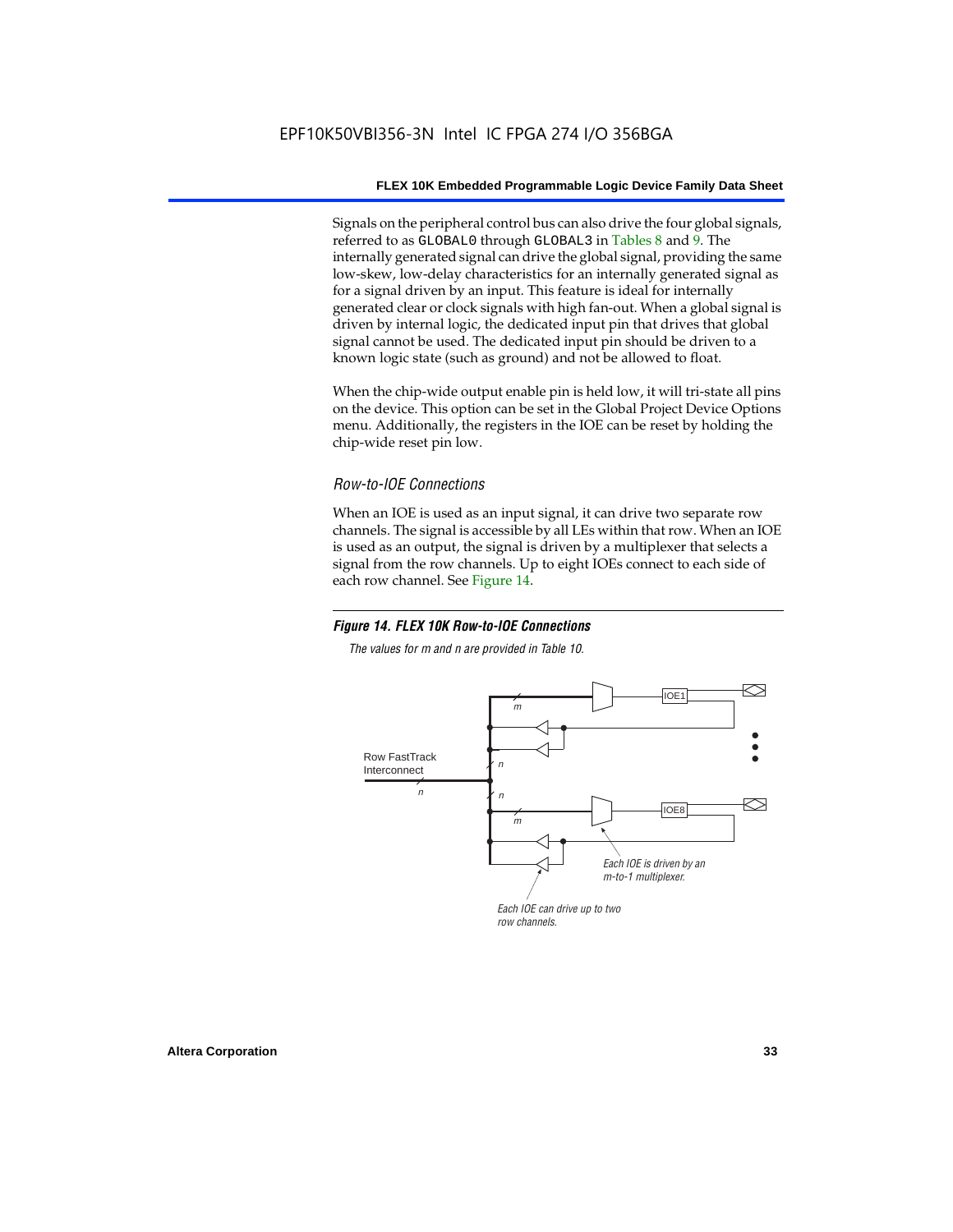| Table 10. FLEX 10K Row-to-IOE Interconnect Resources |                      |                          |  |  |  |  |
|------------------------------------------------------|----------------------|--------------------------|--|--|--|--|
| <b>Device</b>                                        | Channels per Row (n) | Row Channels per Pin (m) |  |  |  |  |
| EPF10K10<br>EPF10K10A                                | 144                  | 18                       |  |  |  |  |
| EPF10K20                                             | 144                  | 18                       |  |  |  |  |
| EPF10K30<br>EPF10K30A                                | 216                  | 27                       |  |  |  |  |
| EPF10K40                                             | 216                  | 27                       |  |  |  |  |
| EPF10K50<br>EPF10K50V                                | 216                  | 27                       |  |  |  |  |
| EPF10K70                                             | 312                  | 39                       |  |  |  |  |
| EPF10K100<br>EPF10K100A                              | 312                  | 39                       |  |  |  |  |
| EPF10K130V                                           | 312                  | 39                       |  |  |  |  |
| EPF10K250A                                           | 456                  | 57                       |  |  |  |  |

Table 10 lists the FLEX 10K row-to-IOE interconnect resources.

#### *Column-to-IOE Connections*

When an IOE is used as an input, it can drive up to two separate column channels. When an IOE is used as an output, the signal is driven by a multiplexer that selects a signal from the column channels. Two IOEs connect to each side of the column channels. Each IOE can be driven by column channels via a multiplexer. The set of column channels that each IOE can access is different for each IOE. See Figure 15.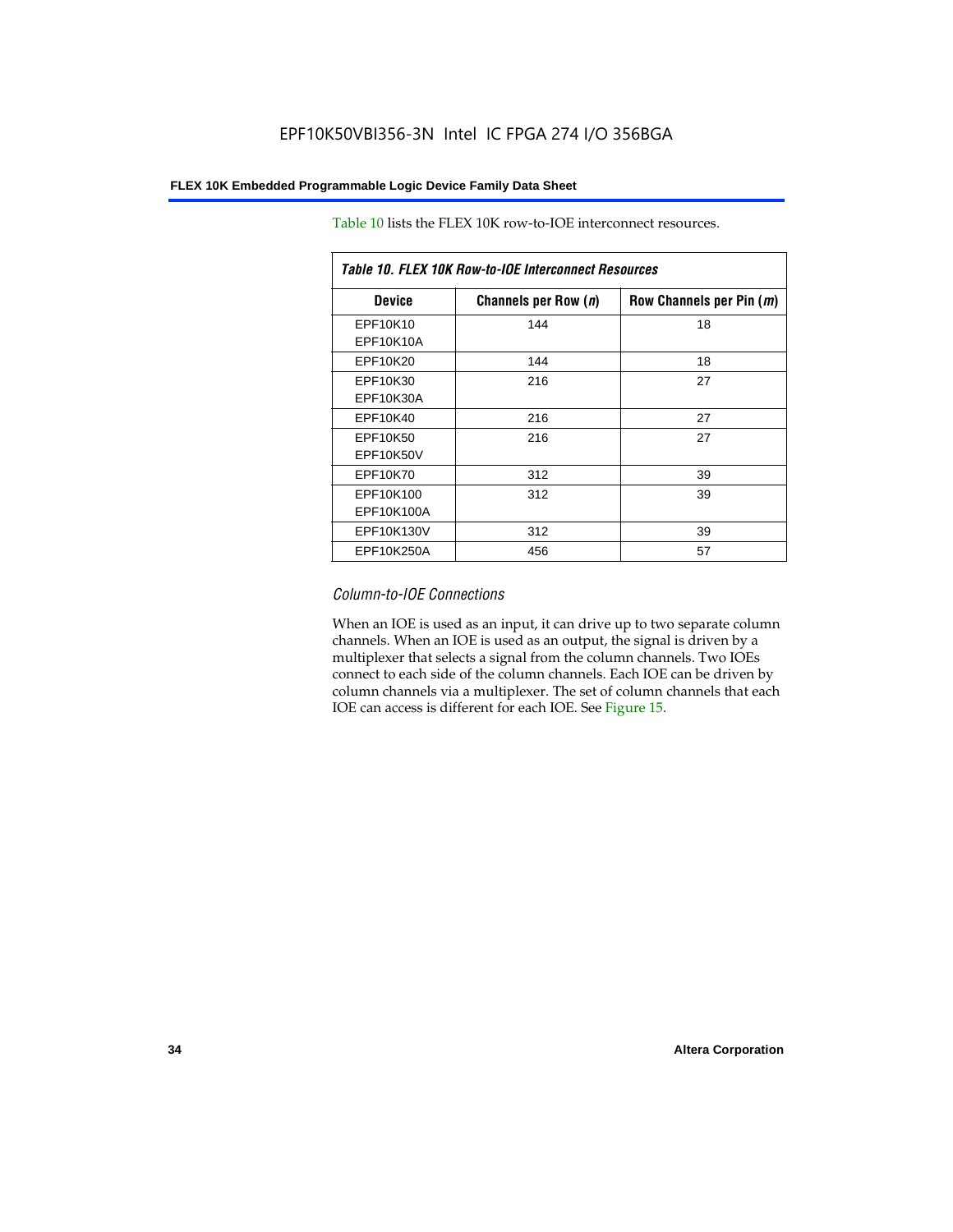#### *Figure 15. FLEX 10K Column-to-IOE Connections*

*The values for m and n are provided in Table 11.*



#### Table 11 lists the FLEX 10K column-to-IOE interconnect resources.

| Table 11, FLEX 10K Column-to-IOE Interconnect Resources |                         |                            |
|---------------------------------------------------------|-------------------------|----------------------------|
| <b>Device</b>                                           | Channels per Column (n) | Column Channel per Pin (m) |
| EPF10K10                                                | 24                      | 16                         |
| EPF10K10A                                               |                         |                            |
| EPF10K20                                                | 24                      | 16                         |
| EPF10K30                                                | 24                      | 16                         |
| EPF10K30A                                               |                         |                            |
| EPF10K40                                                | 24                      | 16                         |
| EPF10K50                                                | 24                      | 16                         |
| EPF10K50V                                               |                         |                            |
| EPF10K70                                                | 24                      | 16                         |
| EPF10K100                                               | 24                      | 16                         |
| EPF10K100A                                              |                         |                            |
| EPF10K130V                                              | 32                      | 24                         |
| EPF10K250A                                              | 40                      | 32                         |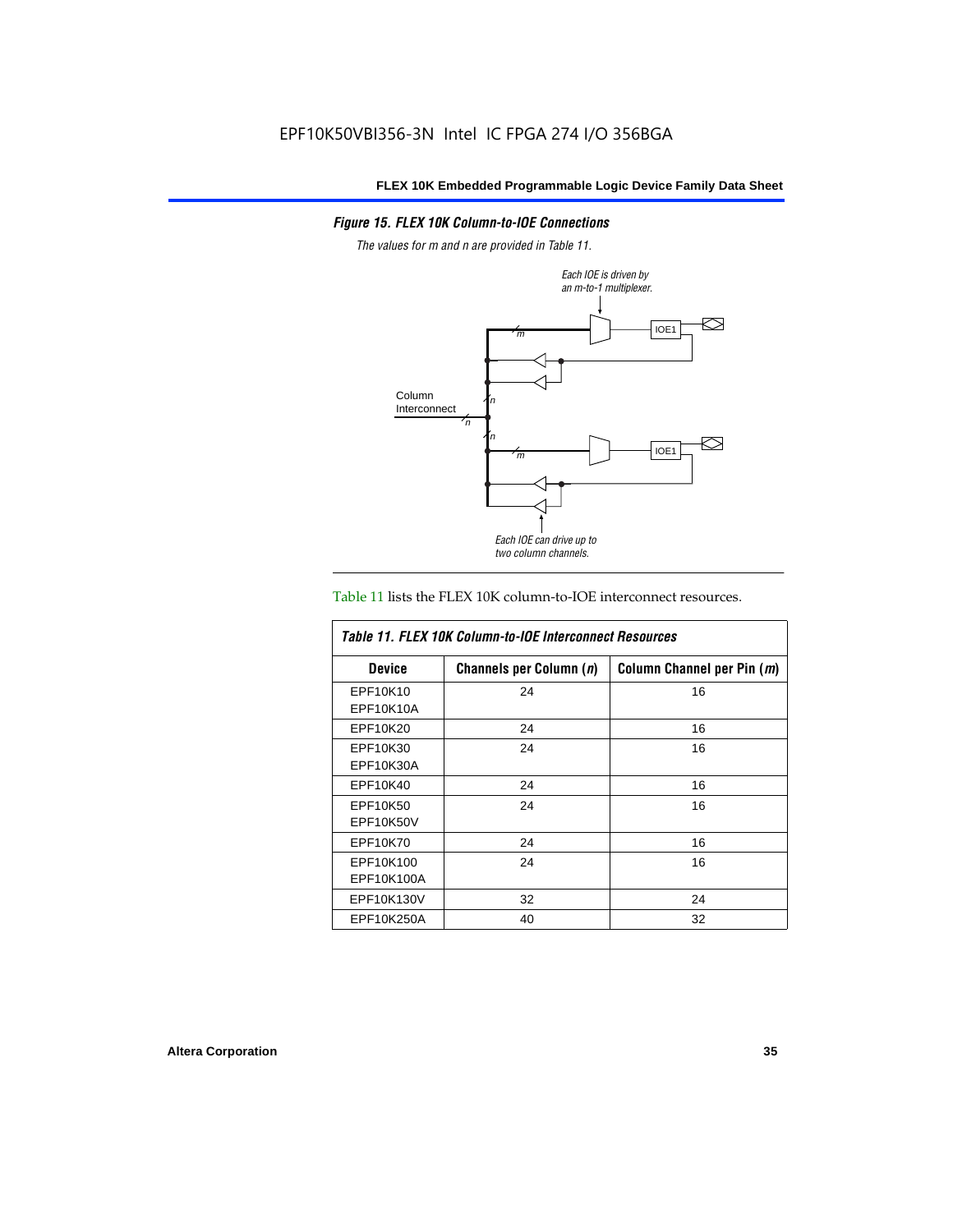# **SameFrame Pin-Outs**

FLEX 10KE devices support the SameFrame pin-out feature for FineLine BGA packages. The SameFrame pin-out feature is the arrangement of balls on FineLine BGA packages such that the lower-ballcount packages form a subset of the higher-ball-count packages. SameFrame pin-outs provide the flexibility to migrate not only from device to device within the same package, but also from one package to another. A given printed circuit board (PCB) layout can support multiple device density/package combinations. For example, a single board layout can support a range of devices from an EPF10K10A device in a 256-pin FineLine BGA package to an EPF10K100A device in a 484-pin FineLine BGA package.

The Altera software provides support to design PCBs with SameFrame pin-out devices. Devices can be defined for present and future use. The Altera software generates pin-outs describing how to lay out a board to take advantage of this migration (see Figure 16).







256-Pin FineLine BGA Package (Reduced I/O Count or Logic Requirements) 484-Pin FineLine BGA Package (Increased I/O Count or Logic Requirements)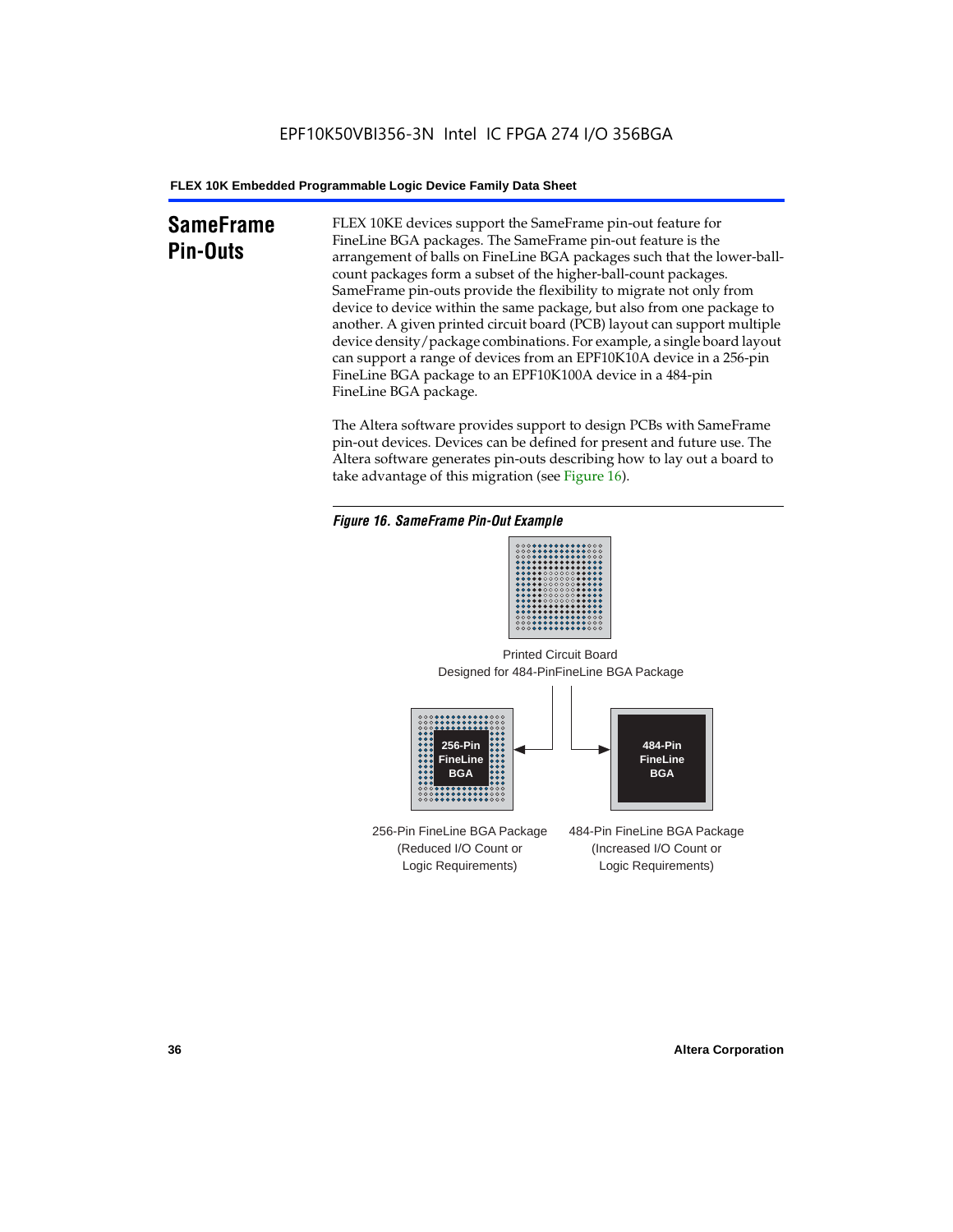# **ClockLock & ClockBoost Features**

To support high-speed designs, selected FLEX 10K devices offer optional ClockLock and ClockBoost circuitry containing a phase-locked loop (PLL) that is used to increase design speed and reduce resource usage. The ClockLock circuitry uses a synchronizing PLL that reduces the clock delay and skew within a device. This reduction minimizes clock-to-output and setup times while maintaining zero hold times. The ClockBoost circuitry, which provides a clock multiplier, allows the designer to enhance device area efficiency by sharing resources within the device. The ClockBoost feature allows the designer to distribute a low-speed clock and multiply that clock on-device. Combined, the ClockLock and ClockBoost features provide significant improvements in system performance and bandwidth.

The ClockLock and ClockBoost features in FLEX 10K devices are enabled through the Altera software. External devices are not required to use these features. The output of the ClockLock and ClockBoost circuits is not available at any of the device pins.

The ClockLock and ClockBoost circuitry locks onto the rising edge of the incoming clock. The circuit output can only drive the clock inputs of registers; the generated clock cannot be gated or inverted.

The dedicated clock pin (GCLK1) supplies the clock to the ClockLock and ClockBoost circuitry. When the dedicated clock pin is driving the ClockLock or ClockBoost circuitry, it cannot drive elsewhere in the device.

In designs that require both a multiplied and non-multiplied clock, the clock trace on the board can be connected to GCLK1. With the Altera software, GCLK1 can feed both the ClockLock and ClockBoost circuitry in the FLEX 10K device. However, when both circuits are used, the other clock pin (GCLK0) cannot be used. Figure 17 shows a block diagram of how to enable both the ClockLock and ClockBoost circuits in the Altera software. The example shown is a schematic, but a similar approach applies for designs created in AHDL, VHDL, and Verilog HDL. When the ClockLock and ClockBoost circuits are used simultaneously, the input frequency parameter must be the same for both circuits. In Figure 17, the input frequency must meet the requirements specified when the ClockBoost multiplication factor is two.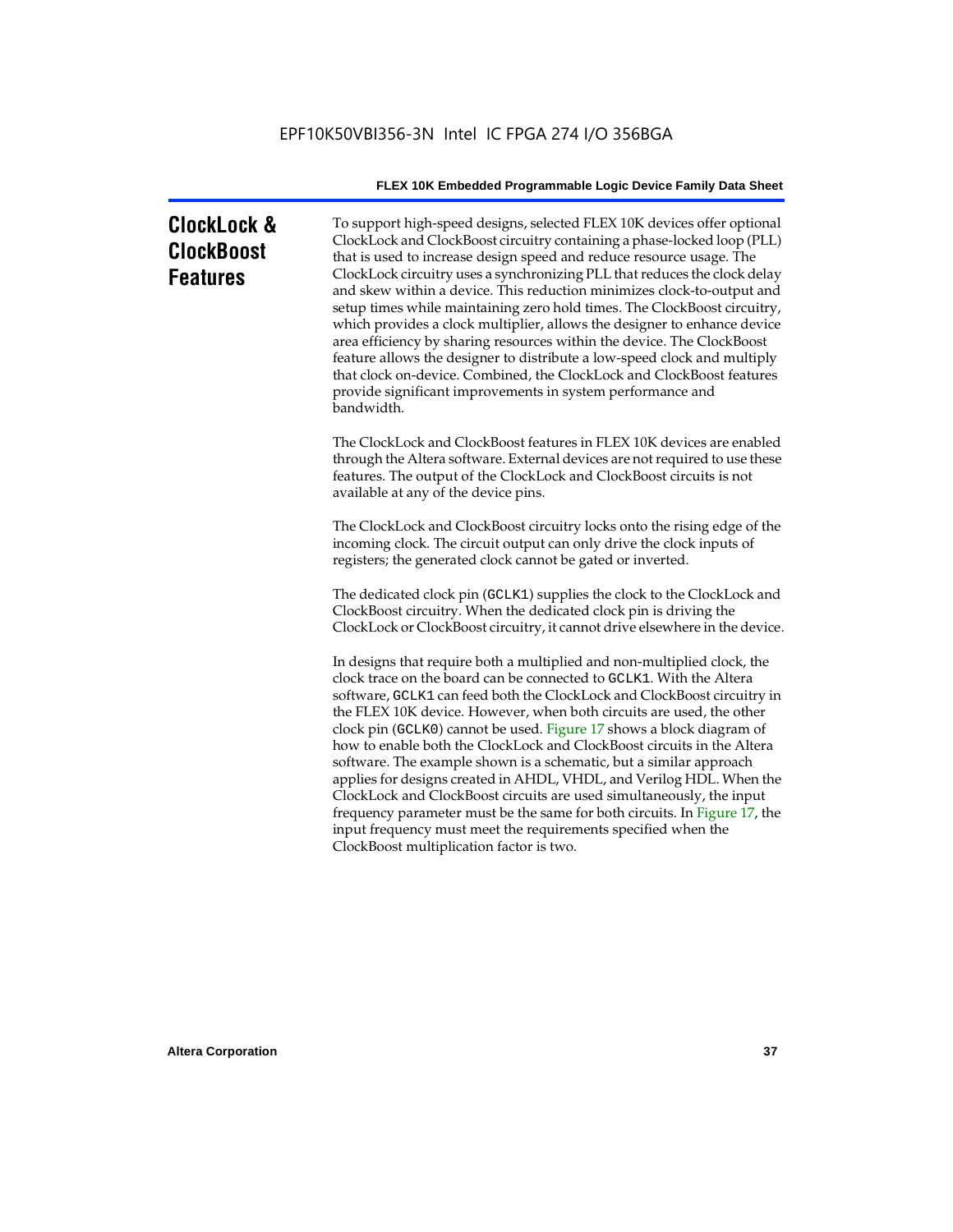

*Figure 17. Enabling ClockLock & ClockBoost in the Same Design*

To use both the ClockLock and ClockBoost circuits in the same design, designers must use Revision C EPF10K100GC503-3DX devices and MAX+PLUS II software versions 7.2 or higher. The die revision is indicated by the third digit of the nine-digit code on the top side of the device.

# **Output Configuration**

This section discusses the peripheral component interconnect (PCI) pull-up clamping diode option, slew-rate control, open-drain output option, MultiVolt I/O interface, and power sequencing for FLEX 10K devices. The PCI pull-up clamping diode, slew-rate control, and open-drain output options are controlled pin-by-pin via Altera logic options. The MultiVolt I/O interface is controlled by connecting  $V_{\text{CCIO}}$  to a different voltage than  $V_{\text{CCINT}}$ . Its effect can be simulated in the Altera software via the **Global Project Device Options** dialog box (Assign menu).

### **PCI Clamping Diodes**

The EPF10K10A and EPF10K30A devices have a pull-up clamping diode on every I/O, dedicated input, and dedicated clock pin. PCI clamping diodes clamp the transient overshoot caused by reflected waves to the  $V_{\text{CCIO}}$  value and are required for 3.3-V PCI compliance. Clamping diodes can also be used to limit overshoot in other systems.

Clamping diodes are controlled on a pin-by-pin basis via a logic option in the Altera software. When  $V_{\text{CCIO}}$  is 3.3 V, a pin that has the clamping diode turned on can be driven by a 2.5-V or 3.3-V signal, but not a 5.0-V signal. When  $V_{\text{CCIO}}$  is 2.5 V, a pin that has the clamping diode turned on can be driven by a 2.5-V signal, but not a 3.3-V or 5.0-V signal. However, a clamping diode can be turned on for a subset of pins, which allows devices to bridge between a 3.3-V PCI bus and a 5.0-V device.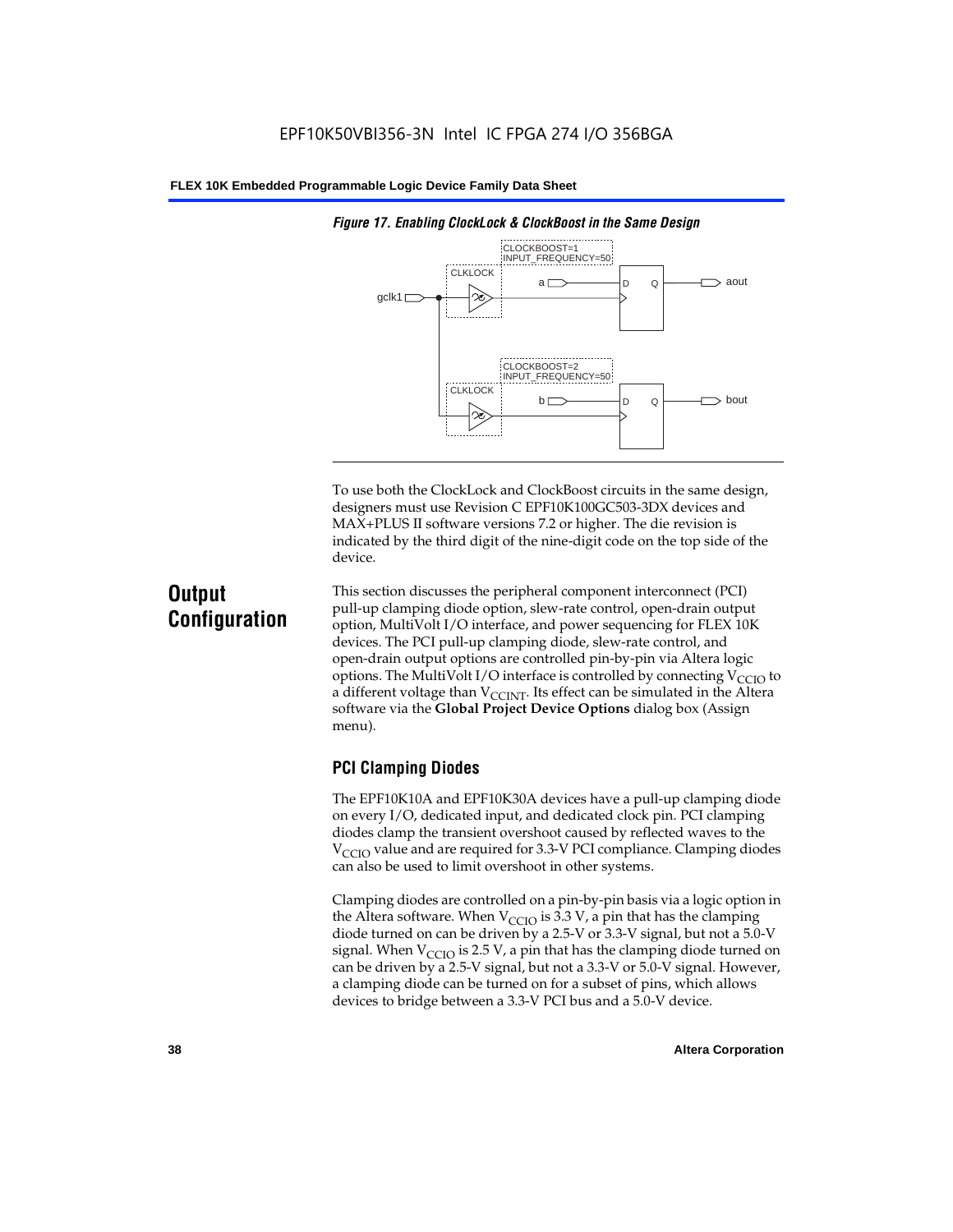#### **Slew-Rate Control**

The output buffer in each IOE has an adjustable output slew rate that can be configured for low-noise or high-speed performance. A slower slew rate reduces system noise and adds a maximum delay of approximately 2.9 ns. The fast slew rate should be used for speed-critical outputs in systems that are adequately protected against noise. Designers can specify the slew rate on a pin-by-pin basis during design entry or assign a default slew rate to all pins on a device-wide basis. The slow slew rate setting affects only the falling edge of the output.

### **Open-Drain Output Option**

FLEX 10K devices provide an optional open-drain (electrically equivalent to an open-collector) output for each I/O pin. This open-drain output enables the device to provide system-level control signals (e.g., interrupt and write enable signals) that can be asserted by any of several devices. It can also provide an additional wired-OR plane. Additionally, the Altera software can convert tri-state buffers with grounded data inputs to opendrain pins automatically.

Open-drain output pins on FLEX 10K devices (with a pull-up resistor to the 5.0-V supply) can drive 5.0-V CMOS input pins that require a  $V<sub>IH</sub>$  of 3.5 V. When the open-drain pin is active, it will drive low. When the pin is inactive, the trace will be pulled up to 5.0 V by the resistor. The open-drain pin will only drive low or tri-state; it will never drive high. The rise time is dependent on the value of the pull-up resistor and load impedance. The  $I_{\text{OL}}$  current specification should be considered when selecting a pull-up resistor.

Output pins on 5.0-V FLEX 10K devices with  $V_{\text{CCIO}} = 3.3$  V or 5.0 V (with a pull-up resistor to the 5.0-V supply) can also drive 5.0-V CMOS input pins. In this case, the pull-up transistor will turn off when the pin voltage exceeds 3.3 V. Therefore, the pin does not have to be open-drain.

#### **MultiVolt I/O Interface**

The FLEX 10K device architecture supports the MultiVolt I/O interface feature, which allows FLEX 10K devices to interface with systems of differing supply voltages. These devices have one set of  $V_{CC}$  pins for internal operation and input buffers (VCCINT) and another set for I/O output drivers (VCCIO).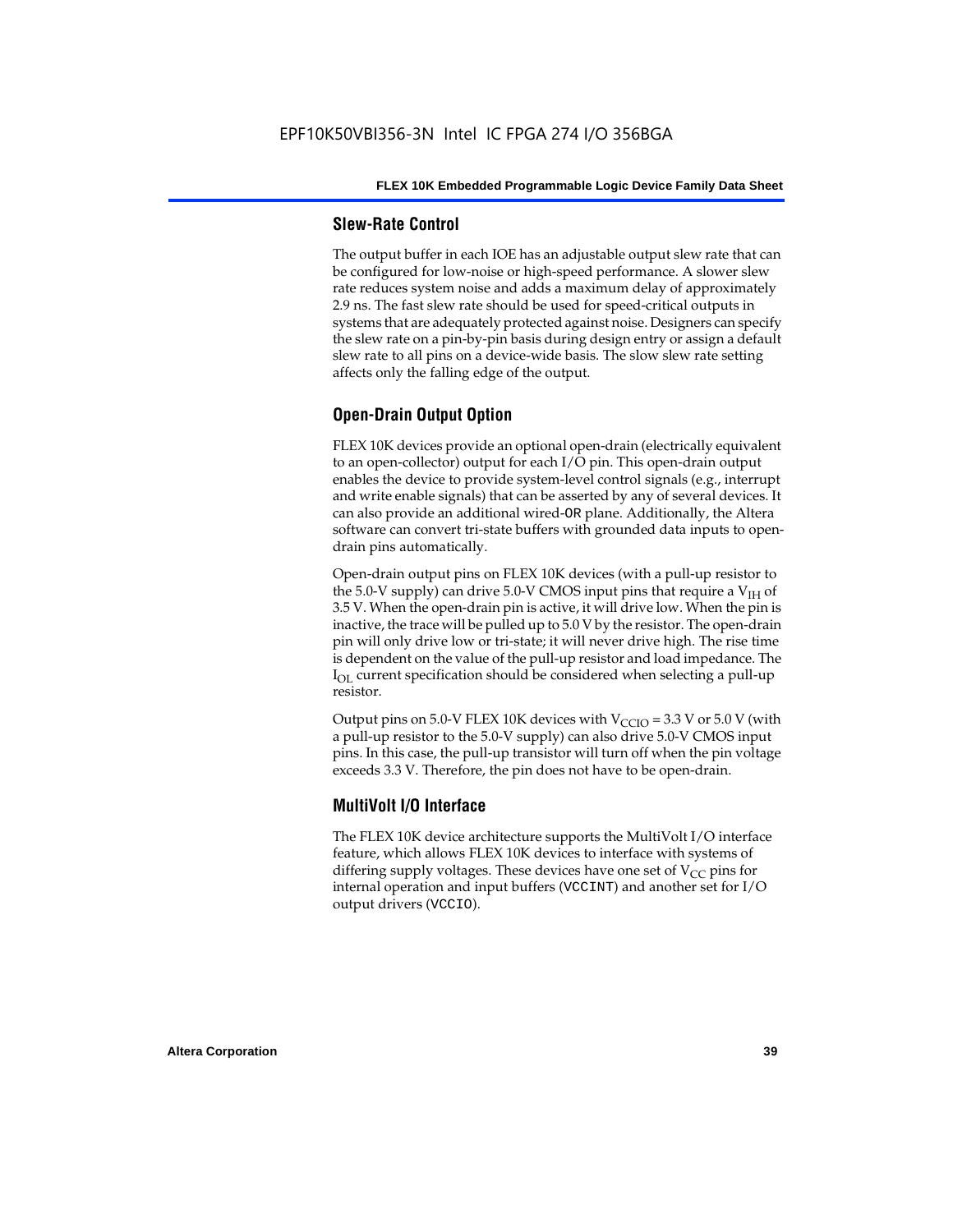Table 12 describes the FLEX 10K device supply voltages and MultiVolt I/O support levels.

| Table 12. Supply Voltages & MultiVolt I/O Support Levels |                          |                   |                                         |                |  |
|----------------------------------------------------------|--------------------------|-------------------|-----------------------------------------|----------------|--|
| <b>Devices</b>                                           | Supply Voltage (V)       |                   | <b>MultiVolt I/O Support Levels (V)</b> |                |  |
|                                                          | <b>V<sub>CCINT</sub></b> | V <sub>CCIO</sub> | Input                                   | <b>Output</b>  |  |
| FLEX 10K (1)                                             | 5.0                      | 5.0               | 3.3 or 5.0                              | 5.0            |  |
|                                                          | 5.0                      | 3.3               | 3.3 or 5.0                              | 3.3 or 5.0     |  |
| EPF10K50V (1)                                            | 3.3                      | 3.3               | 3.3 or 5.0                              | $3.3$ or $5.0$ |  |
| EPF10K130V                                               | 3.3                      | 3.3               | $3.3$ or $5.0$                          | 3.3 or 5.0     |  |
| FLEX 10KA (1)                                            | 3.3                      | 3.3               | 2.5, 3.3, or 5.0                        | 3.3 or 5.0     |  |
|                                                          | 3.3                      | 2.5               | 2.5, 3.3, or 5.0                        | 2.5            |  |

*Note*

(1) 240-pin QFP packages do not support the MultiVolt I/O features, so they do not have separate V<sub>CCIO</sub> pins.

### **Power Sequencing & Hot-Socketing**

Because FLEX 10K devices can be used in a multi-voltage environment, they have been designed specifically to tolerate any possible power-up sequence. The  $V_{\text{CCIO}}$  and  $V_{\text{CCINT}}$  power supplies can be powered in any order.

Signals can be driven into FLEX 10KA devices before and during power up without damaging the device. Additionally, FLEX 10KA devices do not drive out during power up. Once operating conditions are reached, FLEX 10KA devices operate as specified by the user.

# **IEEE Std. 1149.1 (JTAG) Boundary-Scan Support**

All FLEX 10K devices provide JTAG BST circuitry that complies with the IEEE Std. 1149.1-1990 specification. All FLEX 10K devices can also be configured using the JTAG pins through the BitBlaster serial download cable, or ByteBlasterMV parallel port download cable, or via hardware that uses the Jam<sup>TM</sup> programming and test language. JTAG BST can be performed before or after configuration, but not during configuration. FLEX 10K devices support the JTAG instructions shown in Table 13.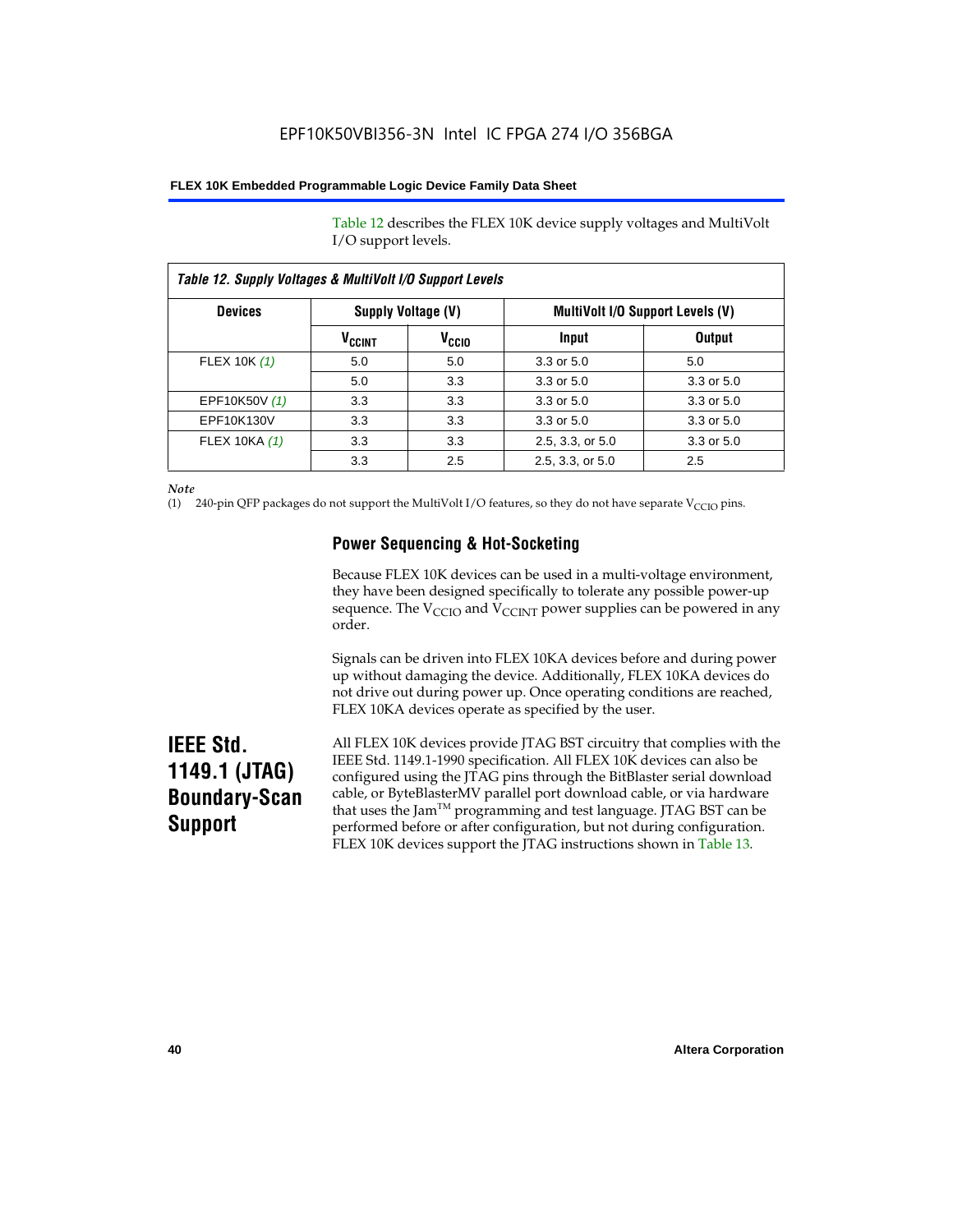| <b>Table 13. FLEX 10K JTAG Instructions</b> |                                                                                                                                                                                                                                             |  |  |
|---------------------------------------------|---------------------------------------------------------------------------------------------------------------------------------------------------------------------------------------------------------------------------------------------|--|--|
| <b>JTAG Instruction</b>                     | <b>Description</b>                                                                                                                                                                                                                          |  |  |
| SAMPLE/PRELOAD                              | Allows a snapshot of signals at the device pins to be captured and examined during<br>normal device operation, and permits an initial data pattern output at the device pins.                                                               |  |  |
| <b>EXTEST</b>                               | Allows the external circuitry and board-level interconnections to be tested by forcing a<br>test pattern at the output pins and capturing test results at the input pins.                                                                   |  |  |
| <b>BYPASS</b>                               | Places the 1-bit bypass register between the TDI and TDO pins, which allows the BST<br>data to pass synchronously through a selected device to adjacent devices during normal<br>device operation.                                          |  |  |
| <b>USERCODE</b>                             | Selects the user electronic signature (USERCODE) register and places it between the<br>TDI and TDO pins, allowing the USERCODE to be serially shifted out of TDO.                                                                           |  |  |
| <b>IDCODE</b>                               | Selects the IDCODE register and places it between TDI and TDO, allowing the IDCODE<br>to be serially shifted out of TDO.                                                                                                                    |  |  |
| <b>ICR Instructions</b>                     | These instructions are used when configuring a FLEX 10K device via JTAG ports with a<br>BitBlaster, or ByteBlasterMV or MasterBlaster download cable, or using a Jam File<br>(.jam) or Jam Byte-Code File (.jbc) via an embedded processor. |  |  |

The instruction register length of FLEX 10K devices is 10 bits. The USERCODE register length in FLEX 10K devices is 32 bits; 7 bits are determined by the user, and 25 bits are predetermined. Tables 14 and 15 show the boundary-scan register length and device IDCODE information for FLEX 10K devices.

| Table 14. FLEX 10K Boundary-Scan Register Length |                                                |  |  |
|--------------------------------------------------|------------------------------------------------|--|--|
| <b>Device</b>                                    | <b>Boundary-Scan</b><br><b>Register Length</b> |  |  |
| EPF10K10, EPF10K10A                              | 480                                            |  |  |
| EPF10K20                                         | 624                                            |  |  |
| EPF10K30, EPF10K30A                              | 768                                            |  |  |
| EPF10K40                                         | 864                                            |  |  |
| EPF10K50, EPF10K50V                              | 960                                            |  |  |
| EPF10K70                                         | 1,104                                          |  |  |
| EPF10K100, EPF10K100A                            | 1,248                                          |  |  |
| EPF10K130V                                       | 1,440                                          |  |  |
| EPF10K250A                                       | 1.440                                          |  |  |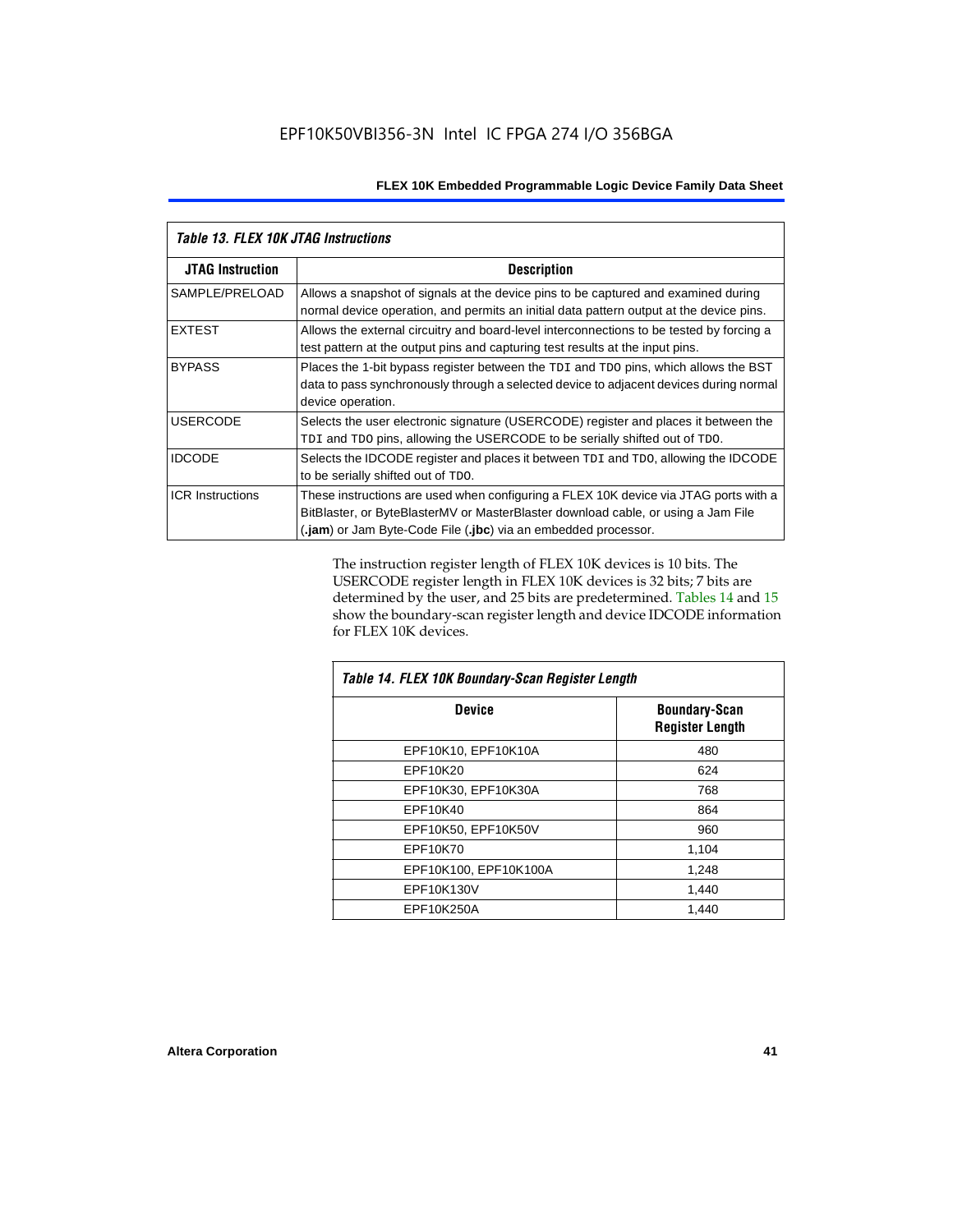| Table 15. 32-Bit FLEX 10K Device IDCODE<br>Note (1) |                            |                                           |                                                       |                    |  |  |  |
|-----------------------------------------------------|----------------------------|-------------------------------------------|-------------------------------------------------------|--------------------|--|--|--|
| <b>Device</b>                                       | <b>IDCODE (32 Bits)</b>    |                                           |                                                       |                    |  |  |  |
|                                                     | <b>Version</b><br>(4 Bits) | <b>Part Number</b><br>$(16 \text{ bits})$ | <b>Manufacturer's Identity</b><br>$(11 \text{ bits})$ | 1 $(1$ Bit)<br>(2) |  |  |  |
| EPF10K10, EPF10K10A                                 | 0000                       | 0001<br>0000<br>0001 0000                 | 00001101110                                           | $\mathbf{1}$       |  |  |  |
| EPF10K20                                            | 0000                       | 0000 0010 0000<br>0001                    | 00001101110                                           | 1                  |  |  |  |
| EPF10K30, EPF10K30A                                 | 0000                       | 0001 0000 0011 0000                       | 00001101110                                           | 1                  |  |  |  |
| EPF10K40                                            | 0000                       | 0000<br>0100<br>0001<br>0000              | 00001101110                                           | $\mathbf{1}$       |  |  |  |
| EPF10K50, EPF10K50V                                 | 0000                       | 0001 0000 0101 0000                       | 00001101110                                           | 1                  |  |  |  |
| EPF10K70                                            | 0000                       | 0000 0111 0000<br>0001                    | 00001101110                                           | $\mathbf{1}$       |  |  |  |
| EPF10K100, EPF10K100A                               | 0000                       | 0001 0000 0000<br>0000                    | 00001101110                                           | 1                  |  |  |  |
| EPF10K130V                                          | 0000                       | 0000<br>0001 0011 0000                    | 00001101110                                           | 1                  |  |  |  |
| EPF10K250A                                          | 0000                       | 0000<br>0010 0101 0000                    | 00001101110                                           | $\mathbf{1}$       |  |  |  |

#### *Notes:*

(1) The most significant bit (MSB) is on the left.

(2) The least significant bit (LSB) for all JTAG IDCODEs is 1.

FLEX 10K devices include weak pull-ups on JTAG pins.



**for more information, see the following documents:** 

- *Application Note 39 (IEEE 1149.1 (JTAG) Boundary-Scan Testing in Altera Devices)*
- *BitBlaster Serial Download Cable Data Sheet*
- *ByteBlasterMV Parallel Port Download Cable Data Sheet*
- *Jam Programming & Test Language Specification*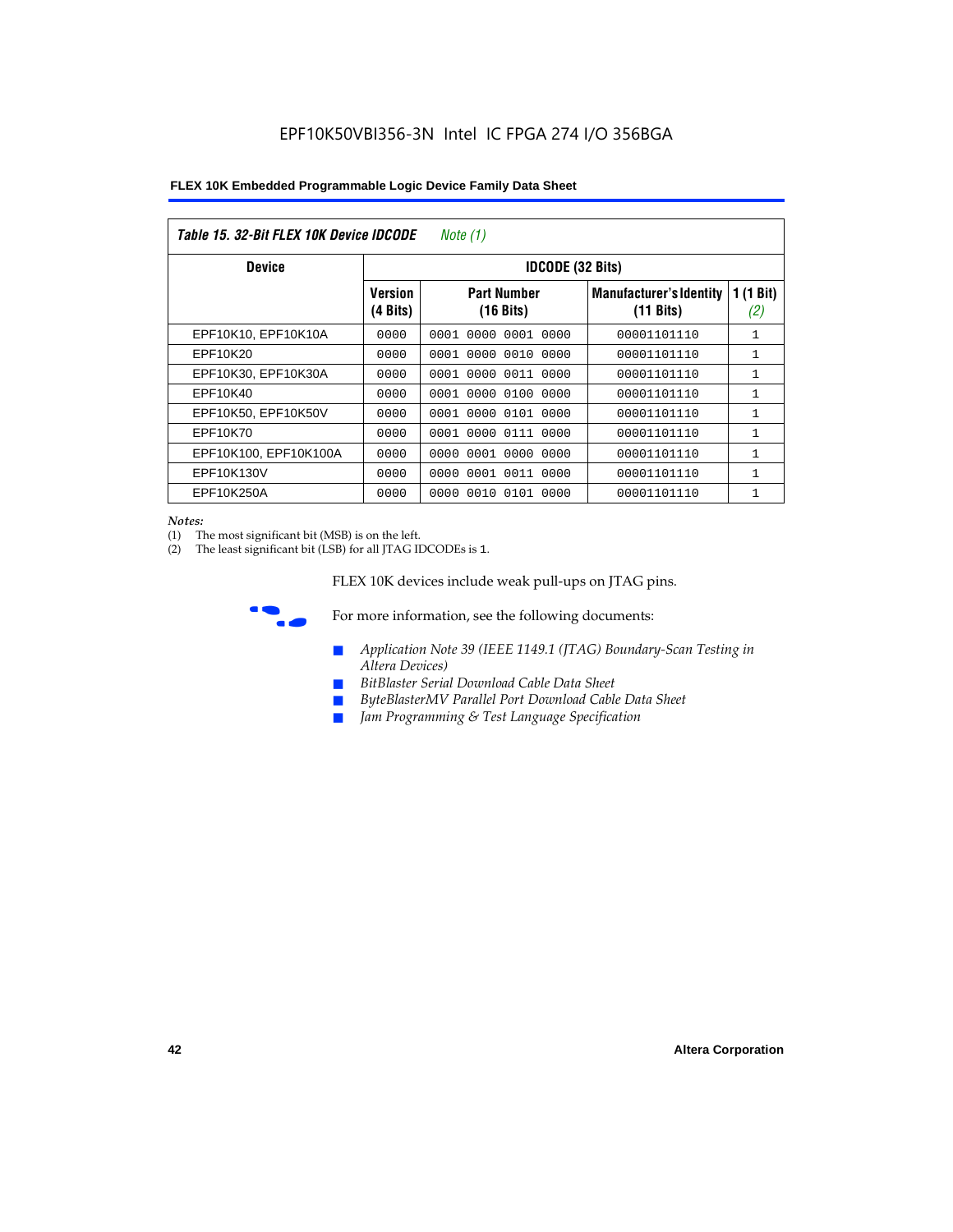Figure 18 shows the timing requirements for the JTAG signals.

*Figure 18. JTAG Waveforms*



Table 16 shows the timing parameters and values for FLEX 10K devices.

| Table 16. JTAG Timing Parameters & Values |                                                |     |            |      |  |  |
|-------------------------------------------|------------------------------------------------|-----|------------|------|--|--|
| <b>Symbol</b>                             | <b>Parameter</b>                               | Min | <b>Max</b> | Unit |  |  |
| t <sub>JCP</sub>                          | <b>TCK clock period</b>                        | 100 |            | ns   |  |  |
| t <sub>JCH</sub>                          | TCK clock high time                            | 50  |            | ns   |  |  |
| $t_{JCL}$                                 | TCK clock low time                             | 50  |            | ns   |  |  |
| tjpsu                                     | JTAG port setup time                           | 20  |            | ns   |  |  |
| t <sub>JPH</sub>                          | JTAG port hold time                            | 45  |            | ns   |  |  |
| <sup>t</sup> JPCO                         | JTAG port clock to output                      |     | 25         | ns   |  |  |
| t <sub>JPZX</sub>                         | JTAG port high impedance to valid output       |     | 25         | ns   |  |  |
| t <sub>JPXZ</sub>                         | JTAG port valid output to high impedance       |     | 25         | ns   |  |  |
| tussu                                     | Capture register setup time                    | 20  |            | ns   |  |  |
| $t_{JSH}$                                 | Capture register hold time                     | 45  |            | ns   |  |  |
| tjsco                                     | Update register clock to output                |     | 35         | ns   |  |  |
| t <sub>JSZX</sub>                         | Update register high-impedance to valid output |     | 35         | ns   |  |  |
| t <sub>JSXZ</sub>                         | Update register valid output to high impedance |     | 35         | ns   |  |  |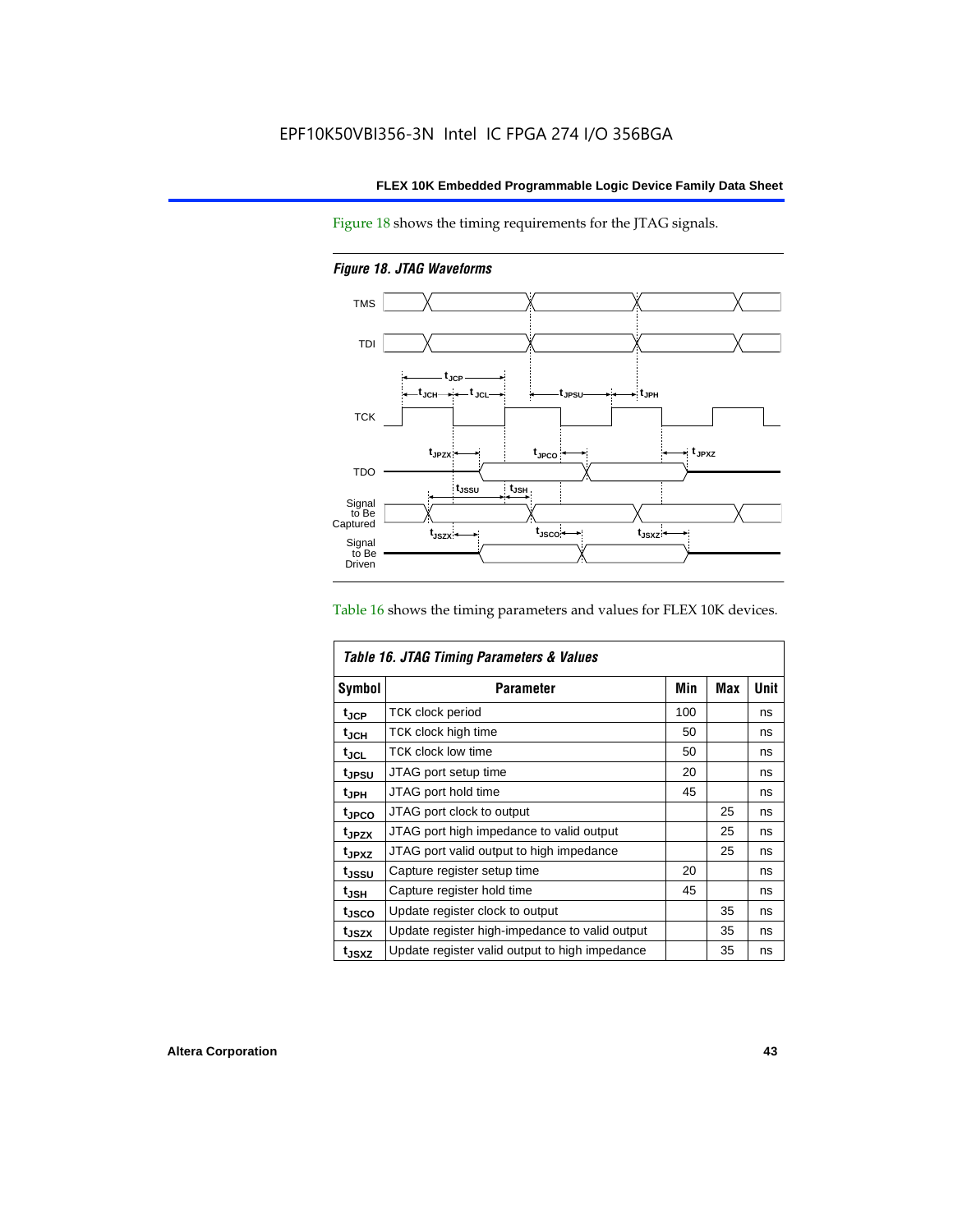**Generic Testing** Each FLEX 10K device is functionally tested. Complete testing of each configurable SRAM bit and all logic functionality ensures 100% yield. AC test measurements for FLEX 10K devices are made under conditions equivalent to those shown in Figure 19. Multiple test patterns can be used to configure devices during all stages of the production flow.

#### *Figure 19. FLEX 10K AC Test Conditions*

*Power supply transients can affect AC measurements. Simultaneous transitions of*  $V<sub>CC</sub>$ *multiple outputs should be avoided for* 464 Ω *accurate measurement. Threshold tests must* (703 Ω) ξ *not be performed under AC conditions.*  $[521 \Omega]$ *Large-amplitude, fast-ground-current* To Test Device *transients normally occur as the device* Output System *outputs discharge the load capacitances. When these transients flow through the parasitic inductance between the device* 250 Ω *ground pin and the test system ground,*  $(8.06 \text{ k}\Omega)$ C1 (includes *significant reductions in observable noise* [481 $\Omega$ ] JIG capacitance) *immunity can result. Numbers without*  Device input *parentheses are for 5.0-V devices or outputs.*  rise and fall *Numbers in parentheses are for 3.3-V devices*  times  $<$  3 ns ŧ *or outputs. Numbers in brackets are for 2.5-V devices or outputs.*

# **Operating Conditions**

Tables 17 through 21 provide information on absolute maximum ratings, recommended operating conditions, DC operating conditions, and capacitance for 5.0-V FLEX 10K devices.

| Table 17. FLEX 10K 5.0-V Device Absolute Maximum Ratings<br>Note (1) |                            |                              |        |     |              |  |
|----------------------------------------------------------------------|----------------------------|------------------------------|--------|-----|--------------|--|
| Symbol                                                               | <b>Parameter</b>           | <b>Conditions</b>            | Min    | Max | <b>Unit</b>  |  |
| $V_{\rm CC}$                                                         | Supply voltage             | With respect to ground $(2)$ | $-2.0$ | 7.0 | V            |  |
| $V_{I}$                                                              | DC input voltage           |                              | $-2.0$ | 7.0 | V            |  |
| $I_{\text{OUT}}$                                                     | DC output current, per pin |                              | $-25$  | 25  | mA           |  |
| $\mathsf{T}_{\texttt{STG}}$                                          | Storage temperature        | No bias                      | $-65$  | 150 | ° C          |  |
| $\mathsf{T}_{\mathsf{AMB}}$                                          | Ambient temperature        | Under bias                   | $-65$  | 135 | $^{\circ}$ C |  |
| $T_{\rm J}$                                                          | Junction temperature       | Ceramic packages, under bias |        | 150 | ° C          |  |
|                                                                      |                            | PQFP, TQFP, RQFP, and BGA    |        | 135 | $^{\circ}$ C |  |
|                                                                      |                            | packages, under bias         |        |     |              |  |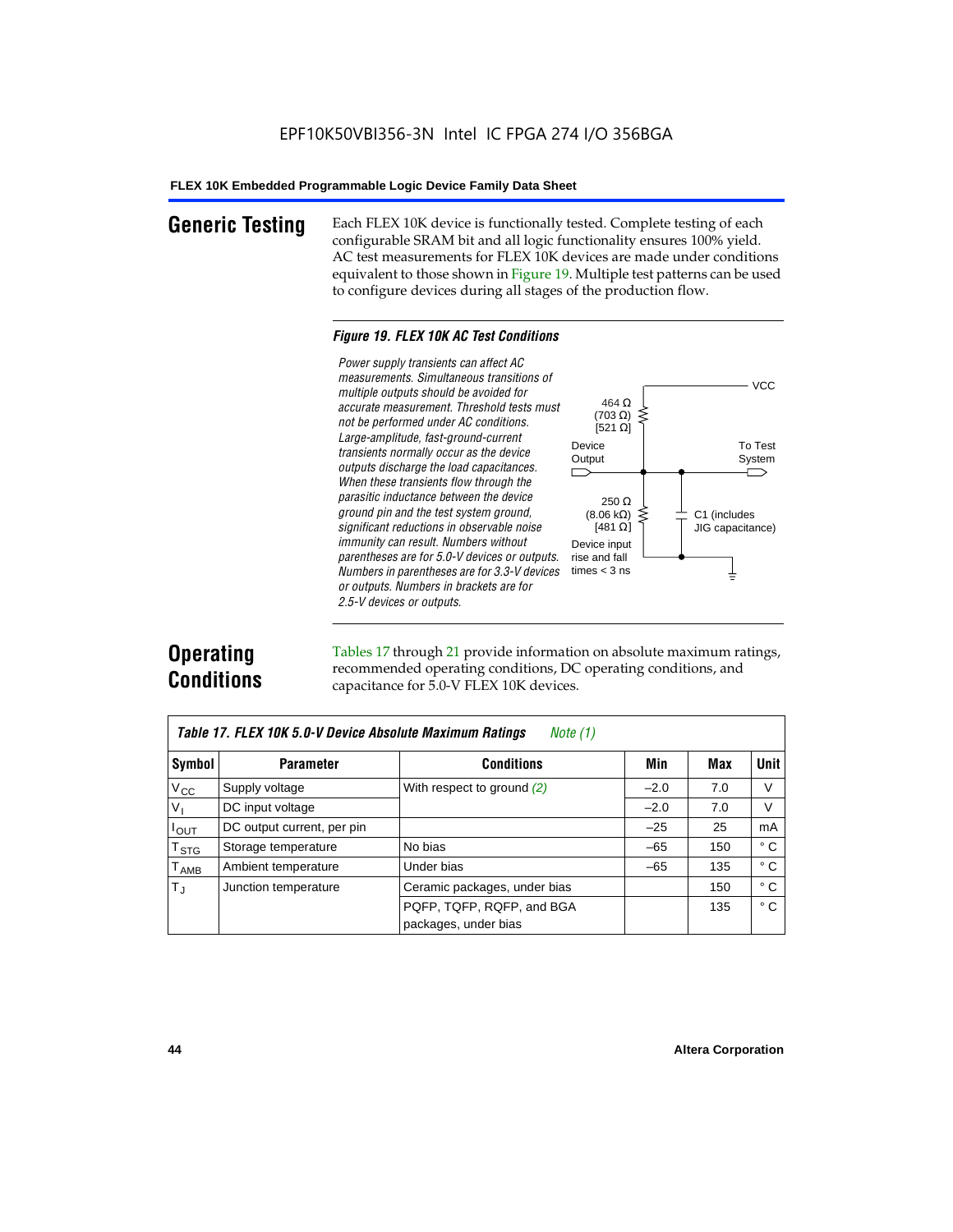|                   | <b>Table 18. FLEX 10K 5.0-V Device Recommended Operating Conditions</b> |                    |             |                       |              |  |  |
|-------------------|-------------------------------------------------------------------------|--------------------|-------------|-----------------------|--------------|--|--|
| Symbol            | <b>Parameter</b>                                                        | <b>Conditions</b>  | Min         | Max                   | <b>Unit</b>  |  |  |
| VCCINT            | Supply voltage for internal logic<br>and input buffers                  | (3), (4)           | 4.75 (4.50) | 5.25(5.50)            | $\vee$       |  |  |
| V <sub>CCIO</sub> | Supply voltage for output<br>buffers, 5.0-V operation                   | (3), (4)           | 4.75 (4.50) | 5.25(5.50)            | $\vee$       |  |  |
|                   | Supply voltage for output<br>buffers, 3.3-V operation                   | (3), (4)           | 3.00(3.00)  | 3.60(3.60)            | $\vee$       |  |  |
| V <sub>1</sub>    | Input voltage                                                           |                    | $-0.5$      | $V_{\rm CCINT}$ + 0.5 | $\vee$       |  |  |
| $V_{\rm O}$       | Output voltage                                                          |                    | 0           | V <sub>CCIO</sub>     | $\vee$       |  |  |
| $T_A$             | Ambient temperature                                                     | For commercial use | $\Omega$    | 70                    | $^{\circ}$ C |  |  |
|                   |                                                                         | For industrial use | $-40$       | 85                    | $^{\circ}$ C |  |  |
| $T_{\rm J}$       | Operating temperature                                                   | For commercial use | $\Omega$    | 85                    | °C           |  |  |
|                   |                                                                         | For industrial use | $-40$       | 100                   | $^{\circ}$ C |  |  |
| $t_{R}$           | Input rise time                                                         |                    |             | 40                    | ns           |  |  |
| $t_F$             | Input fall time                                                         |                    |             | 40                    | ns           |  |  |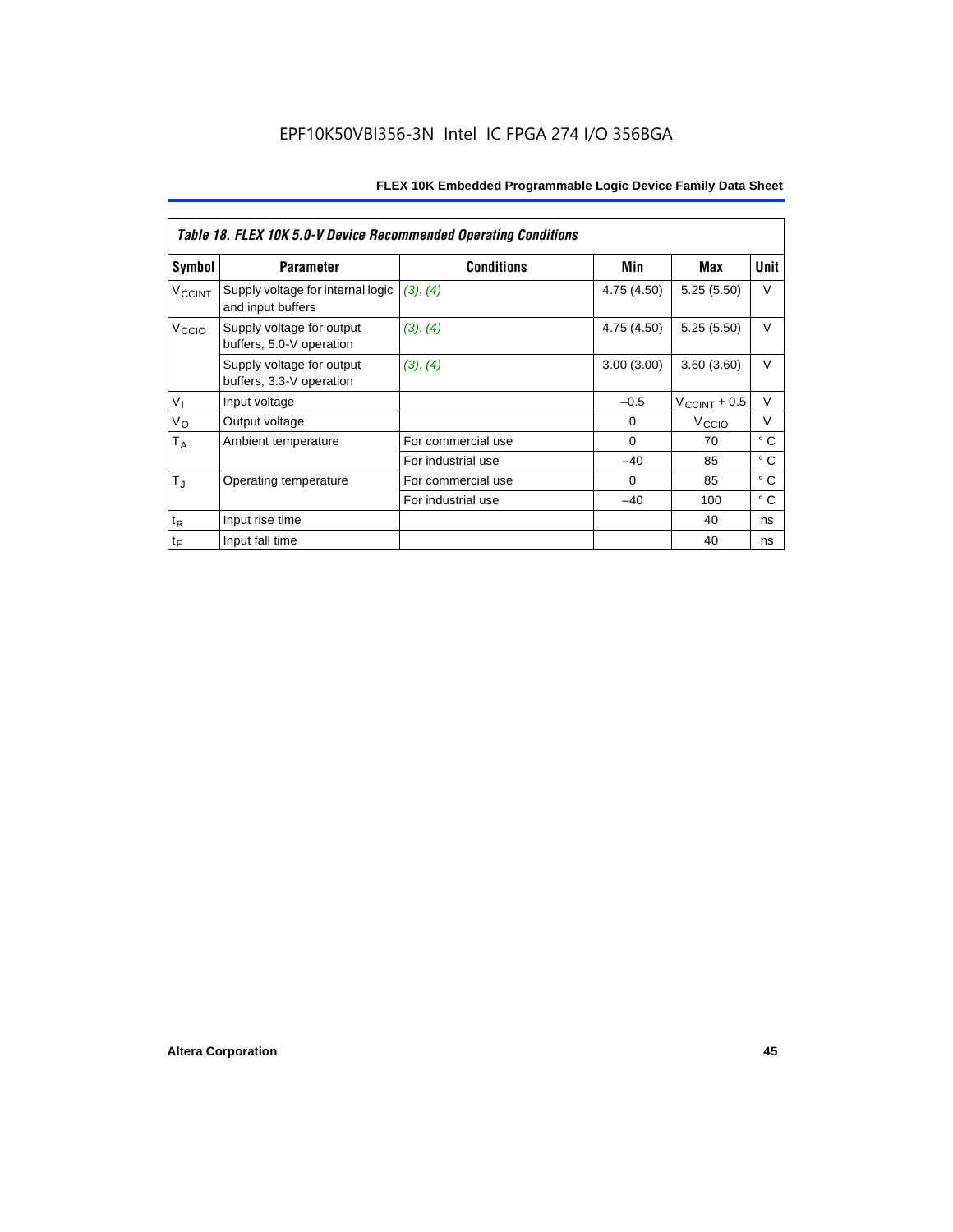## EPF10K50VBI356-3N Intel IC FPGA 274 I/O 356BGA

| Table 19. FLEX 10K 5.0-V Device DC Operating Conditions<br><i>Notes</i> $(5)$ , $(6)$ |                                             |                                                               |                         |            |                          |        |
|---------------------------------------------------------------------------------------|---------------------------------------------|---------------------------------------------------------------|-------------------------|------------|--------------------------|--------|
| Symbol                                                                                | <b>Parameter</b>                            | <b>Conditions</b>                                             | Min                     | <b>Typ</b> | Max                      | Unit   |
| V <sub>IH</sub>                                                                       | High-level input<br>voltage                 |                                                               | 2.0                     |            | $V_{\text{CCINT}} + 0.5$ | V      |
| $V_{IL}$                                                                              | Low-level input voltage                     |                                                               | $-0.5$                  |            | 0.8                      | V      |
| V <sub>OH</sub>                                                                       | 5.0-V high-level TTL<br>output voltage      | $I_{OH} = -4$ mA DC, $V_{CCIO} = 4.75$ V<br>(7)               | 2.4                     |            |                          | V      |
|                                                                                       | 3.3-V high-level TTL<br>output voltage      | $I_{OH} = -4$ mA DC, $V_{CGIO} = 3.00$ V<br>(7)               | 2.4                     |            |                          | $\vee$ |
|                                                                                       | 3.3-V high-level CMOS<br>output voltage     | $1_{OH} = -0.1$ mA DC, $V_{CCIO} = 3.00$ V<br>(7)             | $V_{\text{CCIO}} - 0.2$ |            |                          | $\vee$ |
| $V_{OL}$                                                                              | 5.0-V low-level TTL<br>output voltage       | $I_{\text{OI}}$ = 12 mA DC, $V_{\text{CCIO}}$ = 4.75 V<br>(8) |                         |            | 0.45                     | $\vee$ |
|                                                                                       | 3.3-V low-level TTL<br>output voltage       | $I_{OL}$ = 12 mA DC, $V_{CCIO}$ = 3.00 V<br>(8)               |                         |            | 0.45                     | V      |
|                                                                                       | 3.3-V low-level CMOS<br>output voltage      | $I_{OL}$ = 0.1 mA DC, $V_{CClO}$ = 3.00 V<br>(8)              |                         |            | 0.2                      | $\vee$ |
| $I_1$                                                                                 | Input pin leakage<br>current                | $V_1 = V_{CC}$ or ground<br>(9)                               | $-10$                   |            | 10                       | μA     |
| $I_{OZ}$                                                                              | Tri-stated I/O pin<br>leakage current       | $V_O = V_{CC}$ or ground<br>(9)                               | $-40$                   |            | 40                       | μA     |
| $I_{CC0}$                                                                             | V <sub>CC</sub> supply current<br>(standby) | $V_1$ = ground, no load                                       |                         | 0.5        | 10                       | mA     |

| Table 20. 5.0-V Device Capacitance of EPF10K10, EPF10K20 & EPF10K30 Devices | Note (10) |  |
|-----------------------------------------------------------------------------|-----------|--|
|-----------------------------------------------------------------------------|-----------|--|

| Symbol    | <b>Parameter</b>                                                         | <b>Conditions</b>                   | Min | Max | Unit I |
|-----------|--------------------------------------------------------------------------|-------------------------------------|-----|-----|--------|
| $C_{IN}$  | Input capacitance                                                        | $V_{IN} = 0 V$ , f = 1.0 MHz        |     |     | pF     |
| CINCLK    | Input capacitance on dedicated $V_{IN} = 0 V$ , f = 1.0 MHz<br>clock pin |                                     |     | 12  | pF     |
| $C_{OUT}$ | Output capacitance                                                       | $V_{\text{OUT}} = 0 V, f = 1.0 MHz$ |     | 8   | рF     |

|           |                                                                           | Table 21. 5.0-V Device Capacitance of EPF10K40, EPF10K50, EPF10K70 & EPF10K100 Devices |     | <i>Note (10)</i> |      |
|-----------|---------------------------------------------------------------------------|----------------------------------------------------------------------------------------|-----|------------------|------|
| Symbol    | <b>Parameter</b>                                                          | <b>Conditions</b>                                                                      | Min | Max              | Unit |
| $C_{IN}$  | Input capacitance                                                         | $V_{IN} = 0 V$ , f = 1.0 MHz                                                           |     | 10               | pF   |
| CINCLK    | Input capacitance on dedicated $ V_{IN} = 0 V$ , f = 1.0 MHz<br>clock pin |                                                                                        |     | 15               | pF   |
| $C_{OUT}$ | Output capacitance                                                        | $V_{OIII}$ = 0 V, f = 1.0 MHz                                                          |     | 10               | рF   |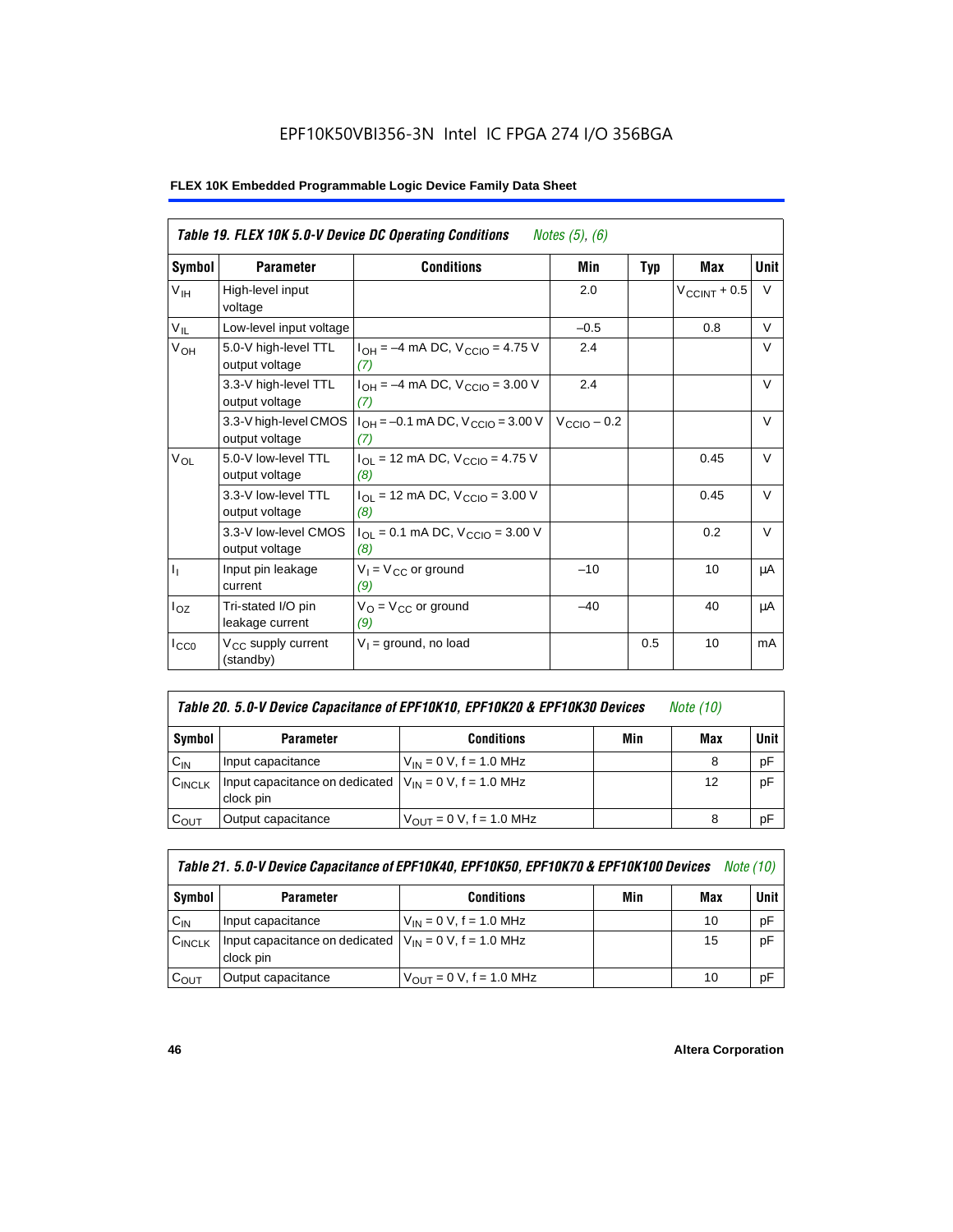#### *Notes to tables:*

- (1) See the *Operating Requirements for Altera Devices Data Sheet*.
- Minimum DC input voltage is  $-0.5$  V. During transitions, the inputs may undershoot to  $-2.0$  V for input currents less than 100 mA and periods shorter than 20 ns.
- (3) Numbers in parentheses are for industrial-temperature-range devices.<br>(4) Maximum  $V_{CC}$  rise time is 100 ms.  $V_{CC}$  must rise monotonically.
- (4) Maximum V<sub>CC</sub> rise time is 100 ms. V<sub>CC</sub> must rise monotonically.<br>(5) Typical values are for T<sub>A</sub> = 25° C and V<sub>CC</sub> = 5.0 V.
- (5) Typical values are for  $T_A = 25^\circ$  C and  $V_{CC} = 5.0$  V.<br>(6) These values are specified under the Recommende
- (6) These values are specified under the Recommended Operation Condition shown in Table 18 on page 45.<br>(7) The  $I_{OH}$  parameter refers to high-level TTL or CMOS output current.
- (7) The  $I_{OH}$  parameter refers to high-level TTL or CMOS output current.<br>(8) The  $I_{OL}$  parameter refers to low-level TTL or CMOS output current. T
- The I<sub>OL</sub> parameter refers to low-level TTL or CMOS output current. This parameter applies to open-drain pins as well as output pins.
- (9) This value is specified for normal device operation. The value may vary during power-up.
- (10) Capacitance is sample-tested only.

Figure 20 shows the typical output drive characteristics of FLEX 10K devices with 5.0-V and 3.3-V  $V_{CCIO}$ . The output driver is compliant with the 5.0-V *PCI Local Bus Specification, Revision 2.2* (for 5.0-V  $V_{\text{CCIO}}$ ).

*Figure 20. Output Drive Characteristics of FLEX 10K Devices*

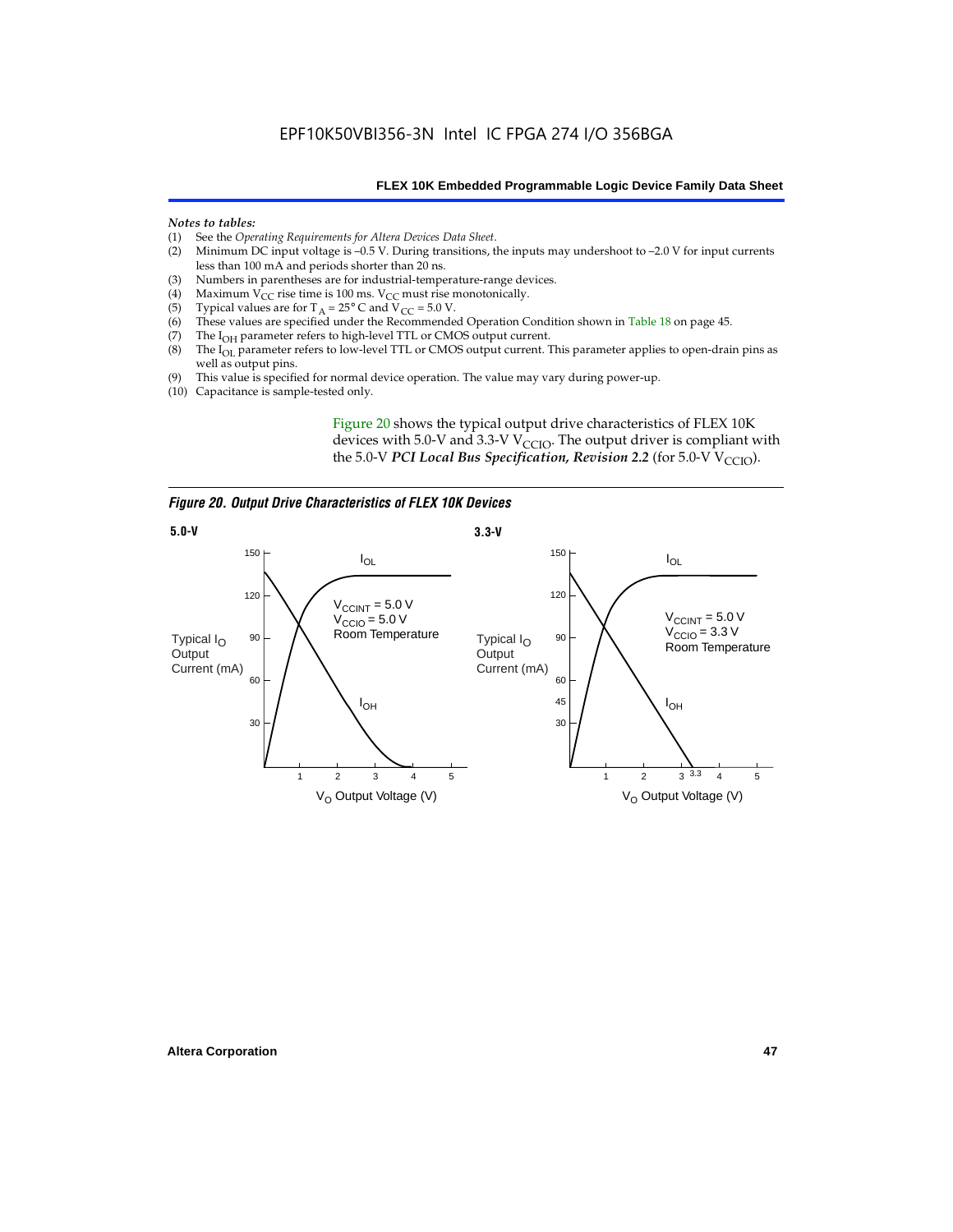Tables 22 through 25 provide information on absolute maximum ratings, recommended operating conditions, DC operating conditions, and capacitance for EPF10K50V and EPF10K130V devices.

|                           | Table 22. EPF10K50V & EPF10K130V Device Absolute Maximum Ratings | Note (1)                             |        |      |             |
|---------------------------|------------------------------------------------------------------|--------------------------------------|--------|------|-------------|
| Symbol                    | <b>Parameter</b>                                                 | <b>Conditions</b>                    | Min    | Max  | <b>Unit</b> |
| $V_{\rm CC}$              | Supply voltage                                                   | With respect to ground $(2)$         | $-0.5$ | 4.6  | V           |
| $V_{I}$                   | DC input voltage                                                 |                                      | $-2.0$ | 5.75 | V           |
| $I_{\text{OUT}}$          | DC output current, per pin                                       |                                      | $-25$  | 25   | mA          |
| $\mathsf{T}_{\text{STG}}$ | Storage temperature                                              | No bias                              | $-65$  | 150  | ° C         |
| $T_{\sf AMB}$             | Ambient temperature                                              | Under bias                           | $-65$  | 135  | ° C         |
| $T_{\rm J}$               | Junction temperature                                             | Ceramic packages, under bias         |        | 150  | ° C         |
|                           |                                                                  | RQFP and BGA packages, under<br>bias |        | 135  | ° C         |

|                          | Table 23. EPF10K50V & EPF10K130V Device Recommended Operating Conditions |                    |            |                   |              |  |  |
|--------------------------|--------------------------------------------------------------------------|--------------------|------------|-------------------|--------------|--|--|
| Symbol                   | <b>Parameter</b>                                                         | <b>Conditions</b>  | Min        | Max               | Unit         |  |  |
| <b>V<sub>CCINT</sub></b> | Supply voltage for internal logic<br>and input buffers                   | (3), (4)           | 3.00(3.00) | 3.60(3.60)        | $\vee$       |  |  |
| V <sub>CCIO</sub>        | Supply voltage for output<br>buffers                                     | (3), (4)           | 3.00(3.00) | 3.60(3.60)        | V            |  |  |
| $V_{1}$                  | Input voltage                                                            | (5)                | $-0.5$     | 5.75              | $\vee$       |  |  |
| $V_{\rm O}$              | Output voltage                                                           |                    | $\Omega$   | V <sub>CCIO</sub> | $\vee$       |  |  |
| $T_A$                    | Ambient temperature                                                      | For commercial use | $\Omega$   | 70                | $^{\circ}$ C |  |  |
|                          |                                                                          | For industrial use | $-40$      | 85                | ° C          |  |  |
| $T_{\rm J}$              | Operating temperature                                                    | For commercial use | $\Omega$   | 85                | $^{\circ}$ C |  |  |
|                          |                                                                          | For industrial use | $-40$      | 100               | ° C          |  |  |
| $t_{R}$                  | Input rise time                                                          |                    |            | 40                | ns           |  |  |
| $t_F$                    | Input fall time                                                          |                    |            | 40                | ns           |  |  |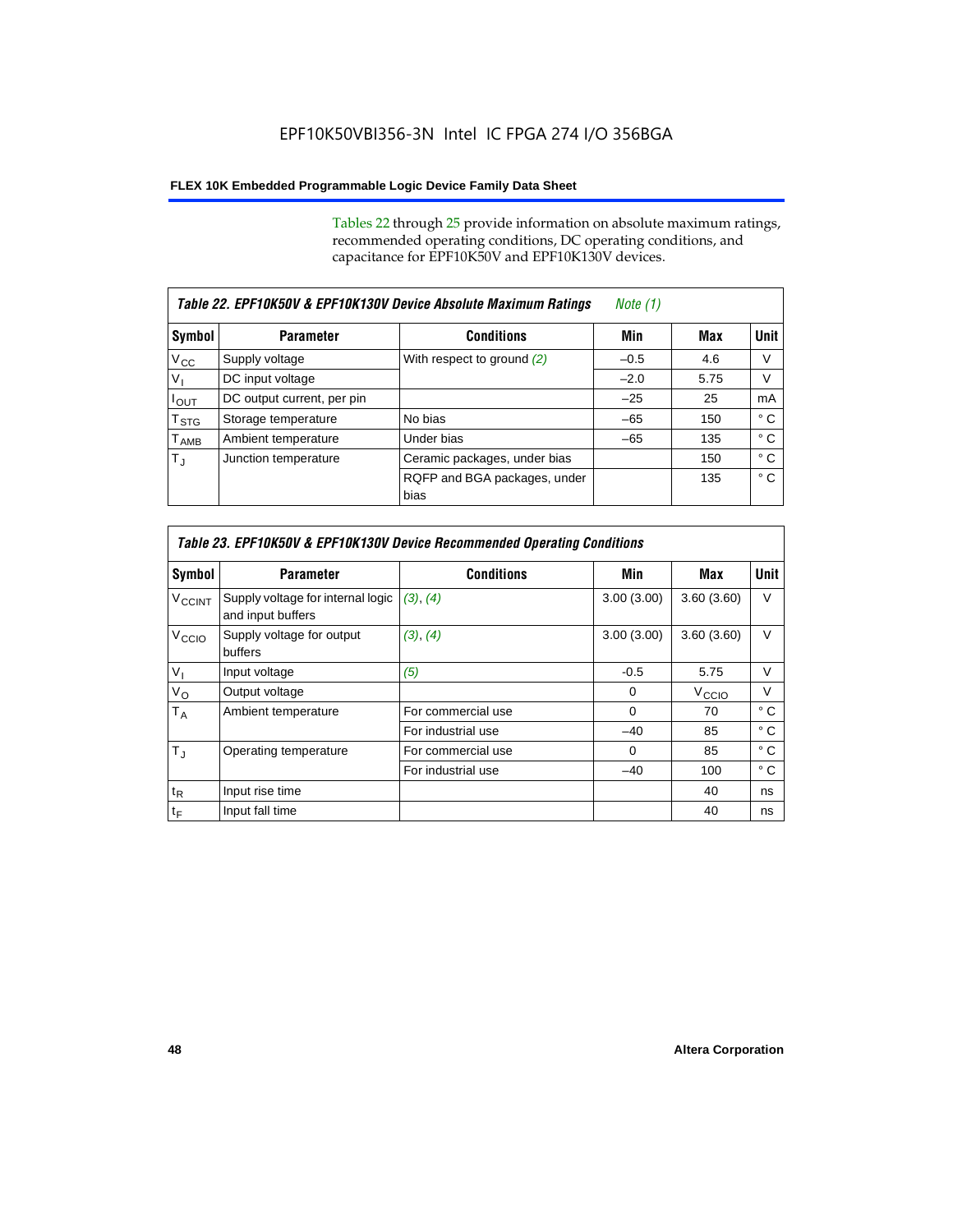| Table 24. EPF10K50V & EPF10K130V Device DC Operating Conditions<br><i>Notes <math>(6)</math>, <math>(7)</math></i> |                                          |                                          |                         |            |      |        |
|--------------------------------------------------------------------------------------------------------------------|------------------------------------------|------------------------------------------|-------------------------|------------|------|--------|
| Symbol                                                                                                             | <b>Parameter</b>                         | <b>Conditions</b>                        | Min                     | <b>Typ</b> | Max  | Unit   |
| V <sub>IH</sub>                                                                                                    | High-level input voltage                 |                                          | 2.0                     |            | 5.75 | V      |
| $V_{IL}$                                                                                                           | Low-level input voltage                  |                                          | $-0.5$                  |            | 0.8  | V      |
| V <sub>OH</sub>                                                                                                    | 3.3-V high-level TTL output<br>voltage   | $I_{OH} = -8$ mA DC (8)                  | 2.4                     |            |      | V      |
|                                                                                                                    | 3.3-V high-level CMOS output<br>voltage  | $I_{OH} = -0.1$ mA DC (8)                | $V_{\text{CCIO}} - 0.2$ |            |      | V      |
| $V_{OL}$                                                                                                           | 3.3-V low-level TTL output<br>voltage    | $I_{\Omega I}$ = 8 mA DC (9)             |                         |            | 0.45 | $\vee$ |
|                                                                                                                    | 3.3-V low-level CMOS output<br>voltage   | $I_{\text{OI}} = 0.1 \text{ mA DC } (9)$ |                         |            | 0.2  | V      |
| $\mathsf{I}_1$                                                                                                     | Input pin leakage current                | $V_1 = 5.3$ V to -0.3 V (10)             | $-10$                   |            | 10   | μA     |
| $I_{OZ}$                                                                                                           | Tri-stated I/O pin leakage<br>current    | $V_O = 5.3 V$ to -0.3 V (10)             | $-10$                   |            | 10   | μA     |
| $I_{CC0}$                                                                                                          | V <sub>CC</sub> supply current (standby) | $V_1$ = ground, no load                  |                         | 0.3        | 10   | mA     |
|                                                                                                                    |                                          | $V_1$ = ground, no load (11)             |                         | 10         |      | mA     |

|           | Table 25. EPF10K50V & EPF10K130V Device Capacitance<br>(12)               |                               |     |     |             |  |
|-----------|---------------------------------------------------------------------------|-------------------------------|-----|-----|-------------|--|
| Symbol    | <b>Parameter</b>                                                          | <b>Conditions</b>             | Min | Max | <b>Unit</b> |  |
| $C_{IN}$  | Input capacitance                                                         | $V_{IN} = 0$ V, f = 1.0 MHz   |     | 10  | pF          |  |
| CINCLK    | Input capacitance on dedicated $ V_{IN} = 0 V$ , f = 1.0 MHz<br>clock pin |                               |     | 15  | pF          |  |
| $C_{OUT}$ | Output capacitance                                                        | $V_{OUT} = 0 V$ , f = 1.0 MHz |     | 10  | pF          |  |

#### *Notes to tables:*

- (1) See the *Operating Requirements for Altera Devices Data Sheet*.
- Minimum DC input voltage is –0.5 V. During transitions, the inputs may undershoot to –2.0 V or overshoot to 5.75 V for input currents less than 100 mA and periods shorter than 20 ns.
- (3) Numbers in parentheses are for industrial-temperature-range devices.<br>(4) Maximum  $V_{CC}$  rise time is 100 ms.  $V_{CC}$  must rise monotonically.
- (4) Maximum  $V_{CC}$  rise time is 100 ms.  $V_{CC}$  must rise monotonically.<br>(5) EPF10K50V and EPF10K130V device inputs may be driven before
- (5) EPF10K50V and EPF10K130V device inputs may be driven before V<sub>CCINT</sub> and V<sub>CCIO</sub> are powered.<br>(6) Typical values are for T<sub>A</sub> = 25° C and V<sub>CC</sub> = 3.3 V.
- Typical values are for  $T_A = 25^\circ$  C and  $V_{CC} = 3.3$  V.
- (7) These values are specified under the EPF10K50V and EPF10K130V device Recommended Operating Conditions in Table 23 on page 48.
- (8) The  $I<sub>OH</sub>$  parameter refers to high-level TTL or CMOS output current.
- (9) The  $I_{OL}$  parameter refers to low-level TTL or CMOS output current. This parameter applies to open-drain pins as well as output pins.
- (10) This value is specified for normal device operation. The value may vary during power-up.
- (11) This parameter applies to -1 speed grade EPF10K50V devices, -2 speed grade EPF10K50V industrial temperature devices, and -2 speed grade EPF10K130V devices.
- (12) Capacitance is sample-tested only.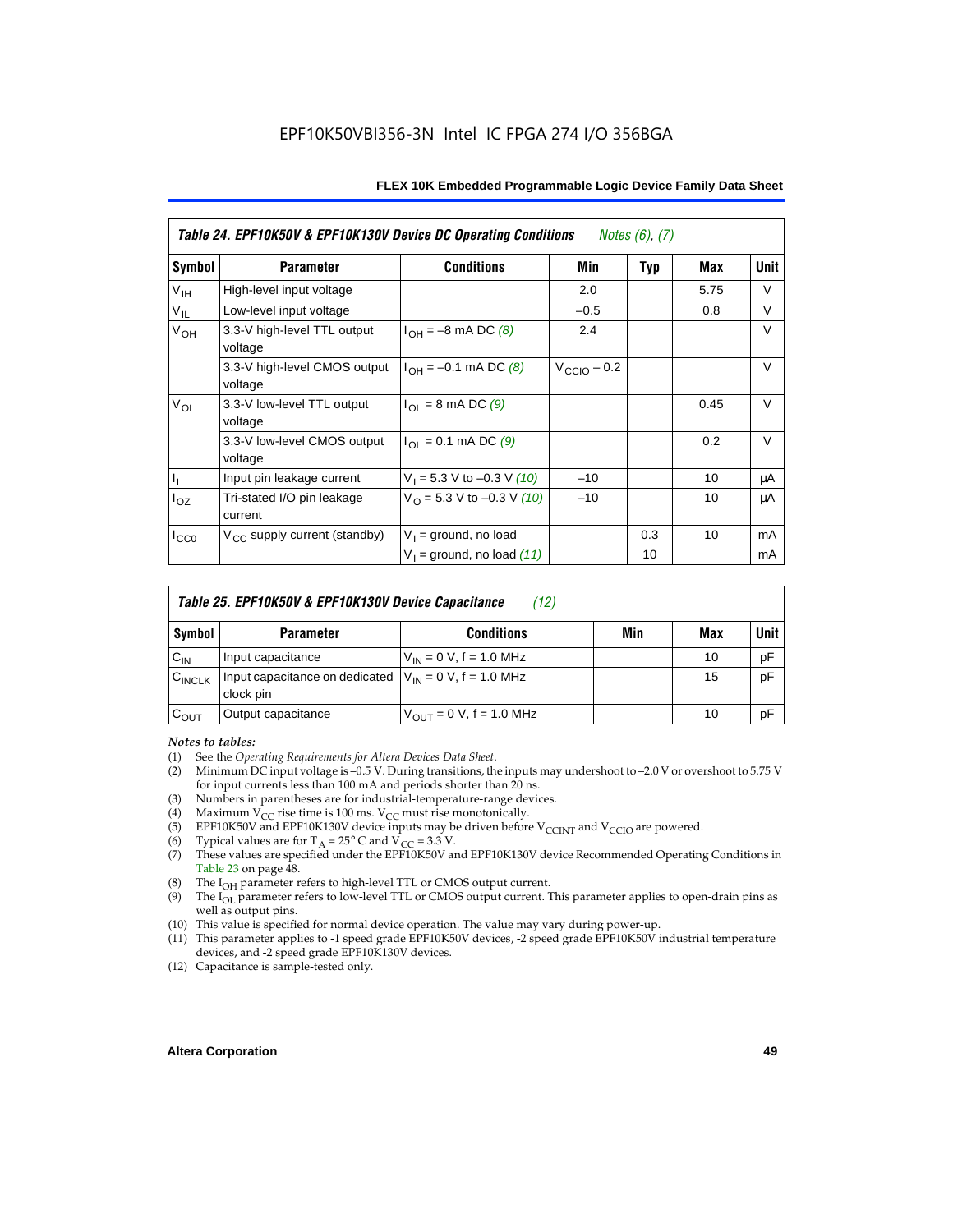Figure 21 shows the typical output drive characteristics of EPF10K50V and EPF10K130V devices.

#### *Figure 21. Output Drive Characteristics of EPF10K50V & EPF10K130V Devices*



Tables 26 through 31 provide information on absolute maximum ratings, recommended operating conditions, DC operating conditions, and capacitance for 3.3-V FLEX 10K devices.

|                  | Table 26. FLEX 10KA 3.3-V Device Absolute Maximum Ratings<br>Note (1) |                              |        |      |              |  |
|------------------|-----------------------------------------------------------------------|------------------------------|--------|------|--------------|--|
| Symbol           | <b>Parameter</b>                                                      | <b>Conditions</b>            | Min    | Max  | Unit         |  |
| $V_{\rm CC}$     | Supply voltage                                                        | With respect to ground $(2)$ | $-0.5$ | 4.6  | V            |  |
| $V_{I}$          | DC input voltage                                                      |                              | $-2.0$ | 5.75 | V            |  |
| $I_{OUT}$        | DC output current, per pin                                            |                              | $-25$  | 25   | mA           |  |
| $T_{\text{STG}}$ | Storage temperature                                                   | No bias                      | $-65$  | 150  | $^{\circ}$ C |  |
| $T_{\sf AMB}$    | Ambient temperature                                                   | Under bias                   | $-65$  | 135  | ° C          |  |
| $T_{\rm J}$      | Junction temperature                                                  | Ceramic packages, under bias |        | 150  | ° C          |  |
|                  |                                                                       | PQFP, TQFP, RQFP, and BGA    |        | 135  | $^{\circ}$ C |  |
|                  |                                                                       | packages, under bias         |        |      |              |  |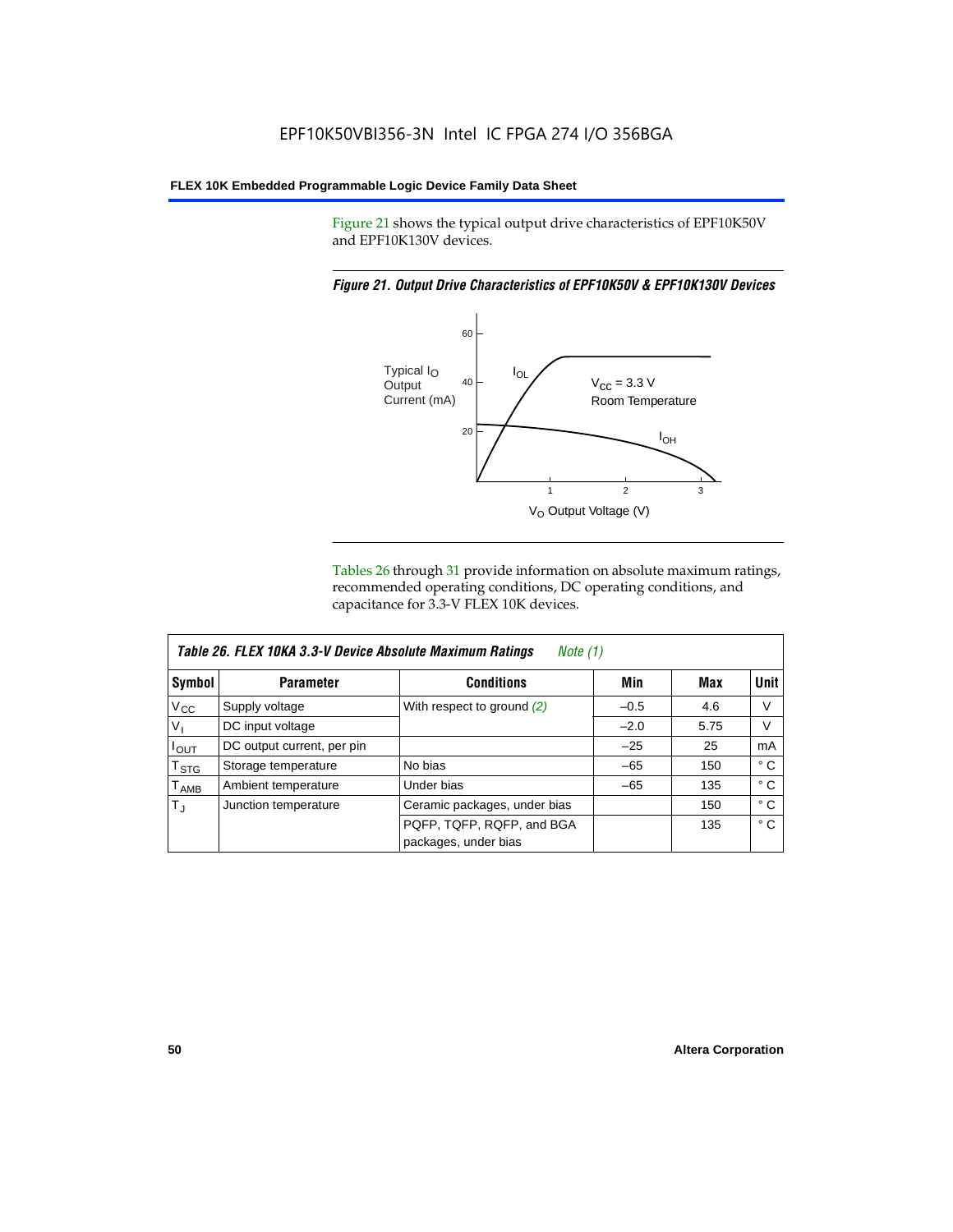|                          | <b>Table 27. FLEX 10KA 3.3-V Device Recommended Operating Conditions</b> |                    |             |                   |              |  |  |
|--------------------------|--------------------------------------------------------------------------|--------------------|-------------|-------------------|--------------|--|--|
| Symbol                   | <b>Parameter</b>                                                         | <b>Conditions</b>  | Min         | Max               | Unit         |  |  |
| <b>V<sub>CCINT</sub></b> | Supply voltage for internal logic<br>and input buffers                   | (3), (4)           | 3.00(3.00)  | 3.60(3.60)        | V            |  |  |
| V <sub>CCIO</sub>        | Supply voltage for output<br>buffers, 3.3-V operation                    | (3), (4)           | 3.00(3.00)  | 3.60(3.60)        | $\vee$       |  |  |
|                          | Supply voltage for output<br>buffers, 2.5-V operation                    | (3), (4)           | 2.30(2.30)  | 2.70(2.70)        | $\vee$       |  |  |
| V <sub>1</sub>           | Input voltage                                                            | (5)                | $-0.5$      | 5.75              | $\vee$       |  |  |
| $V_{\rm O}$              | Output voltage                                                           |                    | 0           | V <sub>CCIO</sub> | V            |  |  |
| $T_A$                    | Ambient temperature                                                      | For commercial use | $\mathbf 0$ | 70                | ° C          |  |  |
|                          |                                                                          | For industrial use | $-40$       | 85                | $^{\circ}$ C |  |  |
| $T_{\rm J}$              | Operating temperature                                                    | For commercial use | $\Omega$    | 85                | ° C          |  |  |
|                          |                                                                          | For industrial use | $-40$       | 100               | ° C          |  |  |
| $t_{R}$                  | Input rise time                                                          |                    |             | 40                | ns           |  |  |
| $t_F$                    | Input fall time                                                          |                    |             | 40                | ns           |  |  |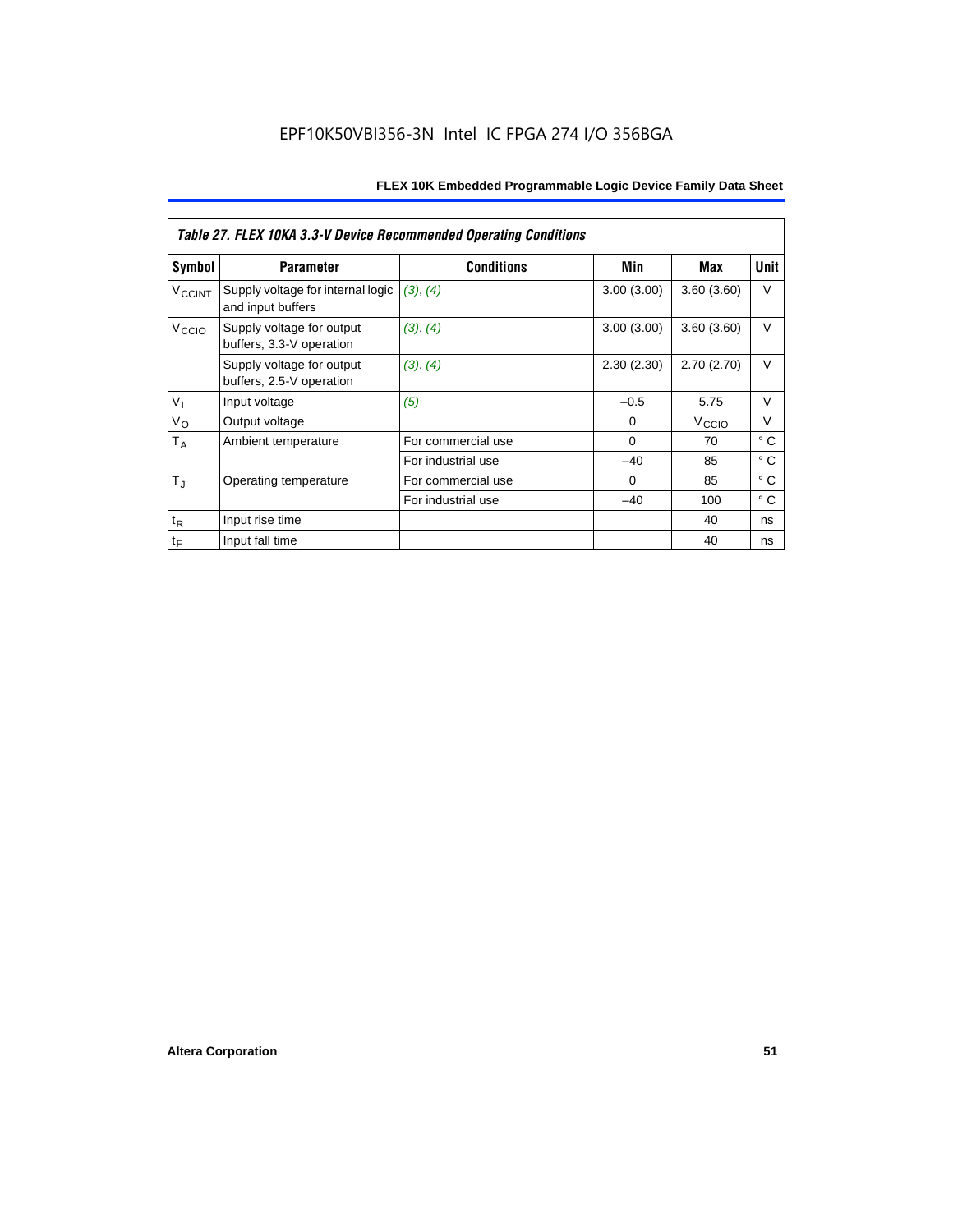## EPF10K50VBI356-3N Intel IC FPGA 274 I/O 356BGA

| Symbol          | <b>Parameter</b>                         | <b>Conditions</b>                                                 | Min                                                         | <b>Typ</b> | Max                          | <b>Unit</b> |
|-----------------|------------------------------------------|-------------------------------------------------------------------|-------------------------------------------------------------|------------|------------------------------|-------------|
| V <sub>IH</sub> | High-level input voltage                 |                                                                   | $1.7$ or<br>$0.5 \times V_{CCINT}$<br>whichever is<br>lower |            | 5.75                         | V           |
| $V_{IL}$        | Low-level input voltage                  |                                                                   | $-0.5$                                                      |            | $0.3 \times V_{CCINT}$       | V           |
| $V_{OH}$        | 3.3-V high-level TTL output<br>voltage   | $I_{OH} = -11$ mA DC,<br>$V_{\text{CCIO}} = 3.00 \text{ V} (8)$   | 2.4                                                         |            |                              | $\vee$      |
|                 | 3.3-V high-level CMOS output<br>voltage  | $I_{OH} = -0.1$ mA DC,<br>$V_{\text{CCIO}} = 3.00 \text{ V } (8)$ | $V_{\text{CCIO}} - 0.2$                                     |            |                              | V           |
|                 | 3.3-V high-level PCI output<br>voltage   | $I_{OH} = -0.5$ mA DC,<br>$V_{\text{CCIO}} = 3.00$ to 3.60 V (8)  | $0.9 \times V_{\text{CCIO}}$                                |            |                              | V           |
|                 | 2.5-V high-level output voltage          | $I_{OH} = -0.1$ mA DC,<br>$V_{\text{CCIO}} = 2.30 \text{ V } (8)$ | 2.1                                                         |            |                              | V           |
|                 |                                          | $I_{OH} = -1$ mA DC,<br>$V_{\text{CCIO}} = 2.30 \text{ V } (8)$   | 2.0                                                         |            |                              | V           |
|                 |                                          | $I_{OH} = -2$ mA DC,<br>$V_{\text{CCIO}} = 2.30 V (8)$            | 1.7                                                         |            |                              | V           |
| $V_{OL}$        | 3.3-V low-level TTL output<br>voltage    | $I_{OL}$ = 9 mA DC,<br>$V_{\text{CCIO}} = 3.00 \text{ V} (9)$     |                                                             |            | 0.45                         | $\vee$      |
|                 | 3.3-V low-level CMOS output<br>voltage   | $I_{OL} = 0.1$ mA DC,<br>$V_{\text{CCIO}} = 3.00 V (9)$           |                                                             |            | 0.2                          | $\vee$      |
|                 | 3.3-V low-level PCI output<br>voltage    | $I_{OL}$ = 1.5 mA DC,<br>$V_{\text{CCIO}} = 3.00$ to 3.60 V (9)   |                                                             |            | $0.1 \times V_{\text{CCIO}}$ | $\vee$      |
|                 | 2.5-V low-level output voltage           | $I_{OL} = 0.1$ mA DC,<br>$V_{\text{CCIO}} = 2.30 \text{ V} (9)$   |                                                             |            | 0.2                          | $\vee$      |
|                 |                                          | $I_{OL}$ = 1 mA DC,<br>$V_{\text{CCIO}} = 2.30 V (9)$             |                                                             |            | 0.4                          | V           |
|                 |                                          | $I_{OL} = 2$ mA DC,<br>$V_{\text{CCIO}} = 2.30 V (9)$             |                                                             |            | 0.7                          | V           |
| $I_{\rm L}$     | Input pin leakage current                | $V_1 = 5.3$ V to -0.3 V (10)                                      | $-10$                                                       |            | 10                           | μA          |
| $I_{OZ}$        | Tri-stated I/O pin leakage<br>current    | $VO = 5.3 V to -0.3 V (10)$                                       | $-10$                                                       |            | 10                           | μA          |
| $I_{CC0}$       | V <sub>CC</sub> supply current (standby) | $V_1$ = ground, no load                                           |                                                             | 0.3        | 10                           | mA          |
|                 |                                          | $V_1$ = ground, no load (11)                                      |                                                             | 10         |                              | mA          |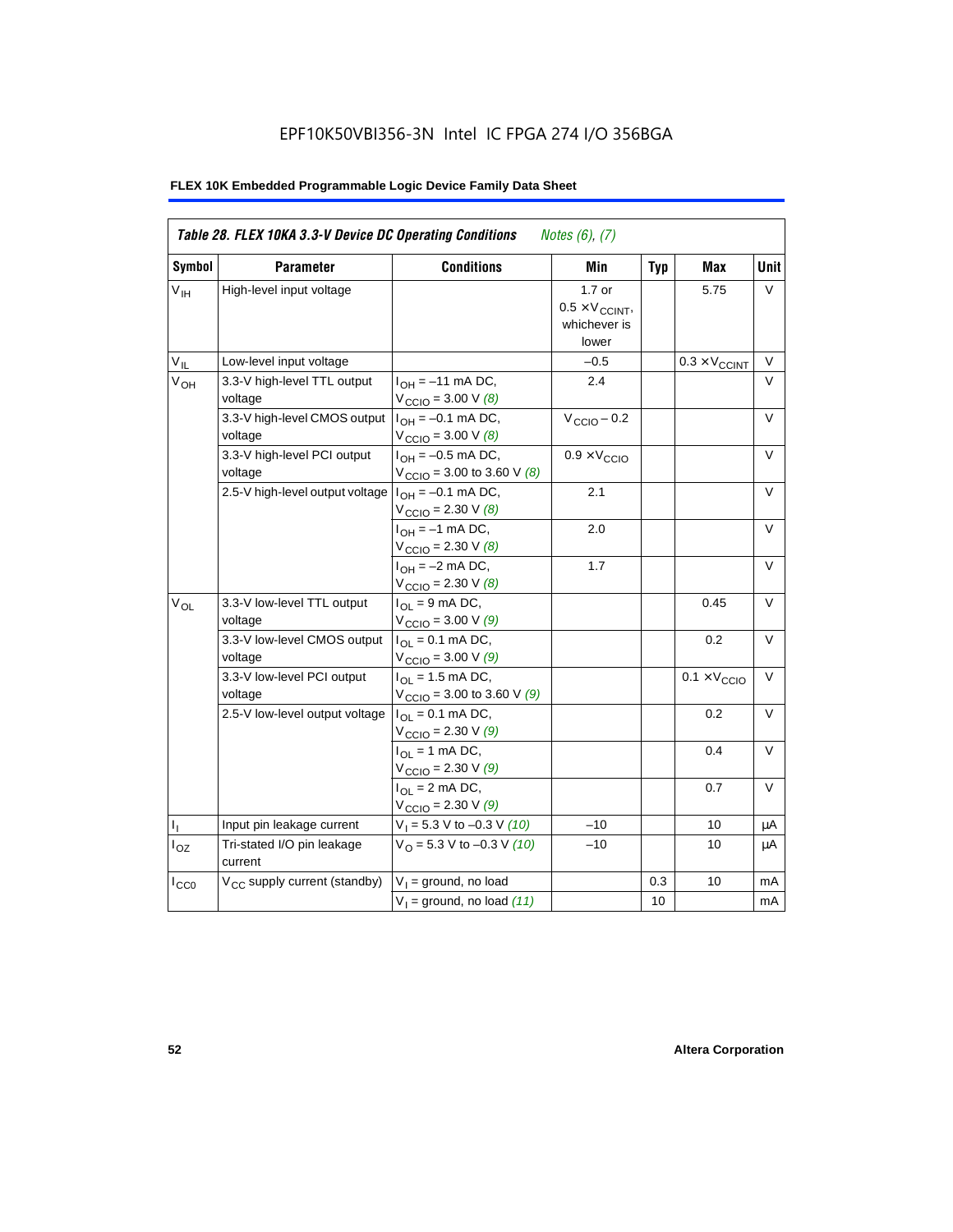### EPF10K50VBI356-3N Intel IC FPGA 274 I/O 356BGA

#### **FLEX 10K Embedded Programmable Logic Device Family Data Sheet**

|                    |                                                                           | Table 29. 3.3-V Device Capacitance of EPF10K10A & EPF10K30A Devices | <i>Note</i> (12) |     |        |
|--------------------|---------------------------------------------------------------------------|---------------------------------------------------------------------|------------------|-----|--------|
| Symbol             | <b>Parameter</b>                                                          | <b>Conditions</b>                                                   | Min              | Max | Unit I |
| $C_{IN}$           | Input capacitance                                                         | $V_{IN} = 0 V$ , f = 1.0 MHz                                        |                  | 8   | pF     |
| $C_{\text{INCLK}}$ | Input capacitance on dedicated $ V_{IN} = 0 V$ , f = 1.0 MHz<br>clock pin |                                                                     |                  | 12  | pF     |
| $C_{OUT}$          | Output capacitance                                                        | $V_{OUT} = 0 V$ , f = 1.0 MHz                                       |                  | 8   | pF     |

#### *Table 30. 3.3-V Device Capacitance of EPF10K100A Devices Note (12)*

| Symbol    | <b>Parameter</b>                                                          | <b>Conditions</b>                   | Min | Max | <b>Unit</b> |
|-----------|---------------------------------------------------------------------------|-------------------------------------|-----|-----|-------------|
| $C_{IN}$  | Input capacitance                                                         | $V_{IN} = 0 V$ , f = 1.0 MHz        |     | 10  | pF          |
| CINCLK    | Input capacitance on dedicated $ V_{1N}  = 0$ V, f = 1.0 MHz<br>clock pin |                                     |     | 15  | pF          |
| $C_{OUT}$ | Output capacitance                                                        | $V_{\text{OUT}} = 0$ V, f = 1.0 MHz |     | 10  | pF          |

#### *Table 31. 3.3-V Device Capacitance of EPF10K250A Devices Note (12)*

| Symbol             | <b>Parameter</b>                                                         | <b>Conditions</b>                   | Min | Max | <b>Unit</b> |
|--------------------|--------------------------------------------------------------------------|-------------------------------------|-----|-----|-------------|
| $C_{\text{IN}}$    | Input capacitance                                                        | $V_{IN} = 0$ V, f = 1.0 MHz         |     | 10  | pF          |
| $C_{\text{INCLK}}$ | Input capacitance on dedicated $V_{IN} = 0 V$ , f = 1.0 MHz<br>clock pin |                                     |     | 15  | pF          |
| $C_{\text{OUT}}$   | Output capacitance                                                       | $V_{\text{OUT}} = 0$ V, f = 1.0 MHz |     | 10  | pF          |

#### *Notes to tables:*

- (1) See the *Operating Requirements for Altera Devices Data Sheet*.
- (2) Minimum DC voltage input is –0.5 V. During transitions, the inputs may undershoot to –2.0 V or overshoot to 5.75 V for input currents less than 100 mA and periods shorter than 20 ns.
- (3) Numbers in parentheses are for industrial-temperature-range devices.
- (4) Maximum V<sub>CC</sub> rise time is 100 ms, and V<sub>CC</sub> must rise monotonically.<br>(5) ELEX 10KA device inputs may be driven before V<sub>CCINT</sub> and V<sub>CCIO</sub> ar
- (5) FLEX 10KA device inputs may be driven before  $V_{CCTN}$  and  $V_{CCIO}$  are powered.<br>(6) Typical values are for T<sub>A</sub> = 25° C and  $V_{CC}$  = 3.3 V.
- (6) Typical values are for  $T_A = 25^\circ$  C and  $V_{CC} = 3.3$  V.<br>(7) These values are specified under the Recommende
- These values are specified under the Recommended Operating Conditions shown in Table 27 on page 51.
- (8) The  $I_{OH}$  parameter refers to high-level TTL, PCI, or CMOS output current. The  $I_{OH}$  parameter refers to low-level TTL, PCI, or CMOS output current. The
- The I<sub>OL</sub> parameter refers to low-level TTL, PCI, or CMOS output current. This parameter applies to open-drain pins as well as output pins.
- (10) This value is specified for normal device operation. The value may vary during power-up.
- (11) This parameter applies to all -1 speed grade commercial temperature devices and all -2 speed grade industrial-temperature devices.
- (12) Capacitance is sample-tested only.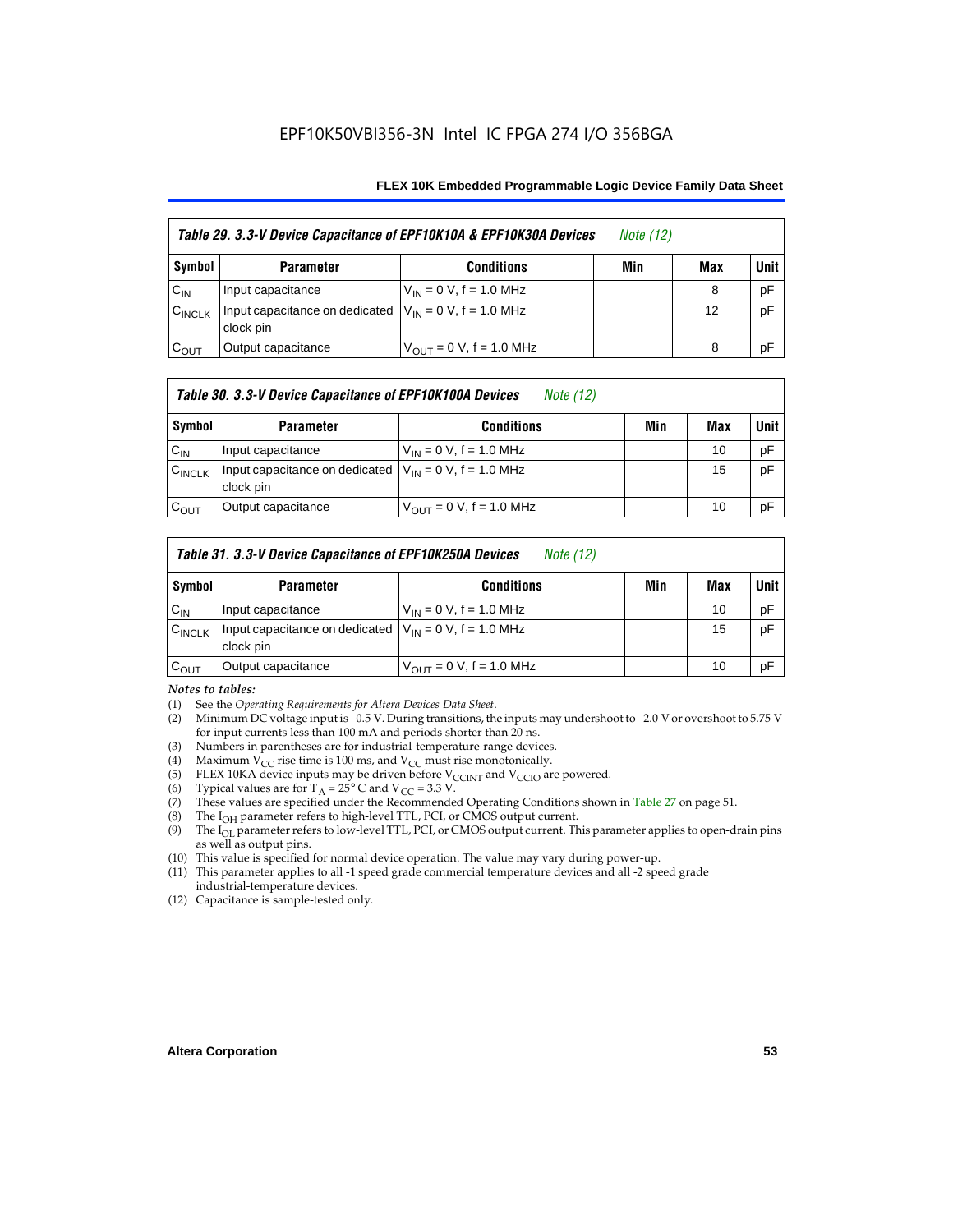Figure 22 shows the typical output drive characteristics of EPF10K10A, EPF10K30A, EPF10K100A, and EPF10K250A devices with 3.3-V and 2.5-V V<sub>CCIO</sub>. The output driver is compliant with the 3.3-V PCI Local Bus *Specification, Revision 2.2* (with 3.3-V V<sub>CCIO</sub>). Moreover, device analysis shows that the EPF10K10A, EPF10K30A, and EPF 10K100A devices can drive a 5.0-V PCI bus with eight or fewer loads.

*Figure 22. Output Drive Characteristics for EPF10K10A, EPF10K30A & EPF10K100A Devices*



Figure 23 shows the typical output drive characteristics of the EPF10K250A device with 3.3-V and 2.5-V  $V_{\text{CCIO}}$ .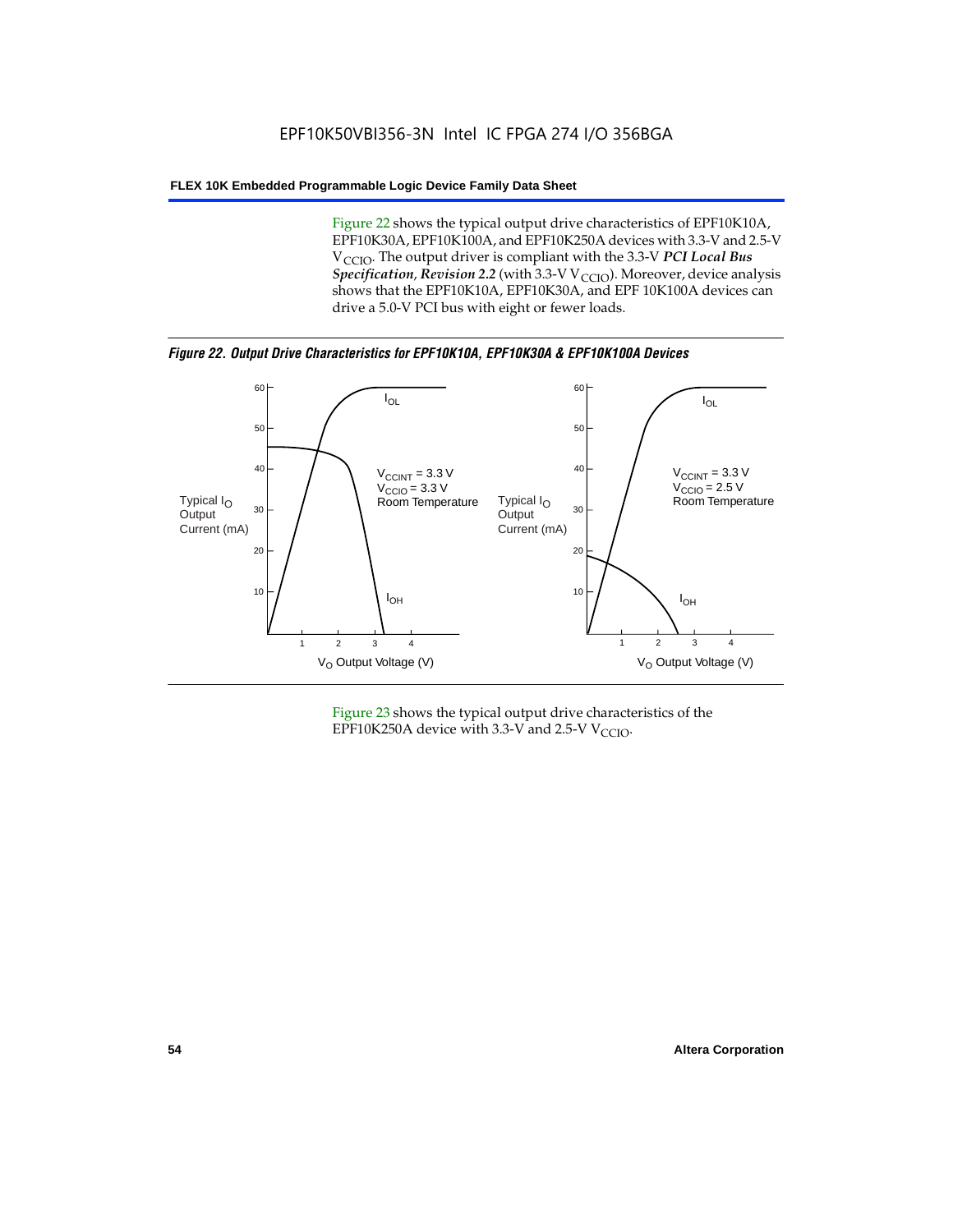

*Figure 23. Output Drive Characteristics for EPF10K250A Device*

**Timing Model** The continuous, high-performance FastTrack Interconnect routing resources ensure predictable performance and accurate simulation and timing analysis. This predictable performance contrasts with that of FPGAs, which use a segmented connection scheme and therefore have unpredictable performance.

> Device performance can be estimated by following the signal path from a source, through the interconnect, to the destination. For example, the registered performance between two LEs on the same row can be calculated by adding the following parameters:

- **E** LE register clock-to-output delay  $(t_{CO})$ <br> **E** Interconnect delay  $(t_{CMBOW})$
- Interconnect delay (*t<sub>SAMEROW</sub>*)
- LE look-up table delay  $(t_{LUT})$
- LE register setup time ( $t_{SI}$ )

The routing delay depends on the placement of the source and destination LEs. A more complex registered path may involve multiple combinatorial LEs between the source and destination LEs.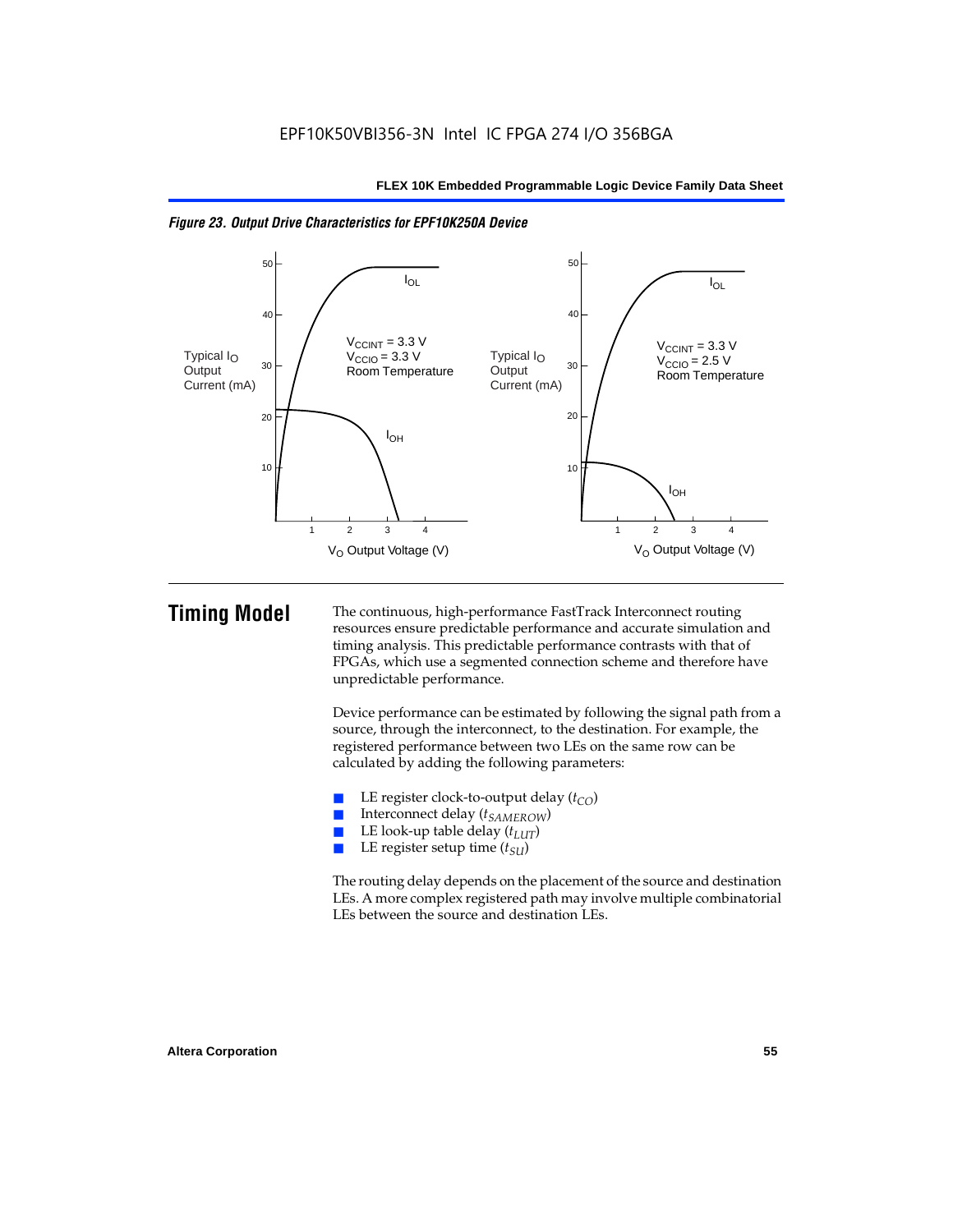Timing simulation and delay prediction are available with the MAX+PLUS II Simulator and Timing Analyzer, or with industrystandard EDA tools. The Simulator offers both pre-synthesis functional simulation to evaluate logic design accuracy and post-synthesis timing simulation with 0.1-ns resolution. The Timing Analyzer provides pointto-point timing delay information, setup and hold time analysis, and device-wide performance analysis.

Figure 24 shows the overall timing model, which maps the possible paths to and from the various elements of the FLEX 10K device.

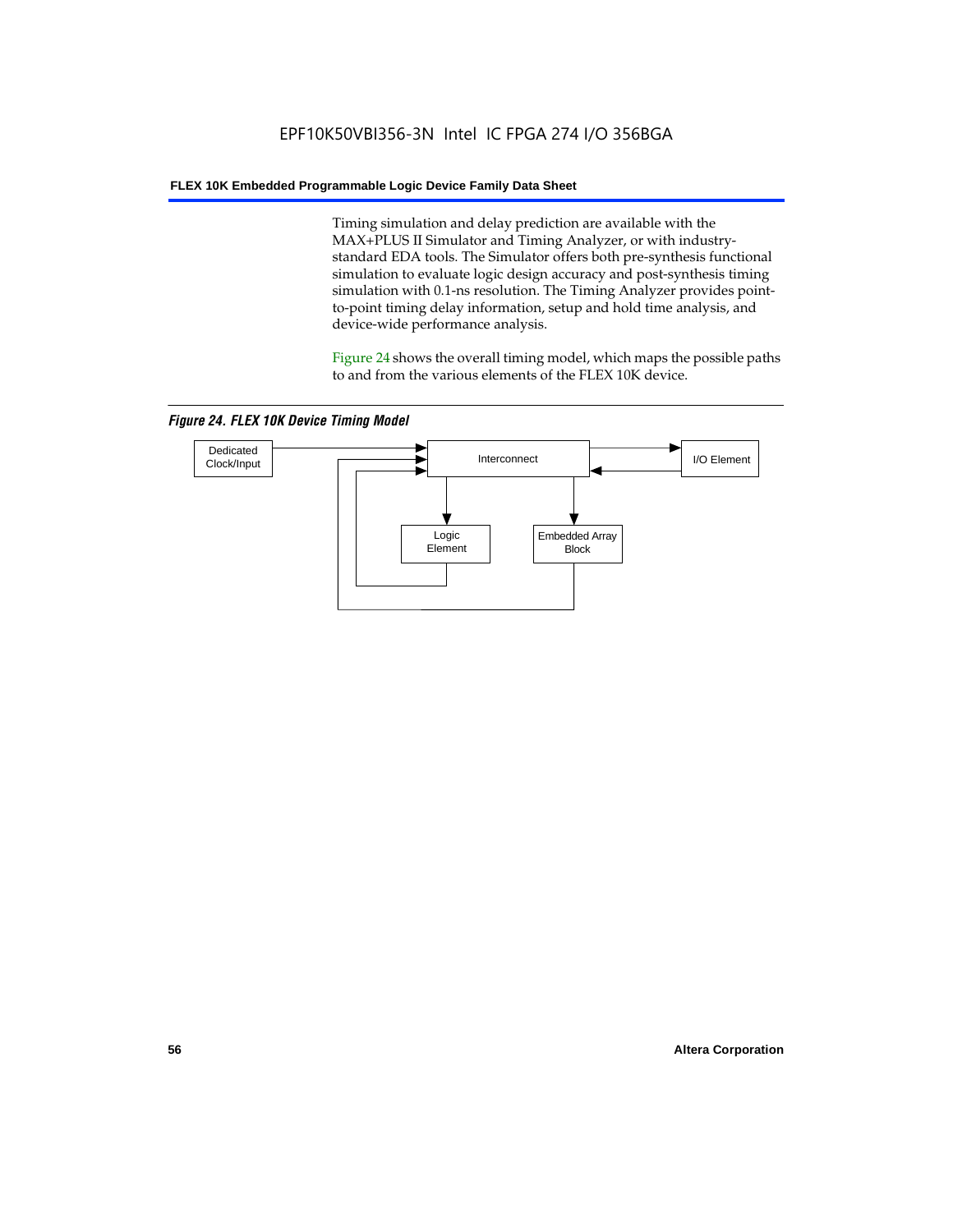Figures 25 through 27 show the delays that correspond to various paths and functions within the LE, IOE, and EAB timing models.



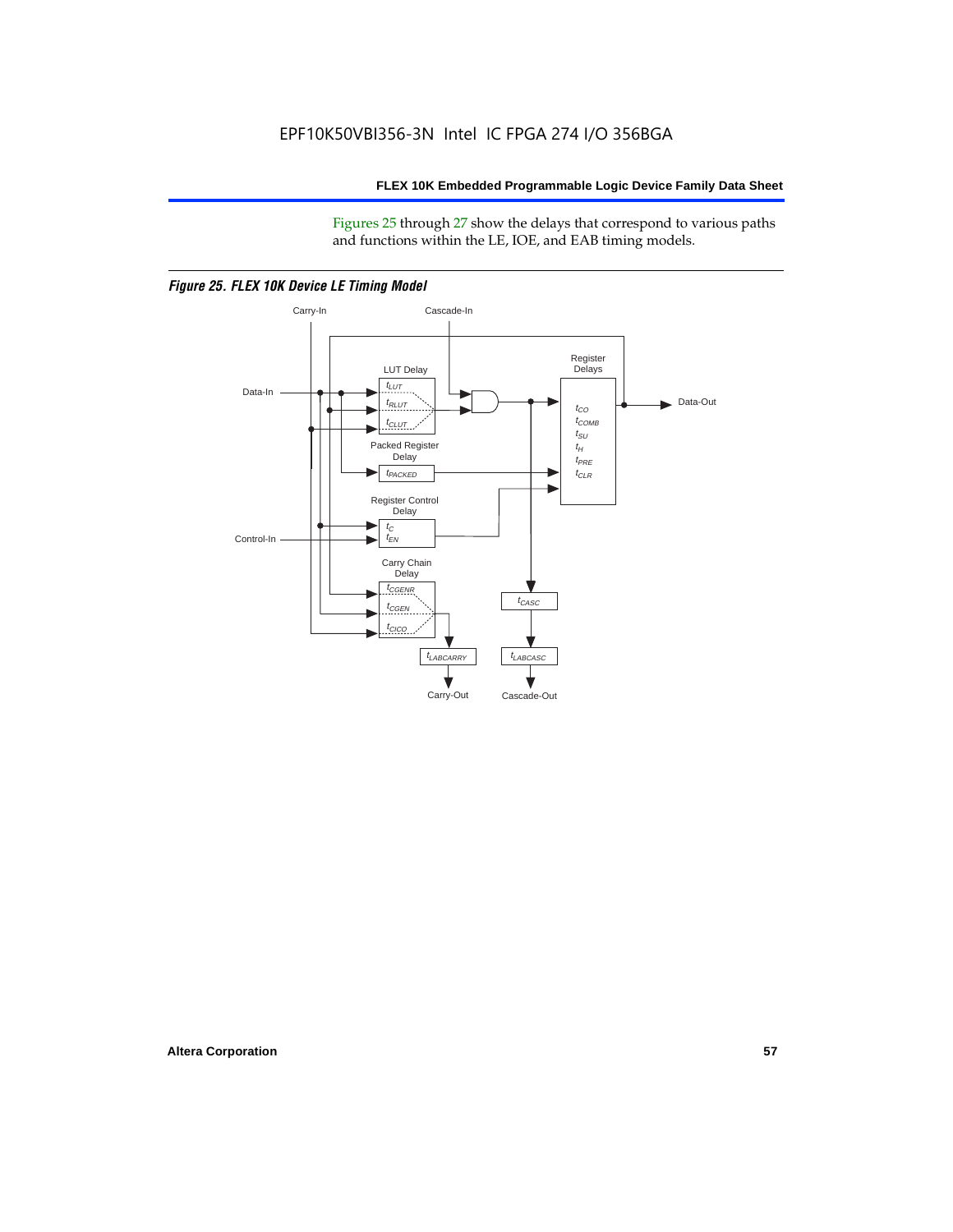

#### *Figure 26. FLEX 10K Device IOE Timing Model*

*Figure 27. FLEX 10K Device EAB Timing Model*



Figures 28 shows the timing model for bidirectional I/O pin timing.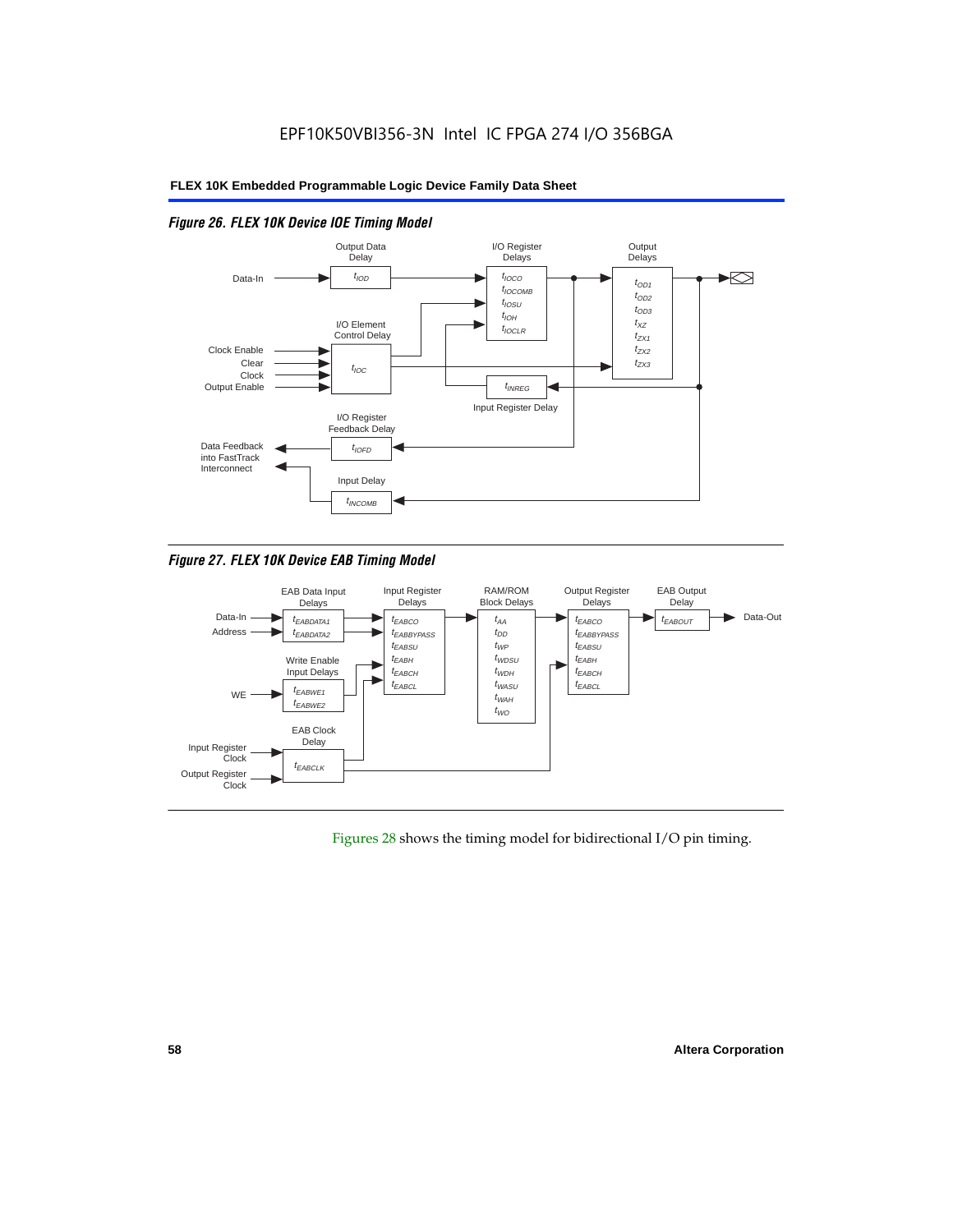

Tables 32 through 36 describe the FLEX 10K device internal timing parameters. These internal timing parameters are expressed as worst-case values. Using hand calculations, these parameters can be used to estimate design performance. However, before committing designs to silicon, actual worst-case performance should be modeled using timing simulation and analysis. Tables 37 through 38 describe FLEX 10K external timing parameters.

| Table 32. LE Timing Microparameters (Part 1 of 2)<br>Note (1) |                                         |                   |  |  |
|---------------------------------------------------------------|-----------------------------------------|-------------------|--|--|
| <b>Symbol</b>                                                 | <b>Parameter</b>                        | <b>Conditions</b> |  |  |
| $t_{LUT}$                                                     | LUT delay for data-in                   |                   |  |  |
| $t_{CLUT}$                                                    | LUT delay for carry-in                  |                   |  |  |
| $t_{RLUT}$                                                    | LUT delay for LE register feedback      |                   |  |  |
| <b><i>EPACKED</i></b>                                         | Data-in to packed register delay        |                   |  |  |
| $t_{EN}$                                                      | LE register enable delay                |                   |  |  |
| $t_{CICO}$                                                    | Carry-in to carry-out delay             |                   |  |  |
| $t_{CGEN}$                                                    | Data-in to carry-out delay              |                   |  |  |
| $t_{GENR}$                                                    | LE register feedback to carry-out delay |                   |  |  |
| t <sub>CASC</sub>                                             | Cascade-in to cascade-out delay         |                   |  |  |
| $t_C$                                                         | LE register control signal delay        |                   |  |  |
| $t_{CO}$                                                      | LE register clock-to-output delay       |                   |  |  |
| $t_{COMB}$                                                    | Combinatorial delay                     |                   |  |  |

*Figure 28. Synchronous Bidirectional Pin External Timing Model*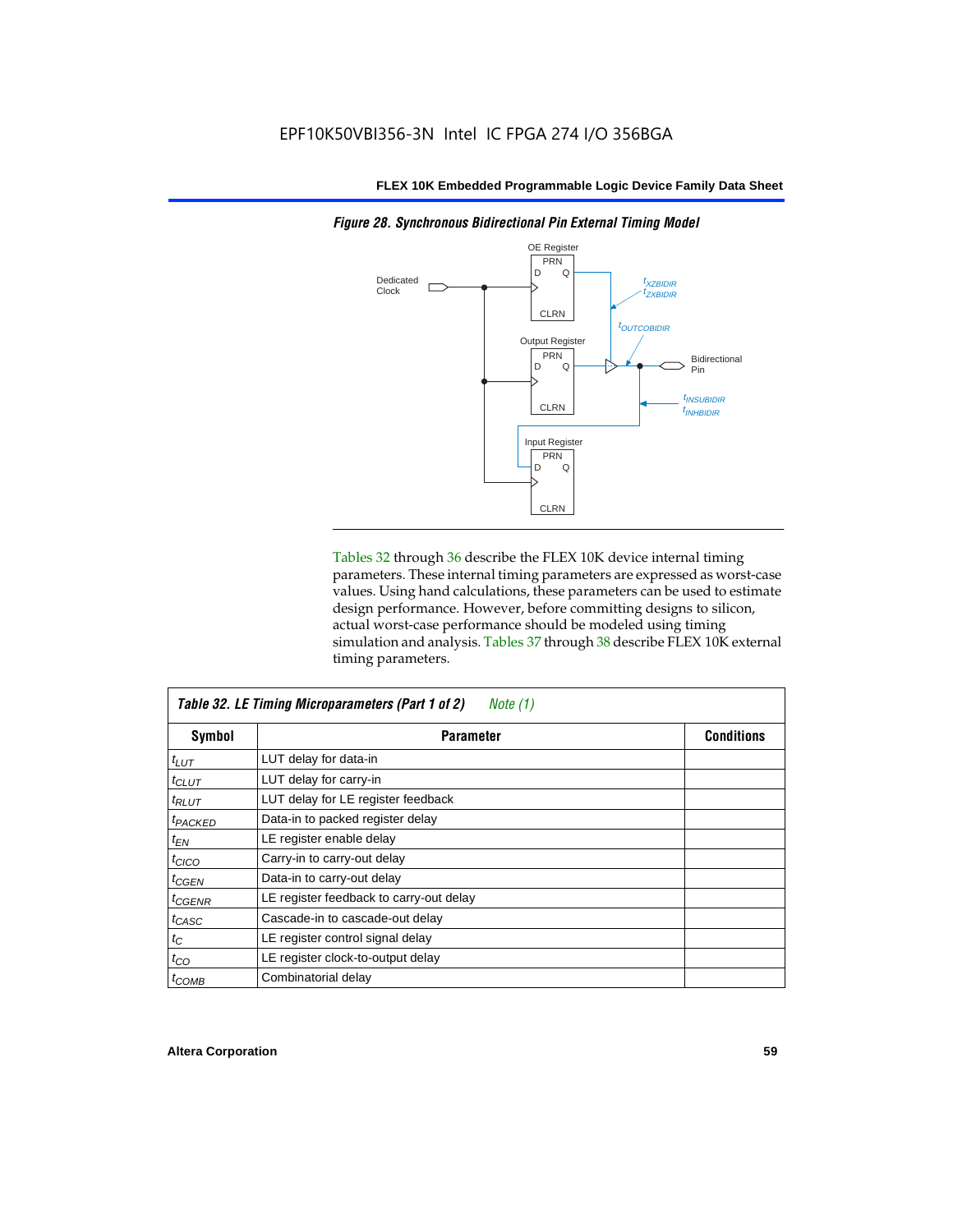| Table 32. LE Timing Microparameters (Part 2 of 2)<br>Note (1) |                                                                                                                                         |                   |  |  |
|---------------------------------------------------------------|-----------------------------------------------------------------------------------------------------------------------------------------|-------------------|--|--|
| <b>Symbol</b>                                                 | <b>Parameter</b>                                                                                                                        | <b>Conditions</b> |  |  |
| $t_{\rm SU}$                                                  | LE register setup time for data and enable signals before clock; LE register<br>recovery time after asynchronous clear, preset, or load |                   |  |  |
| $t_H$                                                         | LE register hold time for data and enable signals after clock                                                                           |                   |  |  |
| $t_{PRE}$                                                     | LE register preset delay                                                                                                                |                   |  |  |
| $t_{CLR}$                                                     | LE register clear delay                                                                                                                 |                   |  |  |
| $t_{CH}$                                                      | Minimum clock high time from clock pin                                                                                                  |                   |  |  |
| $t_{CL}$                                                      | Minimum clock low time from clock pin                                                                                                   |                   |  |  |

## *Table 33. IOE Timing Microparameters Note (1)*

| Symbol              | <b>Parameter</b>                                                                                                         | <b>Conditions</b>  |
|---------------------|--------------------------------------------------------------------------------------------------------------------------|--------------------|
| t <sub>IOD</sub>    | IOE data delay                                                                                                           |                    |
| $t_{\text{IOC}}$    | IOE register control signal delay                                                                                        |                    |
| $t_{IOCO}$          | IOE register clock-to-output delay                                                                                       |                    |
| $t_{IOCOMB}$        | IOE combinatorial delay                                                                                                  |                    |
| $t_{IOSU}$          | IOE register setup time for data and enable signals before clock; IOE register<br>recovery time after asynchronous clear |                    |
| $t_{IOH}$           | IOE register hold time for data and enable signals after clock                                                           |                    |
| $t_{IOCLR}$         | IOE register clear time                                                                                                  |                    |
| $t_{OD1}$           | Output buffer and pad delay, slow slew rate = off, $V_{\text{CCIO}} = V_{\text{CCINT}}$                                  | $C1 = 35$ pF $(2)$ |
| $t_{OD2}$           | Output buffer and pad delay, slow slew rate = off, $V_{CCIO}$ = low voltage                                              | $C1 = 35$ pF $(3)$ |
| $t_{OD3}$           | Output buffer and pad delay, slow slew rate $=$ on                                                                       | $C1 = 35$ pF $(4)$ |
| $t_{XZ}$            | IOE output buffer disable delay                                                                                          |                    |
| $t_{ZX1}$           | IOE output buffer enable delay, slow slew rate = off, $V_{\text{CCIO}} = V_{\text{CCINT}}$                               | $C1 = 35$ pF $(2)$ |
| $t_{ZX2}$           | IOE output buffer enable delay, slow slew rate = off, $V_{\text{CCIO}}$ = low voltage                                    | $C1 = 35$ pF $(3)$ |
| $t_{ZX3}$           | IOE output buffer enable delay, slow slew rate $=$ on                                                                    | $C1 = 35$ pF $(4)$ |
| <sup>t</sup> INREG  | IOE input pad and buffer to IOE register delay                                                                           |                    |
| $t_{IOFD}$          | IOE register feedback delay                                                                                              |                    |
| <sup>t</sup> INCOMB | IOE input pad and buffer to FastTrack Interconnect delay                                                                 |                    |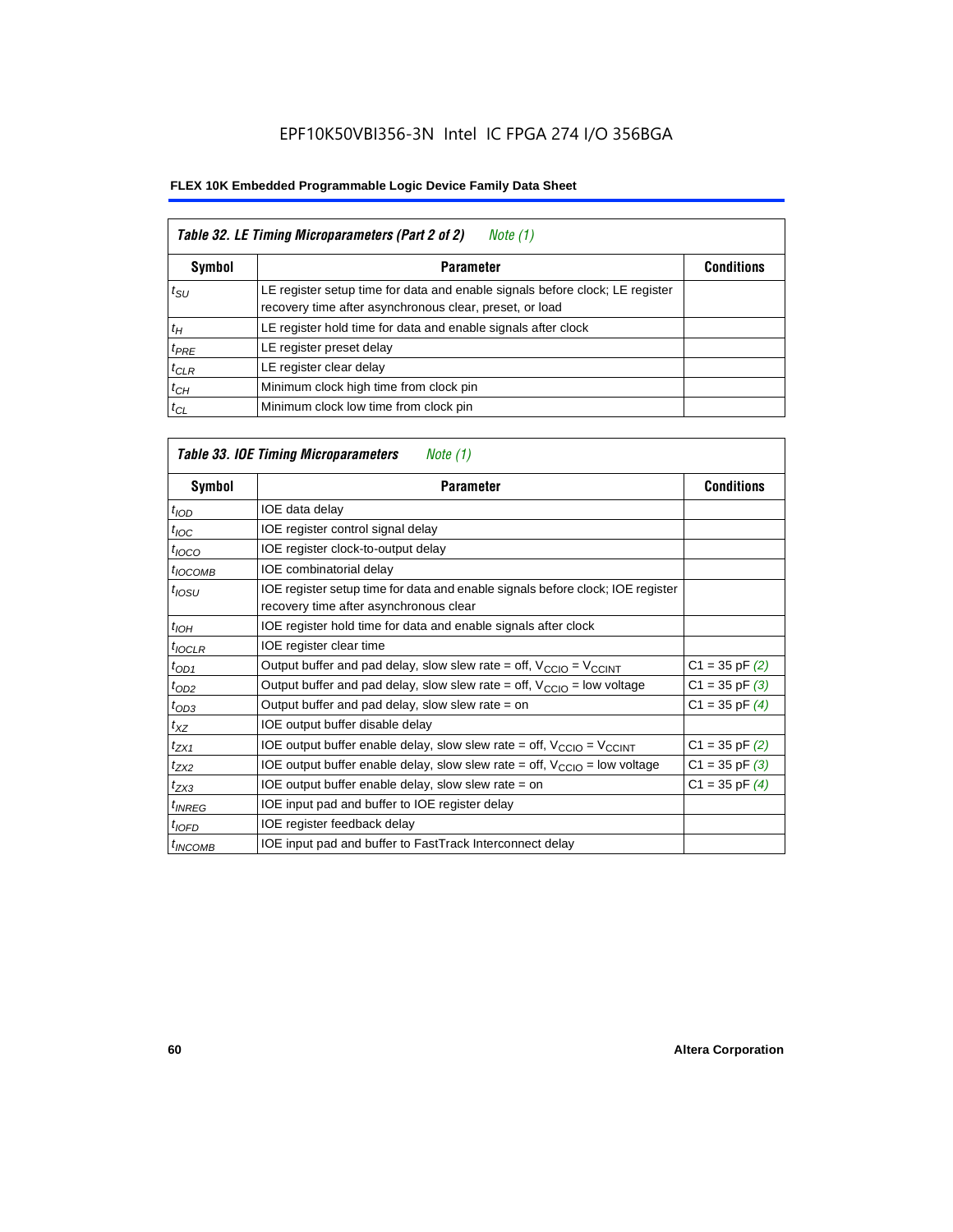| <b>Table 34. EAB Timing Microparameters</b><br>Note (1) |                                                      |                   |  |  |  |
|---------------------------------------------------------|------------------------------------------------------|-------------------|--|--|--|
| Symbol                                                  | <b>Parameter</b>                                     | <b>Conditions</b> |  |  |  |
| $t_{EABDATA1}$                                          | Data or address delay to EAB for combinatorial input |                   |  |  |  |
| <sup>t</sup> EABDATA2                                   | Data or address delay to EAB for registered input    |                   |  |  |  |
| $t_{EABWE1}$                                            | Write enable delay to EAB for combinatorial input    |                   |  |  |  |
| t <sub>EABWE2</sub>                                     | Write enable delay to EAB for registered input       |                   |  |  |  |
| $t_{EABCLK}$                                            | EAB register clock delay                             |                   |  |  |  |
| $t_{EABCO}$                                             | EAB register clock-to-output delay                   |                   |  |  |  |
| <sup>t</sup> EABBYPASS                                  | Bypass register delay                                |                   |  |  |  |
| t <sub>EABSU</sub>                                      | EAB register setup time before clock                 |                   |  |  |  |
| <sup>t</sup> EABH                                       | EAB register hold time after clock                   |                   |  |  |  |
| $t_{AA}$                                                | Address access delay                                 |                   |  |  |  |
| $t_{WP}$                                                | Write pulse width                                    |                   |  |  |  |
| $t_{WDSU}$                                              | Data setup time before falling edge of write pulse   | (5)               |  |  |  |
| $t_{WDH}$                                               | Data hold time after falling edge of write pulse     | (5)               |  |  |  |
| $t_{WASU}$                                              | Address setup time before rising edge of write pulse | (5)               |  |  |  |
| $t_{WAH}$                                               | Address hold time after falling edge of write pulse  | (5)               |  |  |  |
| $t_{WO}$                                                | Write enable to data output valid delay              |                   |  |  |  |
| $t_{DD}$                                                | Data-in to data-out valid delay                      |                   |  |  |  |
| <sup>t</sup> EABOUT                                     | Data-out delay                                       |                   |  |  |  |
| t <sub>EABCH</sub>                                      | Clock high time                                      |                   |  |  |  |
| <sup>t</sup> EABCL                                      | Clock low time                                       |                   |  |  |  |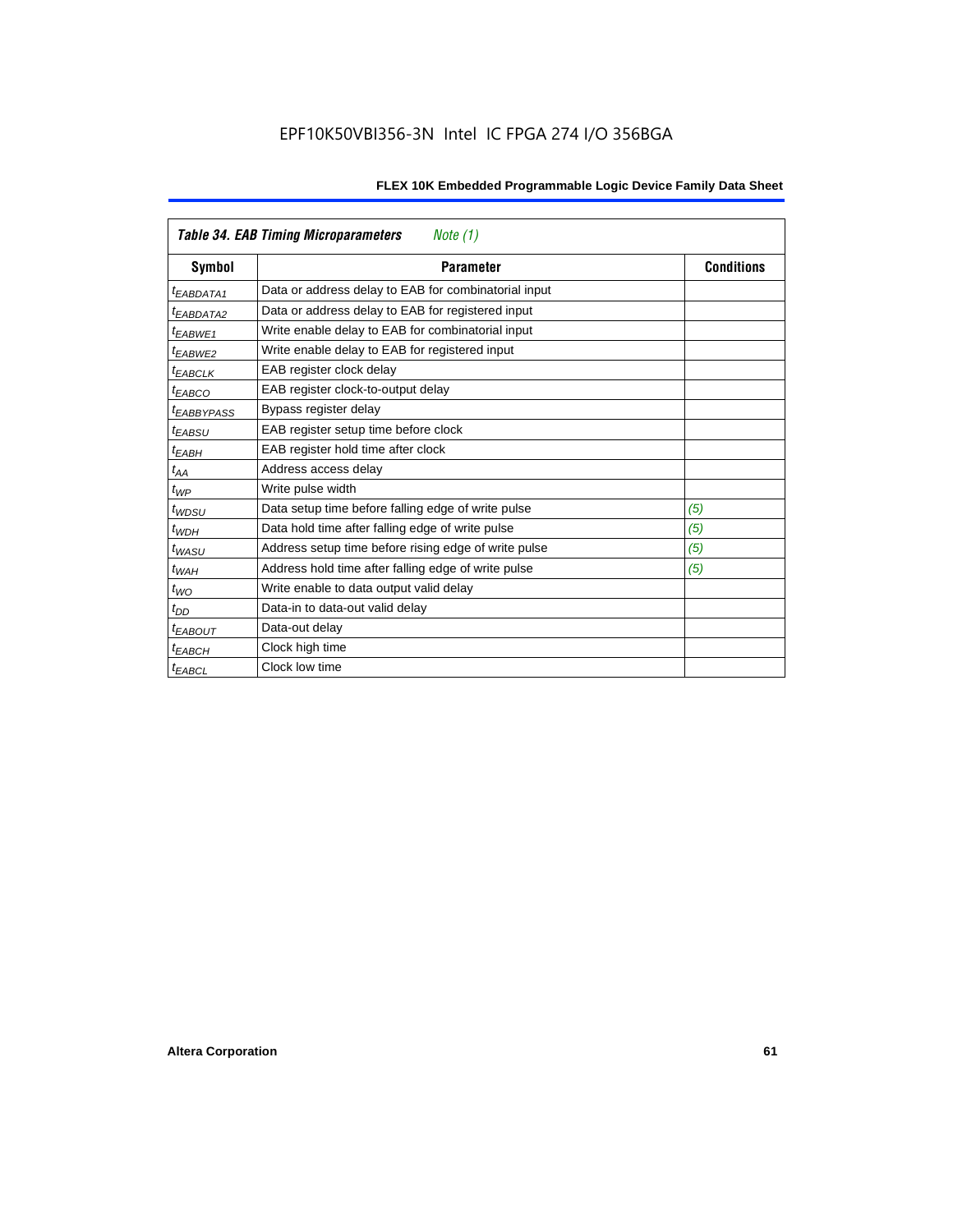|                        | <b>Table 35. EAB Timing Macroparameters</b><br>Notes $(1)$ , $(6)$                         |                   |
|------------------------|--------------------------------------------------------------------------------------------|-------------------|
| Symbol                 | <b>Parameter</b>                                                                           | <b>Conditions</b> |
| <sup>t</sup> EABAA     | EAB address access delay                                                                   |                   |
| <sup>t</sup> EABRCCOMB | EAB asynchronous read cycle time                                                           |                   |
| <sup>t</sup> EABRCREG  | EAB synchronous read cycle time                                                            |                   |
| <sup>t</sup> EABWP     | EAB write pulse width                                                                      |                   |
| <sup>t</sup> EABWCCOMB | EAB asynchronous write cycle time                                                          |                   |
| <sup>t</sup> EABWCREG  | EAB synchronous write cycle time                                                           |                   |
| <sup>t</sup> EABDD     | EAB data-in to data-out valid delay                                                        |                   |
| <sup>t</sup> EABDATACO | EAB clock-to-output delay when using output registers                                      |                   |
| <sup>t</sup> EABDATASU | EAB data/address setup time before clock when using input register                         |                   |
| <sup>t</sup> EABDATAH  | EAB data/address hold time after clock when using input register                           |                   |
| <sup>t</sup> EABWESU   | EAB WE setup time before clock when using input register                                   |                   |
| <sup>t</sup> EABWEH    | EAB WE hold time after clock when using input register                                     |                   |
| <sup>t</sup> EABWDSU   | EAB data setup time before falling edge of write pulse when not using input<br>registers   |                   |
| $t_{EABWDH}$           | EAB data hold time after falling edge of write pulse when not using input<br>registers     |                   |
| <sup>t</sup> EABWASU   | EAB address setup time before rising edge of write pulse when not using<br>input registers |                   |
| <sup>t</sup> EABWAH    | EAB address hold time after falling edge of write pulse when not using input<br>registers  |                   |
| <sup>t</sup> EABWO     | EAB write enable to data output valid delay                                                |                   |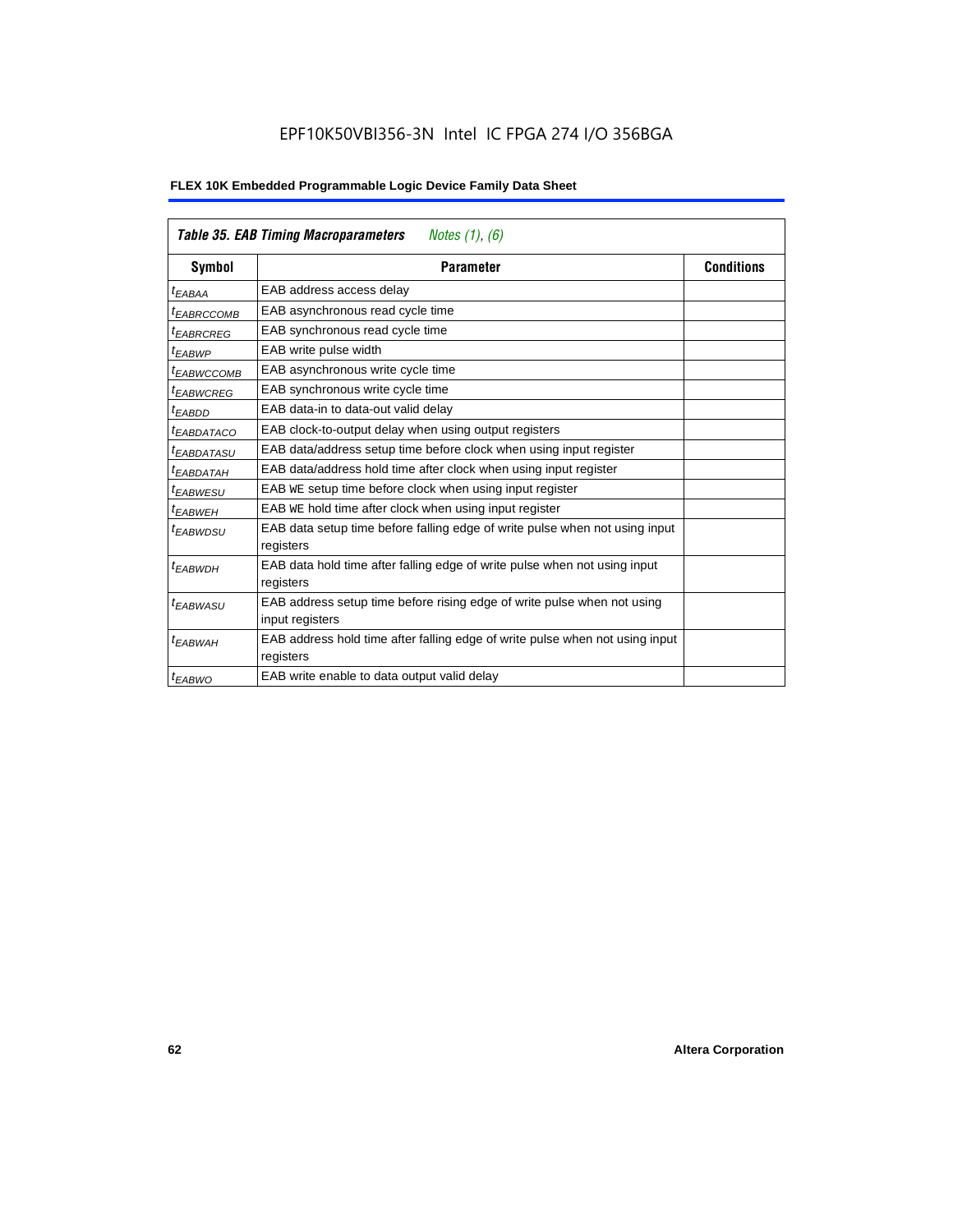| Table 36. Interconnect Timing Microparameters<br>Note (1) |                                                                                                                         |                   |  |  |  |
|-----------------------------------------------------------|-------------------------------------------------------------------------------------------------------------------------|-------------------|--|--|--|
| Symbol                                                    | <b>Parameter</b>                                                                                                        | <b>Conditions</b> |  |  |  |
| <sup>t</sup> DIN2IOE                                      | Delay from dedicated input pin to IOE control input                                                                     | (7)               |  |  |  |
| $t_{DCLK2LE}$                                             | Delay from dedicated clock pin to LE or EAB clock                                                                       | (7)               |  |  |  |
| <sup>t</sup> DIN2DATA                                     | Delay from dedicated input or clock to LE or EAB data                                                                   | (7)               |  |  |  |
| <sup>t</sup> DCLK2IOE                                     | Delay from dedicated clock pin to IOE clock                                                                             | (7)               |  |  |  |
| t <sub>DIN2LE</sub>                                       | Delay from dedicated input pin to LE or EAB control input                                                               | (7)               |  |  |  |
| <sup>t</sup> SAMELAB                                      | Routing delay for an LE driving another LE in the same LAB                                                              |                   |  |  |  |
| <sup>t</sup> SAMEROW                                      | Routing delay for a row IOE, LE, or EAB driving a row IOE, LE, or EAB in the<br>same row                                | (7)               |  |  |  |
| <sup>t</sup> SAMECOLUMN                                   | Routing delay for an LE driving an IOE in the same column                                                               | (7)               |  |  |  |
| <i><b>IDIFFROW</b></i>                                    | Routing delay for a column IOE, LE, or EAB driving an LE or EAB in a different<br>row                                   | (7)               |  |  |  |
| <i>t</i> TWOROWS                                          | Routing delay for a row IOE or EAB driving an LE or EAB in a different row                                              | (7)               |  |  |  |
| <sup>t</sup> LEPERIPH                                     | Routing delay for an LE driving a control signal of an IOE via the peripheral<br>control bus                            | (7)               |  |  |  |
| t <sub>LABCARRY</sub>                                     | Routing delay for the carry-out signal of an LE driving the carry-in signal of a<br>different LE in a different LAB     |                   |  |  |  |
| <i>t<sub>LABCASC</sub></i>                                | Routing delay for the cascade-out signal of an LE driving the cascade-in<br>signal of a different LE in a different LAB |                   |  |  |  |

| <b>Table 37. External Timing Parameters</b><br>Notes (8), (10) |                                                                                                         |                   |  |  |  |
|----------------------------------------------------------------|---------------------------------------------------------------------------------------------------------|-------------------|--|--|--|
| Symbol                                                         | <b>Parameter</b>                                                                                        | <b>Conditions</b> |  |  |  |
| <sup>t</sup> DRR                                               | Register-to-register delay via four LEs, three row interconnects, and four local $(9)$<br>interconnects |                   |  |  |  |
| t <sub>insu</sub>                                              | Setup time with global clock at IOE register                                                            |                   |  |  |  |
| t <sub>INH</sub>                                               | Hold time with global clock at IOE register                                                             |                   |  |  |  |
| <sup>I</sup> OUTCO                                             | Clock-to-output delay with global clock at IOE register                                                 |                   |  |  |  |

## *Table 38. External Bidirectional Timing Parameters Note (10)*

| Symbol                   | <b>Parameter</b>                                                               |  |  |  |
|--------------------------|--------------------------------------------------------------------------------|--|--|--|
| <sup>  t</sup> INSUBIDIR | Setup time for bidirectional pins with global clock at adjacent LE register    |  |  |  |
| <sup>t</sup> INHBIDIR    | Hold time for bidirectional pins with global clock at adjacent LE register     |  |  |  |
| <sup>t</sup> outcobidir  | Clock-to-output delay for bidirectional pins with global clock at IOE register |  |  |  |
| <sup>t</sup> xzbidir     | Synchronous IOE output buffer disable delay                                    |  |  |  |
| <sup>t</sup> zxbidir     | Synchronous IOE output buffer enable delay, slow slew rate = off               |  |  |  |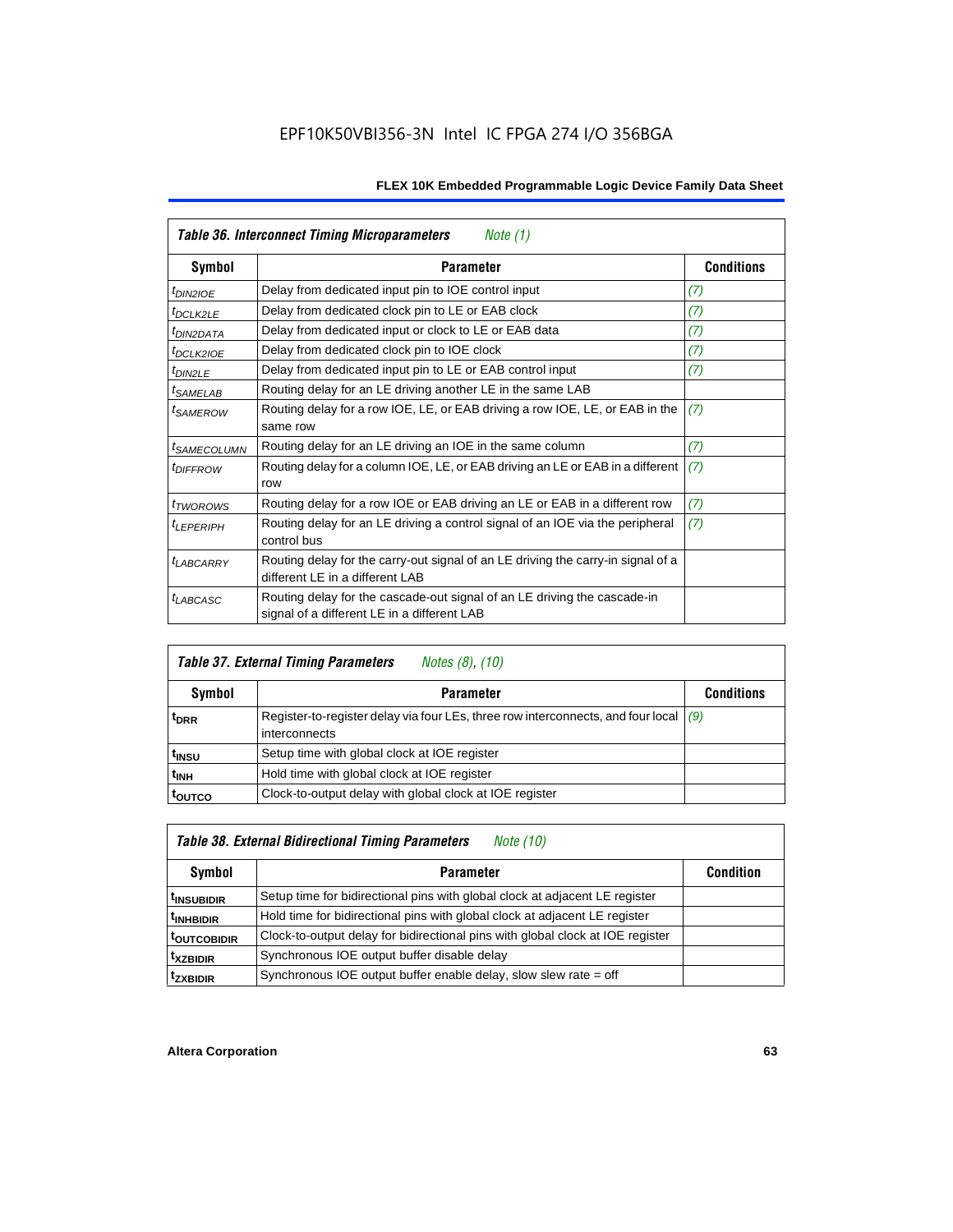### EPF10K50VBI356-3N Intel IC FPGA 274 I/O 356BGA

#### **FLEX 10K Embedded Programmable Logic Device Family Data Sheet**

#### *Notes to tables:*

| (1) Microparameters are timing delays contributed by individual architectural elements. These parameters cannot be |
|--------------------------------------------------------------------------------------------------------------------|
| measured explicitly.                                                                                               |

| (2) Operating conditions: $V_{CCIO} = 5.0 V \pm 5%$ for commercial use in FLEX 10K devices. |  |  |  |
|---------------------------------------------------------------------------------------------|--|--|--|
|                                                                                             |  |  |  |

 $V<sub>CCIO</sub>$  = 5.0 V  $\pm$  10% for industrial use in FLEX 10K devices.

 $V_{\text{CCIO}} = 3.3 \text{ V} \pm 10\%$  for commercial or industrial use in FLEX 10KA devices.

(3) Operating conditions:  $V_{\text{CCIO}} = 3.3 V \pm 10\%$  for commercial or industrial use in FLEX 10K devices.

 $V_{\text{CCIO}} = 2.5 \text{ V} \pm 0.2 \text{ V}$  for commercial or industrial use in FLEX 10KA devices.

- (4) Operating conditions:  $V_{\text{CCIO}} = 2.5 V$ , 3.3 V, or 5.0 V.<br>(5) Because the RAM in the EAB is self-timed, this param
- (5) Because the RAM in the EAB is self-timed, this parameter can be ignored when the WE signal is registered.<br>(6) EAB macroparameters are internal parameters that can simplify predicting the behavior of an EAB at its bou
- EAB macroparameters are internal parameters that can simplify predicting the behavior of an EAB at its boundary; these parameters are calculated by summing selected microparameters.
- (7) These parameters are worst-case values for typical applications. Post-compilation timing simulation and timing analysis are required to determine actual worst-case performance.
- (8) External reference timing parameters are factory-tested, worst-case values specified by Altera. A representative subset of signal paths is tested to approximate typical device applications.
- (9) Contact Altera Applications for test circuit specifications and test conditions.
- (10) These timing parameters are sample-tested only.

Figures 29 and 30 show the asynchronous and synchronous timing waveforms, respectively, for the EAB macroparameters in Table 34.

#### *Figure 29. EAB Asynchronous Timing Waveforms*

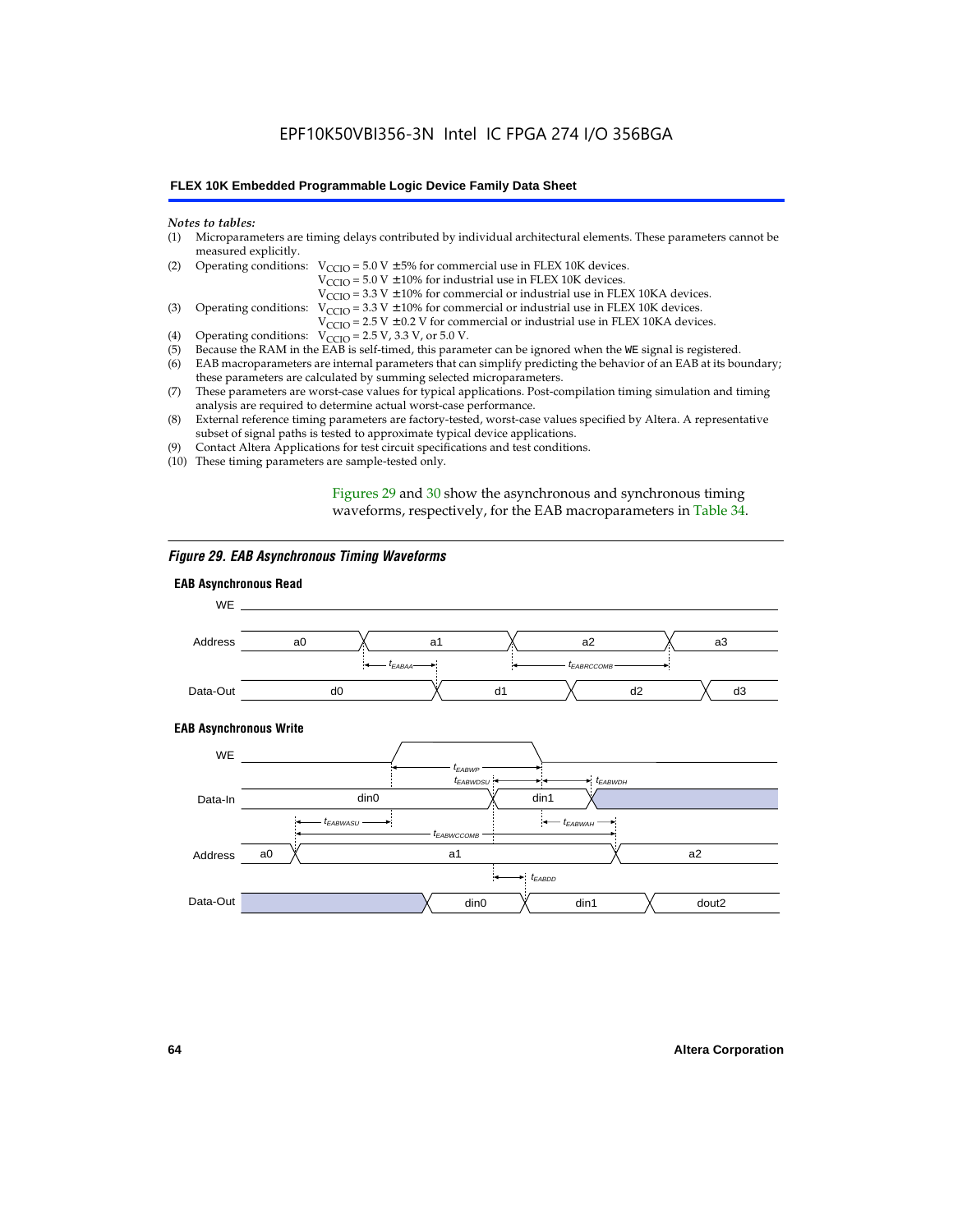#### *Figure 30. EAB Synchronous Timing Waveforms*





#### **EAB Synchronous Write (EAB Output Registers Used)**

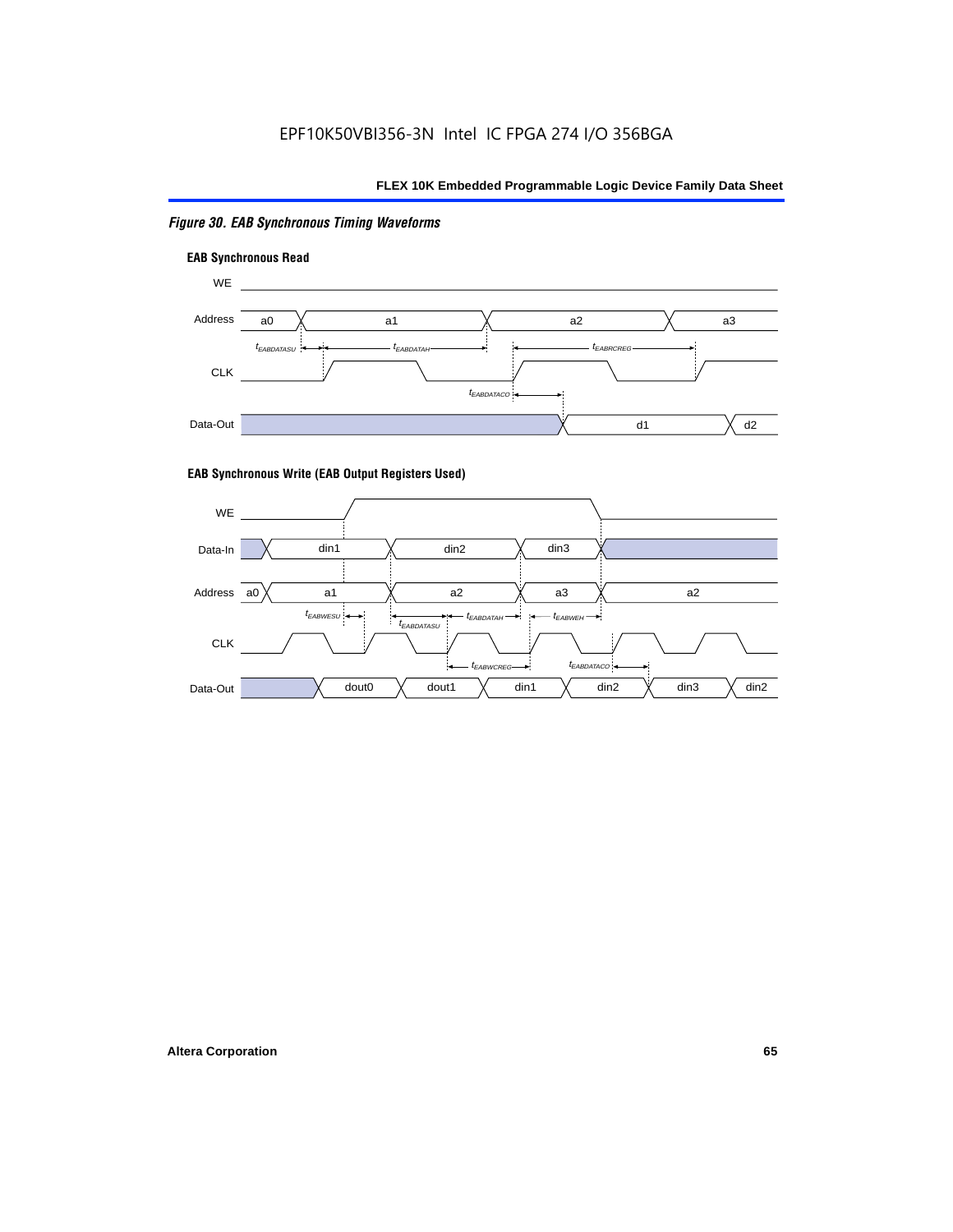Tables 39 through 47 show EPF10K10 and EPF10K20 device internal and external timing parameters.

| Symbol            | -3 Speed Grade |     | -4 Speed Grade |     | <b>Unit</b> |
|-------------------|----------------|-----|----------------|-----|-------------|
|                   | Min            | Max | Min            | Max |             |
| $t_{LUT}$         |                | 1.4 |                | 1.7 | ns          |
| $t_{CLUT}$        |                | 0.6 |                | 0.7 | ns          |
| $t_{RLUT}$        |                | 1.5 |                | 1.9 | ns          |
| <b>t</b> PACKED   |                | 0.6 |                | 0.9 | ns          |
| $t_{EN}$          |                | 1.0 |                | 1.2 | ns          |
| $t_{CICO}$        |                | 0.2 |                | 0.3 | ns          |
| $t_{\text{GEN}}$  |                | 0.9 |                | 1.2 | ns          |
| $t_{GENR}$        |                | 0.9 |                | 1.2 | ns          |
| $t_{CASC}$        |                | 0.8 |                | 0.9 | ns          |
| $t_C$             |                | 1.3 |                | 1.5 | ns          |
| $t_{CO}$          |                | 0.9 |                | 1.1 | ns          |
| $t_{\text{COMB}}$ |                | 0.5 |                | 0.6 | ns          |
| $t_{\text{SU}}$   | 1.3            |     | 2.5            |     | ns          |
| $t_H$             | 1.4            |     | 1.6            |     | ns          |
| $t_{PRE}$         |                | 1.0 |                | 1.2 | ns          |
| $t_{\text{CLR}}$  |                | 1.0 |                | 1.2 | ns          |
| $t_{CH}$          | 4.0            |     | 4.0            |     | ns          |
| $t_{CL}$          | 4.0            |     | 4.0            |     | ns          |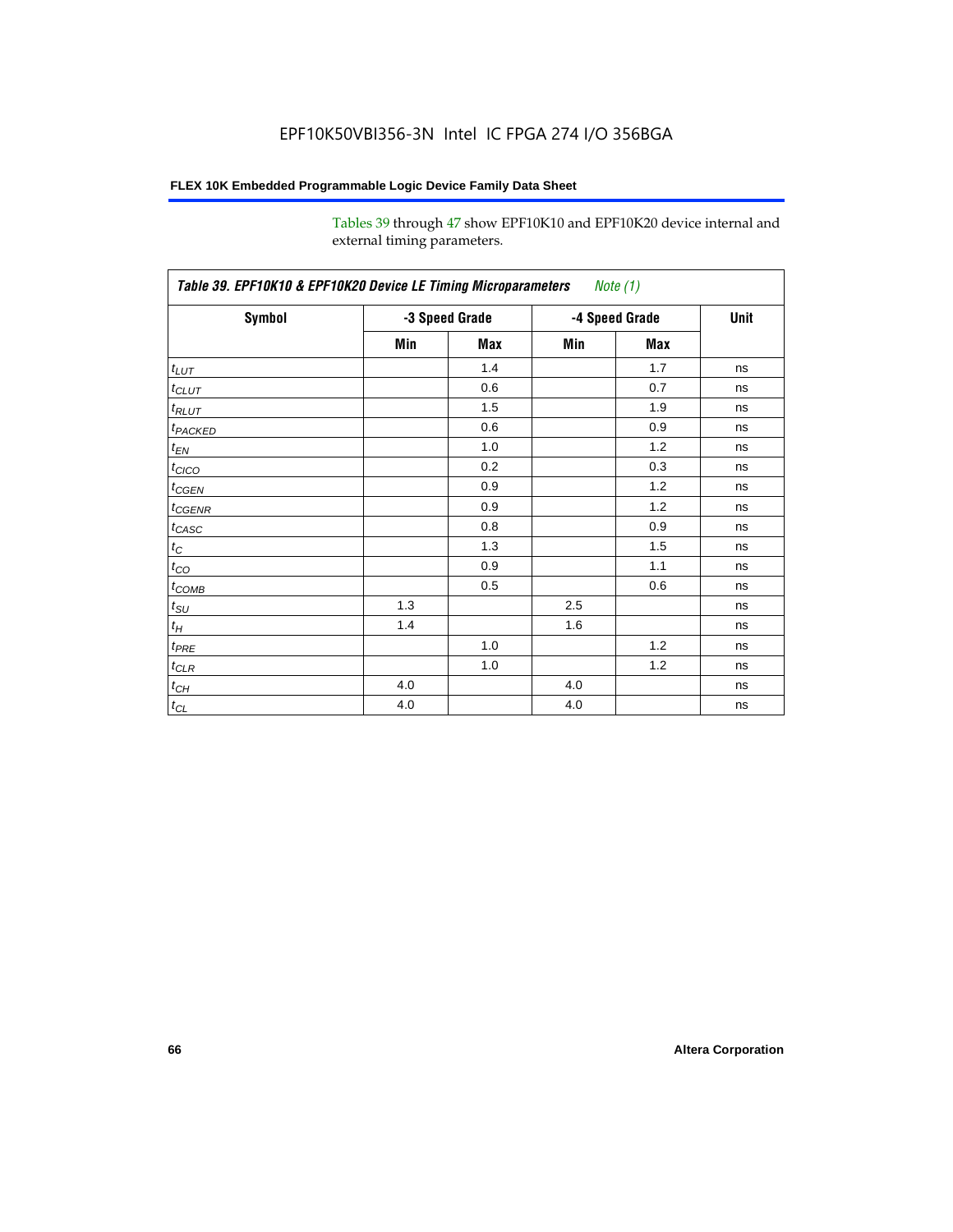| Table 40. EPF10K10 & EPF10K20 Device IOE Timing Microparameters<br>Note (1) |                |     |                |            |    |  |
|-----------------------------------------------------------------------------|----------------|-----|----------------|------------|----|--|
| Symbol                                                                      | -3 Speed Grade |     | -4 Speed Grade | Unit       |    |  |
|                                                                             | Min            | Max | Min            | <b>Max</b> |    |  |
| t <sub>IOD</sub>                                                            |                | 1.3 |                | 1.6        | ns |  |
| $t_{\text{IOC}}$                                                            |                | 0.5 |                | 0.7        | ns |  |
| $t_{IOCO}$                                                                  |                | 0.2 |                | 0.2        | ns |  |
| $t_{IOCOMB}$                                                                |                | 0.0 |                | 0.0        | ns |  |
| $t_{IOSU}$                                                                  | 2.8            |     | 3.2            |            | ns |  |
| $t_{IOH}$                                                                   | 1.0            |     | 1.2            |            | ns |  |
| $t_{IOCLR}$                                                                 |                | 1.0 |                | 1.2        | ns |  |
| $t_{OD1}$                                                                   |                | 2.6 |                | 3.5        | ns |  |
| $t_{OD2}$                                                                   |                | 4.9 |                | 6.4        | ns |  |
| $t_{OD3}$                                                                   |                | 6.3 |                | 8.2        | ns |  |
| $t_{\mathsf{XZ}}$                                                           |                | 4.5 |                | 5.4        | ns |  |
| $t_{ZX1}$                                                                   |                | 4.5 |                | 5.4        | ns |  |
| $t_{ZX2}$                                                                   |                | 6.8 |                | 8.3        | ns |  |
| $t_{ZX3}$                                                                   |                | 8.2 |                | 10.1       | ns |  |
| $t_{INREG}$                                                                 |                | 6.0 |                | 7.5        | ns |  |
| $t_{IOFD}$                                                                  |                | 3.1 |                | 3.5        | ns |  |
| $t_{INCOMB}$                                                                |                | 3.1 |                | 3.5        | ns |  |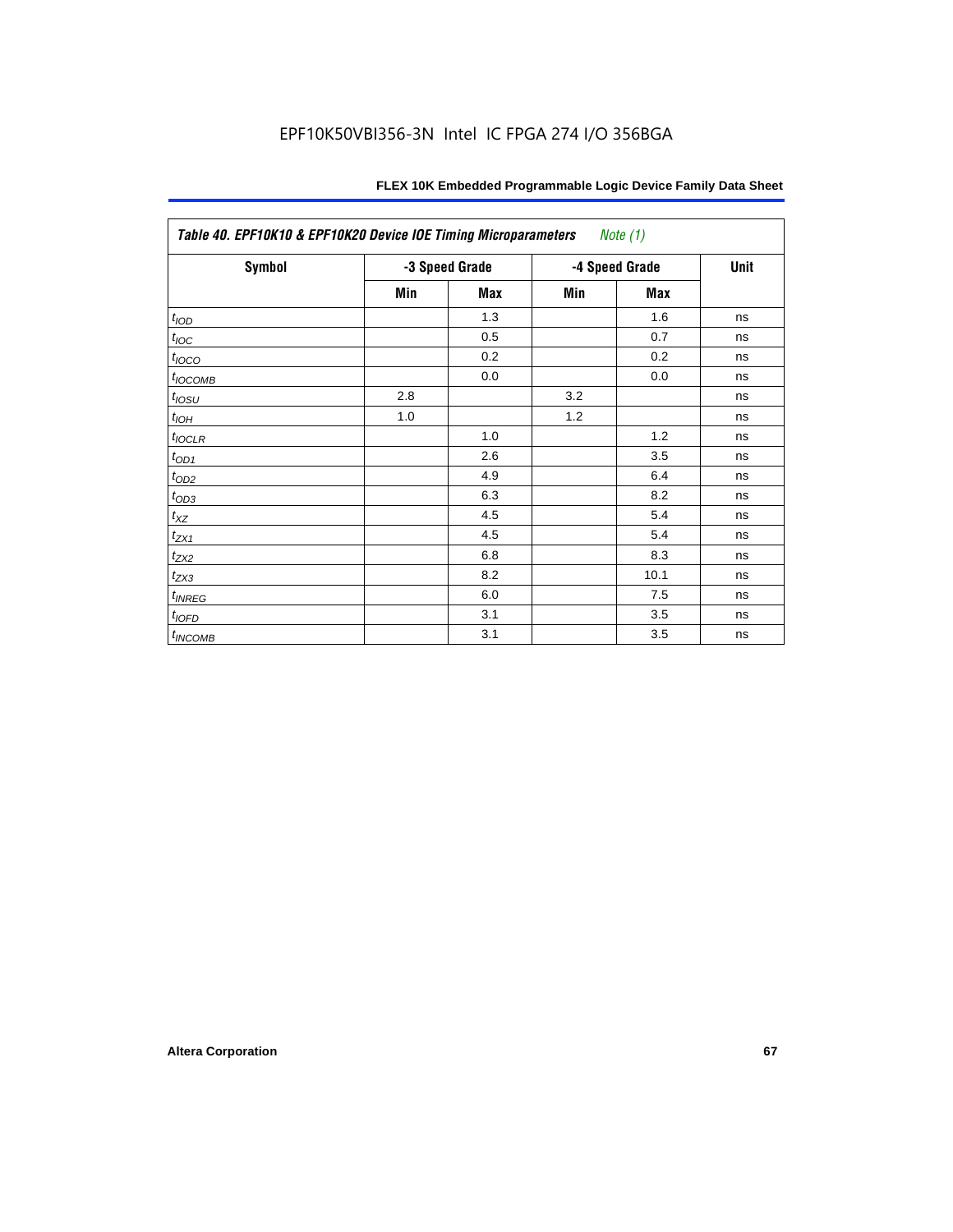## EPF10K50VBI356-3N Intel IC FPGA 274 I/O 356BGA

| Symbol                 | -3 Speed Grade |            | -4 Speed Grade |            | Unit |
|------------------------|----------------|------------|----------------|------------|------|
|                        | Min            | <b>Max</b> | Min            | <b>Max</b> |      |
| <sup>t</sup> EABDATA1  |                | 1.5        |                | 1.9        | ns   |
| <sup>t</sup> EABDATA2  |                | 4.8        |                | 6.0        | ns   |
| t <sub>EABWE1</sub>    |                | 1.0        |                | 1.2        | ns   |
| <sup>t</sup> EABWE2    |                | 5.0        |                | 6.2        | ns   |
| <sup>t</sup> EABCLK    |                | 1.0        |                | 2.2        | ns   |
| t <sub>EABCO</sub>     |                | 0.5        |                | 0.6        | ns   |
| <sup>t</sup> EABBYPASS |                | 1.5        |                | 1.9        | ns   |
| $t_{EABSU}$            | 1.5            |            | 1.8            |            | ns   |
| $t_{EABH}$             | 2.0            |            | 2.5            |            | ns   |
| $t_{AA}$               |                | 8.7        |                | 10.7       | ns   |
| $t_{\mathit{WP}}$      | 5.8            |            | 7.2            |            | ns   |
| $t_{WDSU}$             | 1.6            |            | 2.0            |            | ns   |
| $t_{WDH}$              | 0.3            |            | 0.4            |            | ns   |
| $t_{WASU}$             | 0.5            |            | 0.6            |            | ns   |
| $t_{W\underline{AH}}$  | 1.0            |            | 1.2            |            | ns   |
| $t_{WO}$               |                | 5.0        |                | 6.2        | ns   |
| $t_{DD}$               |                | 5.0        |                | 6.2        | ns   |
| <sup>t</sup> EABOUT    |                | 0.5        |                | 0.6        | ns   |
| $t_{EABCH}$            | 4.0            |            | 4.0            |            | ns   |
| $t_{EABCL}$            | 5.8            |            | 7.2            |            | ns   |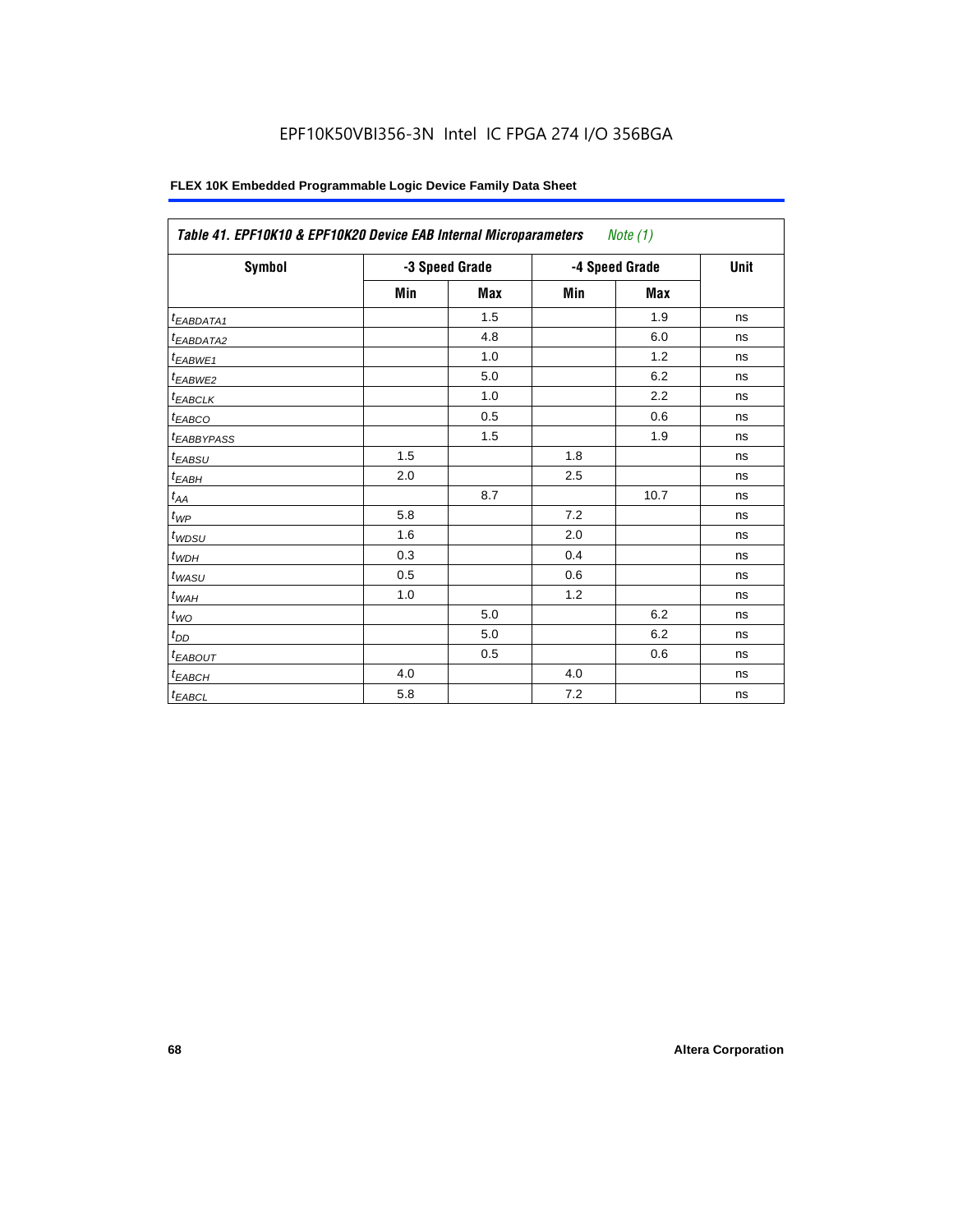| Table 42. EPF10K10 & EPF10K20 Device EAB Internal Timing Macroparameters<br>Note (1) |                |            |                |            |             |  |
|--------------------------------------------------------------------------------------|----------------|------------|----------------|------------|-------------|--|
| Symbol                                                                               | -3 Speed Grade |            | -4 Speed Grade |            | <b>Unit</b> |  |
|                                                                                      | Min            | <b>Max</b> | Min            | <b>Max</b> |             |  |
| $t_{EABA}$                                                                           |                | 13.7       |                | 17.0       | ns          |  |
| <sup>t</sup> EABRCCOMB                                                               | 13.7           |            | 17.0           |            | ns          |  |
| <sup>t</sup> EABRCREG                                                                | 9.7            |            | 11.9           |            | ns          |  |
| <sup>t</sup> EABWP                                                                   | 5.8            |            | 7.2            |            | ns          |  |
| <sup>t</sup> EABWCCOMB                                                               | 7.3            |            | 9.0            |            | ns          |  |
| <sup>t</sup> EABWCREG                                                                | 13.0           |            | 16.0           |            | ns          |  |
| t <sub>EABDD</sub>                                                                   |                | 10.0       |                | 12.5       | ns          |  |
| <b><i>EABDATACO</i></b>                                                              |                | 2.0        |                | 3.4        | ns          |  |
| <sup>t</sup> EABDATASU                                                               | 5.3            |            | 5.6            |            | ns          |  |
| <sup>t</sup> EABDATAH                                                                | 0.0            |            | 0.0            |            | ns          |  |
| <sup>t</sup> EABWESU                                                                 | 5.5            |            | 5.8            |            | ns          |  |
| <sup>t</sup> EABWEH                                                                  | 0.0            |            | 0.0            |            | ns          |  |
| <sup>t</sup> EABWDSU                                                                 | 5.5            |            | 5.8            |            | ns          |  |
| <sup>t</sup> EABWDH                                                                  | 0.0            |            | 0.0            |            | ns          |  |
| t <sub>EABWASU</sub>                                                                 | 2.1            |            | 2.7            |            | ns          |  |
| <sup>t</sup> EABWAH                                                                  | 0.0            |            | 0.0            |            | ns          |  |
| <sup>t</sup> EABWO                                                                   |                | 9.5        |                | 11.8       | ns          |  |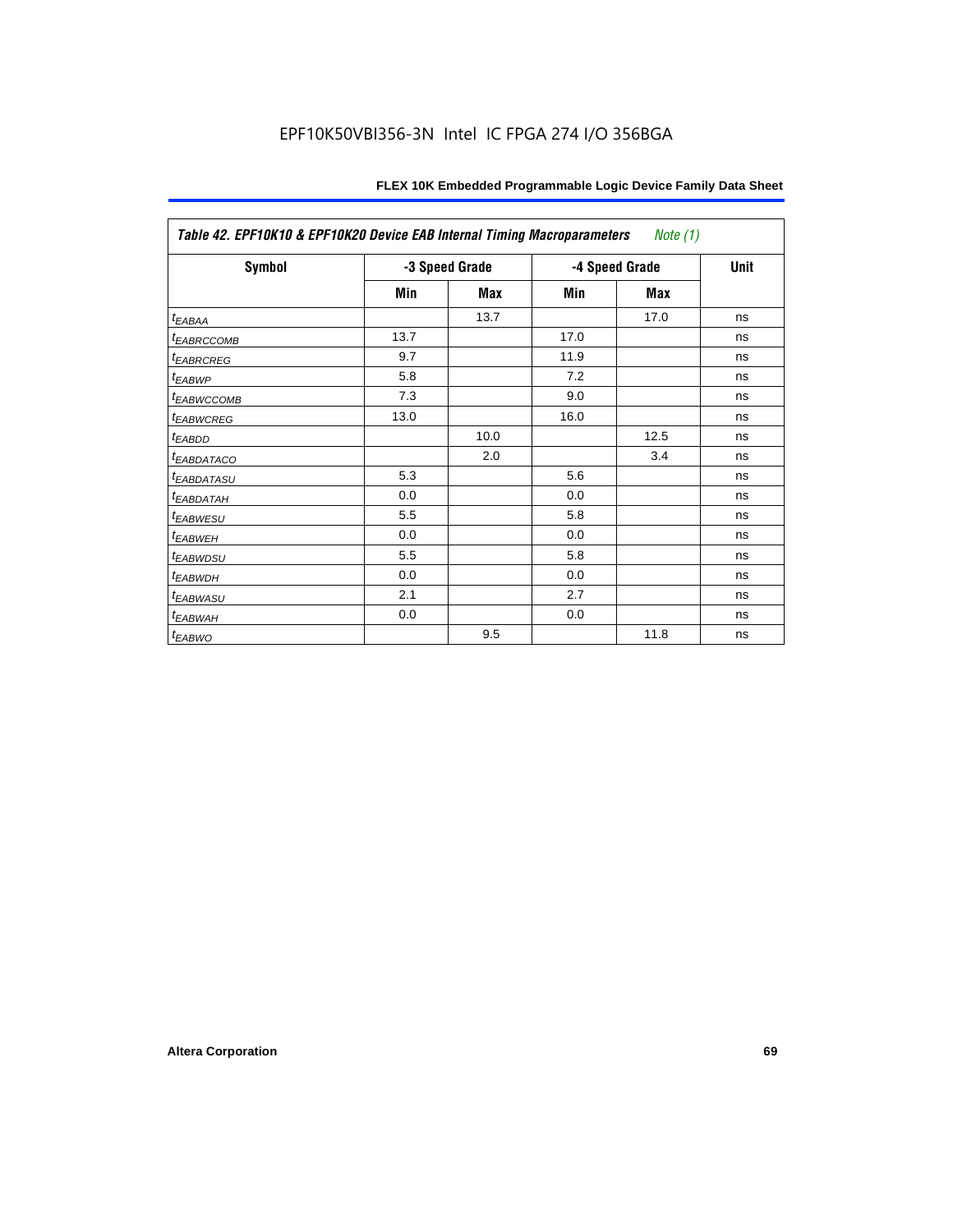## EPF10K50VBI356-3N Intel IC FPGA 274 I/O 356BGA

| <b>Symbol</b>              | -3 Speed Grade |     | -4 Speed Grade |            | <b>Unit</b> |
|----------------------------|----------------|-----|----------------|------------|-------------|
|                            | Min            | Max | Min            | <b>Max</b> |             |
| $t_{DIN2IOE}$              |                | 4.8 |                | 6.2        | ns          |
| <sup>t</sup> DIN2LE        |                | 2.6 |                | 3.8        | ns          |
| <sup>t</sup> DIN2DATA      |                | 4.3 |                | 5.2        | ns          |
| <sup>t</sup> DCLK2IOE      |                | 3.4 |                | 4.0        | ns          |
| ${}^t$ DCLK2LE             |                | 2.6 |                | 3.8        | ns          |
| <sup>t</sup> SAMELAB       |                | 0.6 |                | 0.6        | ns          |
| <sup>t</sup> SAMEROW       |                | 3.6 |                | 3.8        | ns          |
| <sup>t</sup> SAMECOLUMN    |                | 0.9 |                | 1.1        | ns          |
| <i>t<sub>DIFFROW</sub></i> |                | 4.5 |                | 4.9        | ns          |
| <sup>t</sup> TWOROWS       |                | 8.1 |                | 8.7        | ns          |
| <sup>t</sup> LEPERIPH      |                | 3.3 |                | 3.9        | ns          |
| <sup>t</sup> LABCARRY      |                | 0.5 |                | 0.8        | ns          |
| <sup>t</sup> LABCASC       |                | 2.7 |                | 3.0        | ns          |

| Symbol                  | -3 Speed Grade |     | -4 Speed Grade |     | Unit |
|-------------------------|----------------|-----|----------------|-----|------|
|                         | Min            | Max | Min            | Max |      |
| <sup>t</sup> DIN2IOE    |                | 5.2 |                | 6.6 | ns   |
| <sup>t</sup> DIN2LE     |                | 2.6 |                | 3.8 | ns   |
| <sup>I</sup> DIN2DATA   |                | 4.3 |                | 5.2 | ns   |
| <sup>t</sup> DCLK2IOE   |                | 4.3 |                | 4.0 | ns   |
| <sup>t</sup> DCLK2LE    |                | 2.6 |                | 3.8 | ns   |
| <sup>t</sup> SAMELAB    |                | 0.6 |                | 0.6 | ns   |
| <sup>t</sup> SAMEROW    |                | 3.7 |                | 3.9 | ns   |
| <sup>t</sup> SAMECOLUMN |                | 1.4 |                | 1.6 | ns   |
| <sup>t</sup> DIFFROW    |                | 5.1 |                | 5.5 | ns   |
| <sup>t</sup> TWOROWS    |                | 8.8 |                | 9.4 | ns   |
| <sup>t</sup> LEPERIPH   |                | 4.7 |                | 5.6 | ns   |
| <sup>t</sup> LABCARRY   |                | 0.5 |                | 0.8 | ns   |
| <sup>t</sup> LABCASC    |                | 2.7 |                | 3.0 | ns   |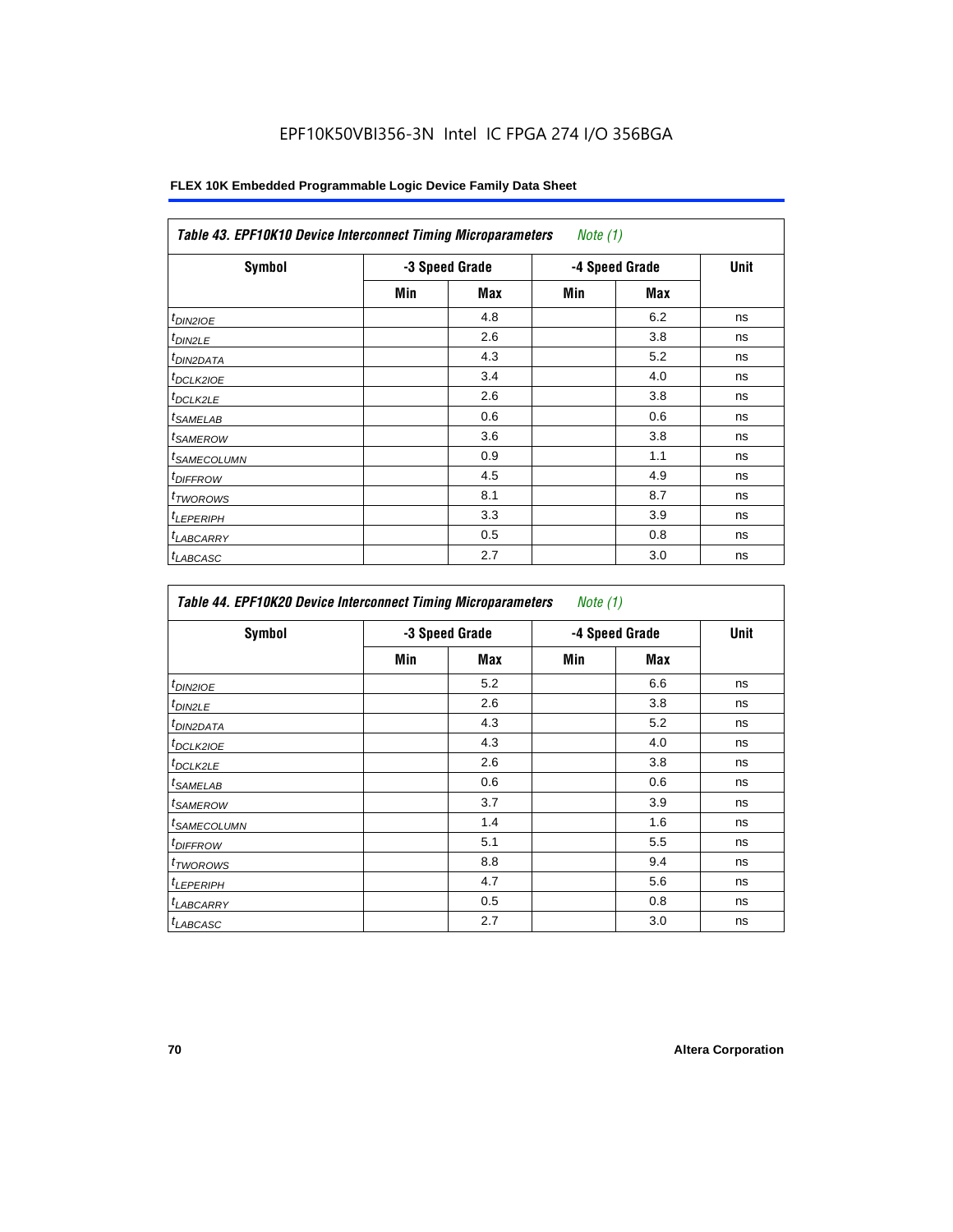| Table 45. EPF10K10 & EPF10K20 Device External Timing Parameters<br>Note $(1)$ |                |            |                |      |             |  |  |
|-------------------------------------------------------------------------------|----------------|------------|----------------|------|-------------|--|--|
| Symbol                                                                        | -3 Speed Grade |            | -4 Speed Grade |      | <b>Unit</b> |  |  |
|                                                                               | Min            | <b>Max</b> | Min            | Max  |             |  |  |
| t <sub>DRR</sub>                                                              |                | 16.1       |                | 20.0 | ns          |  |  |
| $t_{INSU}$ (2), (3)                                                           | 5.5            |            | 6.0            |      | ns          |  |  |
| $t_{INH}$ (3)                                                                 | 0.0            |            | 0.0            |      | ns          |  |  |
| $\tan 3$                                                                      | 2.0            | 6.7        | 2.0            | 8.4  | ns          |  |  |

| Table 46. EPF10K10 Device External Bidirectional Timing Parameters<br>Note $(1)$ |                |            |                |      |             |  |  |
|----------------------------------------------------------------------------------|----------------|------------|----------------|------|-------------|--|--|
| Symbol                                                                           | -3 Speed Grade |            | -4 Speed Grade |      | <b>Unit</b> |  |  |
|                                                                                  | Min            | <b>Max</b> | Min            | Max  |             |  |  |
| <sup>t</sup> INSUBIDIR                                                           | 4.5            |            | 5.6            |      | ns          |  |  |
| <sup>t</sup> INHBIDIR                                                            | 0.0            |            | 0.0            |      | ns          |  |  |
| <sup>t</sup> OUTCOBIDIR                                                          | 2.0            | 6.7        | 2.0            | 8.4  | ns          |  |  |
| <b>txzbidir</b>                                                                  |                | 10.5       |                | 13.4 | ns          |  |  |
| <sup>t</sup> zxbidir                                                             |                | 10.5       |                | 13.4 | ns          |  |  |

| Table 47. EPF10K20 Device External Bidirectional Timing Parameters<br>Note $(1)$ |                |      |                |      |             |  |  |
|----------------------------------------------------------------------------------|----------------|------|----------------|------|-------------|--|--|
| Symbol                                                                           | -3 Speed Grade |      | -4 Speed Grade |      | <b>Unit</b> |  |  |
|                                                                                  | Min            | Max  | Min            | Max  |             |  |  |
| <sup>t</sup> INSUBIDIR                                                           | 4.6            |      | 5.7            |      | ns          |  |  |
| <sup>t</sup> INHBIDIR                                                            | 0.0            |      | 0.0            |      | ns          |  |  |
| <b>TOUTCOBIDIR</b>                                                               | 2.0            | 6.7  | 2.0            | 8.4  | ns          |  |  |
| <sup>t</sup> xzbidir                                                             |                | 10.5 |                | 13.4 | ns          |  |  |
| <sup>T</sup> ZXBIDIR                                                             |                | 10.5 |                | 13.4 | ns          |  |  |

*Notes to tables:*

(1) All timing parameters are described in Tables 32 through 38 in this data sheet.

(2) Using an LE to register the signal may provide a lower setup time.

(3) This parameter is specified by characterization.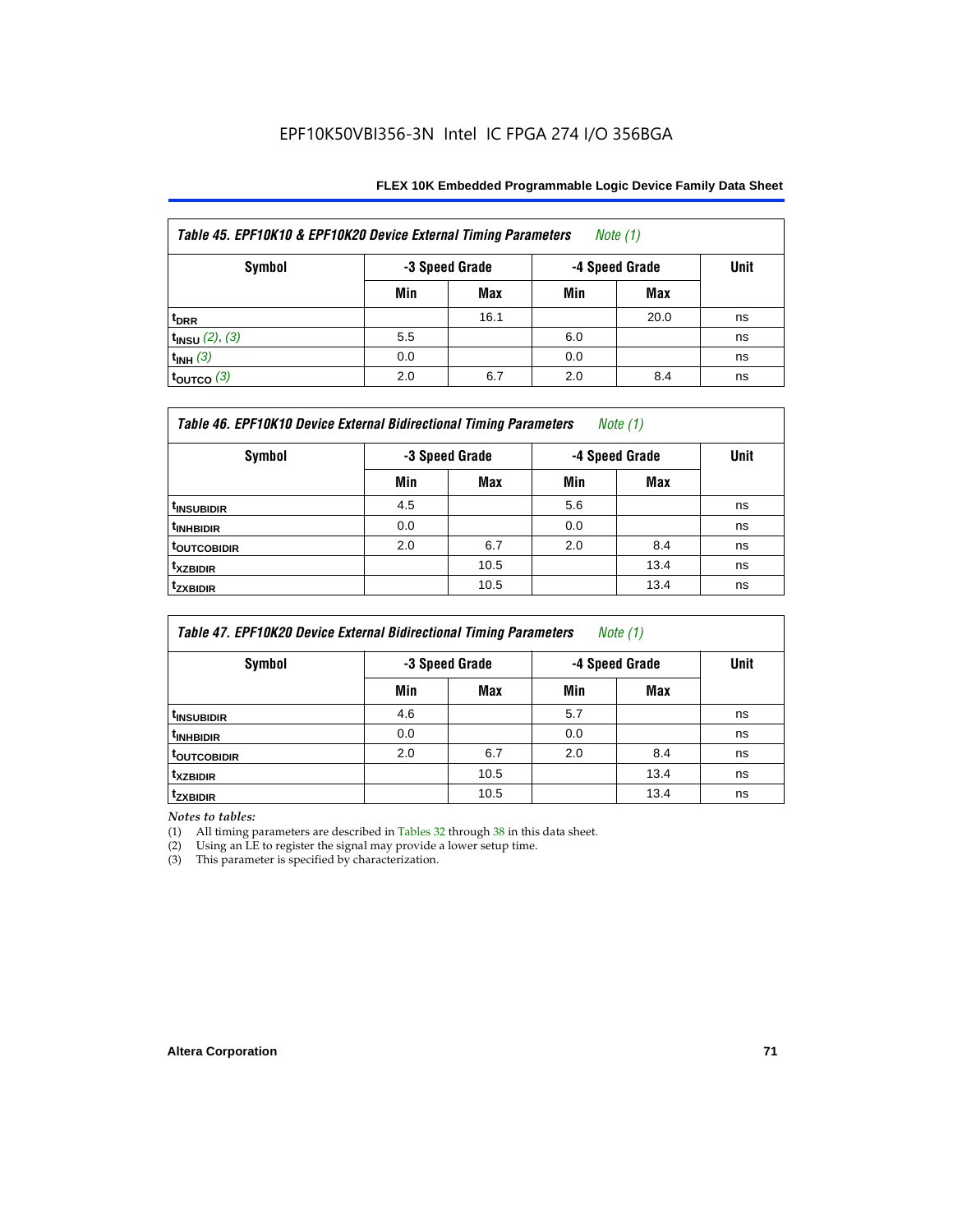Tables 48 through 56 show EPF10K30, EPF10K40, and EPF10K50 device internal and external timing parameters.

| Table 48. EPF10K30, EPF10K40 & EPF10K50 Device LE Timing Microparameters<br><i>Note</i> $(1)$ |                |     |                |      |    |  |  |
|-----------------------------------------------------------------------------------------------|----------------|-----|----------------|------|----|--|--|
| <b>Symbol</b>                                                                                 | -3 Speed Grade |     | -4 Speed Grade | Unit |    |  |  |
|                                                                                               | Min            | Max | Min            | Max  |    |  |  |
| $t_{LUT}$                                                                                     |                | 1.3 |                | 1.8  | ns |  |  |
| $t_{CLUT}$                                                                                    |                | 0.6 |                | 0.6  | ns |  |  |
| $t_{RLUT}$                                                                                    |                | 1.5 |                | 2.0  | ns |  |  |
| t <sub>PACKED</sub>                                                                           |                | 0.5 |                | 0.8  | ns |  |  |
| $t_{EN}$                                                                                      |                | 0.9 |                | 1.5  | ns |  |  |
| $t_{CICO}$                                                                                    |                | 0.2 |                | 0.4  | ns |  |  |
| $t_{CGEN}$                                                                                    |                | 0.9 |                | 1.4  | ns |  |  |
| $t_{\sf GENR}$                                                                                |                | 0.9 |                | 1.4  | ns |  |  |
| $t_{CASC}$                                                                                    |                | 1.0 |                | 1.2  | ns |  |  |
| $t_C$                                                                                         |                | 1.3 |                | 1.6  | ns |  |  |
| $t_{CO}$                                                                                      |                | 0.9 |                | 1.2  | ns |  |  |
| $t_{\text{COMB}}$                                                                             |                | 0.6 |                | 0.6  | ns |  |  |
| $t_{\sf SU}$                                                                                  | 1.4            |     | 1.4            |      | ns |  |  |
| $t_H$                                                                                         | 0.9            |     | 1.3            |      | ns |  |  |
| $t_{PRE}$                                                                                     |                | 0.9 |                | 1.2  | ns |  |  |
| $t_{\text{CLR}}$                                                                              |                | 0.9 |                | 1.2  | ns |  |  |
| $t_{CH}$                                                                                      | 4.0            |     | 4.0            |      | ns |  |  |
| $t_{CL}$                                                                                      | 4.0            |     | 4.0            |      | ns |  |  |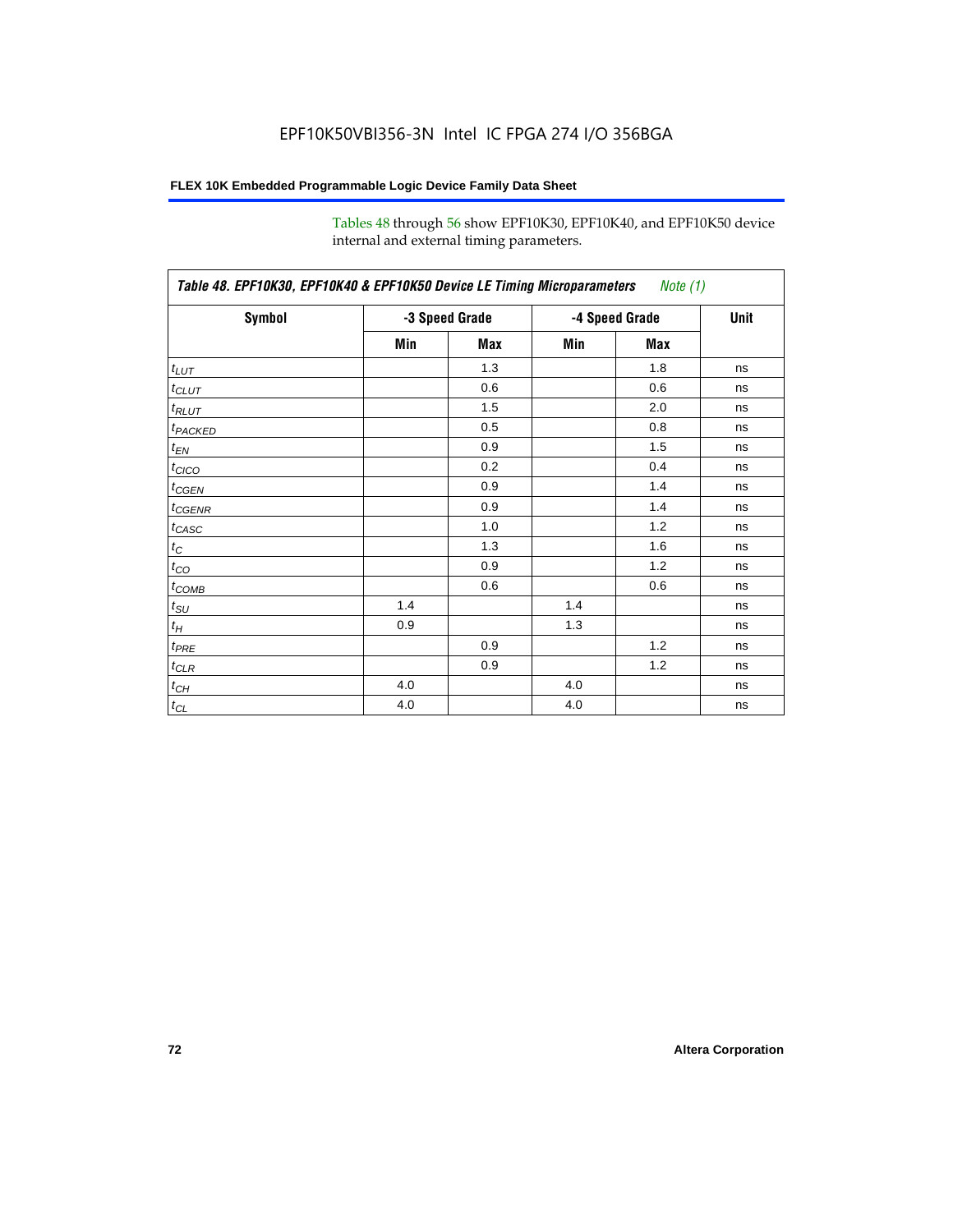| Table 49. EPF10K30, EPF10K40 & EPF10K50 Device IOE Timing Microparameters<br>Note (1) |     |                |                |      |    |  |  |  |
|---------------------------------------------------------------------------------------|-----|----------------|----------------|------|----|--|--|--|
| <b>Symbol</b>                                                                         |     | -3 Speed Grade | -4 Speed Grade | Unit |    |  |  |  |
|                                                                                       | Min | <b>Max</b>     | Min            | Max  |    |  |  |  |
| t <sub>IOD</sub>                                                                      |     | 0.4            |                | 0.6  | ns |  |  |  |
| $t_{\text{IOC}}$                                                                      |     | 0.5            |                | 0.9  | ns |  |  |  |
| $t_{IOCO}$                                                                            |     | 0.4            |                | 0.5  | ns |  |  |  |
| t <sub>IOCOMB</sub>                                                                   |     | 0.0            |                | 0.0  | ns |  |  |  |
| $t_{IOSU}$                                                                            | 3.1 |                | 3.5            |      | ns |  |  |  |
| $t_{IOH}$                                                                             | 1.0 |                | 1.9            |      | ns |  |  |  |
| $t_{IOCLR}$                                                                           |     | 1.0            |                | 1.2  | ns |  |  |  |
| $t_{OD1}$                                                                             |     | 3.3            |                | 3.6  | ns |  |  |  |
| $t_{OD2}$                                                                             |     | 5.6            |                | 6.5  | ns |  |  |  |
| $t_{OD3}$                                                                             |     | 7.0            |                | 8.3  | ns |  |  |  |
| $t_{\mathsf{XZ}}$                                                                     |     | 5.2            |                | 5.5  | ns |  |  |  |
| $t_{ZX1}$                                                                             |     | 5.2            |                | 5.5  | ns |  |  |  |
| $t_{ZX2}$                                                                             |     | 7.5            |                | 8.4  | ns |  |  |  |
| $t_{ZX3}$                                                                             |     | 8.9            |                | 10.2 | ns |  |  |  |
| $t_{INREG}$                                                                           |     | 7.7            |                | 10.0 | ns |  |  |  |
| $t_{IOFD}$                                                                            |     | 3.3            |                | 4.0  | ns |  |  |  |
| $t_{INCOMB}$                                                                          |     | 3.3            |                | 4.0  | ns |  |  |  |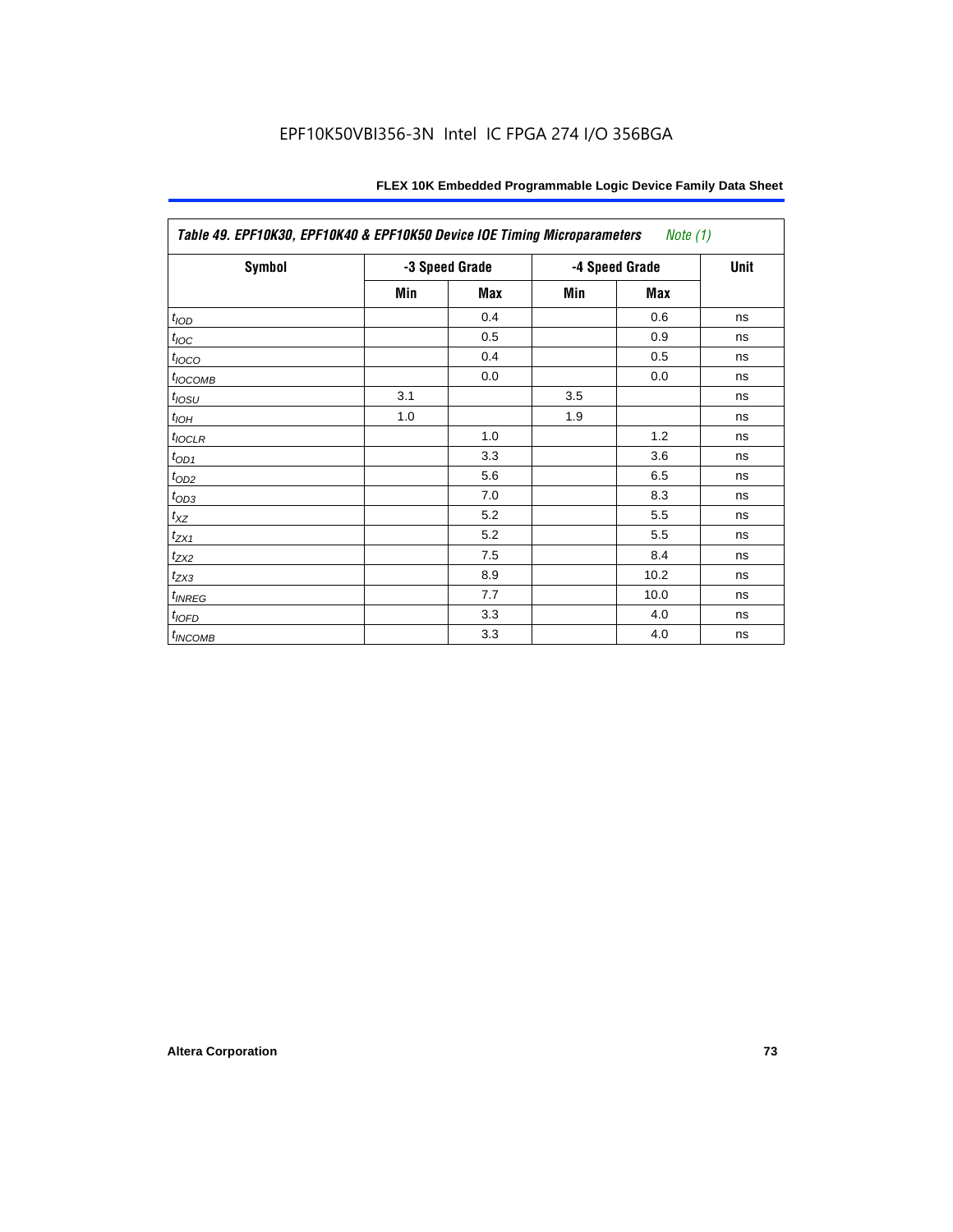| Symbol                          |     | -3 Speed Grade |     | -4 Speed Grade | <b>Unit</b> |
|---------------------------------|-----|----------------|-----|----------------|-------------|
|                                 | Min | <b>Max</b>     | Min | Max            |             |
| <sup>t</sup> EABDATA1           |     | 1.5            |     | 1.9            | ns          |
| t <sub>EABDATA2</sub>           |     | 4.8            |     | 6.0            | ns          |
| t <sub>EABWE1</sub>             |     | 1.0            |     | 1.2            | ns          |
| t <sub>EABWE2</sub>             |     | 5.0            |     | 6.2            | ns          |
| $t_{EABCLK}$                    |     | 1.0            |     | 2.2            | ns          |
| $t_{EABCO}$                     |     | 0.5            |     | 0.6            | ns          |
| <i><b><i>LEABBYPASS</i></b></i> |     | 1.5            |     | 1.9            | ns          |
| $t_{EABSU}$                     | 1.5 |                | 1.8 |                | ns          |
| $t_{EABH}$                      | 2.0 |                | 2.5 |                | ns          |
| $t_{AA}$                        |     | 8.7            |     | 10.7           | ns          |
| $t_{WP}$                        | 5.8 |                | 7.2 |                | ns          |
| $t_{WDSU}$                      | 1.6 |                | 2.0 |                | ns          |
| $t_{WDH}$                       | 0.3 |                | 0.4 |                | ns          |
| $t_{WASU}$                      | 0.5 |                | 0.6 |                | ns          |
| $t_{WAH}$                       | 1.0 |                | 1.2 |                | ns          |
| $t_{WO}$                        |     | 5.0            |     | 6.2            | ns          |
| $t_{DD}$                        |     | 5.0            |     | 6.2            | ns          |
| <sup>t</sup> EABOUT             |     | 0.5            |     | 0.6            | ns          |
| <sup>t</sup> ЕАВСН              | 4.0 |                | 4.0 |                | ns          |
| $t_{EABCL}$                     | 5.8 |                | 7.2 |                | ns          |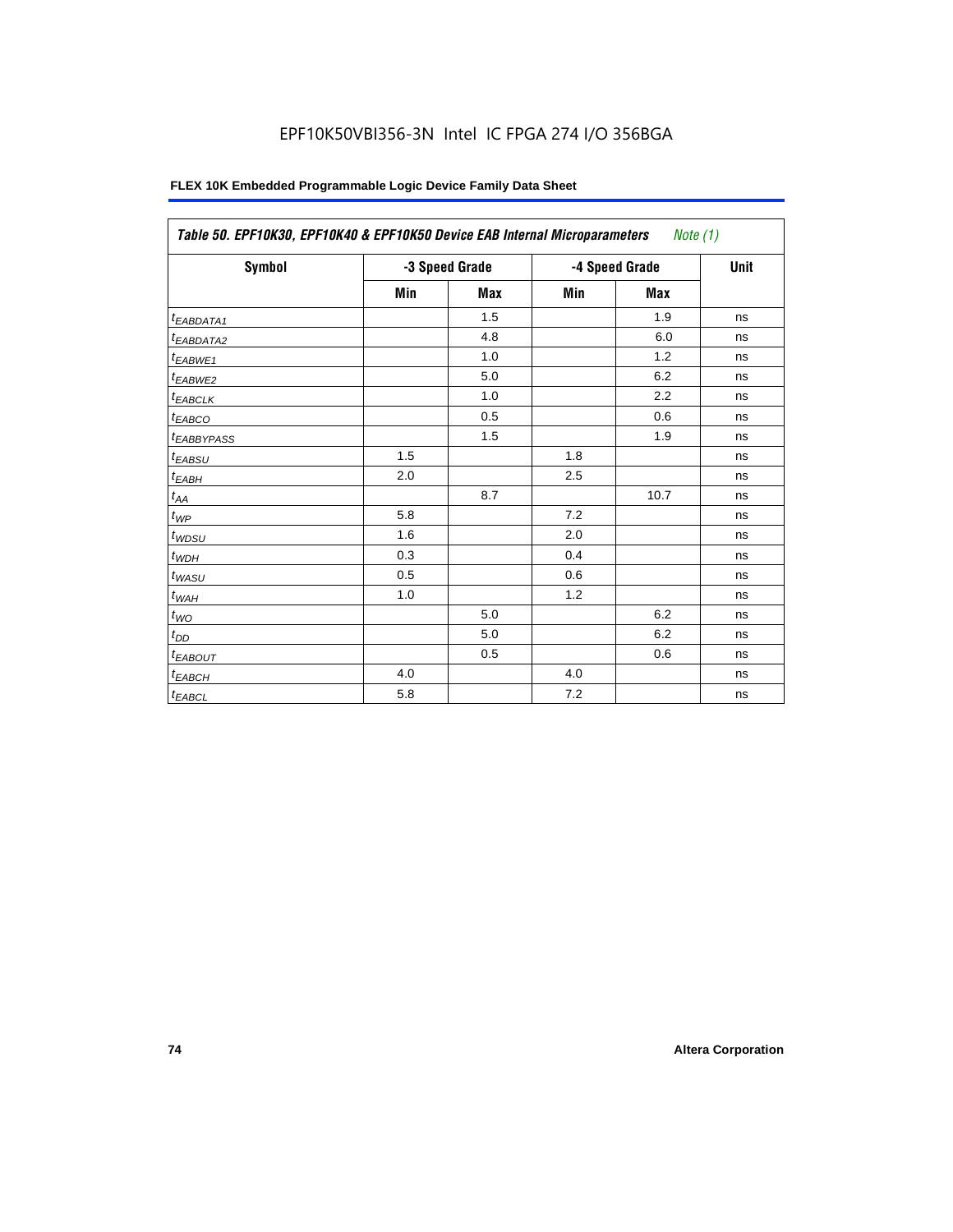| Table 51. EPF10K30, EPF10K40 & EPF10K50 Device EAB Internal Timing Macroparameters |      |                |      |                |             |  |  |
|------------------------------------------------------------------------------------|------|----------------|------|----------------|-------------|--|--|
| Symbol                                                                             |      | -3 Speed Grade |      | -4 Speed Grade | <b>Unit</b> |  |  |
|                                                                                    | Min  | Max            | Min  | Max            |             |  |  |
| $t_{EABA}$                                                                         |      | 13.7           |      | 17.0           | ns          |  |  |
| <b><i>EABRCCOMB</i></b>                                                            | 13.7 |                | 17.0 |                | ns          |  |  |
| <b><i>EABRCREG</i></b>                                                             | 9.7  |                | 11.9 |                | ns          |  |  |
| <sup>t</sup> EABWP                                                                 | 5.8  |                | 7.2  |                | ns          |  |  |
| <b><i>EABWCCOMB</i></b>                                                            | 7.3  |                | 9.0  |                | ns          |  |  |
| <b><i>EABWCREG</i></b>                                                             | 13.0 |                | 16.0 |                | ns          |  |  |
| <sup>t</sup> EABDD                                                                 |      | 10.0           |      | 12.5           | ns          |  |  |
| <i>EABDATACO</i>                                                                   |      | 2.0            |      | 3.4            | ns          |  |  |
| <sup>T</sup> EABDATASU                                                             | 5.3  |                | 5.6  |                | ns          |  |  |
| <sup>t</sup> EABDATAH                                                              | 0.0  |                | 0.0  |                | ns          |  |  |
| <b><i>EABWESU</i></b>                                                              | 5.5  |                | 5.8  |                | ns          |  |  |
| <sup>t</sup> EABWEH                                                                | 0.0  |                | 0.0  |                | ns          |  |  |
| <sup>t</sup> EABWDSU                                                               | 5.5  |                | 5.8  |                | ns          |  |  |
| <sup>t</sup> EABWDH                                                                | 0.0  |                | 0.0  |                | ns          |  |  |
| <sup>t</sup> EABWASU                                                               | 2.1  |                | 2.7  |                | ns          |  |  |
| <sup>t</sup> EABWAH                                                                | 0.0  |                | 0.0  |                | ns          |  |  |
| $t_{EABWO}$                                                                        |      | 9.5            |      | 11.8           | ns          |  |  |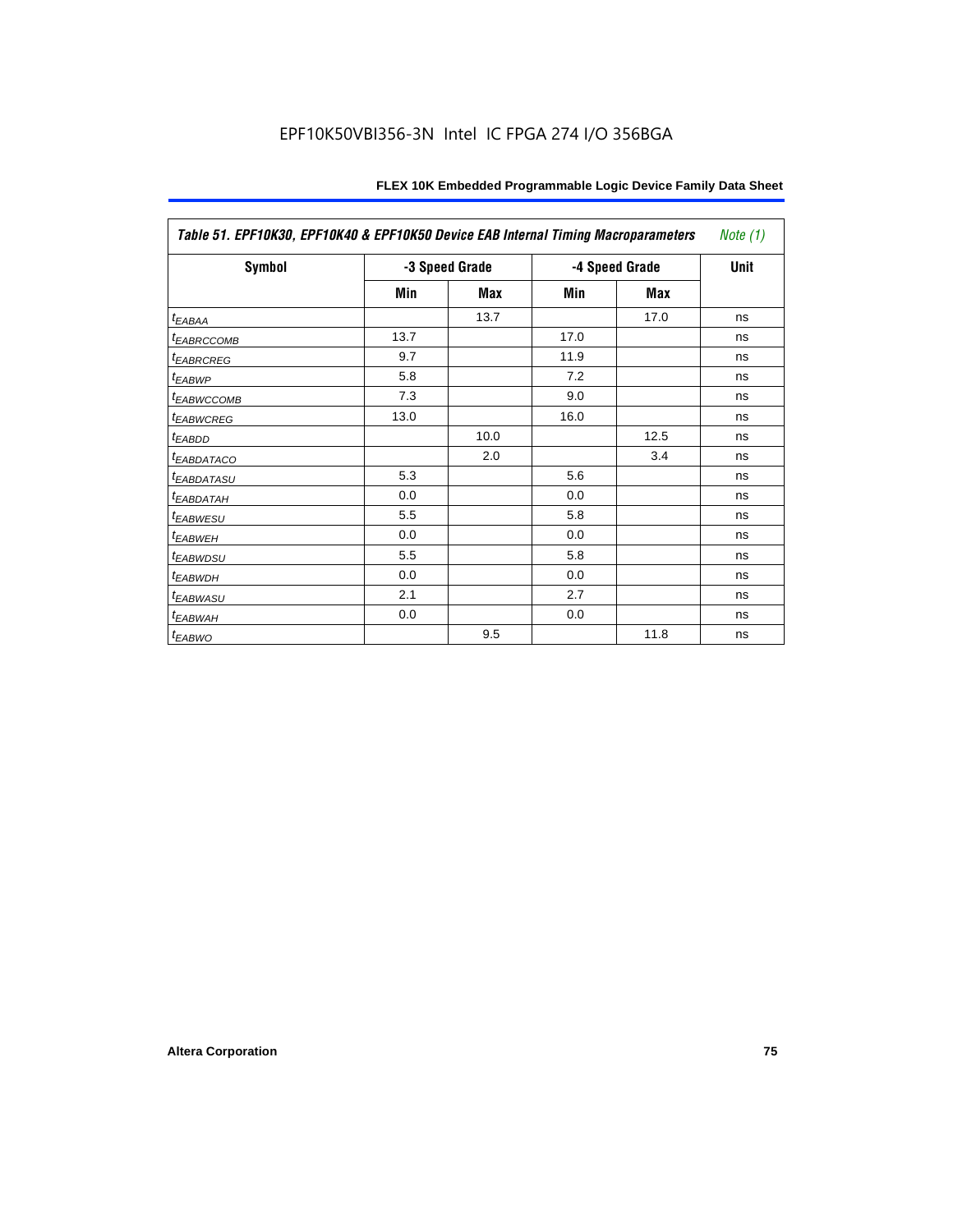| <b>Symbol</b>              |     | -3 Speed Grade |     | -4 Speed Grade | <b>Unit</b> |
|----------------------------|-----|----------------|-----|----------------|-------------|
|                            | Min | Max            | Min | <b>Max</b>     |             |
| $t_{DINZIOE}$              |     | 6.9            |     | 8.7            | ns          |
| <sup>t</sup> DIN2LE        |     | 3.6            |     | 4.8            | ns          |
| <sup>t</sup> DIN2DATA      |     | 5.5            |     | 7.2            | ns          |
| <sup>t</sup> DCLK2IOE      |     | 4.6            |     | 6.2            | ns          |
| ${}^t$ DCLK2LE             |     | 3.6            |     | 4.8            | ns          |
| <sup>t</sup> SAMELAB       |     | 0.3            |     | 0.3            | ns          |
| <sup>t</sup> SAMEROW       |     | 3.3            |     | 3.7            | ns          |
| <sup>t</sup> SAMECOLUMN    |     | 2.5            |     | 2.7            | ns          |
| <i>t<sub>DIFFROW</sub></i> |     | 5.8            |     | 6.4            | ns          |
| <sup>t</sup> TWOROWS       |     | 9.1            |     | 10.1           | ns          |
| <sup>t</sup> LEPERIPH      |     | 6.2            |     | 7.1            | ns          |
| <sup>t</sup> LABCARRY      |     | 0.4            |     | 0.6            | ns          |
| <sup>t</sup> LABCASC       |     | 2.4            |     | 3.0            | ns          |

| Symbol                  |     | -3 Speed Grade |     | -4 Speed Grade | Unit |
|-------------------------|-----|----------------|-----|----------------|------|
|                         | Min | Max            | Min | Max            |      |
| $t_{DINZIOE}$           |     | 7.6            |     | 9.4            | ns   |
| <sup>t</sup> DIN2LE     |     | 3.6            |     | 4.8            | ns   |
| <sup>I</sup> DIN2DATA   |     | 5.5            |     | 7.2            | ns   |
| <sup>I</sup> DCLK2IOE   |     | 4.6            |     | 6.2            | ns   |
| t <sub>DCLK2LE</sub>    |     | 3.6            |     | 4.8            | ns   |
| <sup>I</sup> SAMELAB    |     | 0.3            |     | 0.3            | ns   |
| <sup>I</sup> SAMEROW    |     | 3.3            |     | 3.7            | ns   |
| <sup>t</sup> SAMECOLUMN |     | 3.1            |     | 3.2            | ns   |
| <sup>I</sup> DIFFROW    |     | 6.4            |     | 6.4            | ns   |
| <sup>t</sup> TWOROWS    |     | 9.7            |     | 10.6           | ns   |
| <sup>t</sup> LEPERIPH   |     | 6.4            |     | 7.1            | ns   |
| <b>LABCARRY</b>         |     | 0.4            |     | 0.6            | ns   |
| <sup>t</sup> LABCASC    |     | 2.4            |     | 3.0            | ns   |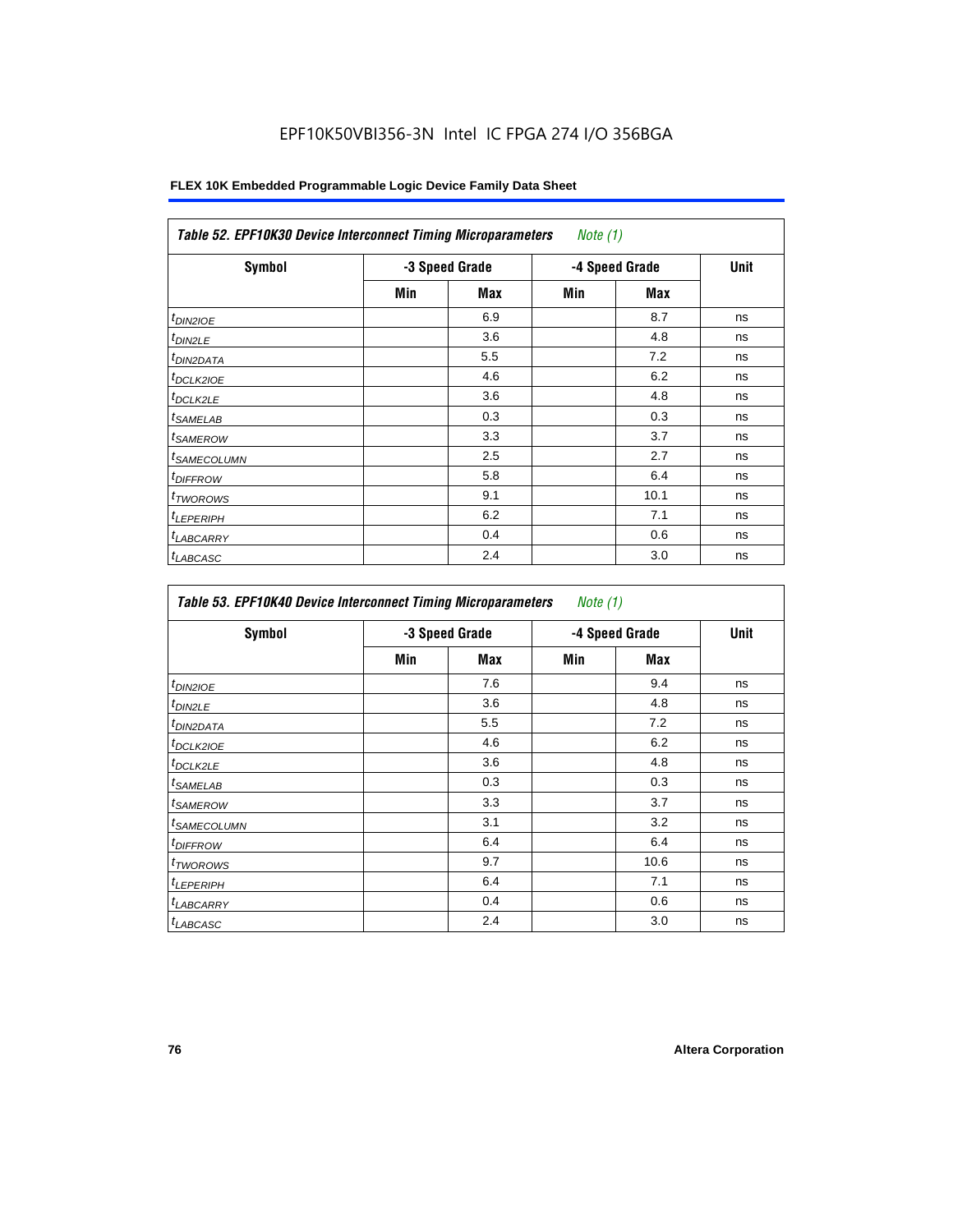| Table 54. EPF10K50 Device Interconnect Timing Microparameters<br>Note $(1)$ |                |      |     |                |             |  |  |  |
|-----------------------------------------------------------------------------|----------------|------|-----|----------------|-------------|--|--|--|
| <b>Symbol</b>                                                               | -3 Speed Grade |      |     | -4 Speed Grade | <b>Unit</b> |  |  |  |
|                                                                             | Min            | Max  | Min | Max            |             |  |  |  |
| $t_{DIN2IOE}$                                                               |                | 8.4  |     | 10.2           | ns          |  |  |  |
| t <sub>DIN2LE</sub>                                                         |                | 3.6  |     | 4.8            | ns          |  |  |  |
| <sup>t</sup> DIN2DATA                                                       |                | 5.5  |     | 7.2            | ns          |  |  |  |
| t <sub>DCLK2IOE</sub>                                                       |                | 4.6  |     | 6.2            | ns          |  |  |  |
| $t_{DCLK2LE}$                                                               |                | 3.6  |     | 4.8            | ns          |  |  |  |
| <i>t<sub>SAMELAB</sub></i>                                                  |                | 0.3  |     | 0.3            | ns          |  |  |  |
| <i>t</i> SAMEROW                                                            |                | 3.3  |     | 3.7            | ns          |  |  |  |
| <i>t<sub>SAMECOLUMN</sub></i>                                               |                | 3.9  |     | 4.1            | ns          |  |  |  |
| <i>t<sub>DIFFROW</sub></i>                                                  |                | 7.2  |     | 7.8            | ns          |  |  |  |
| $t_{TWOROWS}$                                                               |                | 10.5 |     | 11.5           | ns          |  |  |  |
| <b><i>ILEPERIPH</i></b>                                                     |                | 7.5  |     | 8.2            | ns          |  |  |  |
| $t_{LABCARRY}$                                                              |                | 0.4  |     | 0.6            | ns          |  |  |  |
| $t_{LABCASC}$                                                               |                | 2.4  |     | 3.0            | ns          |  |  |  |

| Table 55. EPF10K30, EPF10K40 & EPF10K50 Device External Timing Parameters<br>Note (1) |                |      |                |             |    |  |  |  |
|---------------------------------------------------------------------------------------|----------------|------|----------------|-------------|----|--|--|--|
| Symbol                                                                                | -3 Speed Grade |      | -4 Speed Grade | <b>Unit</b> |    |  |  |  |
|                                                                                       | Min            | Max  | Min            | Max         |    |  |  |  |
| <sup>t</sup> DRR                                                                      |                | 17.2 |                | 21.1        | ns |  |  |  |
| $t_{INSU}$ (2), (3)                                                                   | 5.7            |      | 6.4            |             | ns |  |  |  |
| $t_{INH}$ (3)                                                                         | 0.0            |      | 0.0            |             | ns |  |  |  |
| $t_{\text{OUTCO}}(3)$                                                                 | 2.0            | 8.8  | 2.0            | 11.2        | ns |  |  |  |

| Table 56. EPF10K30, EPF10K40 & EPF10K50 Device External Bidirectional Timing Parameters<br>Note (1) |                |      |     |                |             |  |  |  |
|-----------------------------------------------------------------------------------------------------|----------------|------|-----|----------------|-------------|--|--|--|
| Symbol                                                                                              | -3 Speed Grade |      |     | -4 Speed Grade | <b>Unit</b> |  |  |  |
|                                                                                                     | Min            | Max  | Min | Max            |             |  |  |  |
| <sup>t</sup> INSUBIDIR                                                                              | 4.1            |      | 4.6 |                | ns          |  |  |  |
| <sup>t</sup> INHBIDIR                                                                               | 0.0            |      | 0.0 |                | ns          |  |  |  |
| t <sub>outcobidir</sub>                                                                             | 2.0            | 8.8  | 2.0 | 11.2           | ns          |  |  |  |
| <sup>t</sup> xzbidir                                                                                |                | 12.3 |     | 15.0           | ns          |  |  |  |
| <sup>t</sup> zxbidir                                                                                |                | 12.3 |     | 15.0           | ns          |  |  |  |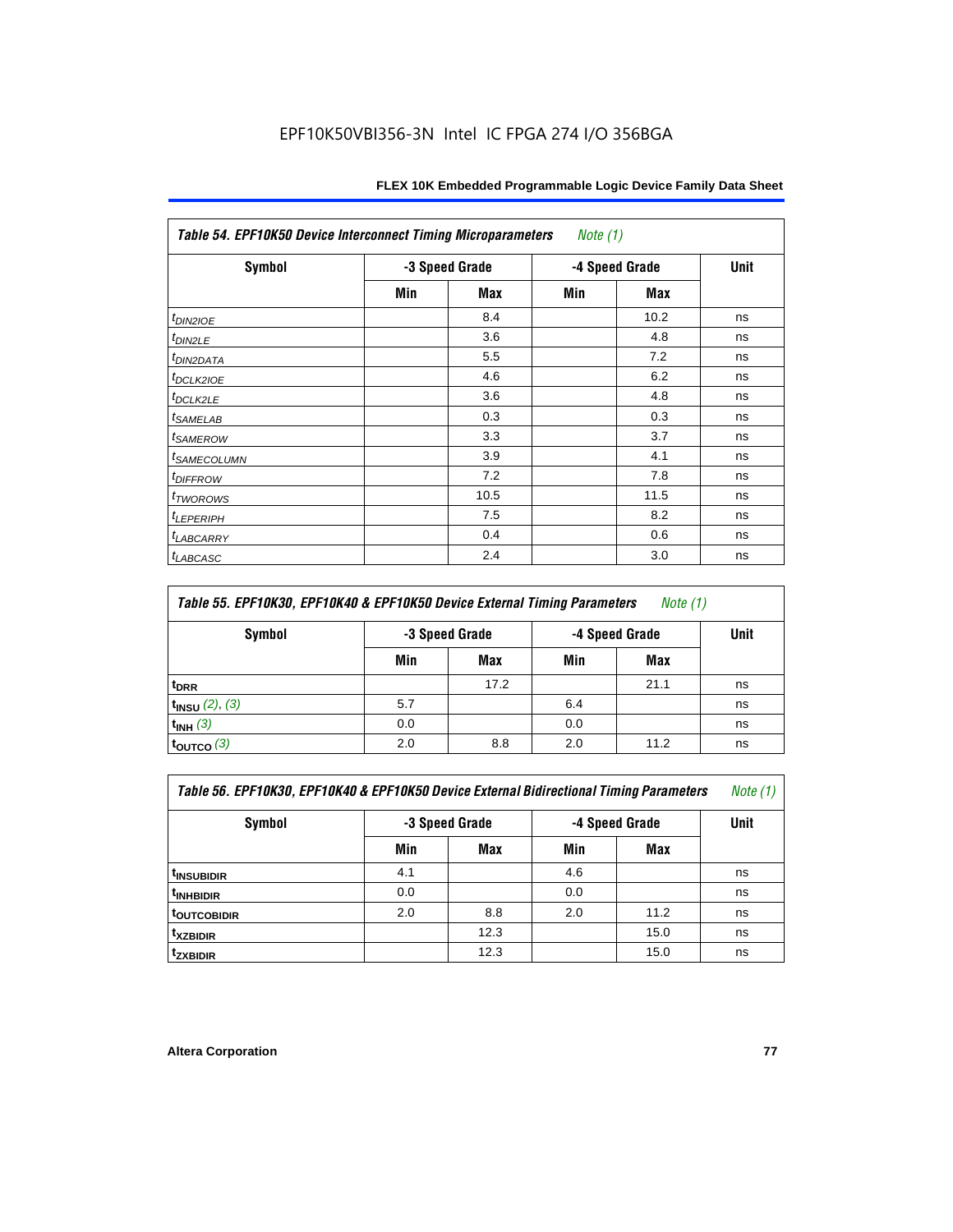#### *Notes to tables:*

- (1) All timing parameters are described in Tables 32 through 38 in this data sheet.
- (2) Using an LE to register the signal may provide a lower setup time.
- (3) This parameter is specified by characterization.

Tables 57 through 63 show EPF10K70 device internal and external timing parameters.

| <b>Table 57. EPF10K70 Device LE Timing Microparameters</b><br>Note (1) |     |                |     |                |     |                |    |  |
|------------------------------------------------------------------------|-----|----------------|-----|----------------|-----|----------------|----|--|
| <b>Symbol</b>                                                          |     | -2 Speed Grade |     | -3 Speed Grade |     | -4 Speed Grade |    |  |
|                                                                        | Min | Max            | Min | <b>Max</b>     | Min | <b>Max</b>     |    |  |
| $t_{LUT}$                                                              |     | 1.3            |     | 1.5            |     | 2.0            | ns |  |
| $t$ CLUT                                                               |     | 0.4            |     | 0.4            |     | 0.5            | ns |  |
| $t_{RLUT}$                                                             |     | 1.5            |     | 1.6            |     | 2.0            | ns |  |
| t <sub>PACKED</sub>                                                    |     | 0.8            |     | 0.9            |     | 1.3            | ns |  |
| $t_{EN}$                                                               |     | 0.8            |     | 0.9            |     | 1.2            | ns |  |
| $t_{CICO}$                                                             |     | 0.2            |     | 0.2            |     | 0.3            | ns |  |
| $t_{GEN}$                                                              |     | 1.0            |     | 1.1            |     | 1.4            | ns |  |
| $t_{\text{GENR}}$                                                      |     | 1.1            |     | 1.2            |     | 1.5            | ns |  |
| $t_{CASC}$                                                             |     | 1.0            |     | 1.1            |     | 1.3            | ns |  |
| $t_C$                                                                  |     | 0.7            |     | 0.8            |     | 1.0            | ns |  |
| $t_{CO}$                                                               |     | 0.9            |     | 1.0            |     | 1.4            | ns |  |
| $t_{COMB}$                                                             |     | 0.4            |     | 0.5            |     | 0.7            | ns |  |
| $t_{\text{SU}}$                                                        | 1.9 |                | 2.1 |                | 2.6 |                | ns |  |
| $t_H$                                                                  | 2.1 |                | 2.3 |                | 3.1 |                | ns |  |
| $t_{PRE}$                                                              |     | 0.9            |     | 1.0            |     | 1.4            | ns |  |
| $t_{CLR}$                                                              |     | 0.9            |     | 1.0            |     | 1.4            | ns |  |
| $t_{CH}$                                                               | 4.0 |                | 4.0 |                | 4.0 |                | ns |  |
| $t_{CL}$                                                               | 4.0 |                | 4.0 |                | 4.0 |                | ns |  |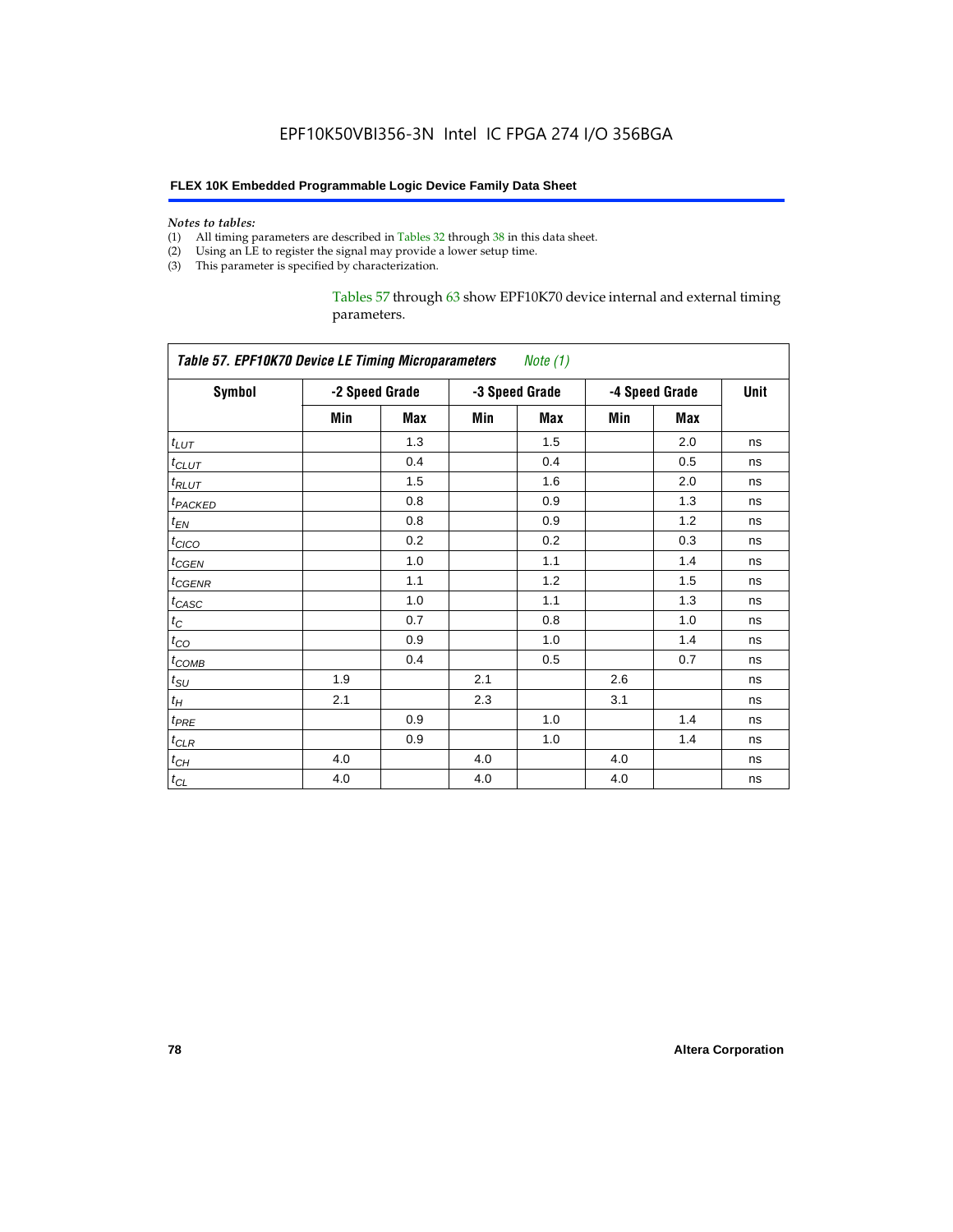| <b>Table 58. EPF10K70 Device IOE Timing Microparameters</b><br>Note (1) |                |            |     |                |     |                |    |  |  |
|-------------------------------------------------------------------------|----------------|------------|-----|----------------|-----|----------------|----|--|--|
| Symbol                                                                  | -2 Speed Grade |            |     | -3 Speed Grade |     | -4 Speed Grade |    |  |  |
|                                                                         | Min            | <b>Max</b> | Min | <b>Max</b>     | Min | <b>Max</b>     |    |  |  |
| t <sub>IOD</sub>                                                        |                | 0.0        |     | 0.0            |     | 0.0            | ns |  |  |
| $t_{\text{IOC}}$                                                        |                | 0.4        |     | 0.5            |     | 0.7            | ns |  |  |
| $t_{IOCO}$                                                              |                | 0.4        |     | 0.4            |     | 0.9            | ns |  |  |
| $t_{IOCOMB}$                                                            |                | 0.0        |     | 0.0            |     | 0.0            | ns |  |  |
| $t_{IOSU}$                                                              | 4.5            |            | 5.0 |                | 6.2 |                | ns |  |  |
| $t_{IOH}$                                                               | 0.4            |            | 0.5 |                | 0.7 |                | ns |  |  |
| $t_{IOCLR}$                                                             |                | 0.6        |     | 0.7            |     | 1.6            | ns |  |  |
| $t_{\text{OD1}}$                                                        |                | 3.6        |     | 4.0            |     | 5.0            | ns |  |  |
| $t_{\rm OD2}$                                                           |                | 5.6        |     | 6.3            |     | 7.3            | ns |  |  |
| $t_{\text{OD3}}$                                                        |                | 6.9        |     | 7.7            |     | 8.7            | ns |  |  |
| $t_{XZ}$                                                                |                | 5.5        |     | 6.2            |     | 6.8            | ns |  |  |
| $t_{ZX1}$                                                               |                | 5.5        |     | 6.2            |     | 6.8            | ns |  |  |
| $t_{ZX2}$                                                               |                | 7.5        |     | 8.5            |     | 9.1            | ns |  |  |
| $t_{\underline{ZX3}}$                                                   |                | 8.8        |     | 9.9            |     | 10.5           | ns |  |  |
| $t_{INREG}$                                                             |                | 8.0        |     | 9.0            |     | 10.2           | ns |  |  |
| $t_{IOFD}$                                                              |                | 7.2        |     | 8.1            |     | 10.3           | ns |  |  |
| $t_{INCOMB}$                                                            |                | 7.2        |     | 8.1            |     | 10.3           | ns |  |  |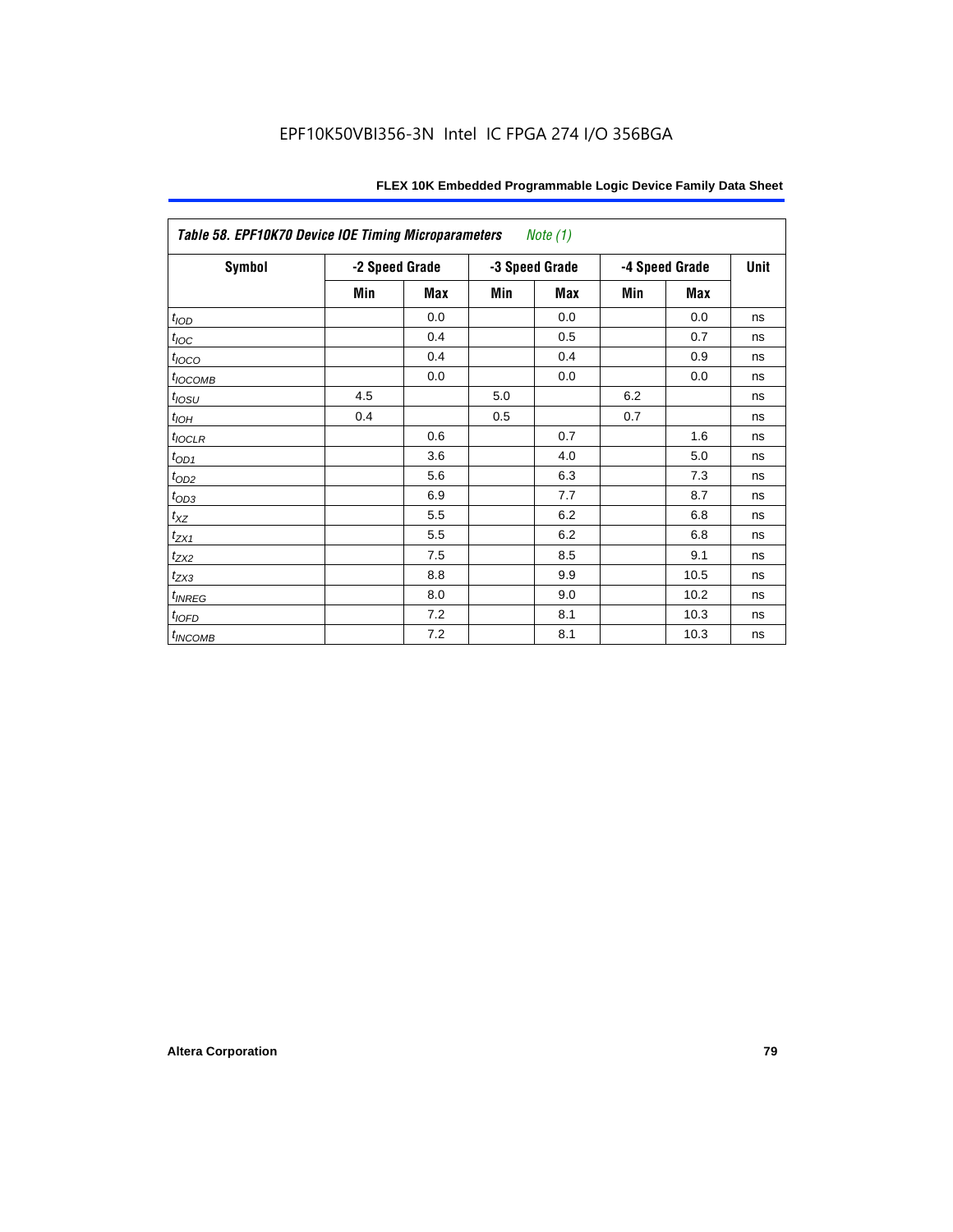|                        | Table 59. EPF10K70 Device EAB Internal Microparameters<br>Note $(1)$ |            |     |                |     |                |    |  |  |  |  |  |
|------------------------|----------------------------------------------------------------------|------------|-----|----------------|-----|----------------|----|--|--|--|--|--|
| Symbol                 | -2 Speed Grade                                                       |            |     | -3 Speed Grade |     | -4 Speed Grade |    |  |  |  |  |  |
|                        | Min                                                                  | <b>Max</b> | Min | <b>Max</b>     | Min | <b>Max</b>     |    |  |  |  |  |  |
| <sup>t</sup> EABDATA1  |                                                                      | 1.3        |     | 1.5            |     | 1.9            | ns |  |  |  |  |  |
| t <sub>EABDATA2</sub>  |                                                                      | 4.3        |     | 4.8            |     | 6.0            | ns |  |  |  |  |  |
| $t_{EABWE1}$           |                                                                      | 0.9        |     | 1.0            |     | 1.2            | ns |  |  |  |  |  |
| t <sub>EABWE2</sub>    |                                                                      | 4.5        |     | 5.0            |     | 6.2            | ns |  |  |  |  |  |
| <sup>t</sup> EABCLK    |                                                                      | 0.9        |     | 1.0            |     | 2.2            | ns |  |  |  |  |  |
| t <sub>EABCO</sub>     |                                                                      | 0.4        |     | 0.5            |     | 0.6            | ns |  |  |  |  |  |
| <sup>t</sup> EABBYPASS |                                                                      | 1.3        |     | 1.5            |     | 1.9            | ns |  |  |  |  |  |
| t <sub>EABSU</sub>     | 1.3                                                                  |            | 1.5 |                | 1.8 |                | ns |  |  |  |  |  |
| t <sub>ЕАВН</sub>      | 1.8                                                                  |            | 2.0 |                | 2.5 |                | ns |  |  |  |  |  |
| $t_{AA}$               |                                                                      | 7.8        |     | 8.7            |     | 10.7           | ns |  |  |  |  |  |
| $t_{WP}$               | 5.2                                                                  |            | 5.8 |                | 7.2 |                | ns |  |  |  |  |  |
| $t_{WDSU}$             | 1.4                                                                  |            | 1.6 |                | 2.0 |                | ns |  |  |  |  |  |
| $t_{WDH}$              | 0.3                                                                  |            | 0.3 |                | 0.4 |                | ns |  |  |  |  |  |
| $t_{WASU}$             | 0.4                                                                  |            | 0.5 |                | 0.6 |                | ns |  |  |  |  |  |
| $t_{WAH}$              | 0.9                                                                  |            | 1.0 |                | 1.2 |                | ns |  |  |  |  |  |
| $t_{WO}$               |                                                                      | 4.5        |     | 5.0            |     | 6.2            | ns |  |  |  |  |  |
| $t_{DD}$               |                                                                      | 4.5        |     | 5.0            |     | 6.2            | ns |  |  |  |  |  |
| <sup>t</sup> EABOUT    |                                                                      | 0.4        |     | 0.5            |     | 0.6            | ns |  |  |  |  |  |
| <sup>t</sup> ЕАВСН     | 4.0                                                                  |            | 4.0 |                | 4.0 |                | ns |  |  |  |  |  |
| $t_{EABCL}$            | 5.2                                                                  |            | 5.8 |                | 7.2 |                | ns |  |  |  |  |  |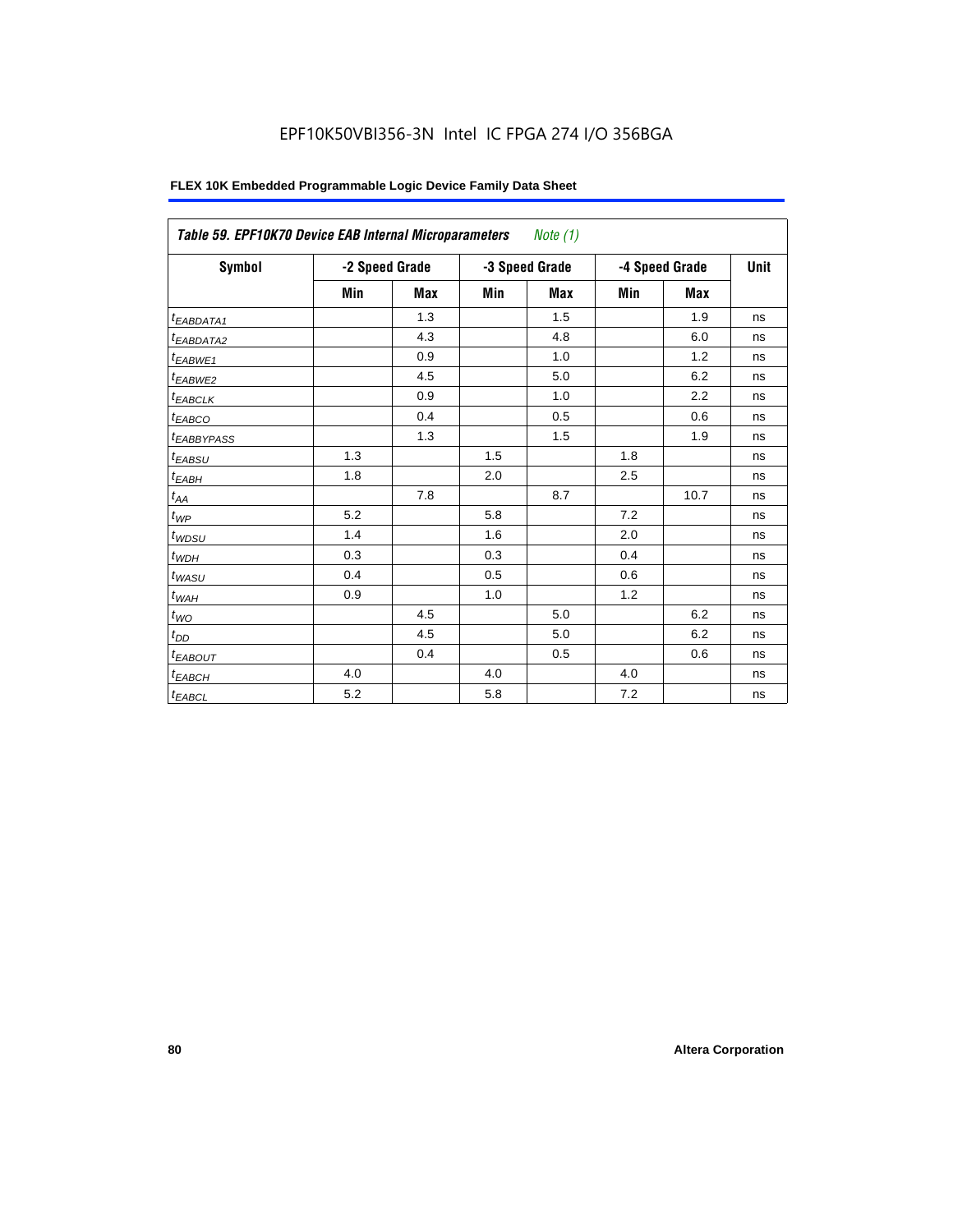|                         | Table 60. EPF10K70 Device EAB Internal Timing Macroparameters<br>Note $(1)$ |      |                |      |                |      |    |  |  |  |  |  |
|-------------------------|-----------------------------------------------------------------------------|------|----------------|------|----------------|------|----|--|--|--|--|--|
| Symbol                  | -2 Speed Grade                                                              |      | -3 Speed Grade |      | -4 Speed Grade | Unit |    |  |  |  |  |  |
|                         | Min                                                                         | Max  | Min            | Max  | Min            | Max  |    |  |  |  |  |  |
| $t_{EABA}$              |                                                                             | 12.1 |                | 13.7 |                | 17.0 | ns |  |  |  |  |  |
| <b><i>EABRCCOMB</i></b> | 12.1                                                                        |      | 13.7           |      | 17.0           |      | ns |  |  |  |  |  |
| <b><i>EABRCREG</i></b>  | 8.6                                                                         |      | 9.7            |      | 11.9           |      | ns |  |  |  |  |  |
| t <sub>EABWP</sub>      | 5.2                                                                         |      | 5.8            |      | 7.2            |      | ns |  |  |  |  |  |
| <sup>I</sup> EABWCCOMB  | 6.5                                                                         |      | 7.3            |      | 9.0            |      | ns |  |  |  |  |  |
| <b><i>EABWCREG</i></b>  | 11.6                                                                        |      | 13.0           |      | 16.0           |      | ns |  |  |  |  |  |
| <sup>t</sup> EABDD      |                                                                             | 8.8  |                | 10.0 |                | 12.5 | ns |  |  |  |  |  |
| <b><i>EABDATACO</i></b> |                                                                             | 1.7  |                | 2.0  |                | 3.4  | ns |  |  |  |  |  |
| <sup>t</sup> EABDATASU  | 4.7                                                                         |      | 5.3            |      | 5.6            |      | ns |  |  |  |  |  |
| <b>EABDATAH</b>         | 0.0                                                                         |      | 0.0            |      | 0.0            |      | ns |  |  |  |  |  |
| <i><b>EABWESU</b></i>   | 4.9                                                                         |      | 5.5            |      | 5.8            |      | ns |  |  |  |  |  |
| <sup>t</sup> EABWEH     | 0.0                                                                         |      | 0.0            |      | 0.0            |      | ns |  |  |  |  |  |
| <sup>t</sup> EABWDSU    | 1.8                                                                         |      | 2.1            |      | 2.7            |      | ns |  |  |  |  |  |
| <sup>t</sup> EABWDH     | 0.0                                                                         |      | 0.0            |      | 0.0            |      | ns |  |  |  |  |  |
| <sup>t</sup> EABWASU    | 4.1                                                                         |      | 4.7            |      | 5.8            |      | ns |  |  |  |  |  |
| <sup>t</sup> EABWAH     | 0.0                                                                         |      | 0.0            |      | 0.0            |      | ns |  |  |  |  |  |
| <sup>t</sup> EABWO      |                                                                             | 8.4  |                | 9.5  |                | 11.8 | ns |  |  |  |  |  |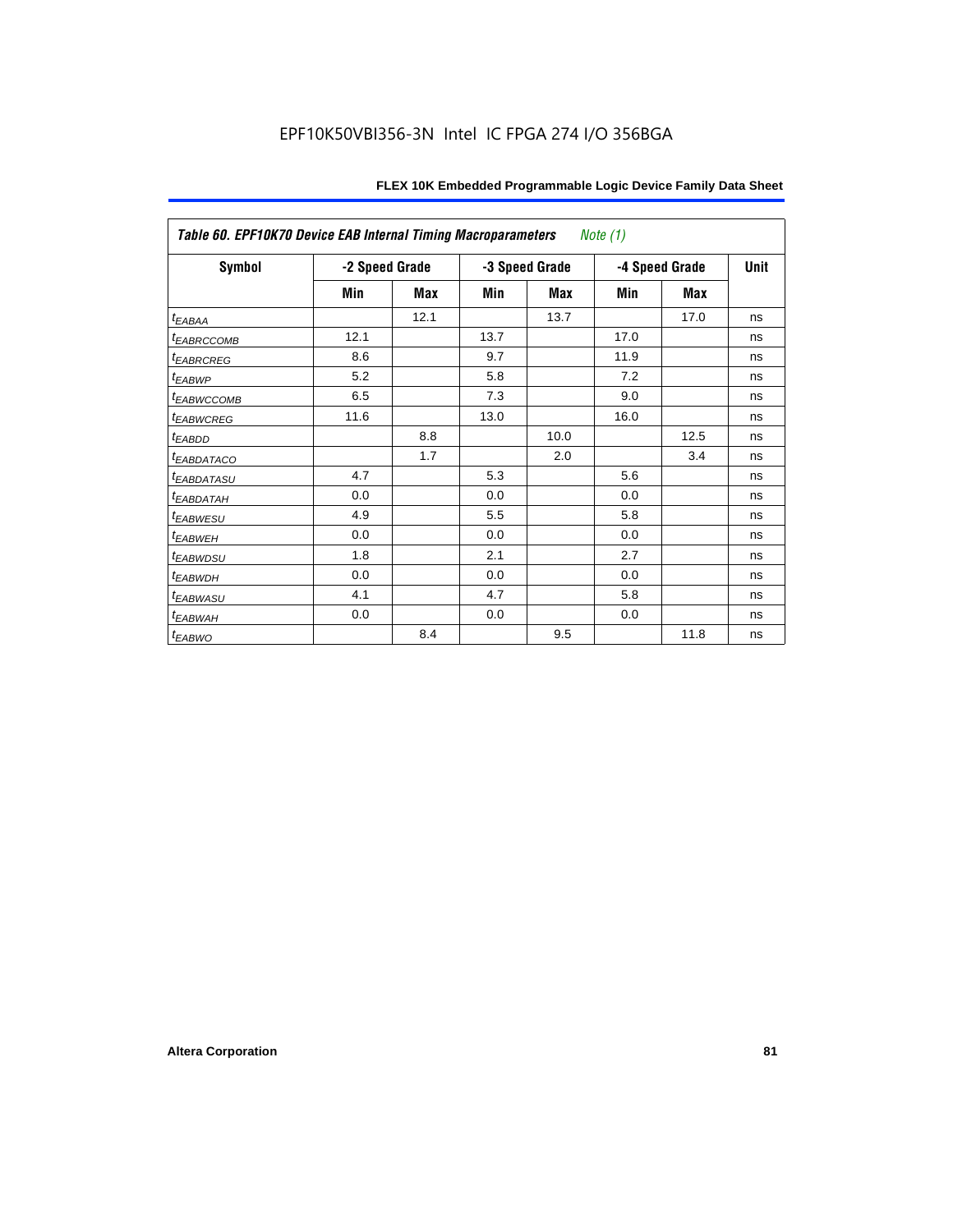| Table 61. EPF10K70 Device Interconnect Timing Microparameters<br>Note $(1)$ |                |      |     |                |                |      |    |  |  |  |  |
|-----------------------------------------------------------------------------|----------------|------|-----|----------------|----------------|------|----|--|--|--|--|
| Symbol                                                                      | -2 Speed Grade |      |     | -3 Speed Grade | -4 Speed Grade | Unit |    |  |  |  |  |
|                                                                             | Min            | Max  | Min | Max            | Min            | Max  |    |  |  |  |  |
| $t_{DINZIOE}$                                                               |                | 6.6  |     | 7.3            |                | 8.8  | ns |  |  |  |  |
| $t_{DIN2LE}$                                                                |                | 4.2  |     | 4.8            |                | 6.0  | ns |  |  |  |  |
| <sup>t</sup> DIN2DATA                                                       |                | 6.5  |     | 7.1            |                | 10.8 | ns |  |  |  |  |
| <sup>t</sup> DCLK2IOE                                                       |                | 5.5  |     | 6.2            |                | 7.7  | ns |  |  |  |  |
| $t$ DCLK2LE                                                                 |                | 4.2  |     | 4.8            |                | 6.0  | ns |  |  |  |  |
| <sup>t</sup> SAMELAB                                                        |                | 0.4  |     | 0.4            |                | 0.5  | ns |  |  |  |  |
| <sup>t</sup> SAMEROW                                                        |                | 4.8  |     | 4.9            |                | 5.5  | ns |  |  |  |  |
| <sup>t</sup> SAMECOLUMN                                                     |                | 3.3  |     | 3.4            |                | 3.7  | ns |  |  |  |  |
| <sup>t</sup> DIFFROW                                                        |                | 8.1  |     | 8.3            |                | 9.2  | ns |  |  |  |  |
| <sup>T</sup> TWOROWS                                                        |                | 12.9 |     | 13.2           |                | 14.7 | ns |  |  |  |  |
| <sup>t</sup> LEPERIPH                                                       |                | 5.5  |     | 5.7            |                | 6.5  | ns |  |  |  |  |
| <b>LABCARRY</b>                                                             |                | 0.8  |     | 0.9            |                | 1.1  | ns |  |  |  |  |
| <sup>t</sup> LABCASC                                                        |                | 2.7  |     | 3.0            |                | 3.2  | ns |  |  |  |  |

| Table 62. EPF10K70 Device External Timing Parameters<br>Note $(1)$ |     |                |     |                |                |      |             |  |  |  |
|--------------------------------------------------------------------|-----|----------------|-----|----------------|----------------|------|-------------|--|--|--|
| Symbol                                                             |     | -2 Speed Grade |     | -3 Speed Grade | -4 Speed Grade |      | <b>Unit</b> |  |  |  |
|                                                                    | Min | Max            | Min | Max            | Min            | Max  |             |  |  |  |
| <sup>t</sup> DRR                                                   |     | 17.2           |     | 19.1           |                | 24.2 | ns          |  |  |  |
| $t_{INSU}$ (2), (3)                                                | 6.6 |                | 7.3 |                | 8.0            |      | ns          |  |  |  |
| $t_{INH}$ (3)                                                      | 0.0 |                | 0.0 |                | 0.0            |      | ns          |  |  |  |
| $t_{\text{OUTCO}}(3)$                                              | 2.0 | 9.9            | 2.0 | 11.1           | 2.0            | 14.3 | ns          |  |  |  |

*Table 63. EPF10K70 Device External Bidirectional Timing Parameters Note (1)*

| <b>Symbol</b>           | -2 Speed Grade |            |     | -3 Speed Grade | -4 Speed Grade | <b>Unit</b> |    |
|-------------------------|----------------|------------|-----|----------------|----------------|-------------|----|
|                         | Min            | <b>Max</b> | Min | <b>Max</b>     | Min            | <b>Max</b>  |    |
| <sup>t</sup> INSUBIDIR  | 7.4            |            | 8.1 |                | 10.4           |             | ns |
| <sup>t</sup> INHBIDIR   | 0.0            |            | 0.0 |                | 0.0            |             | ns |
| <sup>t</sup> OUTCOBIDIR | 2.0            | 9.9        | 2.0 | 11.1           | 2.0            | 14.3        | ns |
| <sup>t</sup> xzbidir    |                | 13.7       |     | 15.4           |                | 18.5        | ns |
| <sup>t</sup> zxbidir    |                | 13.7       |     | 15.4           |                | 18.5        | ns |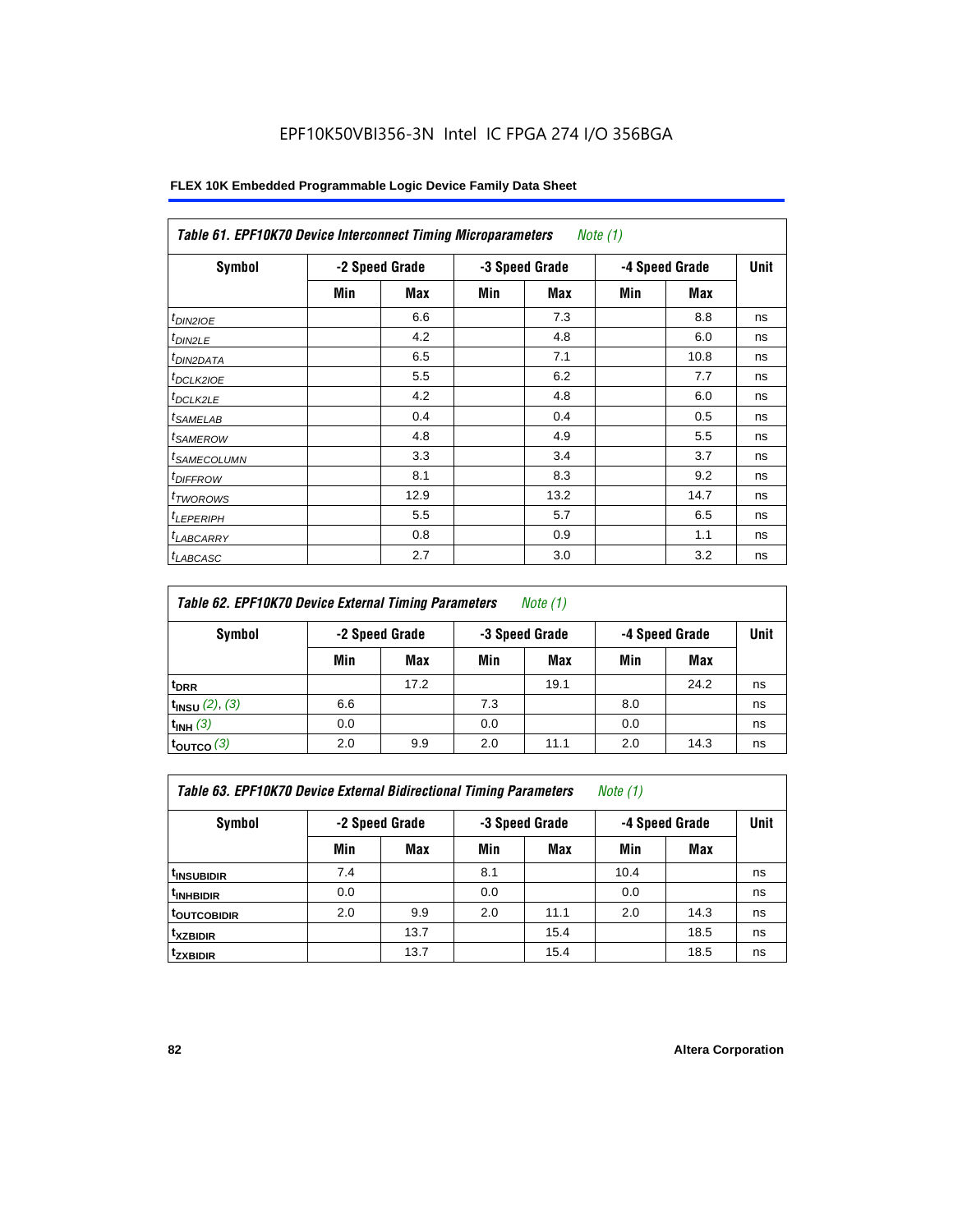#### *Notes to tables:*

- (1) All timing parameters are described in Tables 32 through 38 in this data sheet.
- (2) Using an LE to register the signal may provide a lower setup time.
- (3) This parameter is specified by characterization.

Tables 64 through 70 show EPF10K100 device internal and external timing parameters.

| <b>Symbol</b>       |     | -3DX Speed Grade |     | -3 Speed Grade | -4 Speed Grade | Unit       |    |
|---------------------|-----|------------------|-----|----------------|----------------|------------|----|
|                     | Min | Max              | Min | Max            | Min            | <b>Max</b> |    |
| $t_{LUT}$           |     | 1.5              |     | 1.5            |                | 2.0        | ns |
| $t_{CLUT}$          |     | 0.4              |     | 0.4            |                | 0.5        | ns |
| $t_{RLUT}$          |     | 1.6              |     | 1.6            |                | 2.0        | ns |
| t <sub>PACKED</sub> |     | 0.9              |     | 0.9            |                | 1.3        | ns |
| $t_{EN}$            |     | 0.9              |     | 0.9            |                | 1.2        | ns |
| $t_{CICO}$          |     | 0.2              |     | 0.2            |                | 0.3        | ns |
| $t_{CSEN}$          |     | 1.1              |     | 1.1            |                | 1.4        | ns |
| $t_{GENR}$          |     | 1.2              |     | 1.2            |                | 1.5        | ns |
| $t_{CASC}$          |     | 1.1              |     | 1.1            |                | 1.3        | ns |
| $t_C$               |     | 0.8              |     | 0.8            |                | 1.0        | ns |
| $t_{CO}$            |     | 1.0              |     | 1.0            |                | 1.4        | ns |
| $t_{COMB}$          |     | 0.5              |     | 0.5            |                | 0.7        | ns |
| $t_{\text{SU}}$     | 2.1 |                  | 2.1 |                | 2.6            |            | ns |
| $t_H$               | 2.3 |                  | 2.3 |                | 3.1            |            | ns |
| $t_{PRE}$           |     | 1.0              |     | 1.0            |                | 1.4        | ns |
| $t_{CLR}$           |     | 1.0              |     | 1.0            |                | 1.4        | ns |
| $t_{CH}$            | 4.0 |                  | 4.0 |                | 4.0            |            | ns |
| $t_{CL}$            | 4.0 |                  | 4.0 |                | 4.0            |            | ns |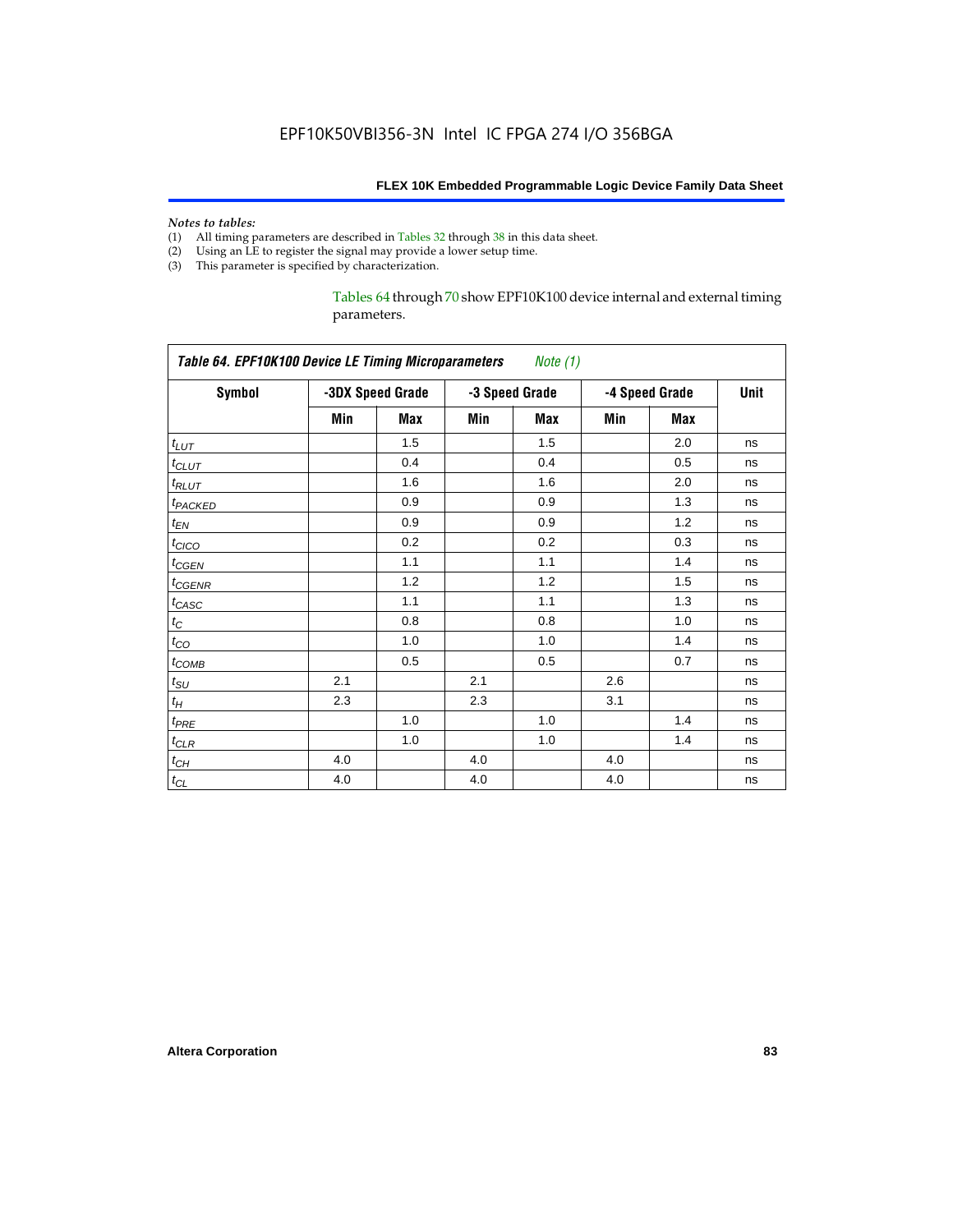| <b>Symbol</b>                                                          | -3DX Speed Grade |            | -3 Speed Grade |                          | -4 Speed Grade | Unit                     |    |
|------------------------------------------------------------------------|------------------|------------|----------------|--------------------------|----------------|--------------------------|----|
|                                                                        | Min              | <b>Max</b> | Min            | <b>Max</b>               | Min            | <b>Max</b>               |    |
| t <sub>IOD</sub>                                                       |                  | 0.0        |                | 0.0                      |                | 0.0                      | ns |
| $t_{\text{IOC}}$                                                       |                  | 0.5        |                | 0.5                      |                | 0.7                      | ns |
| $t_{IOCO}$                                                             |                  | 0.4        |                | 0.4                      |                | 0.9                      | ns |
| $t_{IOCOMB}$                                                           |                  | 0.0        |                | 0.0                      |                | 0.0                      | ns |
| $t_{IOSU}$                                                             | 5.5              |            | 5.5            |                          | 6.7            |                          | ns |
| $t_{IOH}$                                                              | 0.5              |            | 0.5            |                          | 0.7            |                          | ns |
| $t_{IOCLR}$                                                            |                  | 0.7        |                | 0.7                      |                | 1.6                      | ns |
| $t_{OD1}$                                                              |                  | 4.0        |                | 4.0                      |                | 5.0                      | ns |
| $t_{OD2}$                                                              |                  | 6.3        |                | 6.3                      |                | 7.3                      | ns |
| $t_{OD3}$                                                              |                  | 7.7        |                | 7.7                      |                | 8.7                      | ns |
| $t_{XZ}$                                                               |                  | 6.2        |                | 6.2                      |                | 6.8                      | ns |
| $t_{ZX1}$                                                              |                  | 6.2        |                | 6.2                      |                | 6.8                      | ns |
| $t_{ZX2}$                                                              |                  | 8.5        |                | 8.5                      |                | 9.1                      | ns |
| $t_{ZX3}$                                                              |                  | 9.9        |                | 9.9                      |                | 10.5                     | ns |
| t <sub>INREG</sub> without ClockLock or<br><b>ClockBoost circuitry</b> |                  | 9.0        |                | 9.0                      |                | 10.5                     | ns |
| t <sub>INREG</sub> with ClockLock or<br>ClockBoost circuitry           |                  | 3.0        |                | $\overline{\phantom{0}}$ |                | $\overline{\phantom{0}}$ | ns |
| $t_{IOFD}$                                                             |                  | 8.1        |                | 8.1                      |                | 10.3                     | ns |
| $t_{INCOMB}$                                                           |                  | 8.1        |                | 8.1                      |                | 10.3                     | ns |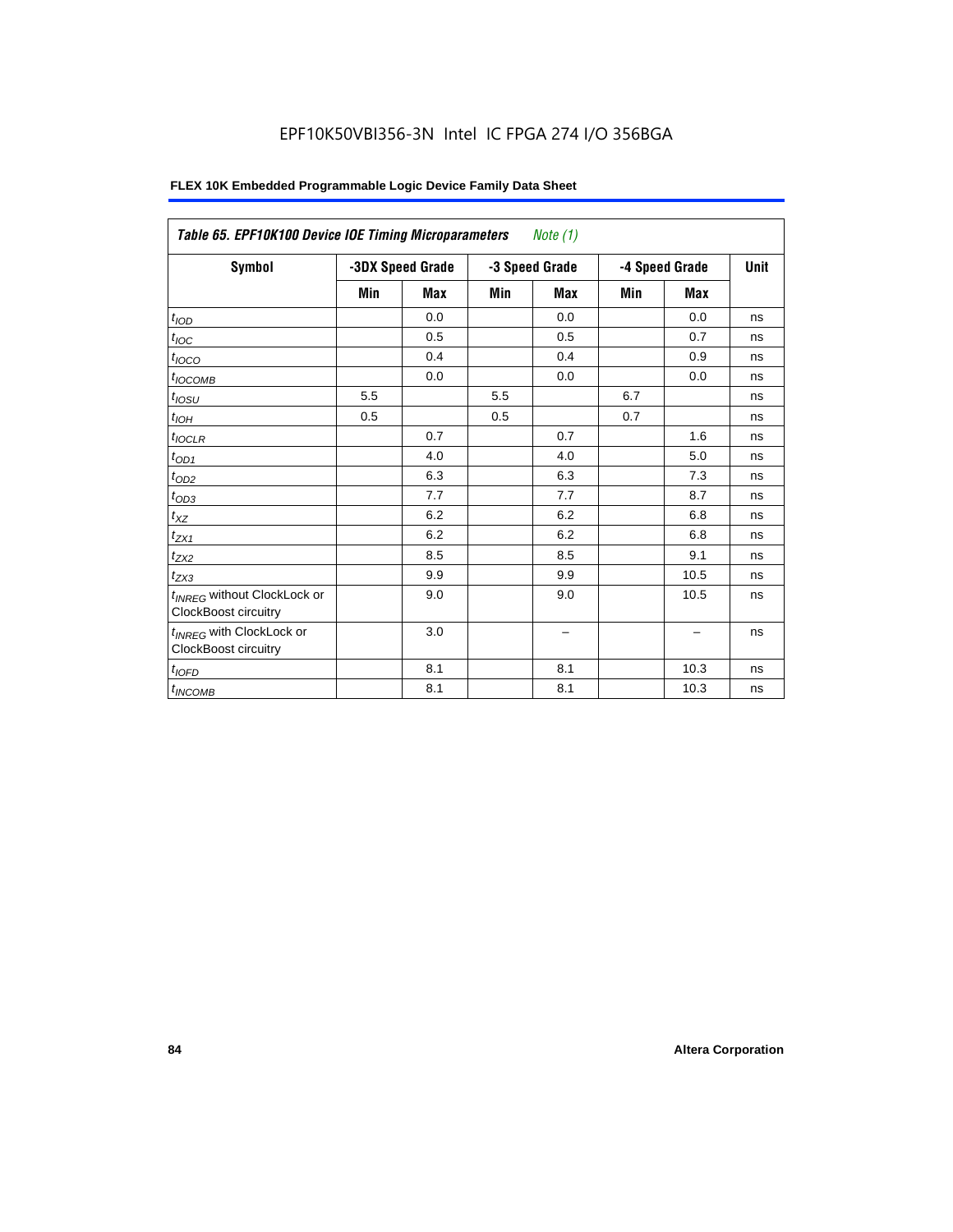|                         | Table 66. EPF10K100 Device EAB Internal Microparameters<br>Note (1) |                  |     |                |     |                |      |  |  |  |  |  |
|-------------------------|---------------------------------------------------------------------|------------------|-----|----------------|-----|----------------|------|--|--|--|--|--|
| Symbol                  |                                                                     | -3DX Speed Grade |     | -3 Speed Grade |     | -4 Speed Grade | Unit |  |  |  |  |  |
|                         | Min                                                                 | Max              | Min | Max            | Min | Max            |      |  |  |  |  |  |
| <i>EABDATA1</i>         |                                                                     | 1.5              |     | 1.5            |     | 1.9            | ns   |  |  |  |  |  |
| t <sub>EABDATA2</sub>   |                                                                     | 4.8              |     | 4.8            |     | 6.0            | ns   |  |  |  |  |  |
| $t_{EABWE1}$            |                                                                     | 1.0              |     | 1.0            |     | 1.2            | ns   |  |  |  |  |  |
| $t_{EABWE2}$            |                                                                     | 5.0              |     | 5.0            |     | 6.2            | ns   |  |  |  |  |  |
| $t_{EABCLK}$            |                                                                     | 1.0              |     | 1.0            |     | 2.2            | ns   |  |  |  |  |  |
| $t_{EABCO}$             |                                                                     | 0.5              |     | 0.5            |     | 0.6            | ns   |  |  |  |  |  |
| <i><b>EABBYPASS</b></i> |                                                                     | 1.5              |     | 1.5            |     | 1.9            | ns   |  |  |  |  |  |
| $t_{EABSU}$             | 1.5                                                                 |                  | 1.5 |                | 1.8 |                | ns   |  |  |  |  |  |
| $t_{EABH}$              | 2.0                                                                 |                  | 2.0 |                | 2.5 |                | ns   |  |  |  |  |  |
| $t_{\rm AA}$            |                                                                     | 8.7              |     | 8.7            |     | 10.7           | ns   |  |  |  |  |  |
| $t_{WP}$                | 5.8                                                                 |                  | 5.8 |                | 7.2 |                | ns   |  |  |  |  |  |
| $t_{WDSU}$              | 1.6                                                                 |                  | 1.6 |                | 2.0 |                | ns   |  |  |  |  |  |
| $t_{WDH}$               | 0.3                                                                 |                  | 0.3 |                | 0.4 |                | ns   |  |  |  |  |  |
| $t_{WASU}$              | 0.5                                                                 |                  | 0.5 |                | 0.6 |                | ns   |  |  |  |  |  |
| $t_{WAH}$               | 1.0                                                                 |                  | 1.0 |                | 1.2 |                | ns   |  |  |  |  |  |
| $t_{WO}$                |                                                                     | 5.0              |     | 5.0            |     | 6.2            | ns   |  |  |  |  |  |
| $t_{DD}$                |                                                                     | 5.0              |     | 5.0            |     | 6.2            | ns   |  |  |  |  |  |
| $t_{EABOUT}$            |                                                                     | 0.5              |     | 0.5            |     | 0.6            | ns   |  |  |  |  |  |
| $t_{EABCH}$             | 4.0                                                                 |                  | 4.0 |                | 4.0 |                | ns   |  |  |  |  |  |
| $t_{EABCL}$             | 5.8                                                                 |                  | 5.8 |                | 7.2 |                | ns   |  |  |  |  |  |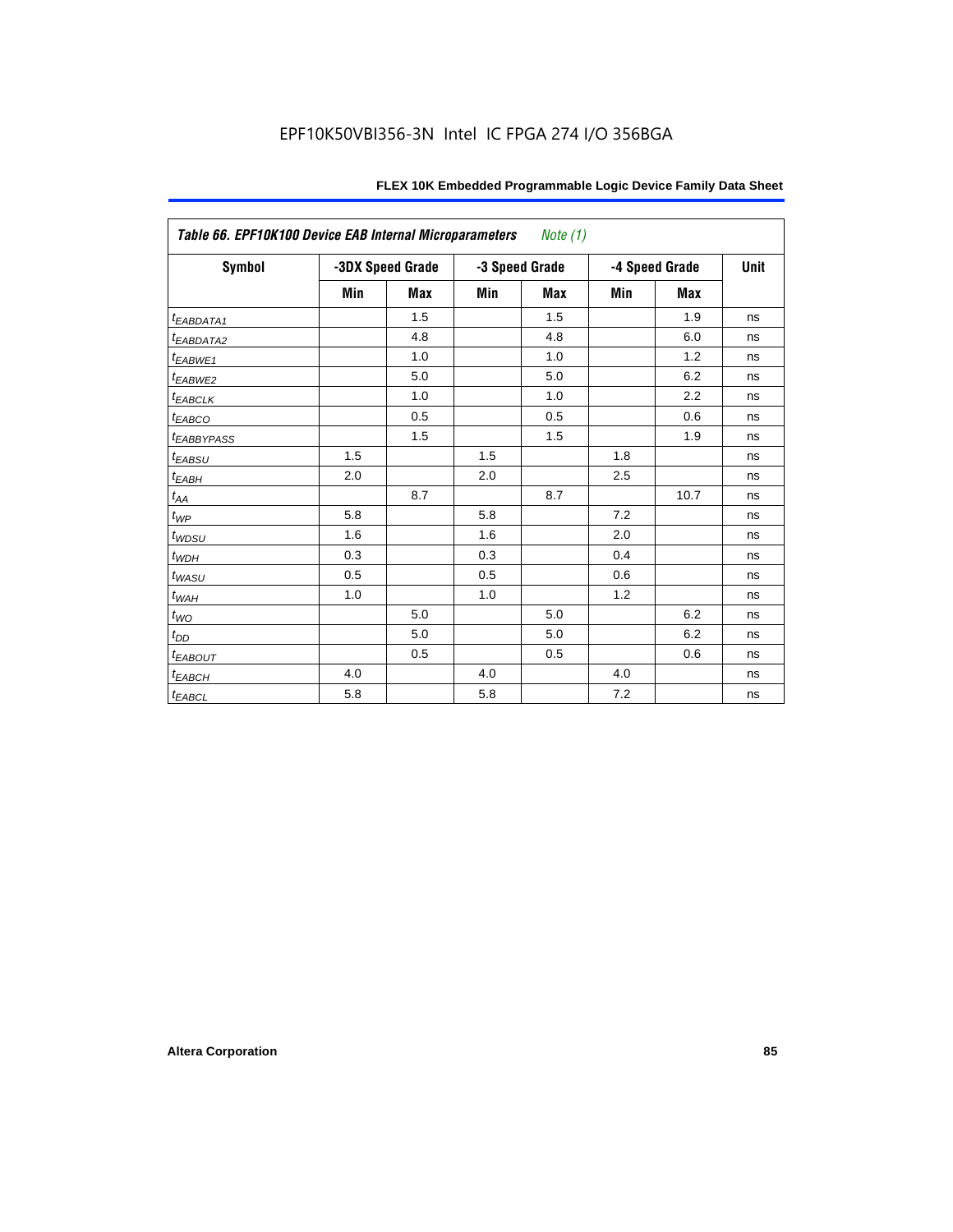| Table 67. EPF10K100 Device EAB Internal Timing Macroparameters |                  |      |      |                | Note (1) |                |             |
|----------------------------------------------------------------|------------------|------|------|----------------|----------|----------------|-------------|
| Symbol                                                         | -3DX Speed Grade |      |      | -3 Speed Grade |          | -4 Speed Grade | <b>Unit</b> |
|                                                                | Min              | Max  | Min  | Max            | Min      | Max            |             |
| t <sub>EABAA</sub>                                             |                  | 13.7 |      | 13.7           |          | 17.0           | ns          |
| <sup>t</sup> EABRCCOMB                                         | 13.7             |      | 13.7 |                | 17.0     |                | ns          |
| <sup>t</sup> EABRCREG                                          | 9.7              |      | 9.7  |                | 11.9     |                | ns          |
| <sup>t</sup> EABWP                                             | 5.8              |      | 5.8  |                | 7.2      |                | ns          |
| <sup>t</sup> EABWCCOMB                                         | 7.3              |      | 7.3  |                | 9.0      |                | ns          |
| <sup>t</sup> EABWCREG                                          | 13.0             |      | 13.0 |                | 16.0     |                | ns          |
| <sup>t</sup> EABDD                                             |                  | 10.0 |      | 10.0           |          | 12.5           | ns          |
| <sup>t</sup> EABDATACO                                         |                  | 2.0  |      | 2.0            |          | 3.4            | ns          |
| <sup>t</sup> EABDATASU                                         | 5.3              |      | 5.3  |                | 5.6      |                | ns          |
| <sup>t</sup> EABDATAH                                          | 0.0              |      | 0.0  |                | 0.0      |                | ns          |
| <sup>t</sup> EABWESU                                           | 5.5              |      | 5.5  |                | 5.8      |                | ns          |
| <sup>t</sup> EABWEH                                            | 0.0              |      | 0.0  |                | 0.0      |                | ns          |
| <sup>t</sup> EABWDSU                                           | 5.5              |      | 5.5  |                | 5.8      |                | ns          |
| <sup>t</sup> EABWDH                                            | 0.0              |      | 0.0  |                | 0.0      |                | ns          |
| <sup>t</sup> EABWASU                                           | 2.1              |      | 2.1  |                | 2.7      |                | ns          |
| <sup>t</sup> EABWAH                                            | 0.0              |      | 0.0  |                | 0.0      |                | ns          |
| <sup>t</sup> EABWO                                             |                  | 9.5  |      | 9.5            |          | 11.8           | ns          |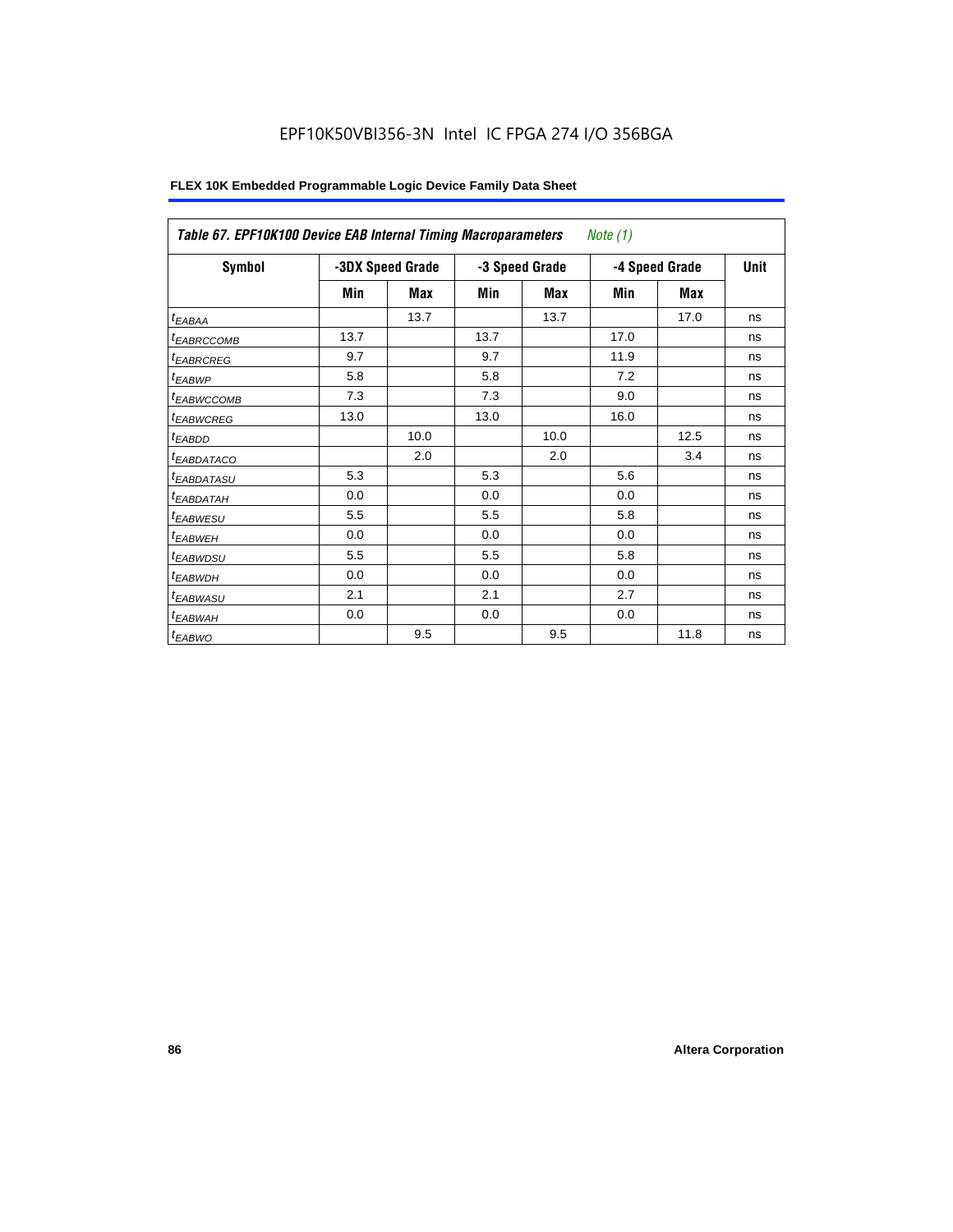| Table 68. EPF10K100 Device Interconnect Timing Microparameters<br>Note (1) |     |                  |     |                |     |                |             |  |  |  |  |
|----------------------------------------------------------------------------|-----|------------------|-----|----------------|-----|----------------|-------------|--|--|--|--|
| <b>Symbol</b>                                                              |     | -3DX Speed Grade |     | -3 Speed Grade |     | -4 Speed Grade | <b>Unit</b> |  |  |  |  |
|                                                                            | Min | Max              | Min | <b>Max</b>     | Min | <b>Max</b>     |             |  |  |  |  |
| $t_{DINZIOE}$                                                              |     | 10.3             |     | 10.3           |     | 12.2           | ns          |  |  |  |  |
| t <sub>DIN2LE</sub>                                                        |     | 4.8              |     | 4.8            |     | 6.0            | ns          |  |  |  |  |
| <sup>t</sup> DIN2DATA                                                      |     | 7.3              |     | 7.3            |     | 11.0           | ns          |  |  |  |  |
| t <sub>DCLK2IOE</sub> without ClockLock or<br><b>ClockBoost circuitry</b>  |     | 6.2              |     | 6.2            |     | 7.7            | ns          |  |  |  |  |
| t <sub>DCLK2IOE</sub> with ClockLock or ClockBoost<br>circuitry            |     | 2.3              |     |                |     |                | ns          |  |  |  |  |
| t <sub>DCLK2LE</sub> without ClockLock or<br><b>ClockBoost circuitry</b>   |     | 4.8              |     | 4.8            |     | 6.0            | ns          |  |  |  |  |
| t <sub>DCLK2LE</sub> with ClockLock or ClockBoost<br>circuitry             |     | 2.3              |     |                |     |                | ns          |  |  |  |  |
| <i>t</i> SAMELAB                                                           |     | 0.4              |     | 0.4            |     | 0.5            | ns          |  |  |  |  |
| <sup>t</sup> SAMEROW                                                       |     | 4.9              |     | 4.9            |     | 5.5            | ns          |  |  |  |  |
| <sup>t</sup> SAMECOLUMN                                                    |     | 5.1              |     | 5.1            |     | 5.4            | ns          |  |  |  |  |
| <i>t<sub>DIFFROW</sub></i>                                                 |     | 10.0             |     | 10.0           |     | 10.9           | ns          |  |  |  |  |
| <sup>t</sup> TWOROWS                                                       |     | 14.9             |     | 14.9           |     | 16.4           | ns          |  |  |  |  |
| <sup>t</sup> LEPERIPH                                                      |     | 6.9              |     | 6.9            |     | 8.1            | ns          |  |  |  |  |
| <b>LABCARRY</b>                                                            |     | 0.9              |     | 0.9            |     | 1.1            | ns          |  |  |  |  |
| <sup>t</sup> LABCASC                                                       |     | 3.0              |     | 3.0            |     | 3.2            | ns          |  |  |  |  |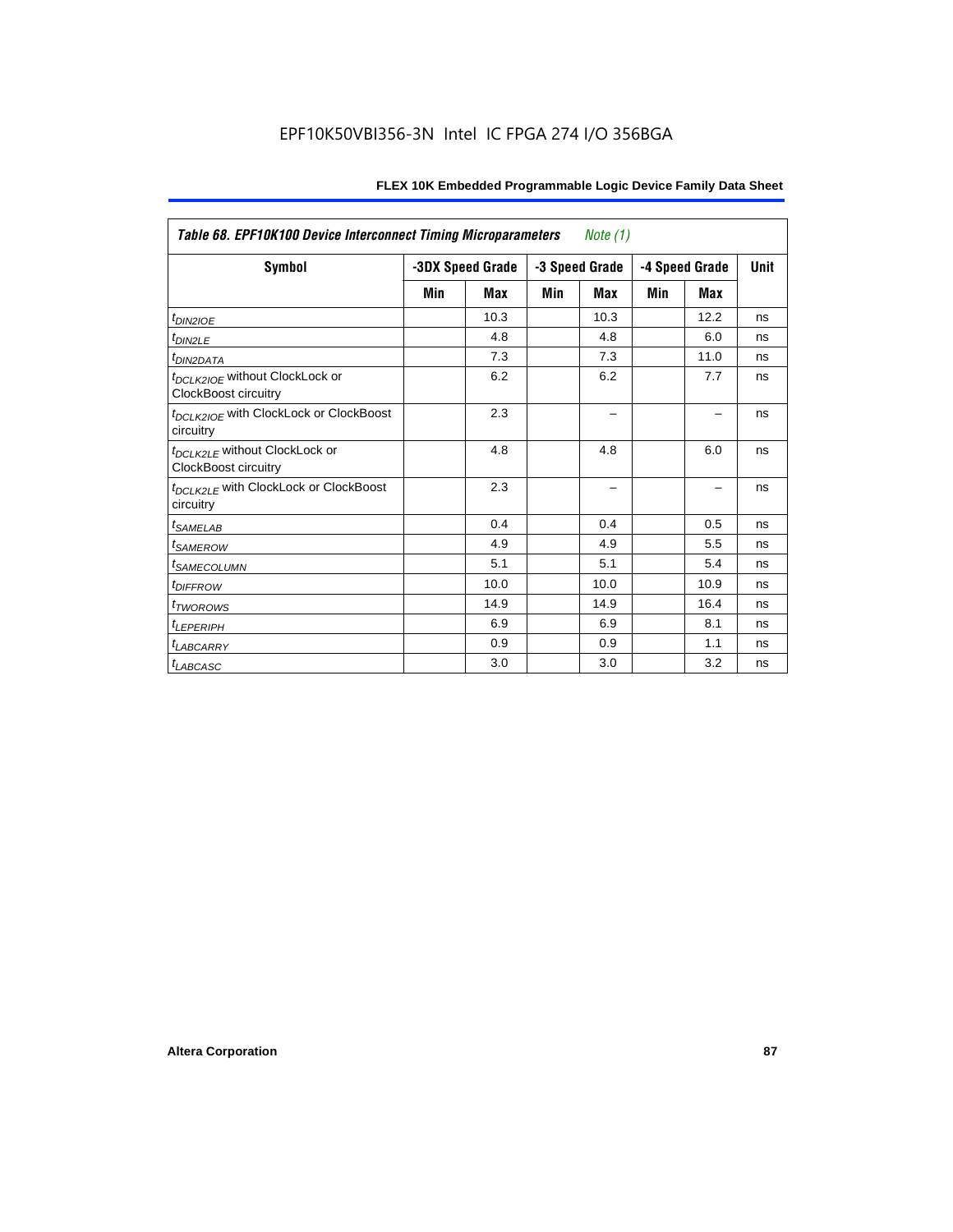| Table 69. EPF10K100 Device External Timing Parameters |     |                  |     | Note $(1)$     |     |                |      |
|-------------------------------------------------------|-----|------------------|-----|----------------|-----|----------------|------|
| Symbol                                                |     | -3DX Speed Grade |     | -3 Speed Grade |     | -4 Speed Grade | Unit |
|                                                       | Min | Max              | Min | Max            | Min | Max            |      |
| $t_{\text{DRR}}$                                      |     | 19.1             |     | 19.1           |     | 24.2           | ns   |
| $t_{INSU}$ (2), (3), (4)                              | 7.8 |                  | 7.8 |                | 8.5 |                | ns   |
| toutco $(3)$ , $(4)$                                  | 2.0 | 11.1             | 2.0 | 11.1           | 2.0 | 14.3           | ns   |
| $t_{INH}$ (3)                                         | 0.0 |                  | 0.0 |                | 0.0 |                | ns   |
| $t_{INSU}$ (2), (3), (5)                              | 6.2 |                  |     |                |     |                | ns   |
| toutco $(3)$ , $(5)$                                  | 2.0 | 6.7              |     |                |     |                | ns   |

| Table 70. EPF10K100 Device External Bidirectional Timing Parameters |     |                  |     |                | <i>Note</i> $(1)$ |      |    |
|---------------------------------------------------------------------|-----|------------------|-----|----------------|-------------------|------|----|
| Symbol                                                              |     | -3DX Speed Grade |     | -3 Speed Grade | -4 Speed Grade    | Unit |    |
|                                                                     | Min | Max              | Min | Max            | Min               | Max  |    |
| $t_{INSUBIDIR}$ (4)                                                 | 8.1 |                  | 8.1 |                | 10.4              |      | ns |
| $t_{INHBIDIR}$ (4)                                                  | 0.0 |                  | 0.0 |                | 0.0               |      | ns |
| toutcobidir $(4)$                                                   | 2.0 | 11.1             | 2.0 | 11.1           | 2.0               | 14.3 | ns |
| $t_{XZBIDIR}$ (4)                                                   |     | 15.3             |     | 15.3           |                   | 18.4 | ns |
| $t_{ZXBIDIR}$ $(4)$                                                 |     | 15.3             |     | 15.3           |                   | 18.4 | ns |
| $t_{INSUBIDIR}$ (5)                                                 | 9.1 |                  |     |                |                   |      | ns |
| $t_{INHBIDIR}$ (5)                                                  | 0.0 |                  |     |                |                   |      | ns |
| toutcobidir $(5)$                                                   | 2.0 | 7.2              |     |                |                   |      | ns |
| $t_{XZBIDIR}$ (5)                                                   |     | 14.3             |     |                |                   |      | ns |
| $t_{ZXBIDIR}$ (5)                                                   |     | 14.3             |     |                |                   |      | ns |

*Notes to tables:*

(1) All timing parameters are described in Tables 32 through 38 in this data sheet.

(2) Using an LE to register the signal may provide a lower setup time.

(3) This parameter is specified by characterization.

(4) This parameter is measured without the use of the ClockLock or ClockBoost circuits.

(5) This parameter is measured with the use of the ClockLock or ClockBoost circuits.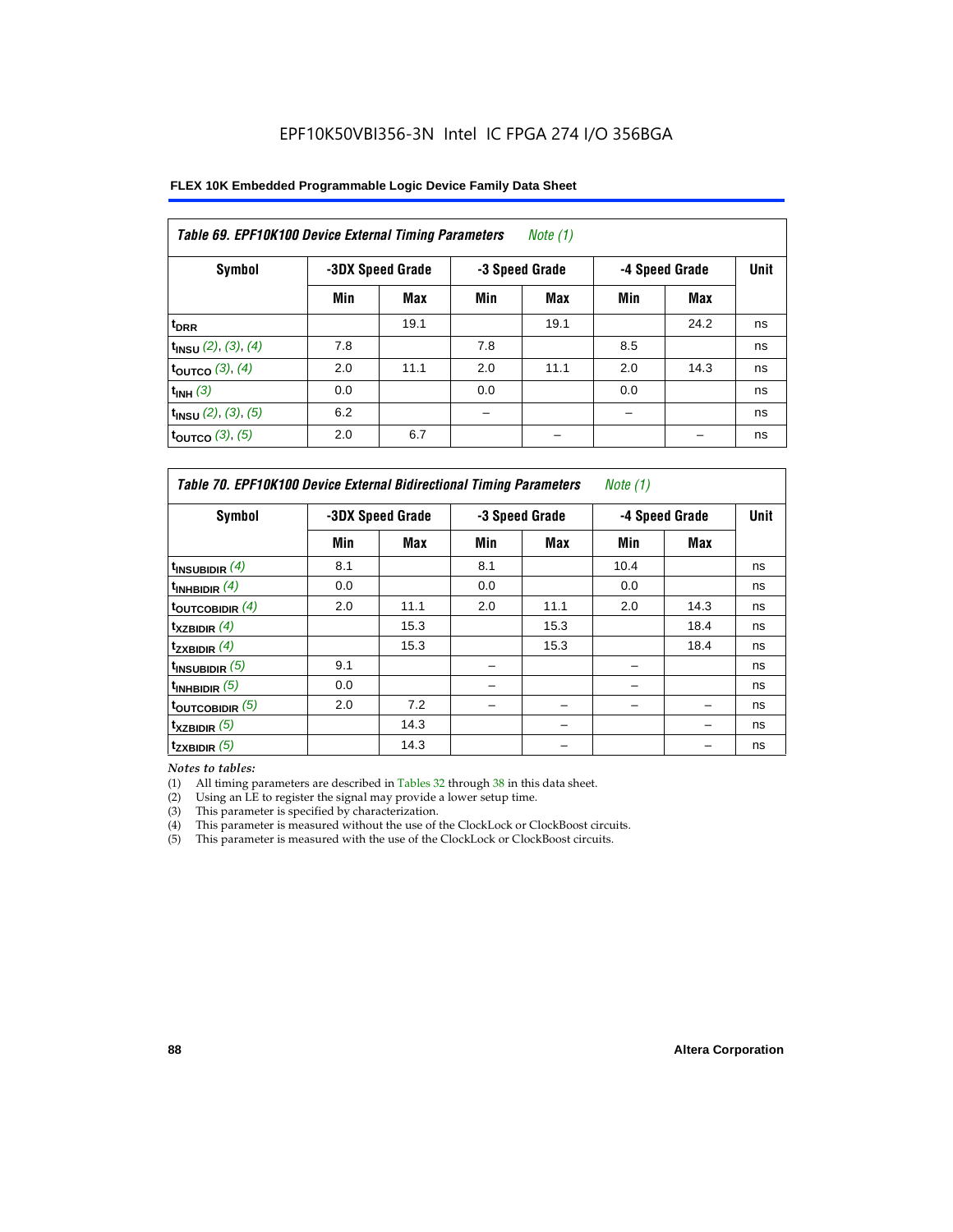Tables 71 through 77 show EPF10K50V device internal and external timing parameters.

| Table 71. EPF10K50V Device LE Timing Microparameters Note (1) |     |                |     |                |     |                |     |                |             |
|---------------------------------------------------------------|-----|----------------|-----|----------------|-----|----------------|-----|----------------|-------------|
| Symbol                                                        |     | -1 Speed Grade |     | -2 Speed Grade |     | -3 Speed Grade |     | -4 Speed Grade | <b>Unit</b> |
|                                                               | Min | Max            | Min | Max            | Min | Max            | Min | Max            |             |
| $t_{LUT}$                                                     |     | 0.9            |     | 1.0            |     | 1.3            |     | 1.6            | ns          |
| $t_{CLUT}$                                                    |     | 0.1            |     | 0.5            |     | 0.6            |     | 0.6            | ns          |
| $t_{RLUT}$                                                    |     | 0.5            |     | 0.8            |     | 0.9            |     | 1.0            | ns          |
| t <sub>PACKED</sub>                                           |     | 0.4            |     | 0.4            |     | 0.5            |     | 0.7            | ns          |
| $t_{EN}$                                                      |     | 0.7            |     | 0.9            |     | 1.1            |     | 1.4            | ns          |
| $t_{CICO}$                                                    |     | 0.2            |     | 0.2            |     | 0.2            |     | 0.3            | ns          |
| $t_{CGEN}$                                                    |     | 0.8            |     | 0.7            |     | 0.8            |     | 1.2            | ns          |
| $t_{\text{GENR}}$                                             |     | 0.4            |     | 0.3            |     | 0.3            |     | 0.4            | ns          |
| $t_{CASC}$                                                    |     | 0.7            |     | 0.7            |     | 0.8            |     | 0.9            | ns          |
| $t_C$                                                         |     | 0.3            |     | 1.0            |     | 1.3            |     | 1.5            | ns          |
| $t_{CO}$                                                      |     | 0.5            |     | 0.7            |     | 0.9            |     | 1.0            | ns          |
| $t_{COMB}$                                                    |     | 0.4            |     | 0.4            |     | 0.5            |     | 0.6            | ns          |
| $t_{\rm SU}$                                                  | 0.8 |                | 1.6 |                | 2.2 |                | 2.5 |                | ns          |
| $t_{\!H}$                                                     | 0.5 |                | 0.8 |                | 1.0 |                | 1.4 |                | ns          |
| $t_{PRE}$                                                     |     | 0.8            |     | 0.4            |     | 0.5            |     | 0.5            | ns          |
| $t_{CLR}$                                                     |     | 0.8            |     | 0.4            |     | 0.5            |     | 0.5            | ns          |
| $t_{\mathit{CH}}$                                             | 2.0 |                | 4.0 |                | 4.0 |                | 4.0 |                | ns          |
| $t_{\rm CL}$                                                  | 2.0 |                | 4.0 |                | 4.0 |                | 4.0 |                | ns          |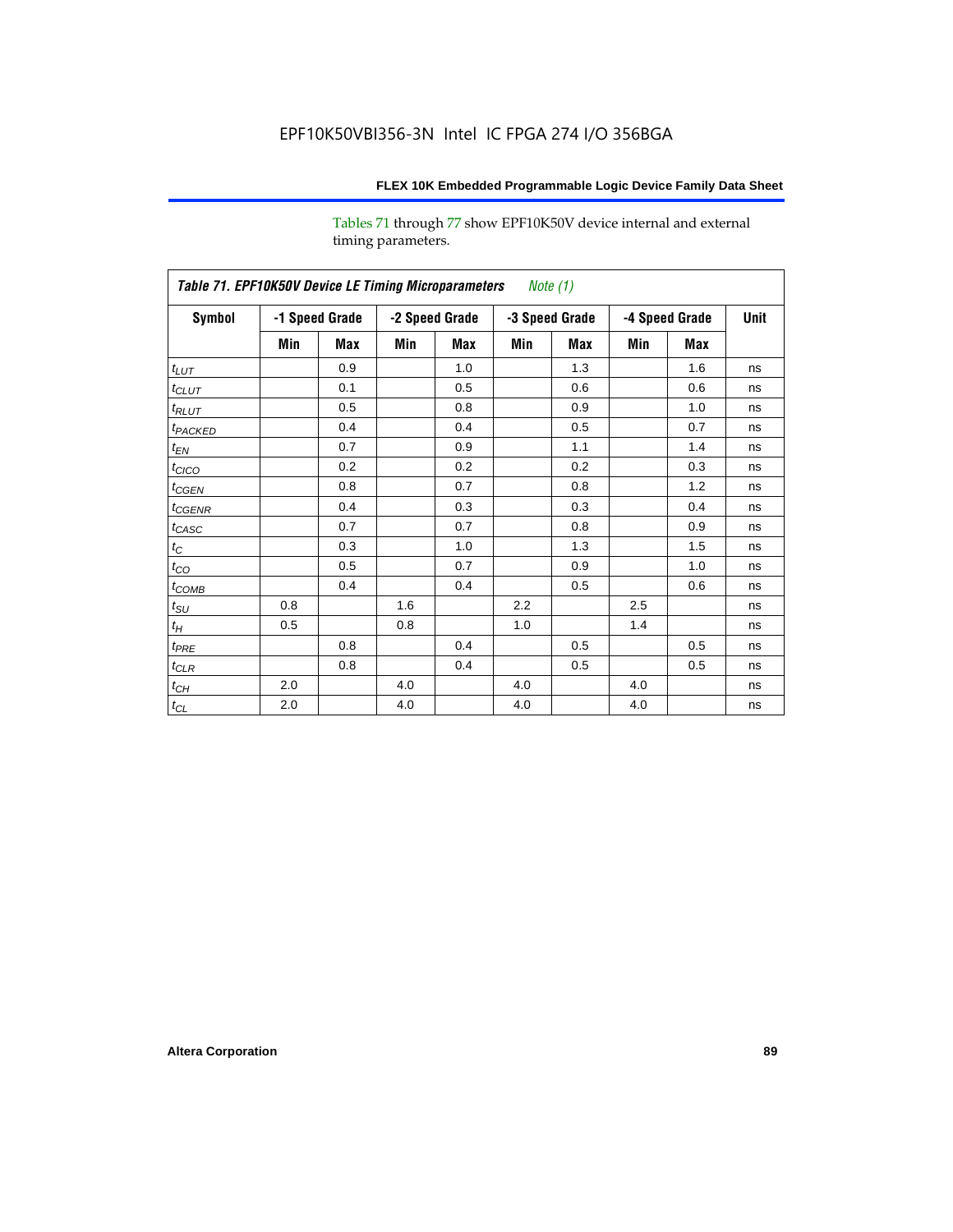| Symbol           |     | -1 Speed Grade |     | -2 Speed Grade           |     | -3 Speed Grade           |     | -4 Speed Grade | <b>Unit</b> |
|------------------|-----|----------------|-----|--------------------------|-----|--------------------------|-----|----------------|-------------|
|                  | Min | Max            | Min | <b>Max</b>               | Min | <b>Max</b>               | Min | <b>Max</b>     |             |
| t <sub>IOD</sub> |     | 1.2            |     | 1.6                      |     | 1.9                      |     | 2.1            | ns          |
| $t_{\text{IOC}}$ |     | 0.3            |     | 0.4                      |     | 0.5                      |     | 0.5            | ns          |
| $t_{IOCO}$       |     | 0.3            |     | 0.3                      |     | 0.4                      |     | 0.4            | ns          |
| $t_{IOCOMB}$     |     | 0.0            |     | 0.0                      |     | 0.0                      |     | 0.0            | ns          |
| $t_{IOSU}$       | 2.8 |                | 2.8 |                          | 3.4 |                          | 3.9 |                | ns          |
| $t_{IOH}$        | 0.7 |                | 0.8 |                          | 1.0 |                          | 1.4 |                | ns          |
| $t_{IOCLR}$      |     | 0.5            |     | 0.6                      |     | 0.7                      |     | 0.7            | ns          |
| $t_{OD1}$        |     | 2.8            |     | 3.2                      |     | 3.9                      |     | 4.7            | ns          |
| $t_{OD2}$        |     |                |     | $\overline{\phantom{0}}$ |     | $\overline{\phantom{0}}$ |     | -              | ns          |
| $t_{OD3}$        |     | 6.5            |     | 6.9                      |     | 7.6                      |     | 8.4            | ns          |
| $t_{XZ}$         |     | 2.8            |     | 3.1                      |     | 3.8                      |     | 4.6            | ns          |
| $t_{ZX1}$        |     | 2.8            |     | 3.1                      |     | 3.8                      |     | 4.6            | ns          |
| $t_{ZX2}$        |     |                |     |                          |     | -                        |     |                | ns          |
| $t_{ZX3}$        |     | 6.5            |     | 6.8                      |     | 7.5                      |     | 8.3            | ns          |
| $t_{INREG}$      |     | 5.0            |     | 5.7                      |     | 7.0                      |     | 9.0            | ns          |
| $t_{IOFD}$       |     | 1.5            |     | 1.9                      |     | 2.3                      |     | 2.7            | ns          |
| $t_{INCOMB}$     |     | 1.5            |     | 1.9                      |     | 2.3                      |     | 2.7            | ns          |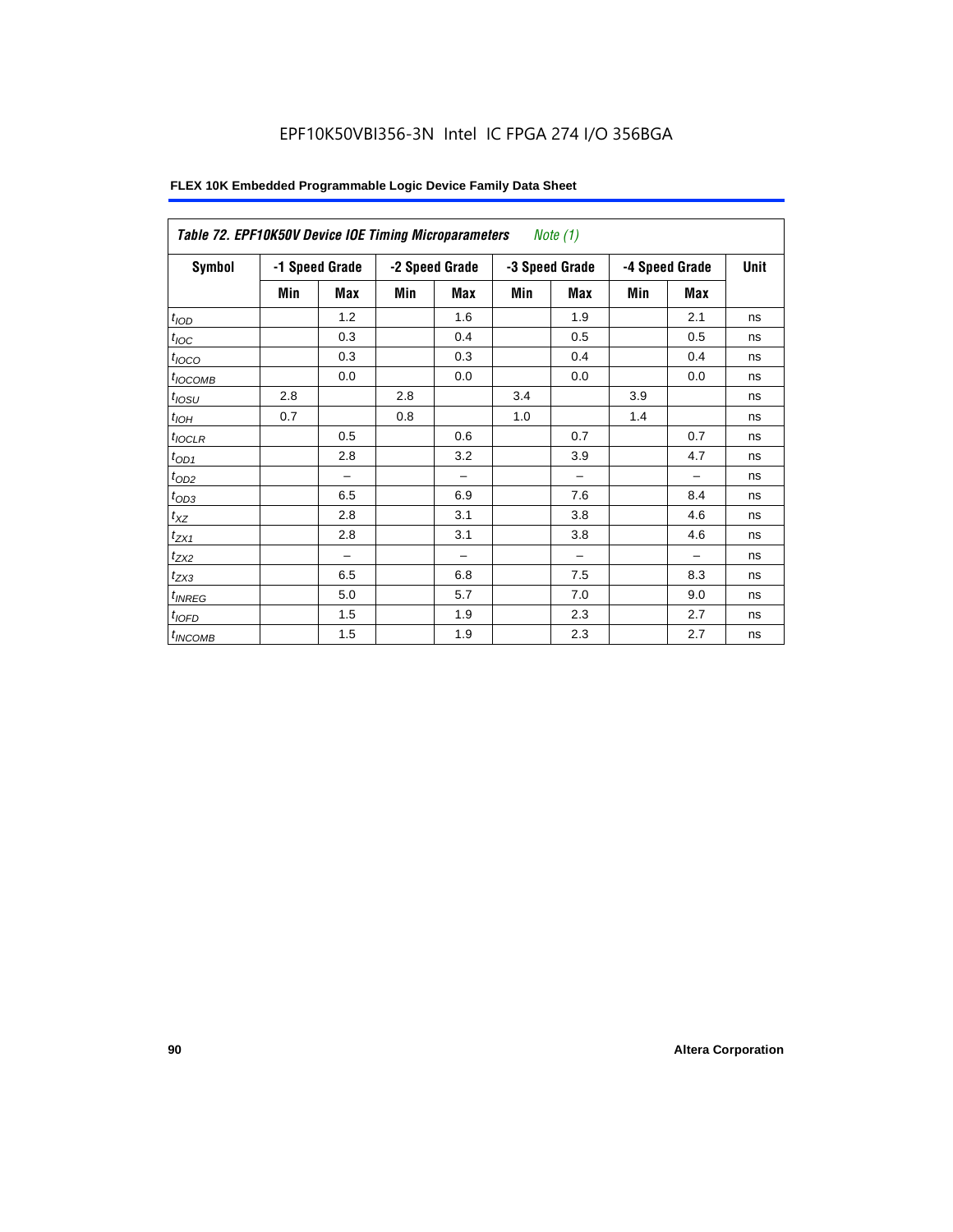| Table 73. EPF10K50V Device EAB Internal Microparameters |     |                |     |                |     | <i>Note</i> $(1)$ |     |                |             |
|---------------------------------------------------------|-----|----------------|-----|----------------|-----|-------------------|-----|----------------|-------------|
| <b>Symbol</b>                                           |     | -1 Speed Grade |     | -2 Speed Grade |     | -3 Speed Grade    |     | -4 Speed Grade | <b>Unit</b> |
|                                                         | Min | Max            | Min | <b>Max</b>     | Min | <b>Max</b>        | Min | Max            |             |
| <i>EABDATA1</i>                                         |     | 1.7            |     | 2.8            |     | 3.4               |     | 4.6            | ns          |
| <sup>t</sup> EABDATA2                                   |     | 4.9            |     | 3.9            |     | 4.8               |     | 5.9            | ns          |
| t <sub>EABWE1</sub>                                     |     | 0.0            |     | 2.5            |     | 3.0               |     | 3.7            | ns          |
| t <sub>EABWE2</sub>                                     |     | 4.0            |     | 4.1            |     | 5.0               |     | 6.2            | ns          |
| <sup>t</sup> EABCLK                                     |     | 0.4            |     | 0.8            |     | 1.0               |     | 1.2            | ns          |
| $t_{EABCO}$                                             |     | 0.1            |     | 0.2            |     | 0.3               |     | 0.4            | ns          |
| <i><b>EABBYPASS</b></i>                                 |     | 0.9            |     | 1.1            |     | 1.3               |     | 1.6            | ns          |
| $t_{EABSU}$                                             | 0.8 |                | 1.5 |                | 1.8 |                   | 2.2 |                | ns          |
| $t_{EABH}$                                              | 0.8 |                | 1.6 |                | 2.0 |                   | 2.5 |                | ns          |
| $t_{AA}$                                                |     | 5.5            |     | 8.2            |     | 10.0              |     | 12.4           | ns          |
| $t_{WP}$                                                | 6.0 |                | 4.9 |                | 6.0 |                   | 7.4 |                | ns          |
| $t_{WDSU}$                                              | 0.1 |                | 0.8 |                | 1.0 |                   | 1.2 |                | ns          |
| $t_{WDH}$                                               | 0.1 |                | 0.2 |                | 0.3 |                   | 0.4 |                | ns          |
| $t_{WASU}$                                              | 0.1 |                | 0.4 |                | 0.5 |                   | 0.6 |                | ns          |
| $t_{W\!A\!H}$                                           | 0.1 |                | 0.8 |                | 1.0 |                   | 1.2 |                | ns          |
| $t_{WO}$                                                |     | 2.8            |     | 4.3            |     | 5.3               |     | 6.5            | ns          |
| $t_{DD}$                                                |     | 2.8            |     | 4.3            |     | 5.3               |     | 6.5            | ns          |
| <b><i>EABOUT</i></b>                                    |     | 0.5            |     | 0.4            |     | 0.5               |     | 0.6            | ns          |
| $t_{EABCH}$                                             | 2.0 |                | 4.0 |                | 4.0 |                   | 4.0 |                | ns          |
| $t_{EABCL}$                                             | 6.0 |                | 4.9 |                | 6.0 |                   | 7.4 |                | ns          |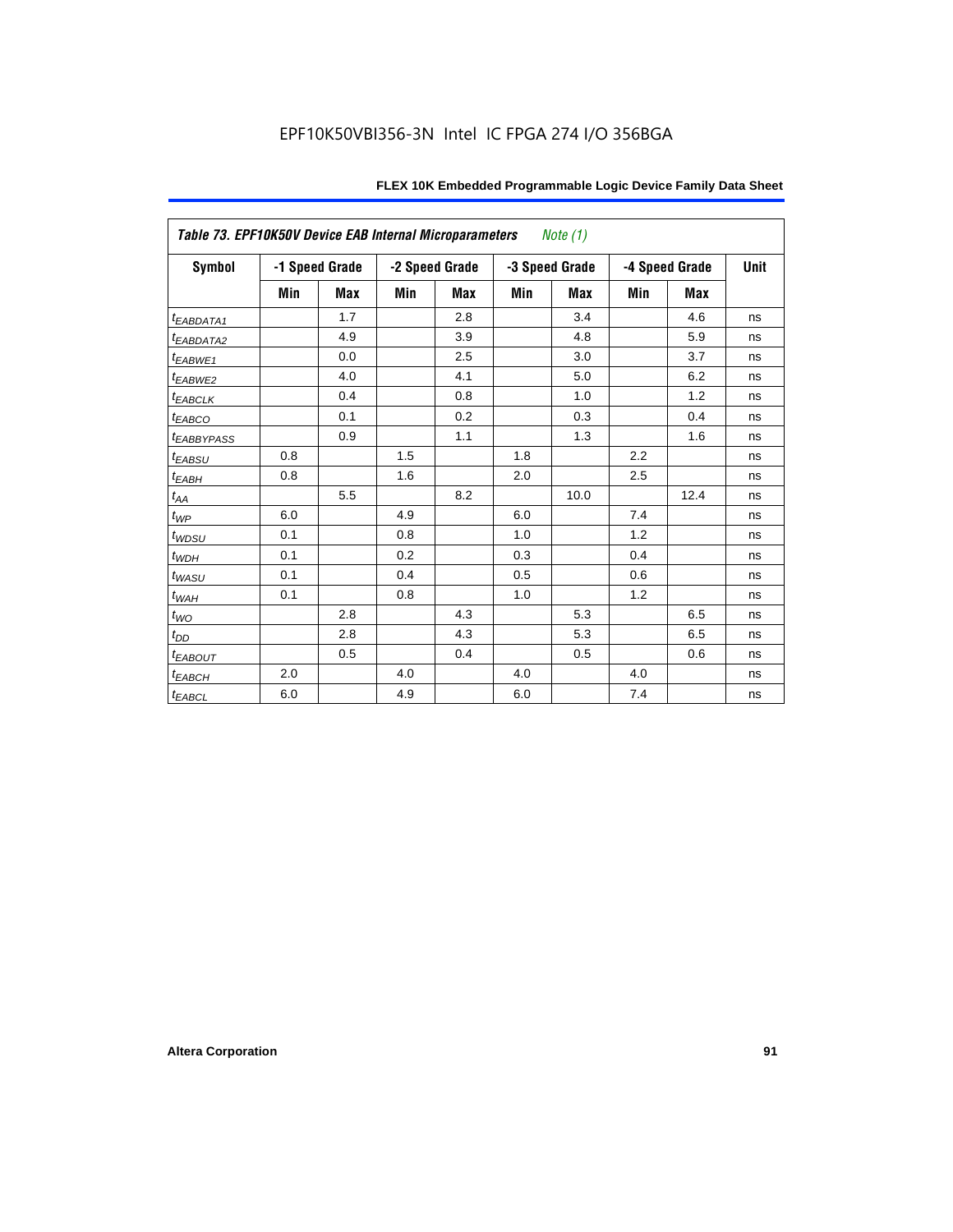| Table 74. EPF10K50V Device EAB Internal Timing Macroparameters |      |                |      |                |      | Note (1)       |      |                |             |
|----------------------------------------------------------------|------|----------------|------|----------------|------|----------------|------|----------------|-------------|
| <b>Symbol</b>                                                  |      | -1 Speed Grade |      | -2 Speed Grade |      | -3 Speed Grade |      | -4 Speed Grade | <b>Unit</b> |
|                                                                | Min  | Max            | Min  | Max            | Min  | Max            | Min  | Max            |             |
| t <sub>EABAA</sub>                                             |      | 9.5            |      | 13.6           |      | 16.5           |      | 20.8           | ns          |
| <sup>t</sup> EABRCCOMB                                         | 9.5  |                | 13.6 |                | 16.5 |                | 20.8 |                | ns          |
| <b><i>EABRCREG</i></b>                                         | 6.1  |                | 8.8  |                | 10.8 |                | 13.4 |                | ns          |
| t <sub>EABWP</sub>                                             | 6.0  |                | 4.9  |                | 6.0  |                | 7.4  |                | ns          |
| <sup>t</sup> EABWCCOMB                                         | 6.2  |                | 6.1  |                | 7.5  |                | 9.2  |                | ns          |
| <sup>t</sup> EABWCREG                                          | 12.0 |                | 11.6 |                | 14.2 |                | 17.4 |                | ns          |
| <sup>t</sup> EABDD                                             |      | 6.8            |      | 9.7            |      | 11.8           |      | 14.9           | ns          |
| <b><i>EABDATACO</i></b>                                        |      | 1.0            |      | 1.4            |      | 1.8            |      | 2.2            | ns          |
| <sup>t</sup> EABDATASU                                         | 5.3  |                | 4.6  |                | 5.6  |                | 6.9  |                | ns          |
| <sup>t</sup> EABDATAH                                          | 0.0  |                | 0.0  |                | 0.0  |                | 0.0  |                | ns          |
| <sup>t</sup> EABWESU                                           | 4.4  |                | 4.8  |                | 5.8  |                | 7.2  |                | ns          |
| <sup>t</sup> EABWEH                                            | 0.0  |                | 0.0  |                | 0.0  |                | 0.0  |                | ns          |
| <sup>t</sup> EABWDSU                                           | 1.8  |                | 1.1  |                | 1.4  |                | 2.1  |                | ns          |
| <sup>t</sup> EABWDH                                            | 0.0  |                | 0.0  |                | 0.0  |                | 0.0  |                | ns          |
| t <sub>EABWASU</sub>                                           | 4.5  |                | 4.6  |                | 5.6  |                | 7.4  |                | ns          |
| <sup>t</sup> EABWAH                                            | 0.0  |                | 0.0  |                | 0.0  |                | 0.0  |                | ns          |
| $t_{EABWO}$                                                    |      | 5.1            |      | 9.4            |      | 11.4           |      | 14.0           | ns          |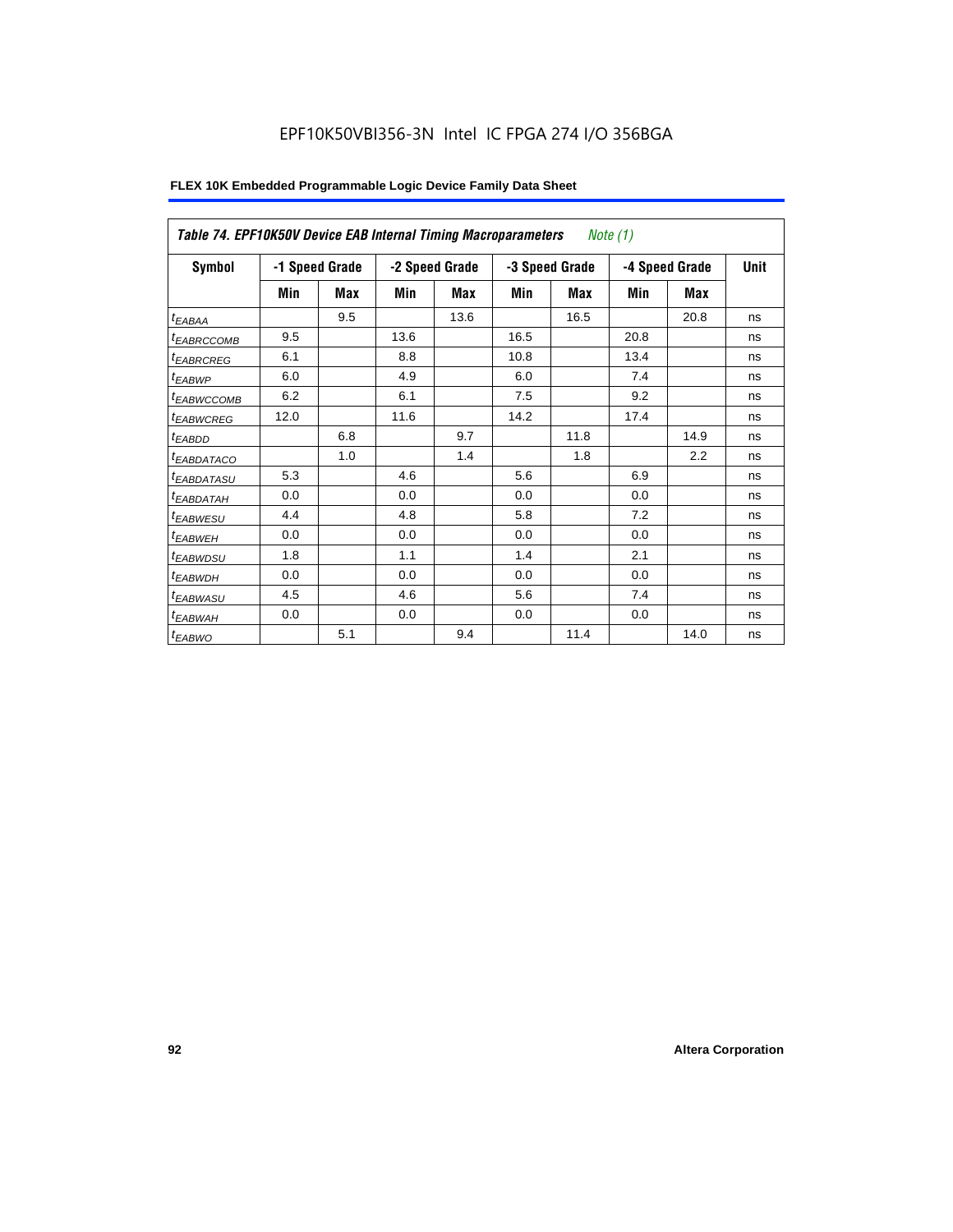| <b>Table 75. EPF10K50V Device Interconnect Timing Microparameters</b> |     |                |     |                |     | Note (1)       |     |                |             |
|-----------------------------------------------------------------------|-----|----------------|-----|----------------|-----|----------------|-----|----------------|-------------|
| Symbol                                                                |     | -1 Speed Grade |     | -2 Speed Grade |     | -3 Speed Grade |     | -4 Speed Grade | <b>Unit</b> |
|                                                                       | Min | Max            | Min | Max            | Min | <b>Max</b>     | Min | Max            |             |
| $t_{DIN2IOE}$                                                         |     | 4.7            |     | 6.0            |     | 7.1            |     | 8.2            | ns          |
| t <sub>DIN2LE</sub>                                                   |     | 2.5            |     | 2.6            |     | 3.1            |     | 3.9            | ns          |
| <sup>t</sup> DIN2DATA                                                 |     | 4.4            |     | 5.9            |     | 6.8            |     | 7.7            | ns          |
| <sup>t</sup> DCLK2IOE                                                 |     | 2.5            |     | 3.9            |     | 4.7            |     | 5.5            | ns          |
| <sup>t</sup> DCLK2LE                                                  |     | 2.5            |     | 2.6            |     | 3.1            |     | 3.9            | ns          |
| <i>t</i> SAMELAB                                                      |     | 0.2            |     | 0.2            |     | 0.3            |     | 0.3            | ns          |
| <i>t</i> SAMEROW                                                      |     | 2.8            |     | 3.0            |     | 3.2            |     | 3.4            | ns          |
| <sup>t</sup> SAMECOLUMN                                               |     | 3.0            |     | 3.2            |     | 3.4            |     | 3.6            | ns          |
| <i>t<sub>DIFFROW</sub></i>                                            |     | 5.8            |     | 6.2            |     | 6.6            |     | 7.0            | ns          |
| t <sub>TWOROWS</sub>                                                  |     | 8.6            |     | 9.2            |     | 9.8            |     | 10.4           | ns          |
| <b><i>ILEPERIPH</i></b>                                               |     | 4.5            |     | 5.5            |     | 6.1            |     | 7.0            | ns          |
| <sup>t</sup> LABCARRY                                                 |     | 0.3            |     | 0.4            |     | 0.5            |     | 0.7            | ns          |
| <sup>t</sup> LABCASC                                                  |     | 0.0            |     | 1.3            |     | 1.6            |     | 2.0            | ns          |

### *Table 76. EPF10K50V Device External Timing Parameters Note (1)*

| Symbol                   |     | -1 Speed Grade |     | -2 Speed Grade |     | -3 Speed Grade |     | -4 Speed Grade |    |
|--------------------------|-----|----------------|-----|----------------|-----|----------------|-----|----------------|----|
|                          | Min | Max            | Min | Max            | Min | Max            | Min | Max            |    |
| t <sub>DRR</sub>         |     | 11.2           |     | 14.0           |     | 17.2           |     | 21.1           | ns |
| $t_{INSU}$ (2), (3)      | 5.5 |                | 4.2 |                | 5.2 |                | 6.9 |                | ns |
| $t_{INH}$ (3)            | 0.0 |                | 0.0 |                | 0.0 |                | 0.0 |                | ns |
| $\tt_{\text{OUTCO}}$ (3) | 2.0 | 5.9            | 2.0 | 7.8            | 2.0 | 9.5            | 2.0 | 11.1           | ns |

*Table 77. EPF10K50V Device External Bidirectional Timing Parameters Note (1)*

| Symbol                 |     | -1 Speed Grade | -2 Speed Grade |     | <b>Unit</b><br>-3 Speed Grade<br>-4 Speed Grade |      |     |      |    |
|------------------------|-----|----------------|----------------|-----|-------------------------------------------------|------|-----|------|----|
|                        | Min | Max            | Min            | Max | Min                                             | Max  | Min | Max  |    |
| <sup>t</sup> INSUBIDIR | 2.0 |                | 2.8            |     | 3.5                                             |      | 4.1 |      | ns |
| <sup>t</sup> INHBIDIR  | 0.0 |                | 0.0            |     | 0.0                                             |      | 0.0 |      | ns |
| <b>toutcobidir</b>     | 2.0 | 5.9            | 2.0            | 7.8 | 2.0                                             | 9.5  | 2.0 | 11.1 | ns |
| <sup>t</sup> xzbidir   |     | 8.0            |                | 9.8 |                                                 | 11.8 |     | 14.3 | ns |
| <sup>t</sup> zxbidir   |     | 8.0            |                | 9.8 |                                                 | 11.8 |     | 14.3 | ns |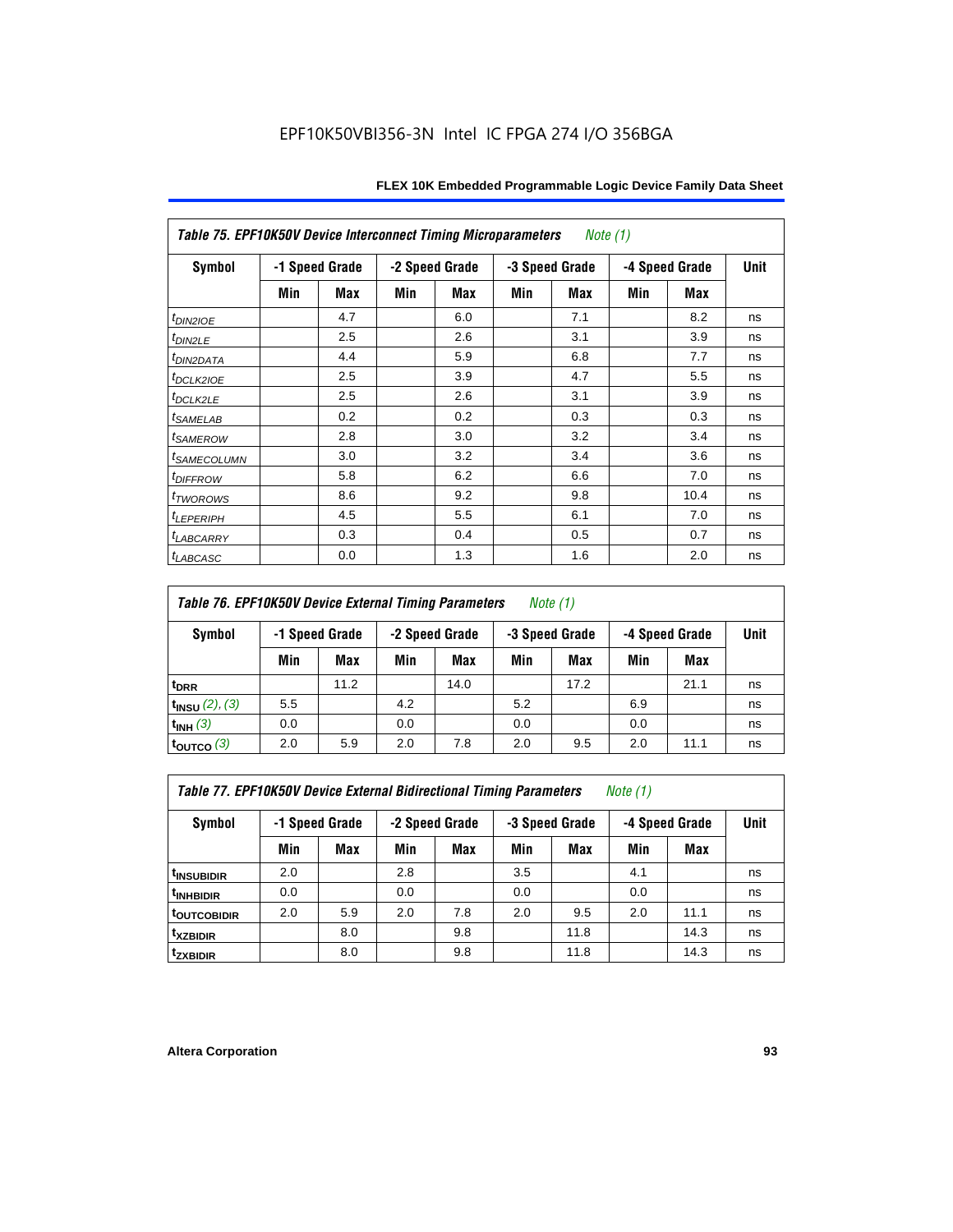#### *Notes to tables:*

- (1) All timing parameters are described in Tables 32 through 38 in this data sheet.
- (2) Using an LE to register the signal may provide a lower setup time.
- (3) This parameter is specified by characterization.

#### Tables 78 through 84 show EPF10K130V device internal and external timing parameters.

|                     | Table 78. EPF10K130V Device LE Timing Microparameters Note (1) |                |     |                |     |                |      |  |  |  |  |  |
|---------------------|----------------------------------------------------------------|----------------|-----|----------------|-----|----------------|------|--|--|--|--|--|
| <b>Symbol</b>       |                                                                | -2 Speed Grade |     | -3 Speed Grade |     | -4 Speed Grade | Unit |  |  |  |  |  |
|                     | Min                                                            | Max            | Min | Max            | Min | Max            |      |  |  |  |  |  |
| $t_{LUT}$           |                                                                | 1.3            |     | 1.8            |     | 2.3            | ns   |  |  |  |  |  |
| $t_{CLUT}$          |                                                                | 0.5            |     | 0.7            |     | 0.9            | ns   |  |  |  |  |  |
| $t_{RLUT}$          |                                                                | 1.2            |     | 1.7            |     | 2.2            | ns   |  |  |  |  |  |
| t <sub>PACKED</sub> |                                                                | 0.5            |     | 0.6            |     | 0.7            | ns   |  |  |  |  |  |
| $t_{EN}$            |                                                                | 0.6            |     | 0.8            |     | 1.0            | ns   |  |  |  |  |  |
| $t_{CICO}$          |                                                                | 0.2            |     | 0.3            |     | 0.4            | ns   |  |  |  |  |  |
| $t_{GEN}$           |                                                                | 0.3            |     | 0.4            |     | 0.5            | ns   |  |  |  |  |  |
| t <sub>CGENR</sub>  |                                                                | 0.7            |     | 1.0            |     | 1.3            | ns   |  |  |  |  |  |
| $t_{CASC}$          |                                                                | 0.9            |     | 1.2            |     | 1.5            | ns   |  |  |  |  |  |
| $t_C$               |                                                                | 1.9            |     | 2.4            |     | 3.0            | ns   |  |  |  |  |  |
| $t_{CO}$            |                                                                | 0.6            |     | 0.9            |     | 1.1            | ns   |  |  |  |  |  |
| $t_{COMB}$          |                                                                | 0.5            |     | 0.7            |     | 0.9            | ns   |  |  |  |  |  |
| $t_{\rm SU}$        | 0.2                                                            |                | 0.2 |                | 0.3 |                | ns   |  |  |  |  |  |
| $t_H$               | 0.0                                                            |                | 0.0 |                | 0.0 |                | ns   |  |  |  |  |  |
| $t_{PRE}$           |                                                                | 2.4            |     | 3.1            |     | 3.9            | ns   |  |  |  |  |  |
| $t_{CLR}$           |                                                                | 2.4            |     | 3.1            |     | 3.9            | ns   |  |  |  |  |  |
| $t_{CH}$            | 4.0                                                            |                | 4.0 |                | 4.0 |                | ns   |  |  |  |  |  |
| $t_{CL}$            | 4.0                                                            |                | 4.0 |                | 4.0 |                | ns   |  |  |  |  |  |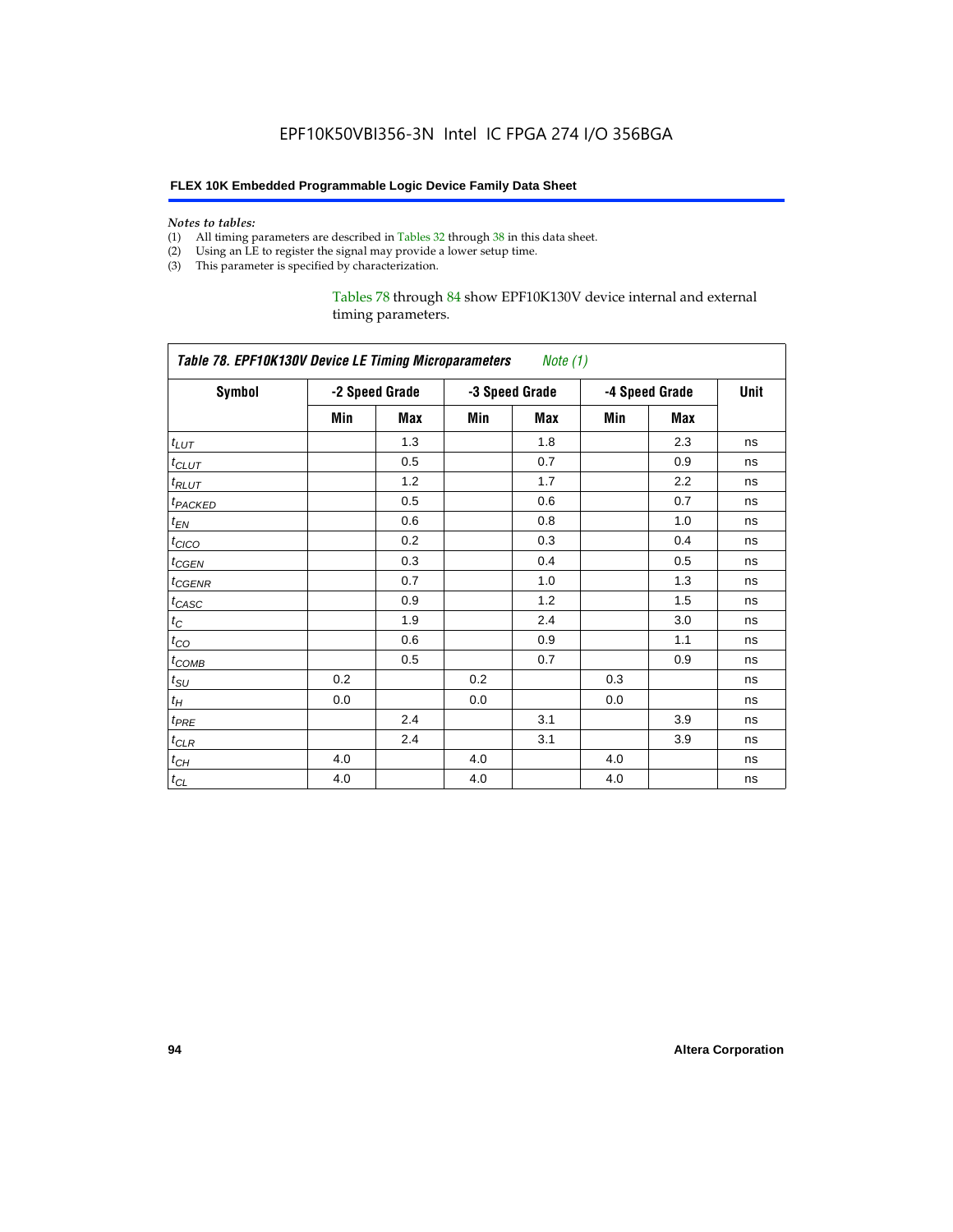| Table 79. EPF10K130V Device IOE Timing Microparameters Note (1) |                |            |     |                |     |                |      |
|-----------------------------------------------------------------|----------------|------------|-----|----------------|-----|----------------|------|
| <b>Symbol</b>                                                   | -2 Speed Grade |            |     | -3 Speed Grade |     | -4 Speed Grade | Unit |
|                                                                 | Min            | <b>Max</b> | Min | <b>Max</b>     | Min | Max            |      |
| $t_{\textit{IOD}}$                                              |                | 1.3        |     | 1.6            |     | 2.0            | ns   |
| $t_{\text{loc}}$                                                |                | 0.4        |     | 0.5            |     | 0.7            | ns   |
| $t_{IOCO}$                                                      |                | 0.3        |     | 0.4            |     | 0.5            | ns   |
| $t_{IOCOMB}$                                                    |                | 0.0        |     | 0.0            |     | 0.0            | ns   |
| $t_{IOSU}$                                                      | 2.6            |            | 3.3 |                | 3.8 |                | ns   |
| $t_{IOH}$                                                       | 0.0            |            | 0.0 |                | 0.0 |                | ns   |
| $t_{IOCLR}$                                                     |                | 1.7        |     | 2.2            |     | 2.7            | ns   |
| $t_{OD1}$                                                       |                | 3.5        |     | 4.4            |     | 5.0            | ns   |
| $t_{\underline{OD2}}$                                           |                | -          |     |                |     |                | ns   |
| $t_{\underline{OD3}}$                                           |                | 8.2        |     | 8.1            |     | 9.7            | ns   |
| $t_{XZ}$                                                        |                | 4.9        |     | 6.3            |     | 7.4            | ns   |
| $t_{ZX1}$                                                       |                | 4.9        |     | 6.3            |     | 7.4            | ns   |
| $t_{ZX2}$                                                       |                | —          |     |                |     |                | ns   |
| $t_{ZX3}$                                                       |                | 9.6        |     | 10.0           |     | 12.1           | ns   |
| $t_{INREG}$                                                     |                | 7.9        |     | 10.0           |     | 12.6           | ns   |
| t <sub>IOFD</sub>                                               |                | 6.2        |     | 7.9            |     | 9.9            | ns   |
| $t_{INCOMB}$                                                    |                | 6.2        |     | 7.9            |     | 9.9            | ns   |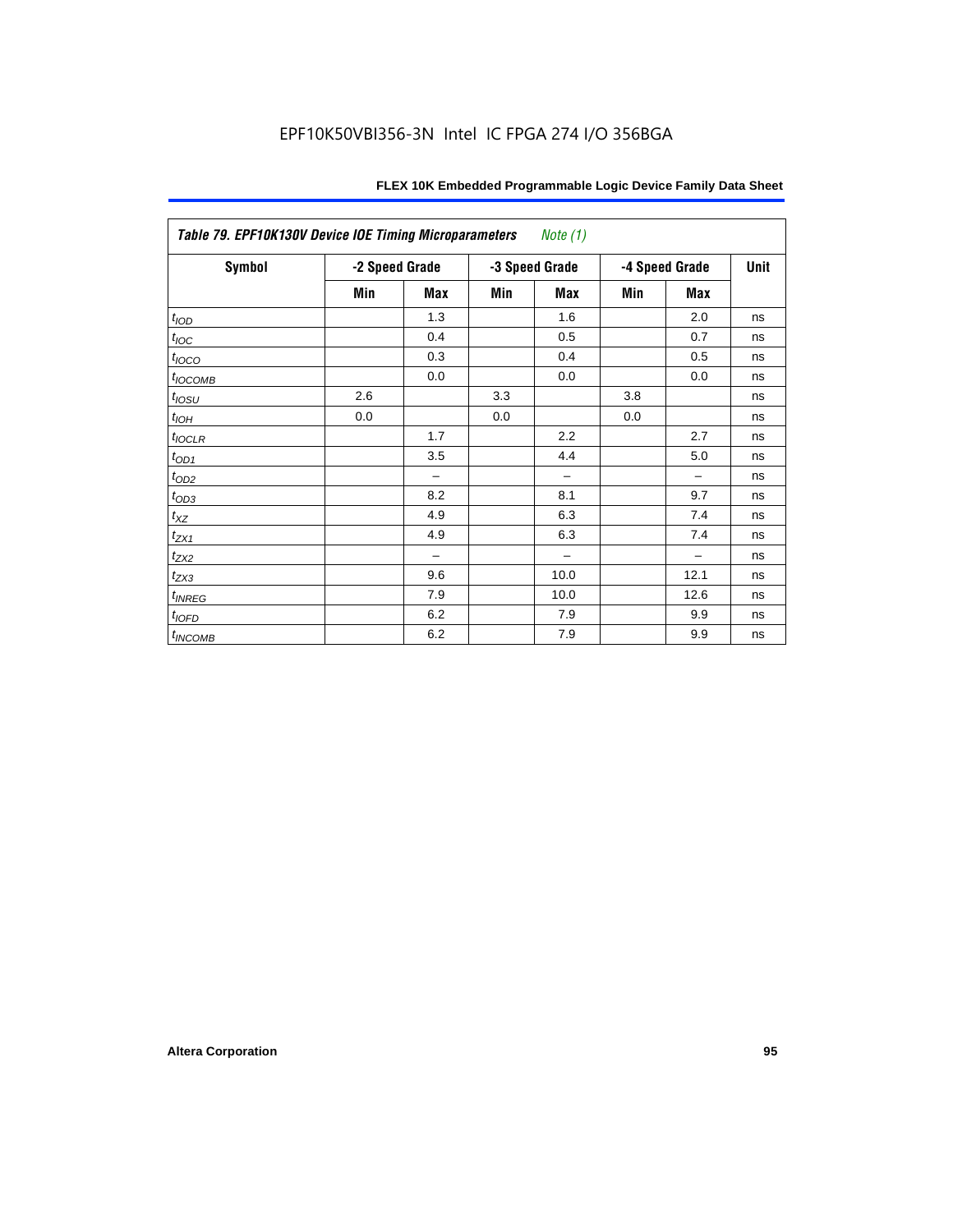| FLEX 10K Embedded Programmable Logic Device Family Data Sheet |  |
|---------------------------------------------------------------|--|
|---------------------------------------------------------------|--|

| <b>Symbol</b>           |     | -2 Speed Grade |     | -3 Speed Grade |     | -4 Speed Grade | Unit |
|-------------------------|-----|----------------|-----|----------------|-----|----------------|------|
|                         | Min | Max            | Min | Max            | Min | Max            |      |
| $t_{EABDATA1}$          |     | 1.9            |     | 2.4            |     | 2.4            | ns   |
| $t_{EABDATA2}$          |     | 3.7            |     | 4.7            |     | 4.7            | ns   |
| t <sub>EABWE1</sub>     |     | 1.9            |     | 2.4            |     | 2.4            | ns   |
| t <sub>EABWE2</sub>     |     | 3.7            |     | 4.7            |     | 4.7            | ns   |
| $t_{EABCLK}$            |     | 0.7            |     | 0.9            |     | 0.9            | ns   |
| $t_{EABCO}$             |     | 0.5            |     | 0.6            |     | 0.6            | ns   |
| <b><i>EABBYPASS</i></b> |     | 0.6            |     | 0.8            |     | 0.8            | ns   |
| $t_{EABSU}$             | 1.4 |                | 1.8 |                | 1.8 |                | ns   |
| $t_{EABH}$              | 0.0 |                | 0.0 |                | 0.0 |                | ns   |
| $t_{AA}$                |     | 5.6            |     | 7.1            |     | 7.1            | ns   |
| $t_{\mathit{WP}}$       | 3.7 |                | 4.7 |                | 4.7 |                | ns   |
| $t_{WDSU}$              | 4.6 |                | 5.9 |                | 5.9 |                | ns   |
| $t_{WDH}$               | 0.0 |                | 0.0 |                | 0.0 |                | ns   |
| $t_{WASU}$              | 3.9 |                | 5.0 |                | 5.0 |                | ns   |
| $t_{W\!A H}$            | 0.0 |                | 0.0 |                | 0.0 |                | ns   |
| $t_{WO}$                |     | 5.6            |     | 7.1            |     | 7.1            | ns   |
| $t_{DD}$                |     | 5.6            |     | 7.1            |     | 7.1            | ns   |
| $t_{EABOUT}$            |     | 2.4            |     | 3.1            |     | 3.1            | ns   |
| $t_{EABCH}$             | 4.0 |                | 4.0 |                | 4.0 |                | ns   |
| $t_{EABCL}$             | 4.0 |                | 4.7 |                | 4.7 |                | ns   |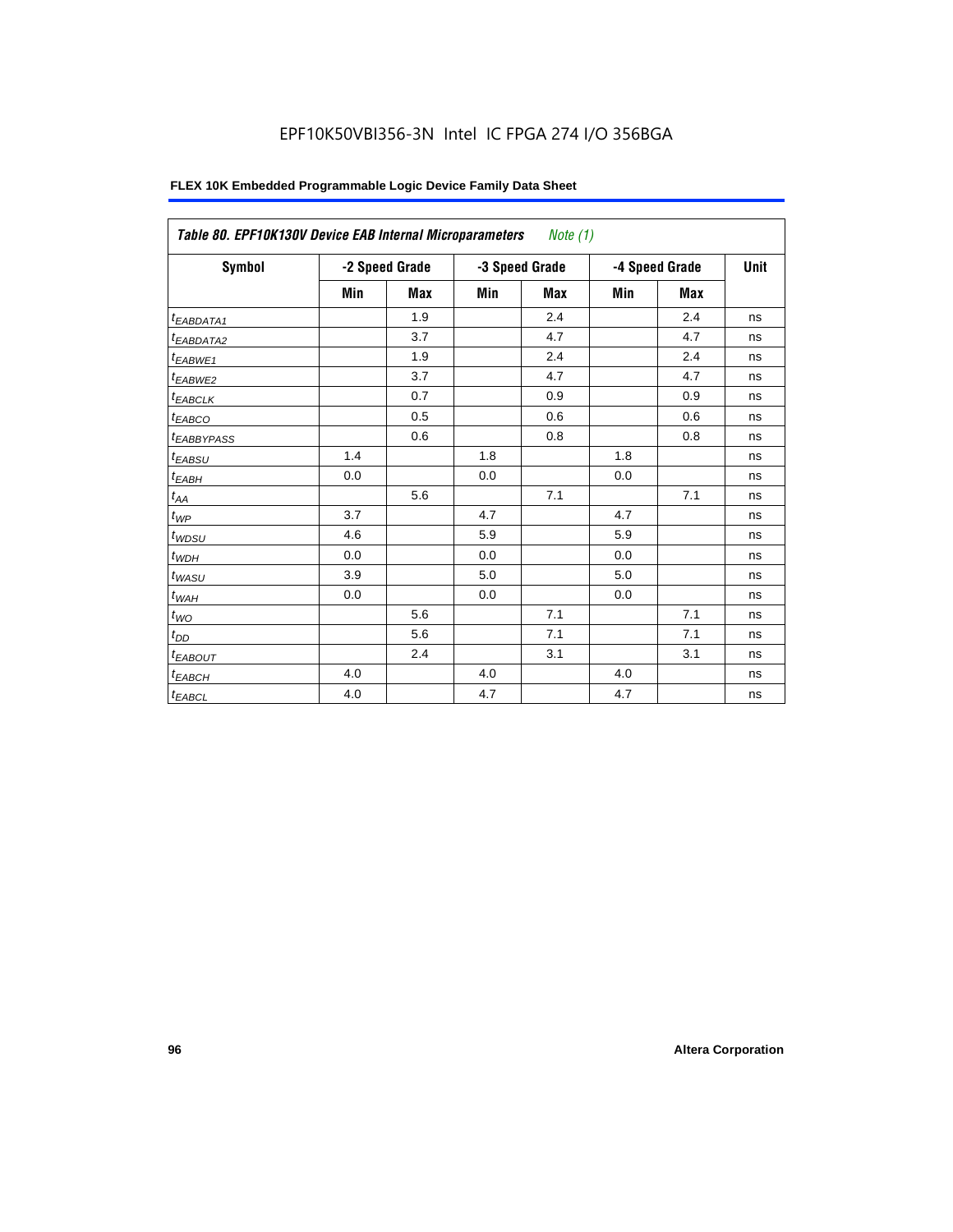|                         | Table 81. EPF10K130V Device EAB Internal Timing Macroparameters<br>Note $(1)$ |                |      |                |      |                |    |  |  |
|-------------------------|-------------------------------------------------------------------------------|----------------|------|----------------|------|----------------|----|--|--|
| <b>Symbol</b>           |                                                                               | -2 Speed Grade |      | -3 Speed Grade |      | -4 Speed Grade |    |  |  |
|                         | Min                                                                           | Max            | Min  | Max            | Min  | Max            |    |  |  |
| <sup>t</sup> EABAA      |                                                                               | 11.2           |      | 14.2           |      | 14.2           | ns |  |  |
| <b><i>EABRCCOMB</i></b> | 11.1                                                                          |                | 14.2 |                | 14.2 |                | ns |  |  |
| <b><i>EABRCREG</i></b>  | 8.5                                                                           |                | 10.8 |                | 10.8 |                | ns |  |  |
| <i>EABWP</i>            | 3.7                                                                           |                | 4.7  |                | 4.7  |                | ns |  |  |
| <sup>I</sup> EABWCCOMB  | 7.6                                                                           |                | 9.7  |                | 9.7  |                | ns |  |  |
| <b><i>EABWCREG</i></b>  | 14.0                                                                          |                | 17.8 |                | 17.8 |                | ns |  |  |
| <sup>t</sup> EABDD      |                                                                               | 11.1           |      | 14.2           |      | 14.2           | ns |  |  |
| <b><i>EABDATACO</i></b> |                                                                               | 3.6            |      | 4.6            |      | 4.6            | ns |  |  |
| <b><i>EABDATASU</i></b> | 4.4                                                                           |                | 5.6  |                | 5.6  |                | ns |  |  |
| <sup>I</sup> EABDATAH   | 0.0                                                                           |                | 0.0  |                | 0.0  |                | ns |  |  |
| <sup>t</sup> EABWESU    | 4.4                                                                           |                | 5.6  |                | 5.6  |                | ns |  |  |
| <sup>t</sup> EABWEH     | 0.0                                                                           |                | 0.0  |                | 0.0  |                | ns |  |  |
| <sup>t</sup> EABWDSU    | 4.6                                                                           |                | 5.9  |                | 5.9  |                | ns |  |  |
| <sup>t</sup> EABWDH     | 0.0                                                                           |                | 0.0  |                | 0.0  |                | ns |  |  |
| <sup>I</sup> EABWASU    | 3.9                                                                           |                | 5.0  |                | 5.0  |                | ns |  |  |
| <sup>t</sup> EABWAH     | 0.0                                                                           |                | 0.0  |                | 0.0  |                | ns |  |  |
| <sup>t</sup> EABWO      |                                                                               | 11.1           |      | 14.2           |      | 14.2           | ns |  |  |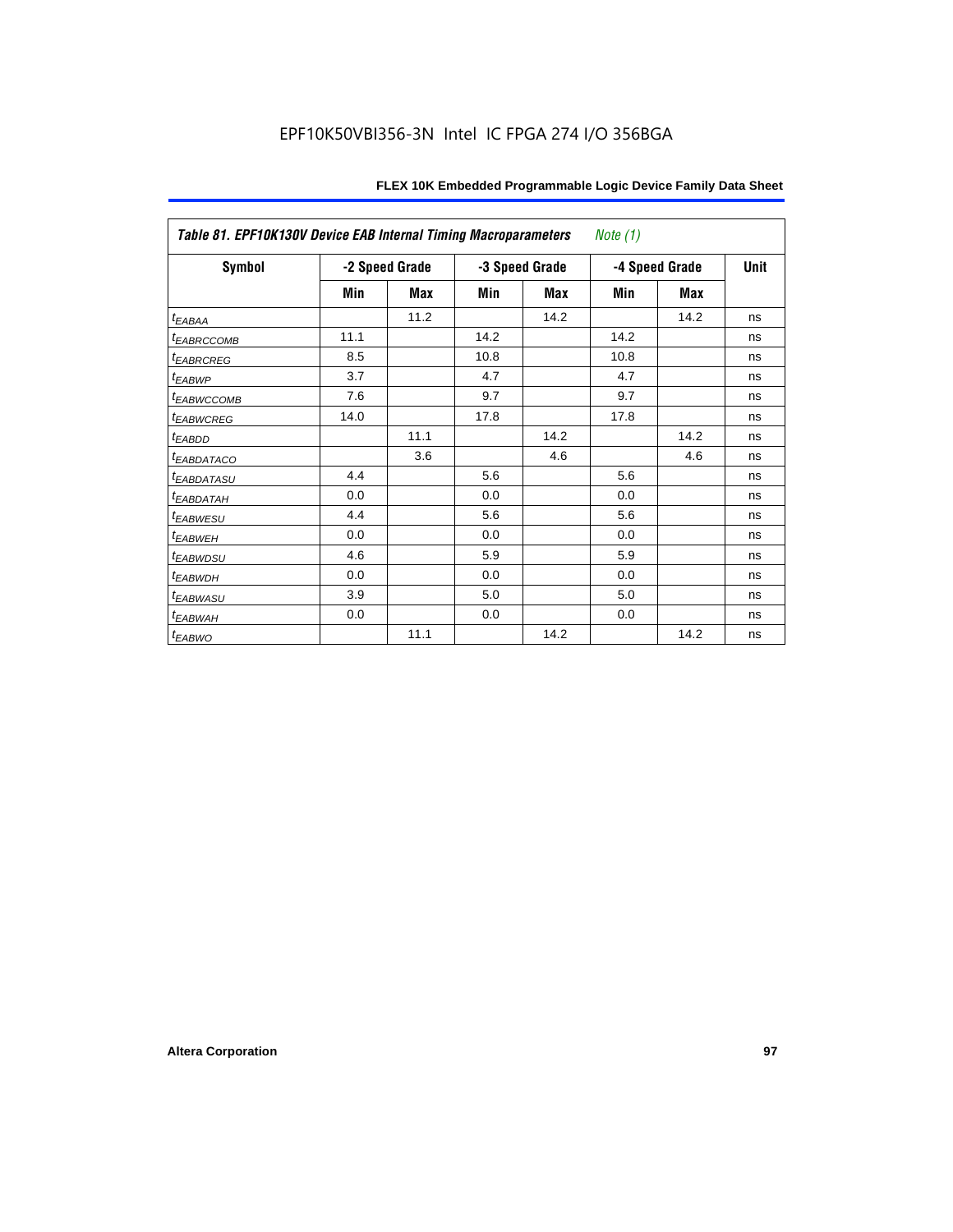| Symbol                  |     | -2 Speed Grade |     | -3 Speed Grade |     | -4 Speed Grade | Unit |  |
|-------------------------|-----|----------------|-----|----------------|-----|----------------|------|--|
|                         | Min | Max            | Min | Max            | Min | Max            |      |  |
| $t_{DINZIOE}$           |     | 8.0            |     | 9.0            |     | 9.5            | ns   |  |
| t <sub>DIN2LE</sub>     |     | 2.4            |     | 3.0            |     | 3.1            | ns   |  |
| <sup>t</sup> DIN2DATA   |     | 5.0            |     | 6.3            |     | 7.4            | ns   |  |
| t <sub>DCLK2IOE</sub>   |     | 3.6            |     | 4.6            |     | 5.1            | ns   |  |
| ${}^t$ DCLK2LE          |     | 2.4            |     | 3.0            |     | 3.1            | ns   |  |
| <sup>t</sup> SAMELAB    |     | 0.4            |     | 0.6            |     | 0.8            | ns   |  |
| <sup>t</sup> SAMEROW    |     | 4.5            |     | 5.3            |     | 6.5            | ns   |  |
| <sup>t</sup> SAMECOLUMN |     | 9.0            |     | 9.5            |     | 9.7            | ns   |  |
| <sup>t</sup> DIFFROW    |     | 13.5           |     | 14.8           |     | 16.2           | ns   |  |
| <sup>T</sup> TWOROWS    |     | 18.0           |     | 20.1           |     | 22.7           | ns   |  |
| <sup>t</sup> LEPERIPH   |     | 8.1            |     | 8.6            |     | 9.5            | ns   |  |
| <sup>I</sup> LABCARRY   |     | 0.6            |     | 0.8            |     | 1.0            | ns   |  |
| <sup>t</sup> LABCASC    |     | 0.8            |     | 1.0            |     | 1.2            | ns   |  |

### **FLEX 10K Embedded Programmable Logic Device Family Data Sheet**

| Table 83. EPF10K130V Device External Timing Parameters | Note (1) |
|--------------------------------------------------------|----------|
|--------------------------------------------------------|----------|

| Symbol                 | -2 Speed Grade |      | -3 Speed Grade |      | -4 Speed Grade |      | Unit |
|------------------------|----------------|------|----------------|------|----------------|------|------|
|                        | Min            | Max  | Min            | Max  | Min            | Max  |      |
| t <sub>DRR</sub>       |                | 15.0 |                | 19.1 |                | 24.2 | ns   |
| $t_{INSU}$ (2), (3)    | 6.9            |      | 8.6            |      | 11.0           |      | ns   |
| $t_{INH}$ (3)          | 0.0            |      | 0.0            |      | 0.0            |      | ns   |
| $t_{\text{OUTCO}}$ (3) | 2.0            | 7.8  | 2.0            | 9.9  | 2.0            | 11.3 | ns   |

| Table 84. EPF10K130V Device External Bidirectional Timing Parameters | Note (1) |  |  |
|----------------------------------------------------------------------|----------|--|--|
|----------------------------------------------------------------------|----------|--|--|

**Symbol -2 Speed Grade -3 Speed Grade -4 Speed Grade Unit**

|                           | Min | Max  | Min | <b>Max</b> | Min  | Max  |    |
|---------------------------|-----|------|-----|------------|------|------|----|
| <sup>t</sup> INSUBIDIR    | 6.7 |      | 8.5 |            | 10.8 |      | ns |
| <sup>t</sup> INHBIDIR     | 0.0 |      | 0.0 |            | 0.0  |      | ns |
| <b><i>LOUTCOBIDIR</i></b> | 2.0 | 6.9  | 2.0 | 8.8        | 2.0  | 10.2 | ns |
| <sup>t</sup> xzbidir      |     | 12.9 |     | 16.4       |      | 19.3 | ns |
| tzxbidir                  |     | 12.9 |     | 16.4       |      | 19.3 | ns |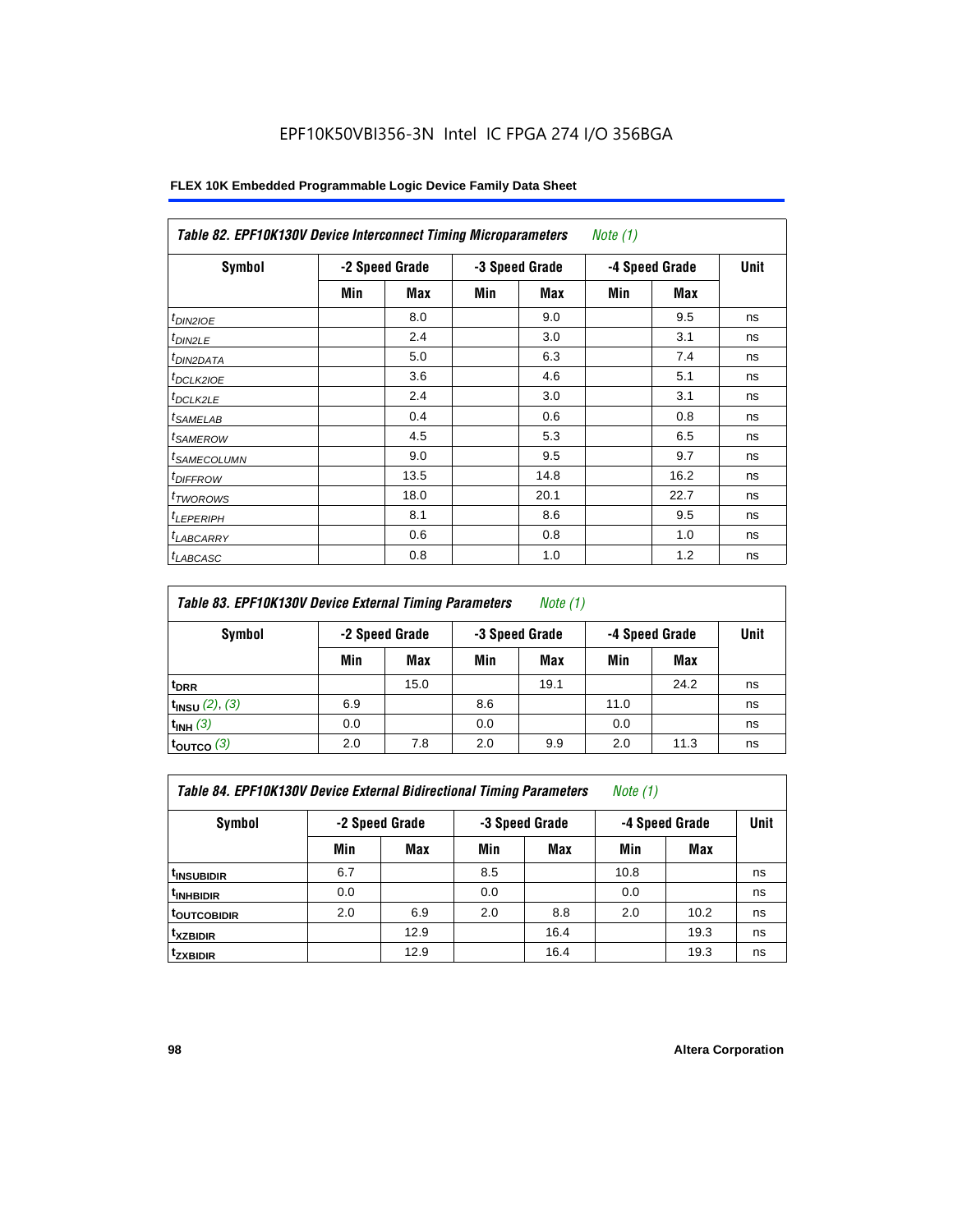# *Notes to tables:*<br>(1) All timing p

- All timing parameters are described in Tables 32 through 38 in this data sheet.
- (2) Using an LE to register the signal may provide a lower setup time.
- (3) This parameter is specified by characterization.

#### Tables 85 through 91 show EPF10K10A device internal and external timing parameters.

|                            | <b>Table 85. EPF10K10A Device LE Timing Microparameters</b> Note (1) |     |     |                |                |      |    |  |  |  |
|----------------------------|----------------------------------------------------------------------|-----|-----|----------------|----------------|------|----|--|--|--|
| <b>Symbol</b>              | -1 Speed Grade                                                       |     |     | -2 Speed Grade | -3 Speed Grade | Unit |    |  |  |  |
|                            | Min                                                                  | Max | Min | Max            | Min            | Max  |    |  |  |  |
| $t_{LUT}$                  |                                                                      | 0.9 |     | 1.2            |                | 1.6  | ns |  |  |  |
| $t_{CLUT}$                 |                                                                      | 1.2 |     | 1.4            |                | 1.9  | ns |  |  |  |
| $t_{RLUT}$                 |                                                                      | 1.9 |     | 2.3            |                | 3.0  | ns |  |  |  |
| <b>t</b> <sub>PACKED</sub> |                                                                      | 0.6 |     | 0.7            |                | 0.9  | ns |  |  |  |
| $t_{EN}$                   |                                                                      | 0.5 |     | 0.6            |                | 0.8  | ns |  |  |  |
| $t_{CICO}$                 |                                                                      | 02  |     | 0.3            |                | 0.4  | ns |  |  |  |
| $t_{GEN}$                  |                                                                      | 0.7 |     | 0.9            |                | 1.1  | ns |  |  |  |
| $t_{GENR}$                 |                                                                      | 0.7 |     | 0.9            |                | 1.1  | ns |  |  |  |
| $t_{CASC}$                 |                                                                      | 1.0 |     | 1.2            |                | 1.7  | ns |  |  |  |
| $t_{\rm C}$                |                                                                      | 1.2 |     | 1.4            |                | 1.9  | ns |  |  |  |
| $t_{\rm CO}$               |                                                                      | 0.5 |     | 0.6            |                | 0.8  | ns |  |  |  |
| $t_{\text{COMB}}$          |                                                                      | 0.5 |     | 0.6            |                | 0.8  | ns |  |  |  |
| $t_{\rm SU}$               | 1.1                                                                  |     | 1.3 |                | 1.7            |      | ns |  |  |  |
| $t_{\!H}$                  | 0.6                                                                  |     | 0.7 |                | 0.9            |      | ns |  |  |  |
| $t_{PRE}$                  |                                                                      | 0.5 |     | 0.6            |                | 0.9  | ns |  |  |  |
| $t_{CLR}$                  |                                                                      | 0.5 |     | 0.6            |                | 0.9  | ns |  |  |  |
| $t_{\mathit{CH}}$          | 3.0                                                                  |     | 3.5 |                | 4.0            |      | ns |  |  |  |
| $t_{CL}$                   | 3.0                                                                  |     | 3.5 |                | 4.0            |      | ns |  |  |  |

| <b>Table 86. EPF10K10A Device IOE Timing Microparameters</b> | Note (1) (Part 1 of 2) |
|--------------------------------------------------------------|------------------------|
|--------------------------------------------------------------|------------------------|

| Symbol            |     | -1 Speed Grade |     | -2 Speed Grade | -3 Speed Grade | Unit       |    |
|-------------------|-----|----------------|-----|----------------|----------------|------------|----|
|                   | Min | Max            | Min | Max            | Min            | <b>Max</b> |    |
|                   |     | 1.3            |     | 1.5            |                | 2.0        | ns |
| $t_{\text{IOC}}$  |     | 0.2            |     | 0.3            |                | 0.3        | ns |
| $t_{IOCO}$        |     | 0.2            |     | 0.3            |                | 0.4        | ns |
| $t_{IOCOMB}$      |     | 0.6            |     | 0.7            |                | 0.9        | ns |
| t <sub>IOSU</sub> | 0.8 |                | 1.0 |                | 1.3            |            | ns |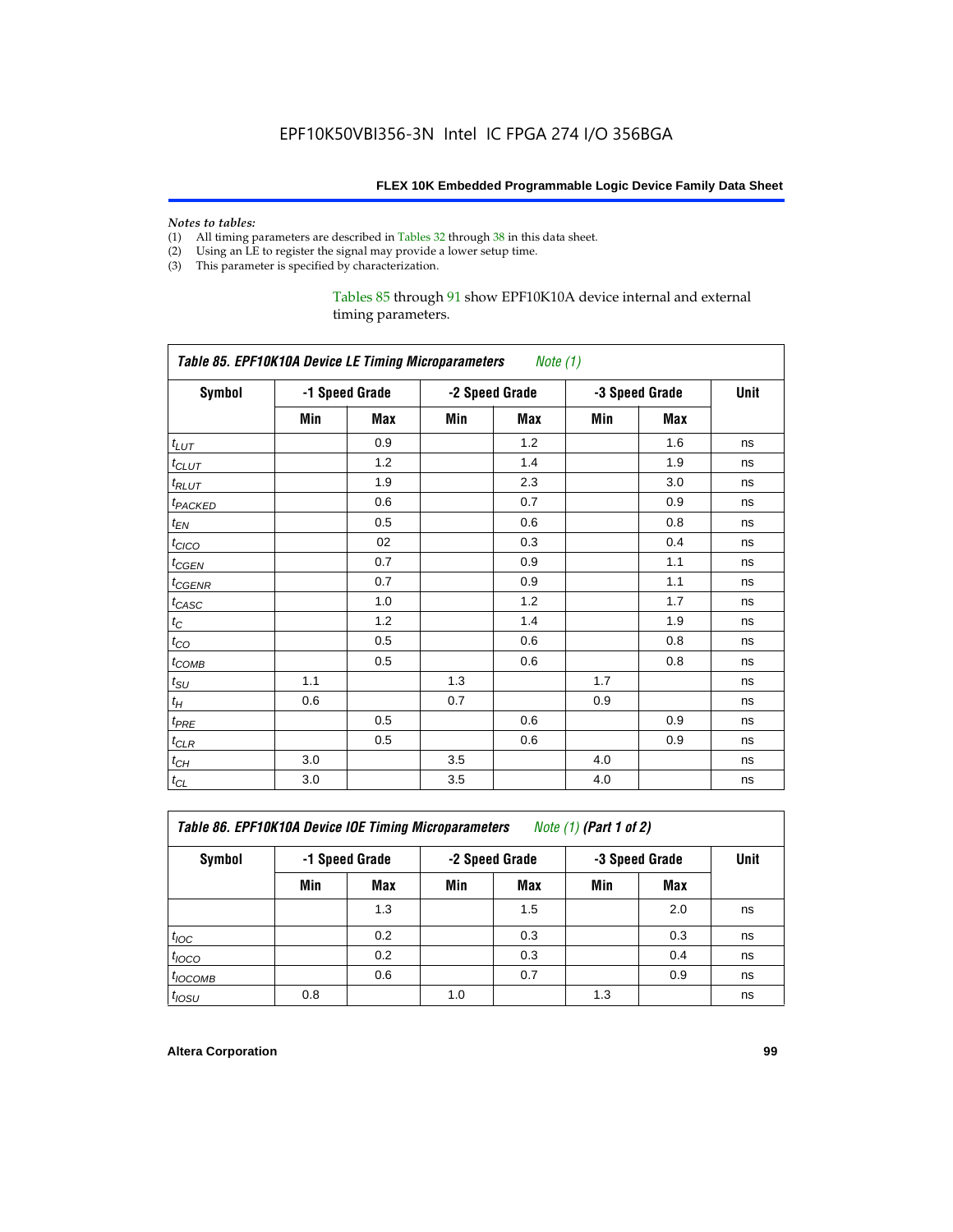| Symbol       |     | -1 Speed Grade |     | -2 Speed Grade |     | -3 Speed Grade<br><b>Unit</b> |    |  |
|--------------|-----|----------------|-----|----------------|-----|-------------------------------|----|--|
|              | Min | Max            | Min | <b>Max</b>     | Min | Max                           |    |  |
| $t_{IOH}$    | 0.8 |                | 1.0 |                | 1.3 |                               | ns |  |
| $t_{IOCLR}$  |     | 1.2            |     | 1.4            |     | 1.9                           | ns |  |
| $t_{OD1}$    |     | 1.2            |     | 1.4            |     | 1.9                           | ns |  |
| $t_{OD2}$    |     | 2.9            |     | 3.5            |     | 4.7                           | ns |  |
| $t_{OD3}$    |     | 6.6            |     | 7.8            |     | 10.5                          | ns |  |
| $t_{XZ}$     |     | 1.2            |     | 1.4            |     | 1.9                           | ns |  |
| $t_{ZX1}$    |     | 1.2            |     | 1.4            |     | 1.9                           | ns |  |
| $t_{ZX2}$    |     | 2.9            |     | 3.5            |     | 4.7                           | ns |  |
| $t_{ZX3}$    |     | 6.6            |     | 7.8            |     | 10.5                          | ns |  |
| $t_{INREG}$  |     | 5.2            |     | 6.3            |     | 8.4                           | ns |  |
| $t_{IOFD}$   |     | 3.1            |     | 3.8            |     | 5.0                           | ns |  |
| $t_{INCOMB}$ |     | 3.1            |     | 3.8            |     | 5.0                           | ns |  |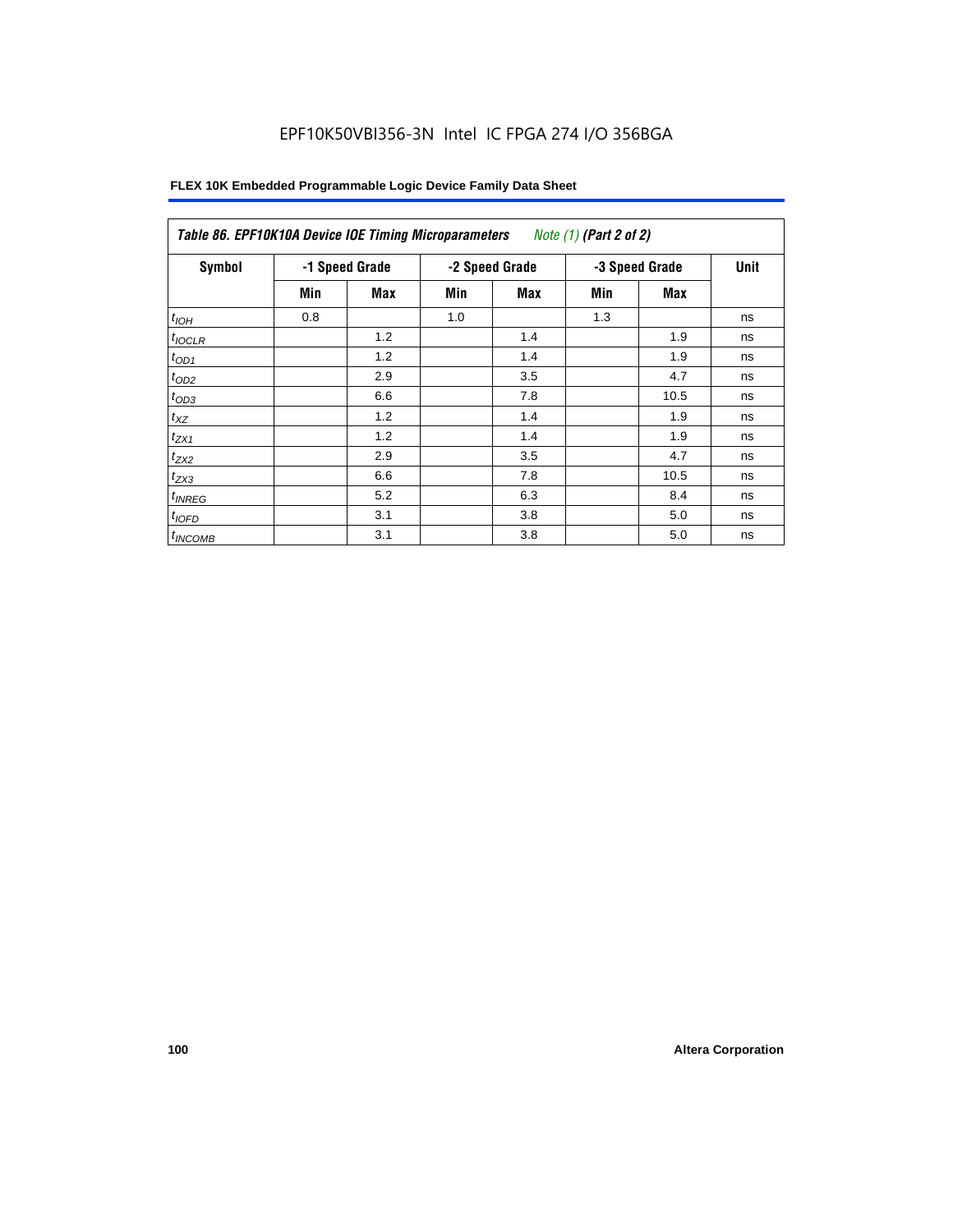| Table 87. EPF10K10A Device EAB Internal Microparameters |      |                |     | Note (1)       |     |                |      |
|---------------------------------------------------------|------|----------------|-----|----------------|-----|----------------|------|
| <b>Symbol</b>                                           |      | -1 Speed Grade |     | -2 Speed Grade |     | -3 Speed Grade | Unit |
|                                                         | Min  | <b>Max</b>     | Min | <b>Max</b>     | Min | <b>Max</b>     |      |
| t <sub>EABDATA1</sub>                                   |      | 3.3            |     | 3.9            |     | 5.2            | ns   |
| t <sub>EABDATA2</sub>                                   |      | 1.0            |     | 1.3            |     | 1.7            | ns   |
| $t_{EABWE1}$                                            |      | 2.6            |     | 3.1            |     | 4.1            | ns   |
| $t_{EABWE2}$                                            |      | 2.7            |     | 3.2            |     | 4.3            | ns   |
| $t_{EABCLK}$                                            |      | 0.0            |     | 0.0            |     | 0.0            | ns   |
| $t_{EABCO}$                                             |      | 1.2            |     | 1.4            |     | 1.8            | ns   |
| <b><i>EABBYPASS</i></b>                                 |      | 0.1            |     | 0.2            |     | 0.2            | ns   |
| $t_{EABSU}$                                             | 1.4  |                | 1.7 |                | 2.2 |                | ns   |
| $t_{EABH}$                                              | 0.1  |                | 0.1 |                | 0.1 |                | ns   |
| $t_{AA}$                                                |      | 4.5            |     | 5.4            |     | 7.3            | ns   |
| $t_{\mathit{WP}}$                                       | 2.0  |                | 2.4 |                | 3.2 |                | ns   |
| $t_{WDSU}$                                              | 0.7  |                | 0.8 |                | 1.1 |                | ns   |
| $t_{WDH}$                                               | 0.5  |                | 0.6 |                | 0.7 |                | ns   |
| $t_{WASU}$                                              | 0.6  |                | 0.7 |                | 0.9 |                | ns   |
| $t_{WAH}$                                               | 0.9  |                | 1.1 |                | 1.5 |                | ns   |
| $t_{WO}$                                                |      | 3.3            |     | 3.9            |     | 5.2            | ns   |
| $t_{DD}$                                                |      | 3.3            |     | 3.9            |     | 5.2            | ns   |
| $t_{EABOUT}$                                            |      | 0.1            |     | 0.1            |     | 0.2            | ns   |
| $t_{EABCH}$                                             | 3.0  |                | 3.5 |                | 4.0 |                | ns   |
| $t_{EABCL}$                                             | 3.03 |                | 3.5 |                | 4.0 |                | ns   |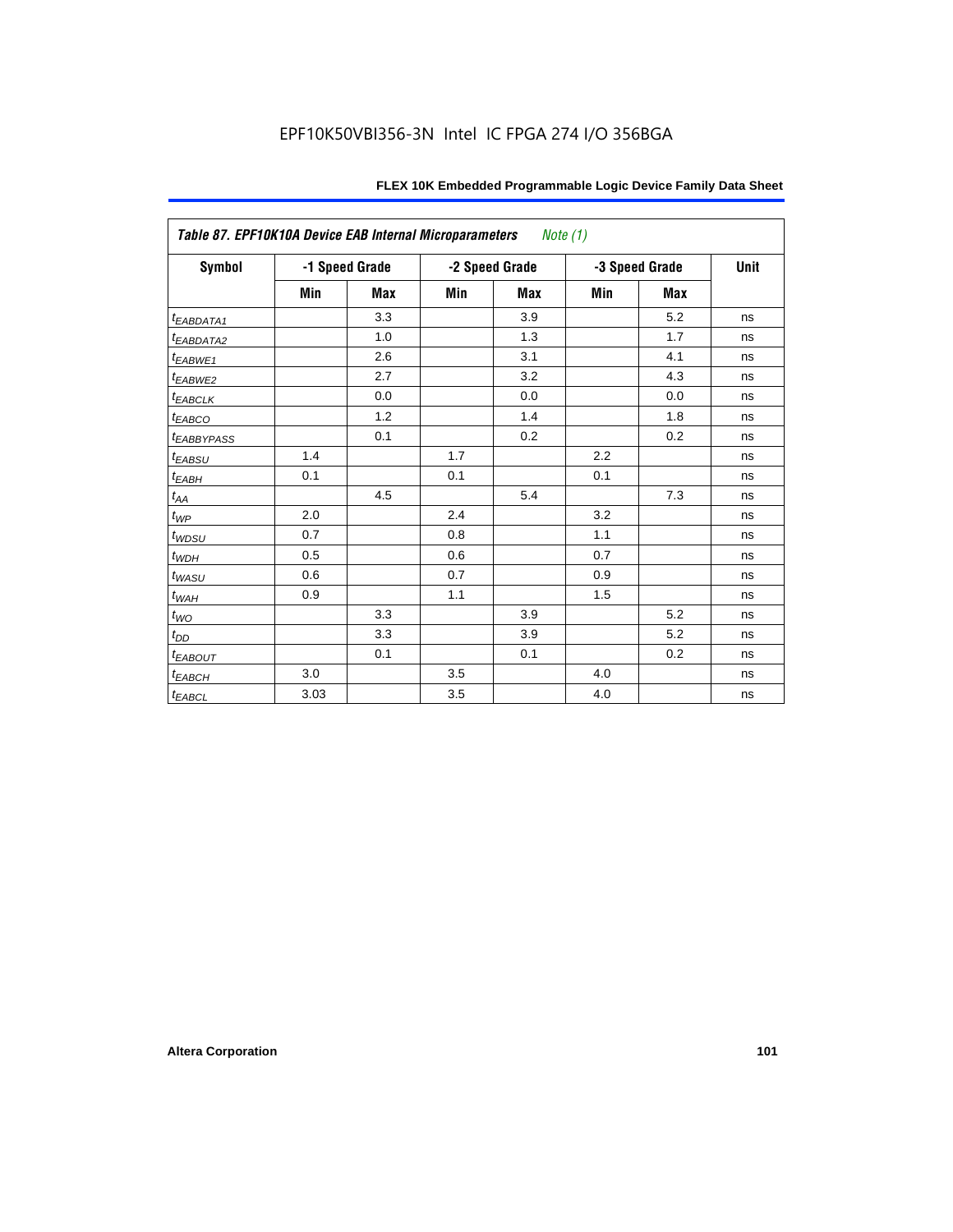| Table 88. EPF10K10A Device EAB Internal Timing Macroparameters |                |            |      |                | <i>Note</i> $(1)$ |                |      |  |
|----------------------------------------------------------------|----------------|------------|------|----------------|-------------------|----------------|------|--|
| Symbol                                                         | -1 Speed Grade |            |      | -2 Speed Grade |                   | -3 Speed Grade | Unit |  |
|                                                                | Min            | <b>Max</b> | Min  | Max            | Min               | Max            |      |  |
| $t_{EABA}$                                                     |                | 8.1        |      | 9.8            |                   | 13.1           | ns   |  |
| <sup>t</sup> EABRCCOMB                                         | 8.1            |            | 9.8  |                | 13.1              |                | ns   |  |
| <sup>t</sup> EABRCREG                                          | 5.8            |            | 6.9  |                | 9.3               |                | ns   |  |
| <sup>t</sup> EABWP                                             | 2.0            |            | 2.4  |                | 3.2               |                | ns   |  |
| <sup>t</sup> EABWCCOMB                                         | 3.5            |            | 4.2  |                | 5.6               |                | ns   |  |
| <sup>t</sup> EABWCREG                                          | 9.4            |            | 11.2 |                | 14.8              |                | ns   |  |
| <sup>t</sup> EABDD                                             |                | 6.9        |      | 8.3            |                   | 11.0           | ns   |  |
| <sup>t</sup> EABDATACO                                         |                | 1.3        |      | 1.5            |                   | 2.0            | ns   |  |
| <sup>t</sup> EABDATASU                                         | 2.4            |            | 3.0  |                | 3.9               |                | ns   |  |
| <sup>I</sup> EABDATAH                                          | 0.0            |            | 0.0  |                | 0.0               |                | ns   |  |
| <b><i>EABWESU</i></b>                                          | 4.1            |            | 4.9  |                | 6.5               |                | ns   |  |
| <sup>t</sup> EABWEH                                            | 0.0            |            | 0.0  |                | 0.0               |                | ns   |  |
| <sup>t</sup> EABWDSU                                           | 1.4            |            | 1.6  |                | 2.2               |                | ns   |  |
| <sup>t</sup> EABWDH                                            | 0.0            |            | 0.0  |                | 0.0               |                | ns   |  |
| <sup>t</sup> EABWASU                                           | 2.5            |            | 3.0  |                | 4.1               |                | ns   |  |
| <sup>t</sup> EABWAH                                            | 0.0            |            | 0.0  |                | 0.0               |                | ns   |  |
| t <sub>EABWO</sub>                                             |                | 6.2        |      | 7.5            |                   | 9.9            | ns   |  |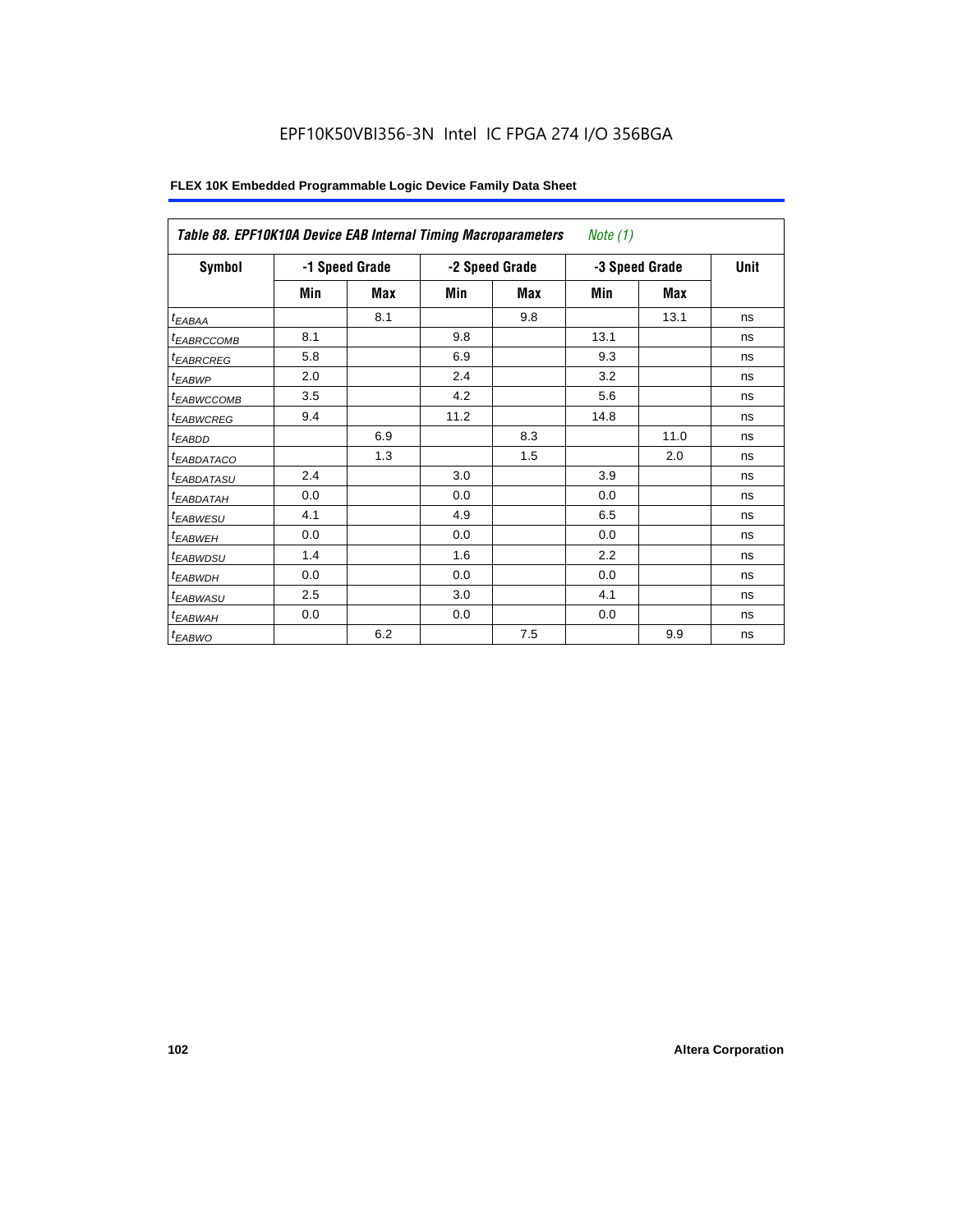| Table 89. EPF10K10A Device Interconnect Timing Microparameters<br>Note $(1)$ |     |                |                |     |                |            |      |  |  |
|------------------------------------------------------------------------------|-----|----------------|----------------|-----|----------------|------------|------|--|--|
| Symbol                                                                       |     | -1 Speed Grade | -2 Speed Grade |     | -3 Speed Grade |            | Unit |  |  |
|                                                                              | Min | Max            | Min            | Max | Min            | <b>Max</b> |      |  |  |
| $t_{DINZIOE}$                                                                |     | 4.2            |                | 5.0 |                | 6.5        | ns   |  |  |
| t <sub>DIN2LE</sub>                                                          |     | 2.2            |                | 2.6 |                | 3.4        | ns   |  |  |
| <sup>t</sup> DIN2DATA                                                        |     | 4.3            |                | 5.2 |                | 7.1        | ns   |  |  |
| t <sub>DCLK2IOE</sub>                                                        |     | 4.2            |                | 4.9 |                | 6.6        | ns   |  |  |
| t <sub>DCLK2LE</sub>                                                         |     | 2.2            |                | 2.6 |                | 3.4        | ns   |  |  |
| <i>t<sub>SAMELAB</sub></i>                                                   |     | 0.1            |                | 0.1 |                | 0.2        | ns   |  |  |
| <i>t</i> SAMEROW                                                             |     | 2.2            |                | 2.4 |                | 2.9        | ns   |  |  |
| <i>t<sub>SAMECOLUMN</sub></i>                                                |     | 0.8            |                | 1.0 |                | 1.4        | ns   |  |  |
| <i>t<sub>DIFFROW</sub></i>                                                   |     | 3.0            |                | 3.4 |                | 4.3        | ns   |  |  |
| <i>t</i> <sub>TWOROWS</sub>                                                  |     | 5.2            |                | 5.8 |                | 7.2        | ns   |  |  |
| <b><i>LEPERIPH</i></b>                                                       |     | 1.8            |                | 2.2 |                | 2.8        | ns   |  |  |
| <sup>t</sup> LABCARRY                                                        |     | 0.5            |                | 0.5 |                | 0.7        | ns   |  |  |
| t <sub>LABCASC</sub>                                                         |     | 0.9            |                | 1.0 |                | 1.5        | ns   |  |  |

| Table 90. EPF10K10A External Reference Timing Parameters | Note (1) |
|----------------------------------------------------------|----------|
|----------------------------------------------------------|----------|

| Symbol              | -1 Speed Grade |      | -2 Speed Grade |      | -3 Speed Grade | Unit       |    |
|---------------------|----------------|------|----------------|------|----------------|------------|----|
|                     | Min            | Max  | Min            | Max  | Min            | <b>Max</b> |    |
| t <sub>DRR</sub>    |                | 10.0 |                | 12.0 |                | 16.0       | ns |
| $t_{INSU}$ (2), (3) | 1.6            |      | 2.1            |      | 2.8            |            | ns |
| $t_{INH}$ (3)       | 0.0            |      | 0.0            |      | 0.0            |            | ns |
| toutco $(3)$        | 2.0            | 5.8  | 2.0            | 6.9  | 2.0            | 9.2        | ns |

*Table 91. EPF10K10A Device External Bidirectional Timing Parameters Note (1)*

| Symbol                  | -2 Speed Grade |     |     | -3 Speed Grade | -4 Speed Grade | Unit       |    |
|-------------------------|----------------|-----|-----|----------------|----------------|------------|----|
|                         | Min            | Max | Min | <b>Max</b>     | Min            | <b>Max</b> |    |
| <sup>t</sup> insubidir  | 2.4            |     | 3.3 |                | 4.5            |            | ns |
| <sup>T</sup> INHBIDIR   | 0.0            |     | 0.0 |                | 0.0            |            | ns |
| <sup>t</sup> OUTCOBIDIR | 2.0            | 5.8 | 2.0 | 6.9            | 2.0            | 9.2        | ns |
| <sup>t</sup> xzbidir    |                | 6.3 |     | 7.5            |                | 9.9        | ns |
| <sup>t</sup> zxbidir    |                | 6.3 |     | 7.5            |                | 9.9        | ns |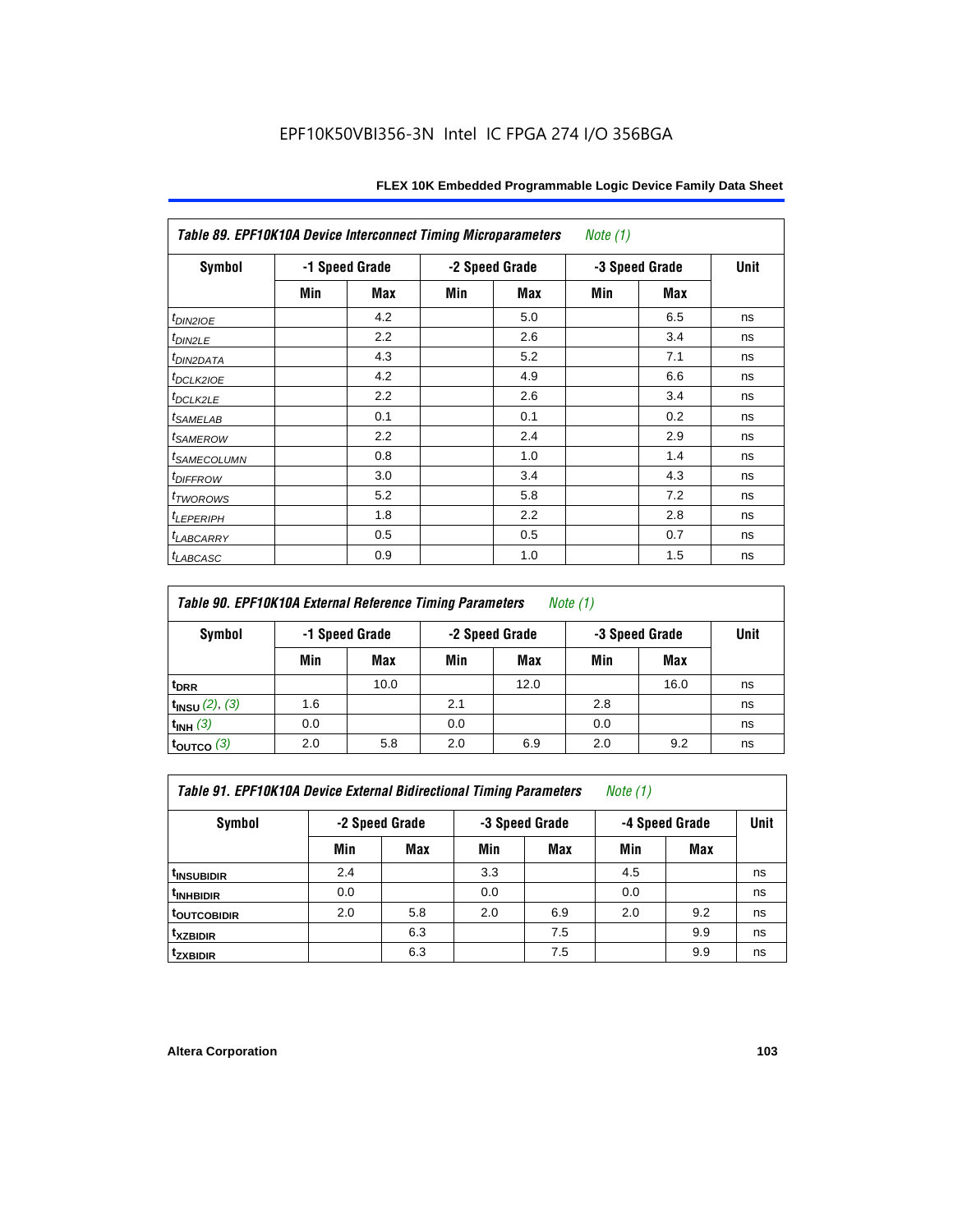#### *Notes to tables:*

- (1) All timing parameters are described in Tables 32 through 38 in this data sheet.
- (2) Using an LE to register the signal may provide a lower setup time.
- (3) This parameter is specified by characterization.

Tables 92 through 98 show EPF10K30A device internal and external timing parameters.

| Table 92. EPF10K30A Device LE Timing Microparameters Note (1) |                |     |                |     |                |     |      |  |  |
|---------------------------------------------------------------|----------------|-----|----------------|-----|----------------|-----|------|--|--|
| <b>Symbol</b>                                                 | -1 Speed Grade |     | -2 Speed Grade |     | -3 Speed Grade |     | Unit |  |  |
|                                                               | Min            | Max | Min            | Max | Min            | Max |      |  |  |
| $t_{LUT}$                                                     |                | 0.8 |                | 1.1 |                | 1.5 | ns   |  |  |
| $t_{CLUT}$                                                    |                | 0.6 |                | 0.7 |                | 1.0 | ns   |  |  |
| $t_{RLUT}$                                                    |                | 1.2 |                | 1.5 |                | 2.0 | ns   |  |  |
| <b><i>t<sub>PACKED</sub></i></b>                              |                | 0.6 |                | 0.6 |                | 1.0 | ns   |  |  |
| $t_{EN}$                                                      |                | 1.3 |                | 1.5 |                | 2.0 | ns   |  |  |
| $t_{CICO}$                                                    |                | 0.2 |                | 0.3 |                | 0.4 | ns   |  |  |
| $t_{\text{GEN}}$                                              |                | 0.8 |                | 1.0 |                | 1.3 | ns   |  |  |
| t <sub>CGENR</sub>                                            |                | 0.6 |                | 0.8 |                | 1.0 | ns   |  |  |
| $t_{CASC}$                                                    |                | 0.9 |                | 1.1 |                | 1.4 | ns   |  |  |
| $t_C$                                                         |                | 1.1 |                | 1.3 |                | 1.7 | ns   |  |  |
| $t_{CO}$                                                      |                | 0.4 |                | 0.6 |                | 0.7 | ns   |  |  |
| $t_{\text{COMB}}$                                             |                | 0.6 |                | 0.7 |                | 0.9 | ns   |  |  |
| $t_{\rm SU}$                                                  | 0.9            |     | 0.9            |     | 1.4            |     | ns   |  |  |
| $t_H$                                                         | 1.1            |     | 1.3            |     | 1.7            |     | ns   |  |  |
| $t_{PRE}$                                                     |                | 0.5 |                | 0.6 |                | 0.8 | ns   |  |  |
| $t_{CLR}$                                                     |                | 0.5 |                | 0.6 |                | 0.8 | ns   |  |  |
| $t_{CH}$                                                      | 3.0            |     | 3.5            |     | 4.0            |     | ns   |  |  |
| $t_{CL}$                                                      | 3.0            |     | 3.5            |     | 4.0            |     | ns   |  |  |

*Table 93. EPF10K30A Device IOE Timing Microparameters Note (1) (Part 1 of 2)*

| Symbol           |     | -1 Speed Grade |     | -2 Speed Grade |     | -3 Speed Grade |    |  |  |  |
|------------------|-----|----------------|-----|----------------|-----|----------------|----|--|--|--|
|                  | Min | Max            | Min | <b>Max</b>     | Min | <b>Max</b>     |    |  |  |  |
| t <sub>IOD</sub> |     | 2.2            |     | 2.6            |     | 3.4            | ns |  |  |  |
| $t_{\text{IOC}}$ |     | 0.3            |     | 0.3            |     | 0.5            | ns |  |  |  |
| $t_{IOCO}$       |     | 0.2            |     | 0.2            |     | 0.3            | ns |  |  |  |
| $t_{IOCOMB}$     |     | 0.5            |     | 0.6            |     | 0.8            | ns |  |  |  |
| $t_{IOSU}$       | 1.4 |                | 1.7 |                | 2.2 |                | ns |  |  |  |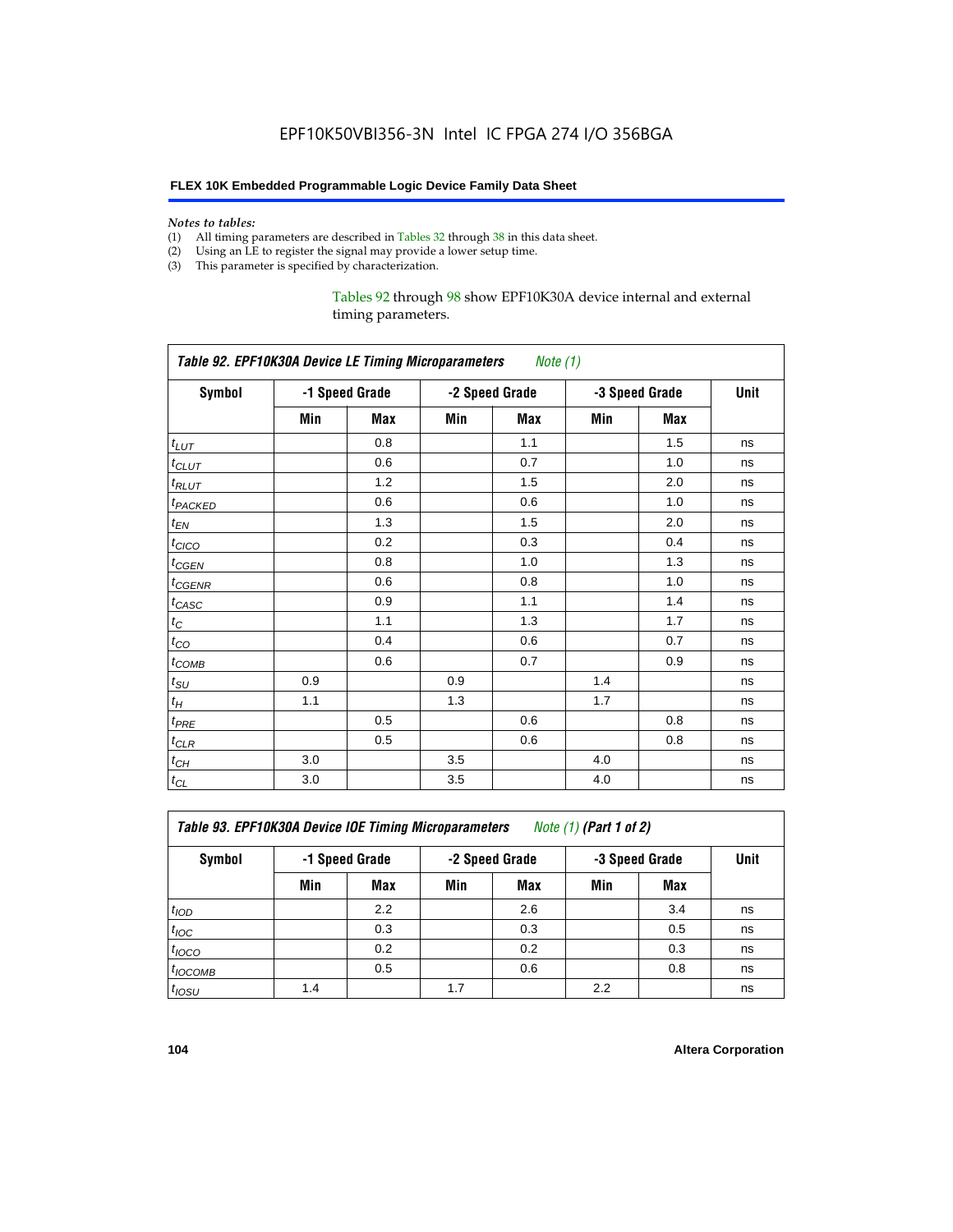| Table 93. EPF10K30A Device IOE Timing Microparameters<br>Note (1) (Part 2 of 2) |     |                |     |                |     |                |    |  |  |
|---------------------------------------------------------------------------------|-----|----------------|-----|----------------|-----|----------------|----|--|--|
| <b>Symbol</b>                                                                   |     | -1 Speed Grade |     | -2 Speed Grade |     | -3 Speed Grade |    |  |  |
|                                                                                 | Min | Max            | Min | Max            | Min | <b>Max</b>     |    |  |  |
| $t_{IOH}$                                                                       | 0.9 |                | 1.1 |                | 1.4 |                | ns |  |  |
| $t_{IOCLR}$                                                                     |     | 0.7            |     | 0.8            |     | 1.0            | ns |  |  |
| $t_{OD1}$                                                                       |     | 1.9            |     | 2.2            |     | 2.9            | ns |  |  |
| $t_{OD2}$                                                                       |     | 4.8            |     | 5.6            |     | 7.3            | ns |  |  |
| $t_{OD3}$                                                                       |     | 7.0            |     | 8.2            |     | 10.8           | ns |  |  |
| $t_{XZ}$                                                                        |     | 2.2            |     | 2.6            |     | 3.4            | ns |  |  |
| $t_{ZX1}$                                                                       |     | 2.2            |     | 2.6            |     | 3.4            | ns |  |  |
| $t_{ZX2}$                                                                       |     | 5.1            |     | 6.0            |     | 7.8            | ns |  |  |
| $t_{ZX3}$                                                                       |     | 7.3            |     | 8.6            |     | 11.3           | ns |  |  |
| $t_{INREG}$                                                                     |     | 4.4            |     | 5.2            |     | 6.8            | ns |  |  |
| $t_{IOFD}$                                                                      |     | 3.8            |     | 4.5            |     | 5.9            | ns |  |  |
| $t_{INCOMB}$                                                                    |     | 3.8            |     | 4.5            |     | 5.9            | ns |  |  |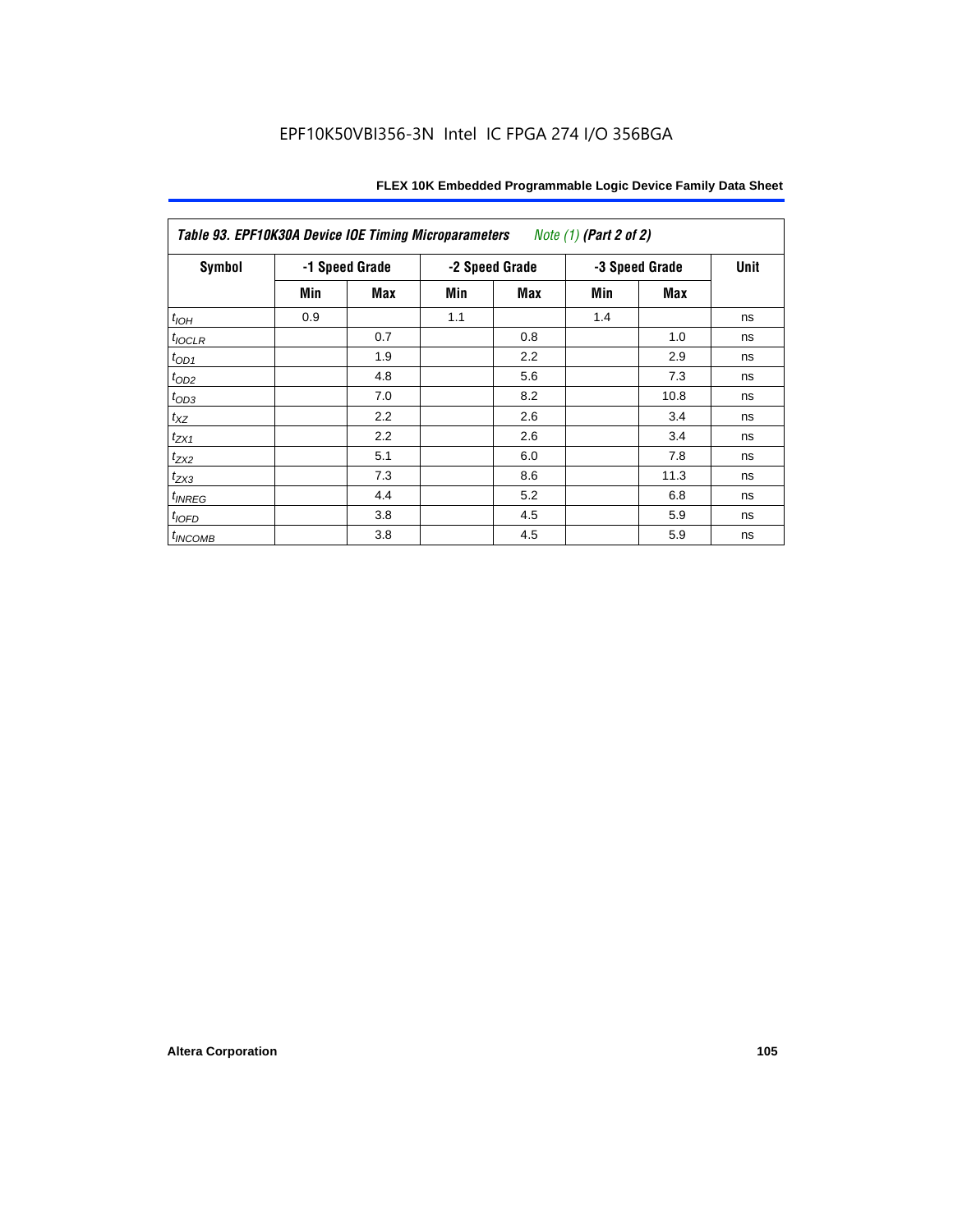| Symbol                 | -1 Speed Grade |            | -2 Speed Grade |            | -3 Speed Grade |            | Unit |
|------------------------|----------------|------------|----------------|------------|----------------|------------|------|
|                        | Min            | <b>Max</b> | Min            | <b>Max</b> | Min            | <b>Max</b> |      |
| <sup>t</sup> EABDATA1  |                | 5.5        |                | 6.5        |                | 8.5        | ns   |
| <sup>t</sup> EABDATA2  |                | 1.1        |                | 1.3        |                | 1.8        | ns   |
| <sup>t</sup> EABWE1    |                | 2.4        |                | 2.8        |                | 3.7        | ns   |
| <sup>t</sup> EABWE2    |                | 2.1        |                | 2.5        |                | 3.2        | ns   |
| <sup>t</sup> EABCLK    |                | 0.0        |                | 0.0        |                | 0.2        | ns   |
| <sup>t</sup> EABCO     |                | 1.7        |                | 2.0        |                | 2.6        | ns   |
| <sup>t</sup> EABBYPASS |                | 0.0        |                | 0.0        |                | 0.3        | ns   |
| <sup>t</sup> EABSU     | 1.2            |            | 1.4            |            | 1.9            |            | ns   |
| t <sub>EABH</sub>      | 0.1            |            | 0.1            |            | 0.3            |            | ns   |
| $t_{AA}$               |                | 4.2        |                | 5.0        |                | 6.5        | ns   |
| $t_{\mathcal{WP}}$     | 3.8            |            | 4.5            |            | 5.9            |            | ns   |
| t <sub>WDSU</sub>      | 0.1            |            | 0.1            |            | 0.2            |            | ns   |
| $t_{WDH}$              | 0.1            |            | 0.1            |            | 0.2            |            | ns   |
| t <sub>WASU</sub>      | 0.1            |            | 0.1            |            | 0.2            |            | ns   |
| $t_{\underline{W AH}}$ | 0.1            |            | 0.1            |            | 0.2            |            | ns   |
| $t_{WO}$               |                | 3.7        |                | 4.4        |                | 6.4        | ns   |
| $t_{\underline{OD}}$   |                | 3.7        |                | 4.4        |                | 6.4        | ns   |
| <sup>t</sup> EABOUT    |                | 0.0        |                | 0.1        |                | 0.6        | ns   |
| t <sub>EABCH</sub>     | 3.0            |            | 3.5            |            | 4.0            |            | ns   |
| $t_{EABCL}$            | 3.8            |            | 4.5            |            | 5.9            |            | ns   |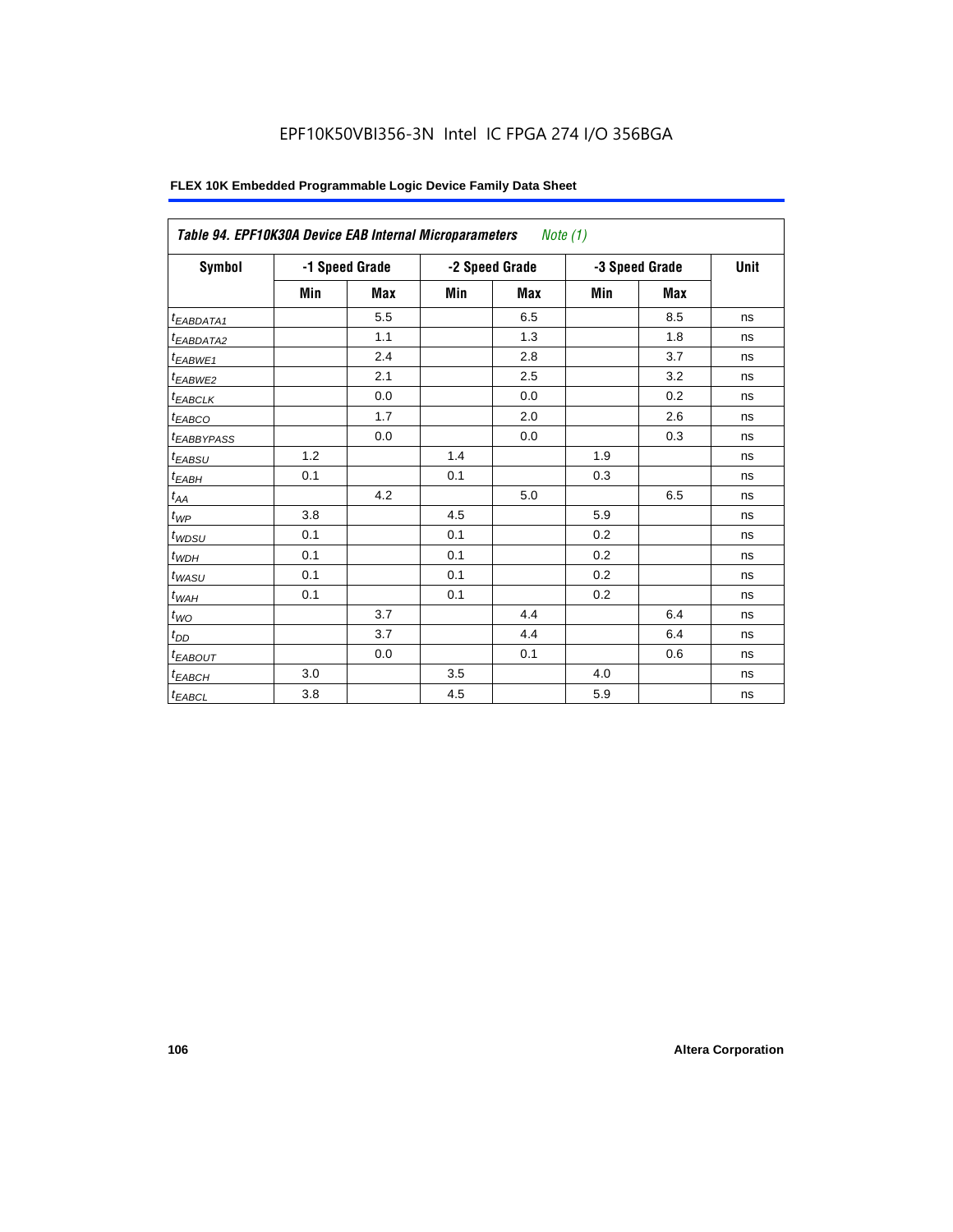| Table 95. EPF10K30A Device EAB Internal Timing Macroparameters<br>Note $(1)$ |                |     |                |      |                |      |      |  |  |
|------------------------------------------------------------------------------|----------------|-----|----------------|------|----------------|------|------|--|--|
| <b>Symbol</b>                                                                | -1 Speed Grade |     | -2 Speed Grade |      | -3 Speed Grade |      | Unit |  |  |
|                                                                              | Min            | Max | Min            | Max  | Min            | Max  |      |  |  |
| $t_{EABAA}$                                                                  |                | 9.7 |                | 11.6 |                | 16.2 | ns   |  |  |
| <i><b>EABRCCOMB</b></i>                                                      | 9.7            |     | 11.6           |      | 16.2           |      | ns   |  |  |
| <b><i>EABRCREG</i></b>                                                       | 5.9            |     | 7.1            |      | 9.7            |      | ns   |  |  |
| t <sub>EABWP</sub>                                                           | 3.8            |     | 4.5            |      | 5.9            |      | ns   |  |  |
| <sup>t</sup> EABWCCOMB                                                       | 4.0            |     | 4.7            |      | 6.3            |      | ns   |  |  |
| <sup>t</sup> EABWCREG                                                        | 9.8            |     | 11.6           |      | 16.6           |      | ns   |  |  |
| <sup>t</sup> EABDD                                                           |                | 9.2 |                | 11.0 |                | 16.1 | ns   |  |  |
| <i>EABDATACO</i>                                                             |                | 1.7 |                | 2.1  |                | 3.4  | ns   |  |  |
| <sup>t</sup> EABDATASU                                                       | 2.3            |     | 2.7            |      | 3.5            |      | ns   |  |  |
| <sup>t</sup> EABDATAH                                                        | 0.0            |     | 0.0            |      | 0.0            |      | ns   |  |  |
| <sup>t</sup> EABWESU                                                         | 3.3            |     | 3.9            |      | 4.9            |      | ns   |  |  |
| t <sub>EABWEH</sub>                                                          | 0.0            |     | 0.0            |      | 0.0            |      | ns   |  |  |
| <i>t<sub>EABWDSU</sub></i>                                                   | 3.2            |     | 3.8            |      | 5.0            |      | ns   |  |  |
| t <sub>EABWDH</sub>                                                          | 0.0            |     | 0.0            |      | 0.0            |      | ns   |  |  |
| t <sub>EABWASU</sub>                                                         | 3.7            |     | 4.4            |      | 5.1            |      | ns   |  |  |
| <sup>t</sup> EABWAH                                                          | 0.0            |     | 0.0            |      | 0.0            |      | ns   |  |  |
| t <sub>EABWO</sub>                                                           |                | 6.1 |                | 7.3  |                | 11.3 | ns   |  |  |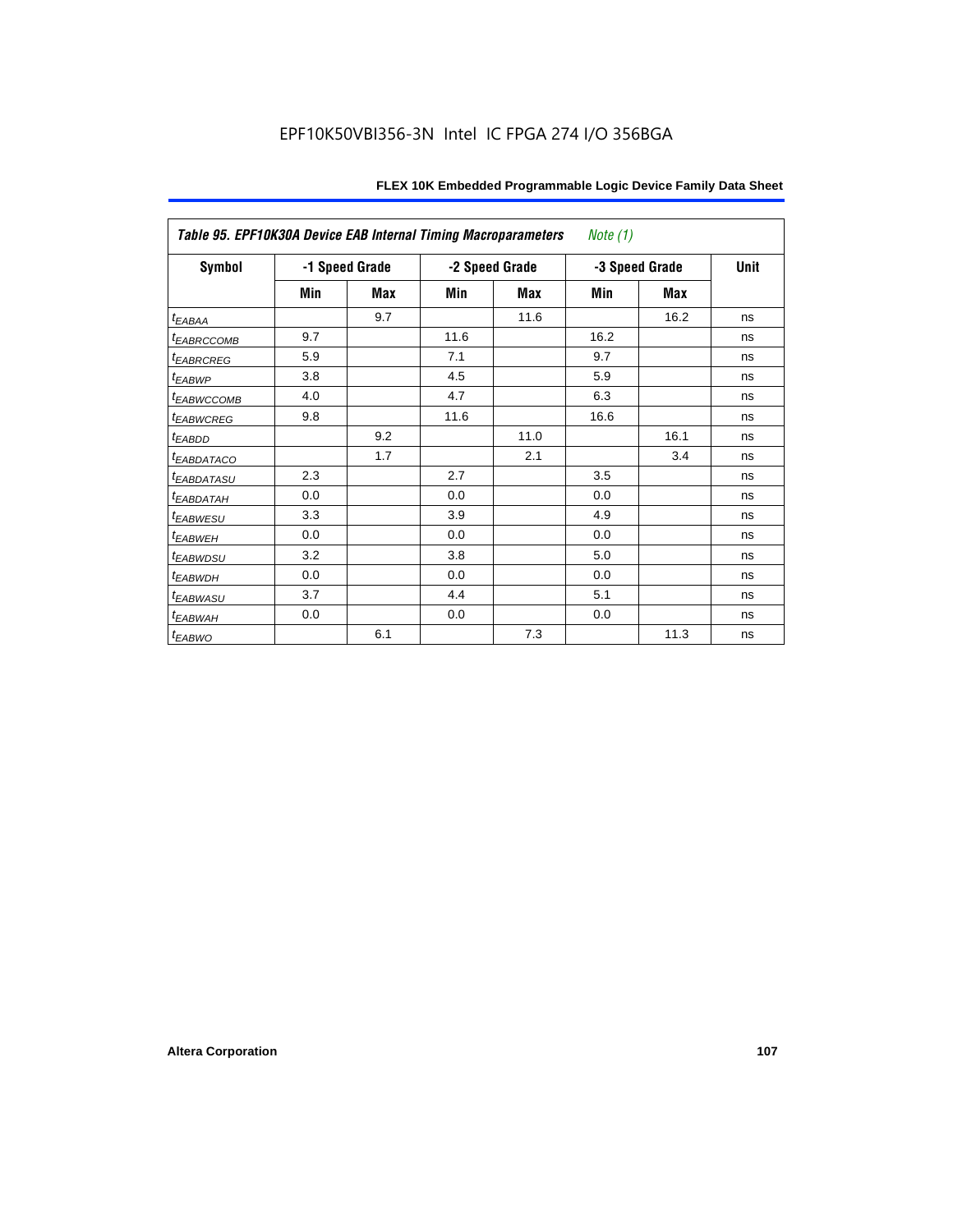| <b>Symbol</b>              |     | -1 Speed Grade |     | -2 Speed Grade | -3 Speed Grade | <b>Unit</b> |    |
|----------------------------|-----|----------------|-----|----------------|----------------|-------------|----|
|                            | Min | <b>Max</b>     | Min | Max            | Min            | Max         |    |
| $t_{DINZIOE}$              |     | 3.9            |     | 4.4            |                | 5.1         | ns |
| t <sub>DIN2LE</sub>        |     | 1.2            |     | 1.5            |                | 1.9         | ns |
| <sup>t</sup> DIN2DATA      |     | 3.2            |     | 3.6            |                | 4.5         | ns |
| t <sub>DCLK2IOE</sub>      |     | 3.0            |     | 3.5            |                | 4.6         | ns |
| <sup>t</sup> DCLK2LE       |     | 1.2            |     | 1.5            |                | 1.9         | ns |
| <sup>t</sup> SAMELAB       |     | 0.1            |     | 0.1            |                | 0.2         | ns |
| <sup>t</sup> SAMEROW       |     | 2.3            |     | 2.4            |                | 2.7         | ns |
| <sup>t</sup> SAMECOLUMN    |     | 1.3            |     | 1.4            |                | 1.9         | ns |
| <i>t<sub>DIFFROW</sub></i> |     | 3.6            |     | 3.8            |                | 4.6         | ns |
| <sup>t</sup> TWOROWS       |     | 5.9            |     | 6.2            |                | 7.3         | ns |
| <sup>t</sup> LEPERIPH      |     | 3.5            |     | 3.8            |                | 4.1         | ns |
| <b>LABCARRY</b>            |     | 0.3            |     | 0.4            |                | 0.5         | ns |
| <sup>t</sup> LABCASC       |     | 0.9            |     | 1.1            |                | 1.4         | ns |

## **FLEX 10K Embedded Programmable Logic Device Family Data Sheet**

| Table 97. EPF10K30A External Reference Timing Parameters<br>Note (1) |     |                                  |     |                |     |      |    |  |  |
|----------------------------------------------------------------------|-----|----------------------------------|-----|----------------|-----|------|----|--|--|
| Symbol                                                               |     | -2 Speed Grade<br>-1 Speed Grade |     | -3 Speed Grade |     | Unit |    |  |  |
|                                                                      | Min | Max                              | Min | Max            | Min | Max  |    |  |  |
| t <sub>DRR</sub>                                                     |     | 11.0                             |     | 13.0           |     | 17.0 | ns |  |  |
| $t_{INSU}$ (2), (3)                                                  | 2.5 |                                  | 3.1 |                | 3.9 |      | ns |  |  |
| $t_{INH}$ (3)                                                        | 0.0 |                                  | 0.0 |                | 0.0 |      | ns |  |  |
| $t_{\text{OUTCO}}$ (3)                                               | 2.0 | 5.4                              | 2.0 | 6.2            | 2.0 | 8.3  | ns |  |  |

*Table 98. EPF10K30A Device External Bidirectional Timing Parameters Note (1)*

| Symbol                 |     | -1 Speed Grade |     | -2 Speed Grade |     | -3 Speed Grade |    |  |
|------------------------|-----|----------------|-----|----------------|-----|----------------|----|--|
|                        | Min | <b>Max</b>     | Min | <b>Max</b>     | Min | <b>Max</b>     |    |  |
| <sup>t</sup> insubidir | 4.2 |                | 4.9 |                | 6.8 |                | ns |  |
| <sup>t</sup> INHBIDIR  | 0.0 |                | 0.0 |                | 0.0 |                | ns |  |
| <b>toutcobidir</b>     | 2.0 | 5.4            | 2.0 | 6.2            | 2.0 | 8.3            | ns |  |
| <sup>t</sup> xzbidir   |     | 6.2            |     | 7.5            |     | 9.8            | ns |  |
| <i>t</i> zxbidir       |     | 6.2            |     | 7.5            |     | 9.8            | ns |  |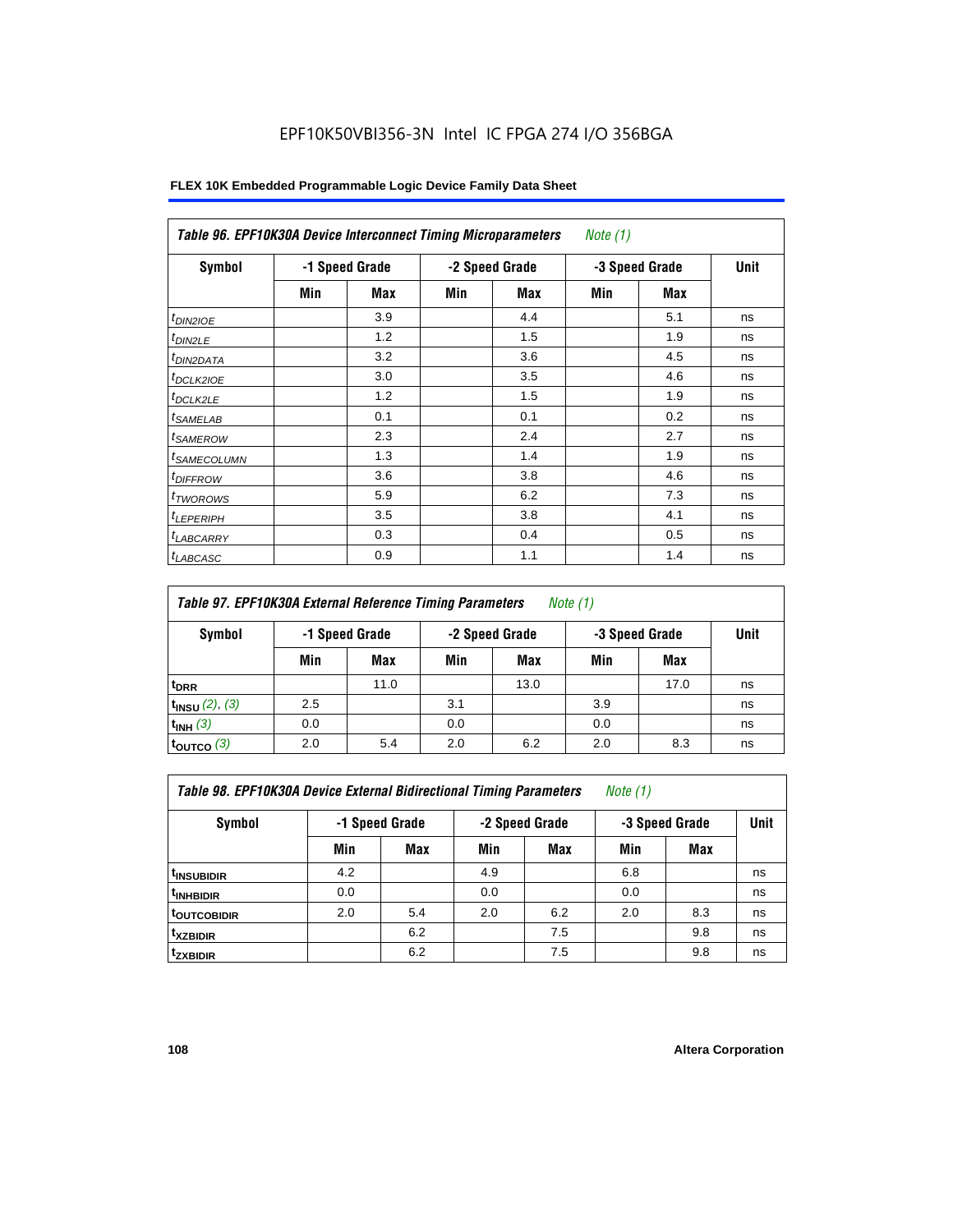#### *Notes to tables:*

- (1) All timing parameters are described in Tables 32 through 38 in this data sheet.
- (2) Using an LE to register the signal may provide a lower setup time.
- (3) This parameter is specified by characterization.

Tables 99 through 105 show EPF10K100A device internal and external timing parameters.

| Table 99. EPF10K100A Device LE Timing Microparameters Note (1) |     |                |     |                                  |     |     |      |  |
|----------------------------------------------------------------|-----|----------------|-----|----------------------------------|-----|-----|------|--|
| <b>Symbol</b>                                                  |     | -1 Speed Grade |     | -2 Speed Grade<br>-3 Speed Grade |     |     | Unit |  |
|                                                                | Min | <b>Max</b>     | Min | Max                              | Min | Max |      |  |
| $t_{LUT}$                                                      |     | 1.0            |     | 1.2                              |     | 1.4 | ns   |  |
| $t_{CLUT}$                                                     |     | 0.8            |     | 0.9                              |     | 1.1 | ns   |  |
| $t_{RLUT}$                                                     |     | 1.4            |     | 1.6                              |     | 1.9 | ns   |  |
| t <sub>PACKED</sub>                                            |     | 0.4            |     | 0.5                              |     | 0.5 | ns   |  |
| $t_{EN}$                                                       |     | 0.6            |     | 0.7                              |     | 0.8 | ns   |  |
| $t_{CICO}$                                                     |     | 0.2            |     | 0.2                              |     | 0.3 | ns   |  |
| $t_{\text{CGEN}}$                                              |     | 0.4            |     | 0.4                              |     | 0.6 | ns   |  |
| $t_{GENR}$                                                     |     | 0.6            |     | 0.7                              |     | 0.8 | ns   |  |
| $t_{CASC}$                                                     |     | 0.7            |     | 0.9                              |     | 1.0 | ns   |  |
| $t_{\rm C}$                                                    |     | 0.9            |     | 1.0                              |     | 1.2 | ns   |  |
| $t_{CO}$                                                       |     | 0.2            |     | 0.3                              |     | 0.3 | ns   |  |
| $t_{COMB}$                                                     |     | 0.6            |     | 0.7                              |     | 0.8 | ns   |  |
| $t_{\rm SU}$                                                   | 0.8 |                | 1.0 |                                  | 1.2 |     | ns   |  |
| $t_H\,$                                                        | 0.3 |                | 0.5 |                                  | 0.5 |     | ns   |  |
| $t_{PRE}$                                                      |     | 0.3            |     | 0.3                              |     | 0.4 | ns   |  |
| $t_{CLR}$                                                      |     | 0.3            |     | 0.3                              |     | 0.4 | ns   |  |
| $t_{CH}$                                                       | 2.5 |                | 3.5 |                                  | 4.0 |     | ns   |  |
| $t_{CL}$                                                       | 2.5 |                | 3.5 |                                  | 4.0 |     | ns   |  |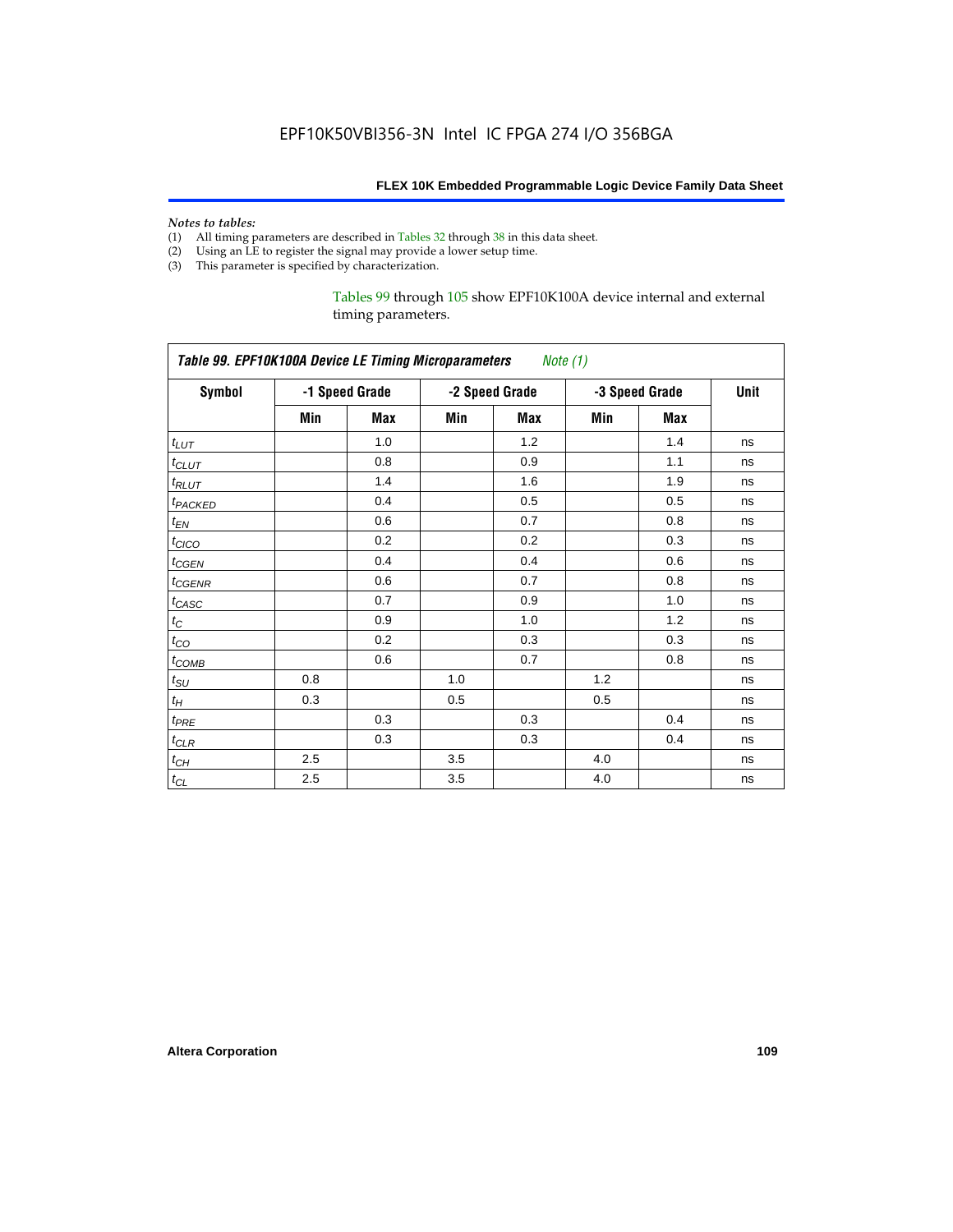| Table 100. EPF10K100A Device IOE Timing Microparameters |                |            |     |                | Note $(1)$     |      |    |
|---------------------------------------------------------|----------------|------------|-----|----------------|----------------|------|----|
| Symbol                                                  | -1 Speed Grade |            |     | -2 Speed Grade | -3 Speed Grade | Unit |    |
|                                                         | Min            | <b>Max</b> | Min | <b>Max</b>     | Min            | Max  |    |
| t <sub>IOD</sub>                                        |                | 2.5        |     | 2.9            |                | 3.4  | ns |
| $t_{\text{IOC}}$                                        |                | 0.3        |     | 0.3            |                | 0.4  | ns |
| $t_{IOCO}$                                              |                | 0.2        |     | 0.2            |                | 0.3  | ns |
| $t_{IOCOMB}$                                            |                | 0.5        |     | 0.6            |                | 0.7  | ns |
| $t_{IOSU}$                                              | 1.3            |            | 1.7 |                | 1.8            |      | ns |
| $t_{IOM}$                                               | 0.2            |            | 0.2 |                | 0.3            |      | ns |
| $t_{IOCLR}$                                             |                | 1.0        |     | 1.2            |                | 1.4  | ns |
| $t_{OD1}$                                               |                | 2.2        |     | 2.6            |                | 3.0  | ns |
| $t_{OD2}$                                               |                | 4.5        |     | 5.3            |                | 6.1  | ns |
| $t_{OD3}$                                               |                | 6.8        |     | 7.9            |                | 9.3  | ns |
| $t_{\mathsf{XZ}}$                                       |                | 2.7        |     | 3.1            |                | 3.7  | ns |
| $t_{ZX1}$                                               |                | 2.7        |     | 3.1            |                | 3.7  | ns |
| $t_{ZX2}$                                               |                | 5.0        |     | 5.8            |                | 6.8  | ns |
| $t_{ZX3}$                                               |                | 7.3        |     | 8.4            |                | 10.0 | ns |
| $t_{INREG}$                                             |                | 5.3        |     | 6.1            |                | 7.2  | ns |
| $t_{IOFD}$                                              |                | 4.7        |     | 5.5            |                | 6.4  | ns |
| $t_{INCOMB}$                                            |                | 4.7        |     | 5.5            |                | 6.4  | ns |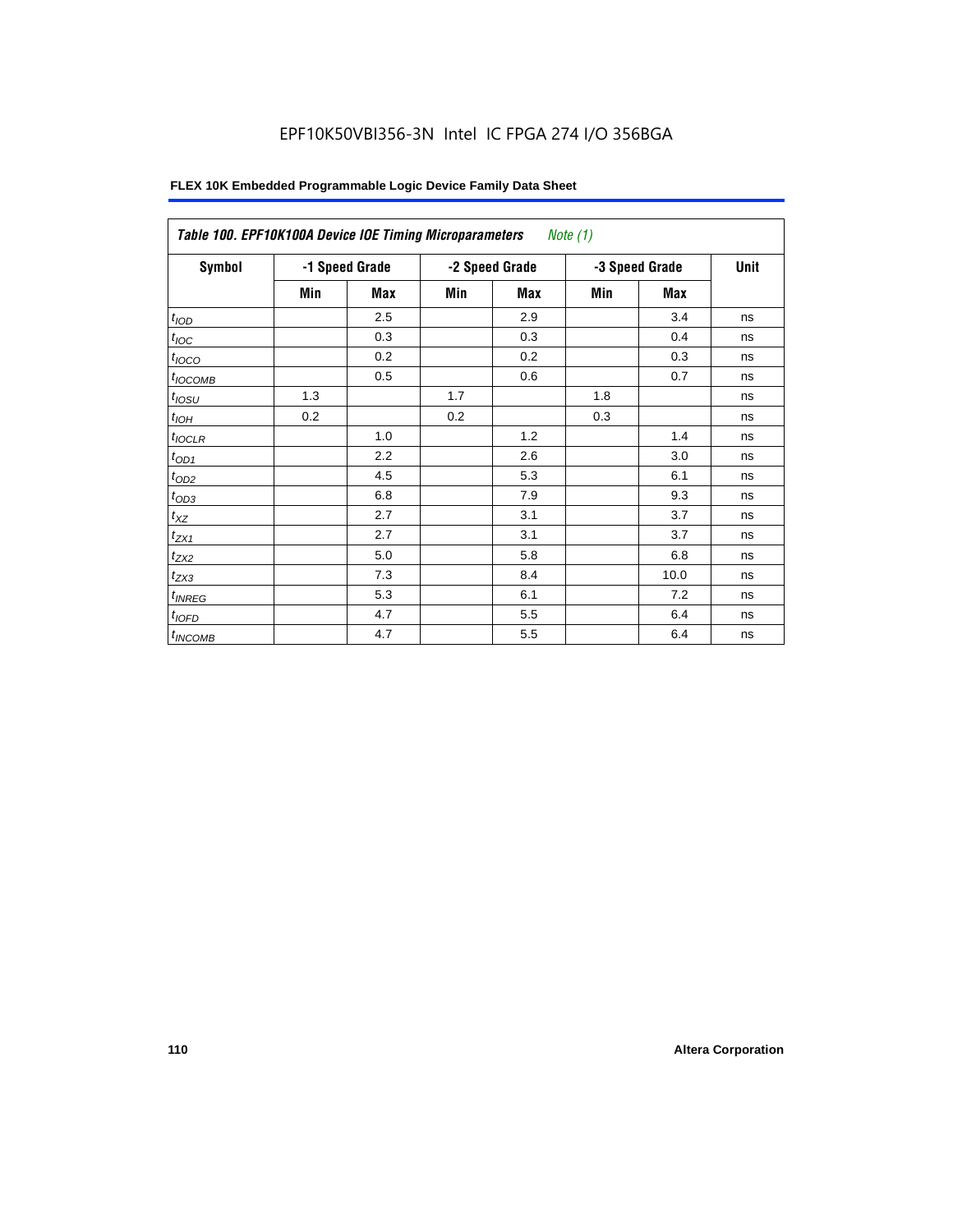| Table 101. EPF10K100A Device EAB Internal Microparameters |     |                |     |                | Note (1) |                |      |
|-----------------------------------------------------------|-----|----------------|-----|----------------|----------|----------------|------|
| Symbol                                                    |     | -1 Speed Grade |     | -2 Speed Grade |          | -3 Speed Grade | Unit |
|                                                           | Min | <b>Max</b>     | Min | <b>Max</b>     | Min      | <b>Max</b>     |      |
| t <sub>EABDATA1</sub>                                     |     | 1.8            |     | 2.1            |          | 2.4            | ns   |
| t <sub>EABDATA2</sub>                                     |     | 3.2            |     | 3.7            |          | 4.4            | ns   |
| t <sub>EABWE1</sub>                                       |     | 0.8            |     | 0.9            |          | 1.1            | ns   |
| t <sub>EABWE2</sub>                                       |     | 2.3            |     | 2.7            |          | 3.1            | ns   |
| $t_{EABCLK}$                                              |     | 0.8            |     | 0.9            |          | 1.1            | ns   |
| $t_{EABCO}$                                               |     | 1.0            |     | 1.1            |          | 1.4            | ns   |
| <b><i>EABBYPASS</i></b>                                   |     | 0.3            |     | 0.3            |          | 0.4            | ns   |
| $t_{EABSU}$                                               | 1.3 |                | 1.5 |                | 1.8      |                | ns   |
| $t_{EABH}$                                                | 0.4 |                | 0.5 |                | 0.5      |                | ns   |
| $t_{\mathit{AA}}$                                         |     | 4.1            |     | 4.8            |          | 5.6            | ns   |
| $t_{\mathit{WP}}$                                         | 3.2 |                | 3.7 |                | 4.4      |                | ns   |
| $t_{WDSU}$                                                | 2.4 |                | 2.8 |                | 3.3      |                | ns   |
| $t_{WDH}$                                                 | 0.2 |                | 0.2 |                | 0.3      |                | ns   |
| $t_{\textit{WASU}}$                                       | 0.2 |                | 0.2 |                | 0.3      |                | ns   |
| $t_{\underline{W AH}}$                                    | 0.0 |                | 0.0 |                | 0.0      |                | ns   |
| $t_{WO}$                                                  |     | 3.4            |     | 3.9            |          | 4.6            | ns   |
| $t_{DD}$                                                  |     | 3.4            |     | 3.9            |          | 4.6            | ns   |
| $t_{EABOUT}$                                              |     | 0.3            |     | 0.3            |          | 0.4            | ns   |
| $t_{EABCH}$                                               | 2.5 |                | 3.5 |                | 4.0      |                | ns   |
| $t_{EABCL}$                                               | 3.2 |                | 3.7 |                | 4.4      |                | ns   |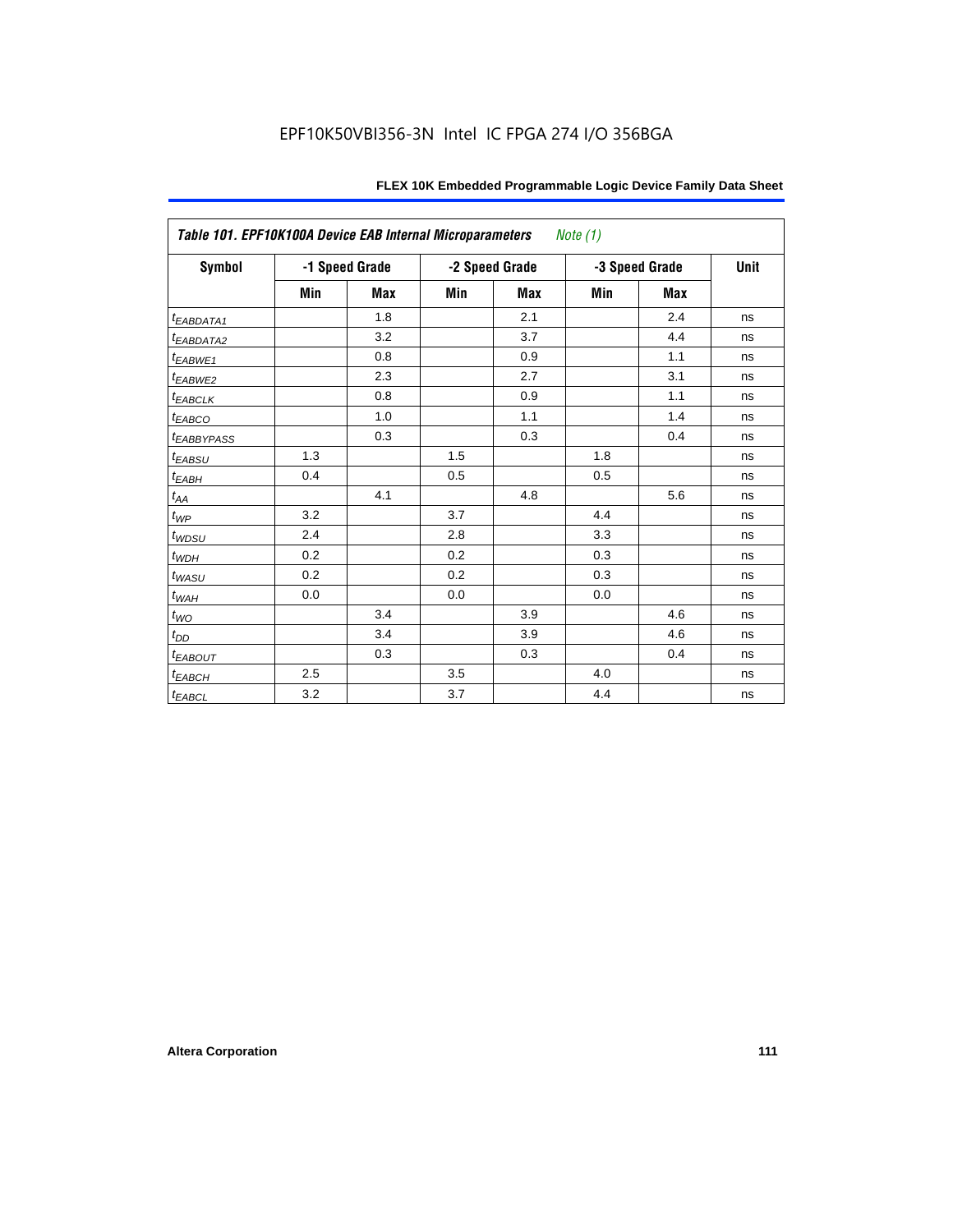| Table 102. EPF10K100A Device EAB Internal Timing Macroparameters |                |     |      |                | Note (1)       |      |    |
|------------------------------------------------------------------|----------------|-----|------|----------------|----------------|------|----|
| Symbol                                                           | -1 Speed Grade |     |      | -2 Speed Grade | -3 Speed Grade | Unit |    |
|                                                                  | Min            | Max | Min  | Max            | Min            | Max  |    |
| $t_{EABA}$                                                       |                | 6.8 |      | 7.8            |                | 9.2  | ns |
| <sup>t</sup> EABRCCOMB                                           | 6.8            |     | 7.8  |                | 9.2            |      | ns |
| <sup>t</sup> EABRCREG                                            | 5.4            |     | 6.2  |                | 7.4            |      | ns |
| <sup>t</sup> EABWP                                               | 3.2            |     | 3.7  |                | 4.4            |      | ns |
| <sup>t</sup> EABWCCOMB                                           | 3.4            |     | 3.9  |                | 4.7            |      | ns |
| <sup>t</sup> EABWCREG                                            | 9.4            |     | 10.8 |                | 12.8           |      | ns |
| <sup>t</sup> EABDD                                               |                | 6.1 |      | 6.9            |                | 8.2  | ns |
| <sup>t</sup> EABDATACO                                           |                | 2.1 |      | 2.3            |                | 2.9  | ns |
| <sup>t</sup> EABDATASU                                           | 3.7            |     | 4.3  |                | 5.1            |      | ns |
| <sup>t</sup> EABDATAH                                            | 0.0            |     | 0.0  |                | 0.0            |      | ns |
| <sup>t</sup> EABWESU                                             | 2.8            |     | 3.3  |                | 3.8            |      | ns |
| <sup>t</sup> EABWEH                                              | 0.0            |     | 0.0  |                | 0.0            |      | ns |
| <sup>t</sup> EABWDSU                                             | 3.4            |     | 4.0  |                | 4.6            |      | ns |
| <sup>t</sup> EABWDH                                              | 0.0            |     | 0.0  |                | 0.0            |      | ns |
| <sup>t</sup> EABWASU                                             | 1.9            |     | 2.3  |                | 2.6            |      | ns |
| <sup>t</sup> EABWAH                                              | 0.0            |     | 0.0  |                | 0.0            |      | ns |
| t <sub>EABWO</sub>                                               |                | 5.1 |      | 5.7            |                | 6.9  | ns |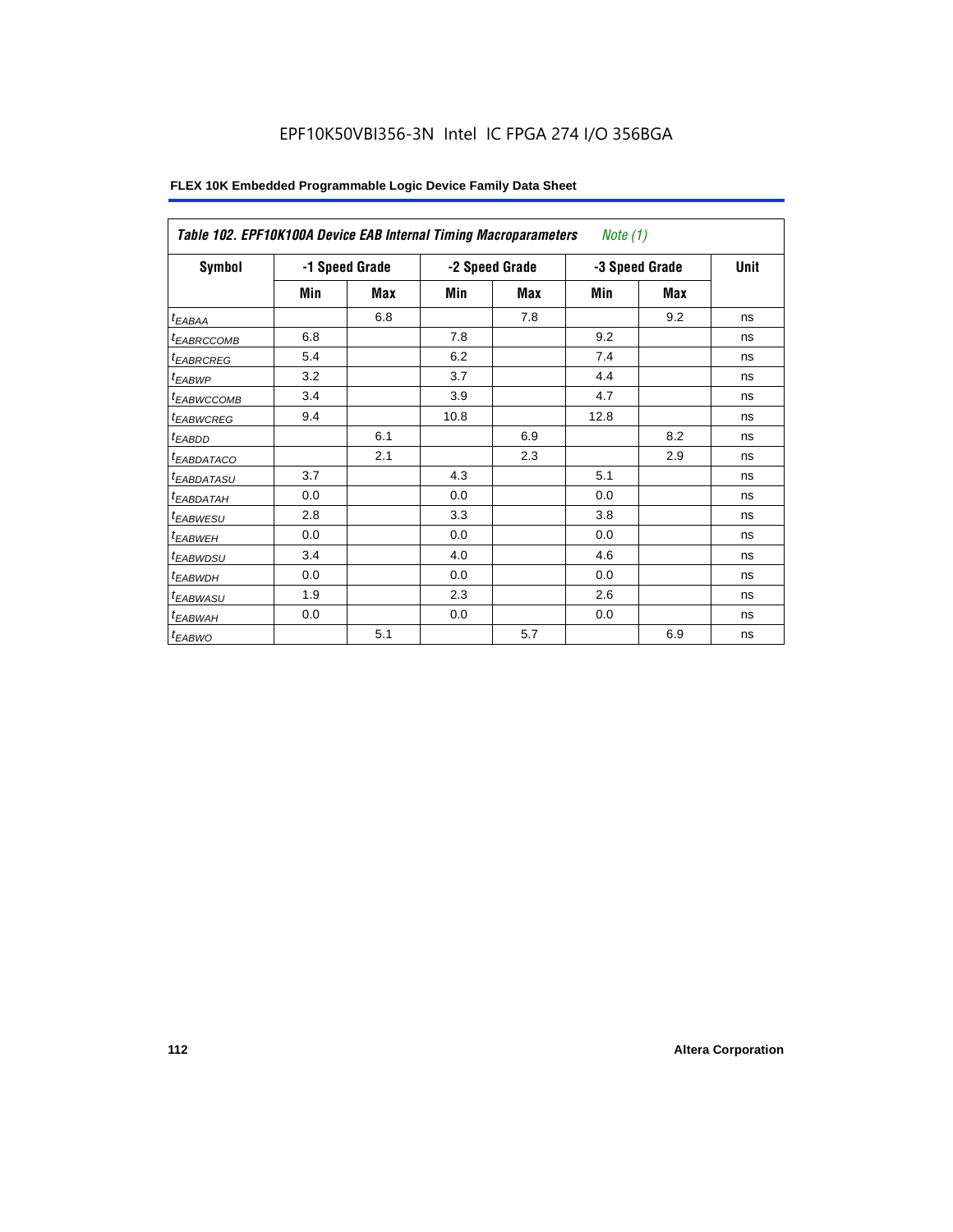| Table 103. EPF10K100A Device Interconnect Timing Microparameters<br>Note $(1)$ |                |     |     |                |                |      |    |  |  |  |
|--------------------------------------------------------------------------------|----------------|-----|-----|----------------|----------------|------|----|--|--|--|
| Symbol                                                                         | -1 Speed Grade |     |     | -2 Speed Grade | -3 Speed Grade | Unit |    |  |  |  |
|                                                                                | Min            | Max | Min | Max            | Min            | Max  |    |  |  |  |
| $t_{DINZIOE}$                                                                  |                | 4.8 |     | 5.4            |                | 6.0  | ns |  |  |  |
| $t_{DIN2LE}$                                                                   |                | 2.0 |     | 2.4            |                | 2.7  | ns |  |  |  |
| <sup>t</sup> DIN2DATA                                                          |                | 2.4 |     | 2.7            |                | 2.9  | ns |  |  |  |
| t <sub>DCLK2IOE</sub>                                                          |                | 2.6 |     | 3.0            |                | 3.5  | ns |  |  |  |
| $t_{DCLK2LE}$                                                                  |                | 2.0 |     | 2.4            |                | 2.7  | ns |  |  |  |
| <i>t</i> SAMELAB                                                               |                | 0.1 |     | 0.1            |                | 0.1  | ns |  |  |  |
| <i>t</i> SAMEROW                                                               |                | 1.5 |     | 1.7            |                | 1.9  | ns |  |  |  |
| <sup>t</sup> SAMECOLUMN                                                        |                | 5.5 |     | 6.5            |                | 7.4  | ns |  |  |  |
| <i>t<sub>DIFFROW</sub></i>                                                     |                | 7.0 |     | 8.2            |                | 9.3  | ns |  |  |  |
| t <sub>TWOROWS</sub>                                                           |                | 8.5 |     | 9.9            |                | 11.2 | ns |  |  |  |
| <sup>t</sup> LEPERIPH                                                          |                | 3.9 |     | 4.2            |                | 4.5  | ns |  |  |  |
| <sup>t</sup> LABCARRY                                                          |                | 0.2 |     | 0.2            |                | 0.3  | ns |  |  |  |
| t <sub>LABCASC</sub>                                                           |                | 0.4 |     | 0.5            |                | 0.6  | ns |  |  |  |

| Table 104. EPF10K100A Device External Timing Parameters | Note (1) |
|---------------------------------------------------------|----------|
|---------------------------------------------------------|----------|

| Symbol                 | -1 Speed Grade |      | -2 Speed Grade |      | -3 Speed Grade |            | Unit |
|------------------------|----------------|------|----------------|------|----------------|------------|------|
|                        | Min            | Max  | Min            | Max  | Min            | <b>Max</b> |      |
| t <sub>DRR</sub>       |                | 12.5 |                | 14.5 |                | 17.0       | ns   |
| $t_{INSU}$ (2), (3)    | 3.7            |      | 4.5            |      | 5.1            |            | ns   |
| $t_{INH}$ (3)          | 0.0            |      | 0.0            |      | 0.0            |            | ns   |
| $t_{\text{OUTCO}}$ (3) | 2.0            | 5.3  | 2.0            | 6.1  | 2.0            | 7.2        | ns   |

| Table 105. EPF10K100A Device External Bidirectional Timing Parameters | Note (1) |  |  |
|-----------------------------------------------------------------------|----------|--|--|
|-----------------------------------------------------------------------|----------|--|--|

| Symbol                  | -1 Speed Grade |     |     | -2 Speed Grade | -3 Speed Grade | <b>Unit</b> |    |
|-------------------------|----------------|-----|-----|----------------|----------------|-------------|----|
|                         | Min            | Max | Min | <b>Max</b>     | Min            | Max         |    |
| <sup>t</sup> INSUBIDIR  | 4.9            |     | 5.8 |                | 6.8            |             | ns |
| <sup>t</sup> INHBIDIR   | 0.0            |     | 0.0 |                | 0.0            |             | ns |
| <sup>t</sup> OUTCOBIDIR | 2.0            | 5.3 | 2.0 | 6.1            | 2.0            | 7.2         | ns |
| <sup>t</sup> xzbidir    |                | 7.4 |     | 8.6            |                | 10.1        | ns |
| <sup>t</sup> zxbidir    |                | 7.4 |     | 8.6            |                | 10.1        | ns |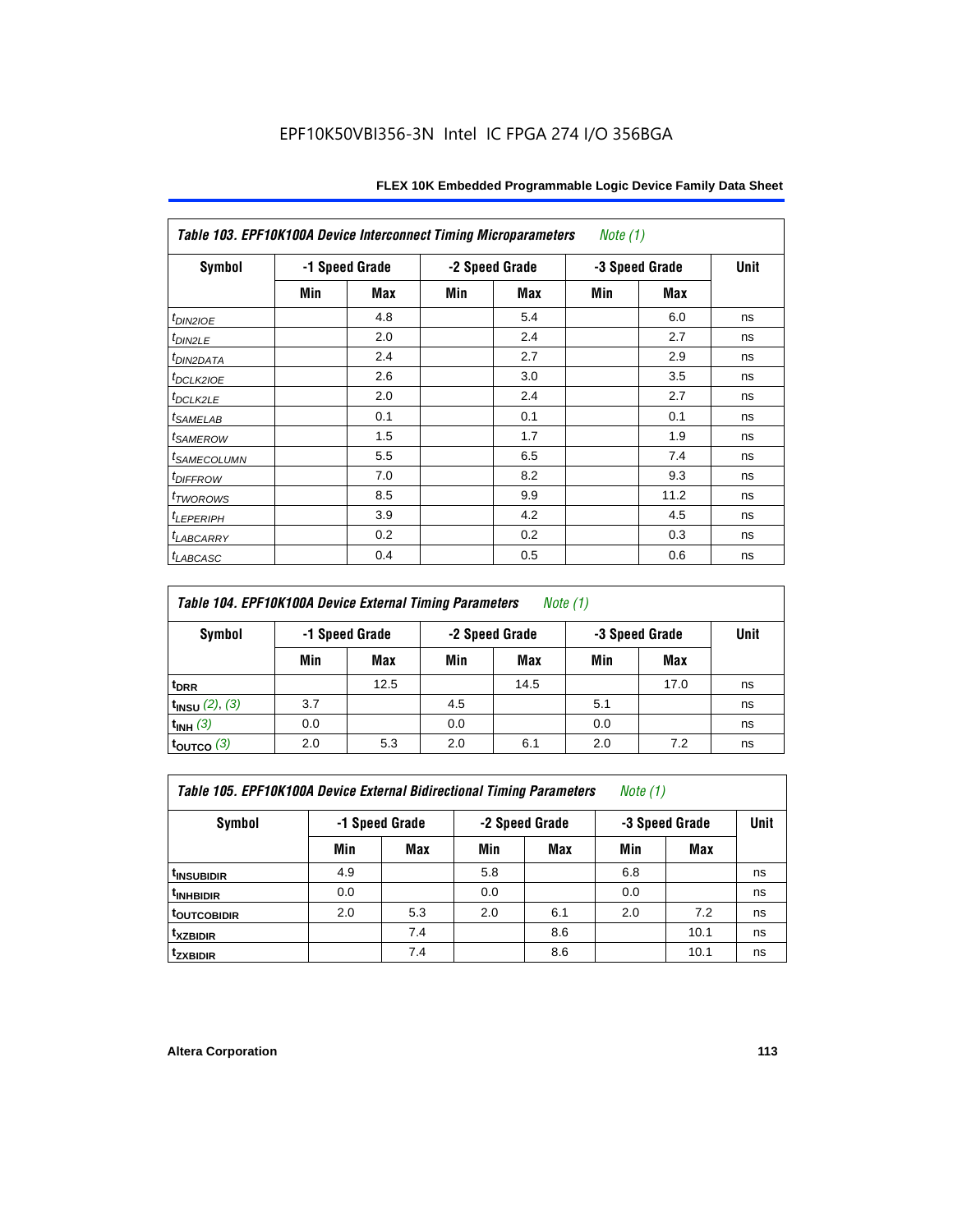#### *Notes to tables:*

- (1) All timing parameters are described in Tables 32 through 38 in this data sheet.
- (2) Using an LE to register the signal may provide a lower setup time.
- (3) This parameter is specified by characterization.

## Tables 106 through 112 show EPF10K250A device internal and external timing parameters.

| Table 106. EPF10K250A Device LE Timing Microparameters<br>Note (1) |     |                |     |                |                |            |    |  |
|--------------------------------------------------------------------|-----|----------------|-----|----------------|----------------|------------|----|--|
| <b>Symbol</b>                                                      |     | -1 Speed Grade |     | -2 Speed Grade | -3 Speed Grade | Unit       |    |  |
|                                                                    | Min | <b>Max</b>     | Min | <b>Max</b>     | Min            | <b>Max</b> |    |  |
| $t_{LUT}$                                                          |     | 0.9            |     | 1.0            |                | 1.4        | ns |  |
| $t_{CLUT}$                                                         |     | 1.2            |     | 1.3            |                | 1.6        | ns |  |
| $t_{RLUT}$                                                         |     | 2.0            |     | 2.3            |                | 2.7        | ns |  |
| t <sub>PACKED</sub>                                                |     | 0.4            |     | 0.4            |                | 0.5        | ns |  |
| $t_{EN}$                                                           |     | 1.4            |     | 1.6            |                | 1.9        | ns |  |
| $t_{CICO}$                                                         |     | 0.2            |     | 0.3            |                | 0.3        | ns |  |
| $t_{CSEN}$                                                         |     | 0.4            |     | 0.6            |                | 0.6        | ns |  |
| t <sub>CGENR</sub>                                                 |     | 0.8            |     | 1.0            |                | 1.1        | ns |  |
| $t_{CASC}$                                                         |     | 0.7            |     | 0.8            |                | 1.0        | ns |  |
| $t_C$                                                              |     | 1.2            |     | 1.3            |                | 1.6        | ns |  |
| $t_{CO}$                                                           |     | 0.6            |     | 0.7            |                | 0.9        | ns |  |
| $t_{\mathsf{COMB}}$                                                |     | 0.5            |     | 0.6            |                | 0.7        | ns |  |
| $t_{\rm SU}$                                                       | 1.2 |                | 1.4 |                | 1.7            |            | ns |  |
| $t_H$                                                              | 1.2 |                | 1.3 |                | 1.6            |            | ns |  |
| $t_{PRE}$                                                          |     | 0.7            |     | 0.8            |                | 0.9        | ns |  |
| $t_{CLR}$                                                          |     | 0.7            |     | 0.8            |                | 0.9        | ns |  |
| $t_{CH}$                                                           | 2.5 |                | 3.0 |                | 3.5            |            | ns |  |
| $t_{CL}$                                                           | 2.5 |                | 3.0 |                | 3.5            |            | ns |  |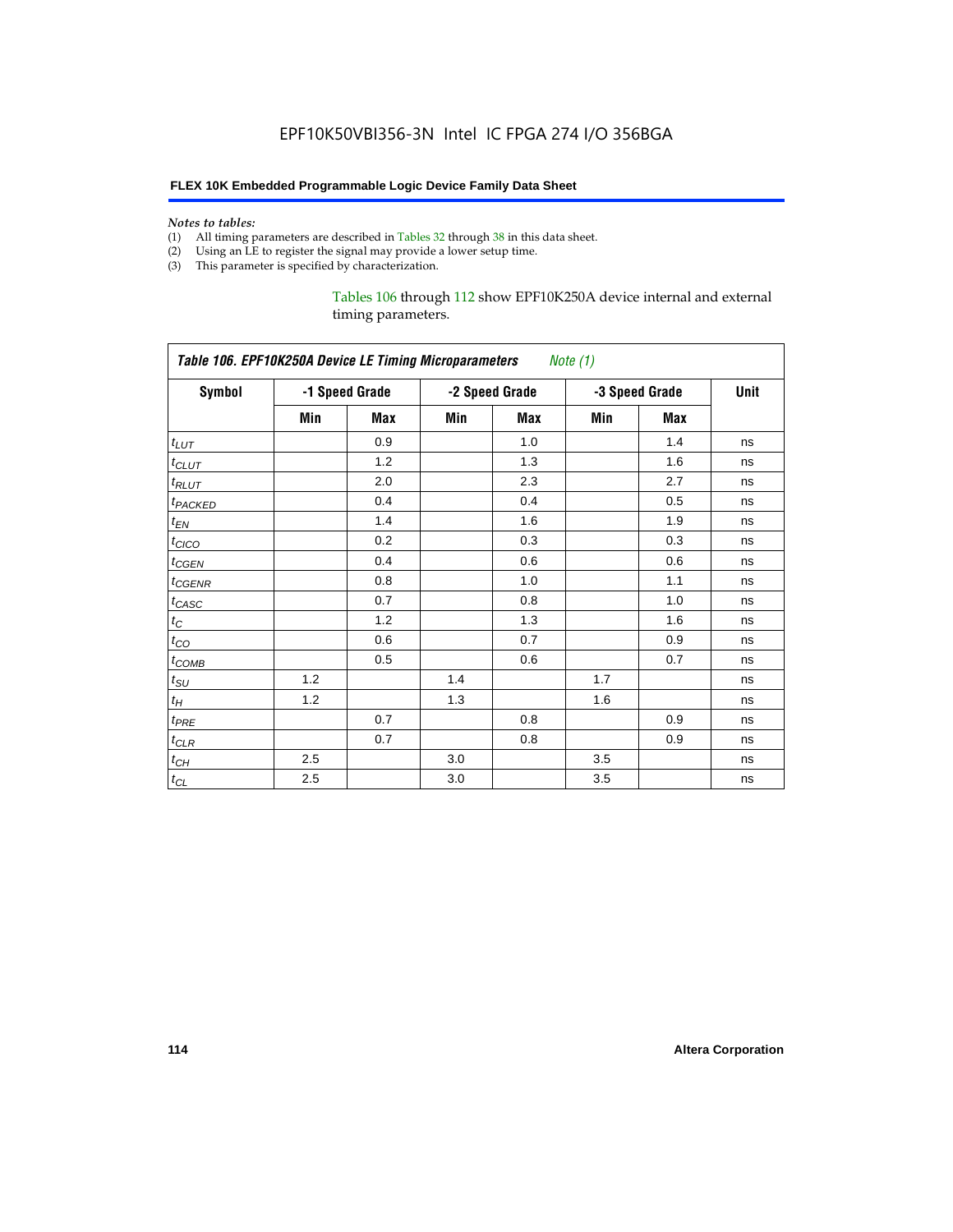| Table 107. EPF10K250A Device IOE Timing Microparameters<br>Note $(1)$ |     |                                  |     |      |                |      |      |
|-----------------------------------------------------------------------|-----|----------------------------------|-----|------|----------------|------|------|
| <b>Symbol</b>                                                         |     | -1 Speed Grade<br>-2 Speed Grade |     |      | -3 Speed Grade |      | Unit |
|                                                                       | Min | Max                              | Min | Max  | Min            | Max  |      |
| t <sub>IOD</sub>                                                      |     | 1.2                              |     | 1.3  |                | 1.6  | ns   |
| $t_{\text{loc}}$                                                      |     | 0.4                              |     | 0.4  |                | 0.5  | ns   |
| $t_{IOCO}$                                                            |     | 0.8                              |     | 0.9  |                | 1.1  | ns   |
| $t_{IOCOMB}$                                                          |     | 0.7                              |     | 0.7  |                | 0.8  | ns   |
| $t_{IOSU}$                                                            | 2.7 |                                  | 3.1 |      | 3.6            |      | ns   |
| $t_{IOH}$                                                             | 0.2 |                                  | 0.3 |      | 0.3            |      | ns   |
| $t_{IOCLR}$                                                           |     | 1.2                              |     | 1.3  |                | 1.6  | ns   |
| $t_{OD1}$                                                             |     | 3.2                              |     | 3.6  |                | 4.2  | ns   |
| $t_{OD2}$                                                             |     | 5.9                              |     | 6.7  |                | 7.8  | ns   |
| $t_{OD3}$                                                             |     | 8.7                              |     | 9.8  |                | 11.5 | ns   |
| $t_{\mathsf{XZ}}$                                                     |     | 3.8                              |     | 4.3  |                | 5.0  | ns   |
| $t_{ZX1}$                                                             |     | 3.8                              |     | 4.3  |                | 5.0  | ns   |
| $t_{ZX2}$                                                             |     | 6.5                              |     | 7.4  |                | 8.6  | ns   |
| $t_{ZX3}$                                                             |     | 9.3                              |     | 10.5 |                | 12.3 | ns   |
| $t_{INREG}$                                                           |     | 8.2                              |     | 9.3  |                | 10.9 | ns   |
| $t_{IOED}$                                                            |     | 9.0                              |     | 10.2 |                | 12.0 | ns   |
| $t_{INCOMB}$                                                          |     | 9.0                              |     | 10.2 |                | 12.0 | ns   |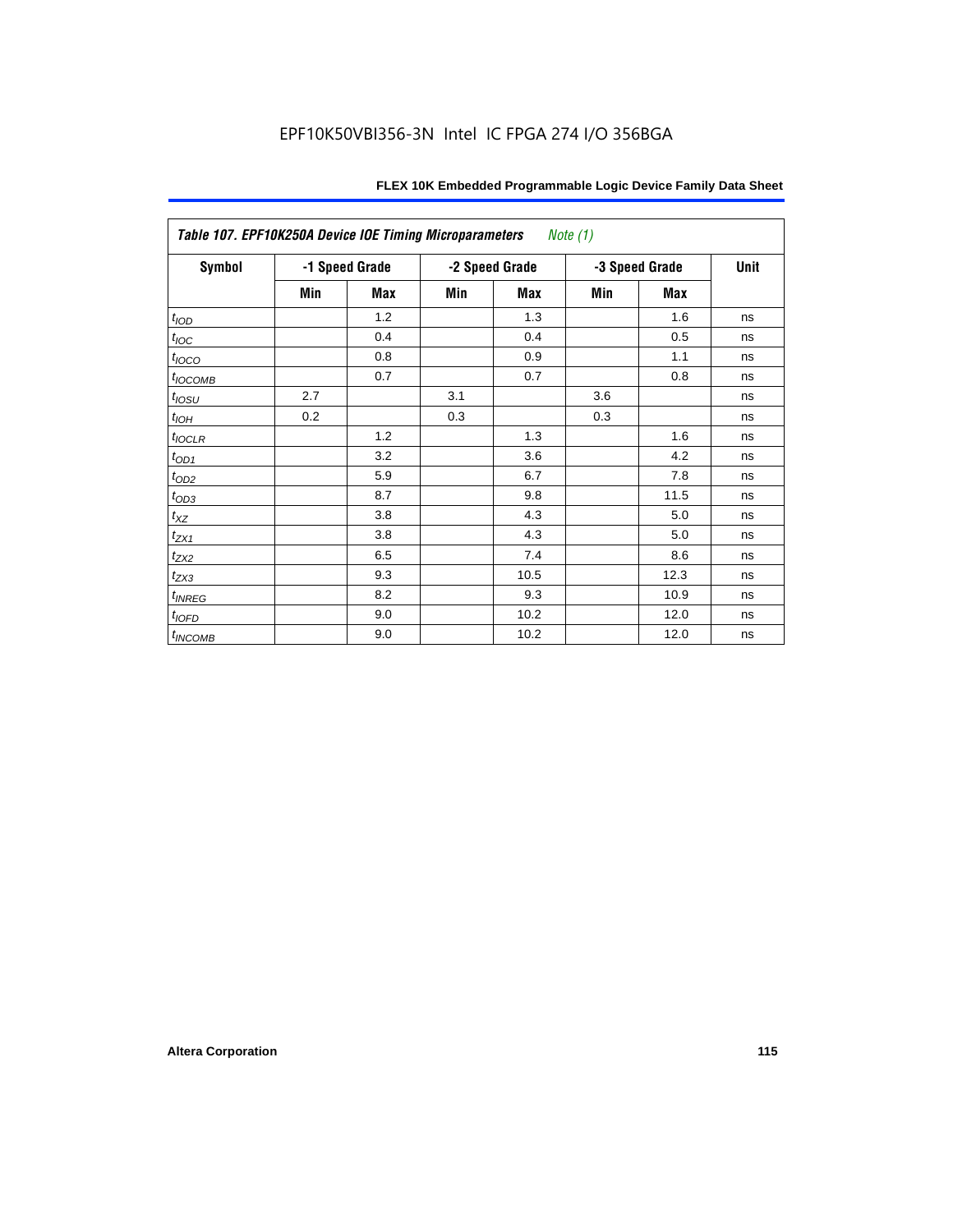| <b>Symbol</b>                |     | -1 Speed Grade |     | -2 Speed Grade | -3 Speed Grade | Unit       |    |
|------------------------------|-----|----------------|-----|----------------|----------------|------------|----|
|                              | Min | <b>Max</b>     | Min | <b>Max</b>     | Min            | <b>Max</b> |    |
| <sup>t</sup> EABDATA1        |     | 1.3            |     | 1.5            |                | 1.7        | ns |
| <sup>t</sup> EABDATA2        |     | 1.3            |     | 1.5            |                | 1.7        | ns |
| <sup>t</sup> EABWE1          |     | 0.9            |     | 1.1            |                | 1.3        | ns |
| t <sub>EABWE2</sub>          |     | 5.0            |     | 5.7            |                | 6.7        | ns |
| <sup>t</sup> EABCLK          |     | 0.6            |     | 0.7            |                | 0.8        | ns |
| <sup>t</sup> EABCO           |     | 0.0            |     | 0.0            |                | 0.0        | ns |
| <sup>t</sup> EABBYPASS       |     | 0.1            |     | 0.1            |                | 0.2        | ns |
| <sup>t</sup> EABSU           | 3.8 |                | 4.3 |                | 5.0            |            | ns |
| t <sub>EABH</sub>            | 0.7 |                | 0.8 |                | 0.9            |            | ns |
| $t_{\mathcal{A}\mathcal{A}}$ |     | 4.5            |     | 5.0            |                | 5.9        | ns |
| $t_{\mathcal{WP}}$           | 5.6 |                | 6.4 |                | 7.5            |            | ns |
| t <sub>WDSU</sub>            | 1.3 |                | 1.4 |                | 1.7            |            | ns |
| $t_{WDH}$                    | 0.1 |                | 0.1 |                | 0.2            |            | ns |
| t <sub>WASU</sub>            | 0.1 |                | 0.1 |                | 0.2            |            | ns |
| $t_{WAH}$                    | 0.1 |                | 0.1 |                | 0.2            |            | ns |
| $t_{WO}$                     |     | 4.1            |     | 4.6            |                | 5.5        | ns |
| $t_{DD}$                     |     | 4.1            |     | 4.6            |                | 5.5        | ns |
| <sup>t</sup> EABOUT          |     | 0.1            |     | 0.1            |                | 0.2        | ns |
| $t_{EABCH}$                  | 2.5 |                | 3.0 |                | 3.5            |            | ns |
| $t_{EABCL}$                  | 5.6 |                | 6.4 |                | 7.5            |            | ns |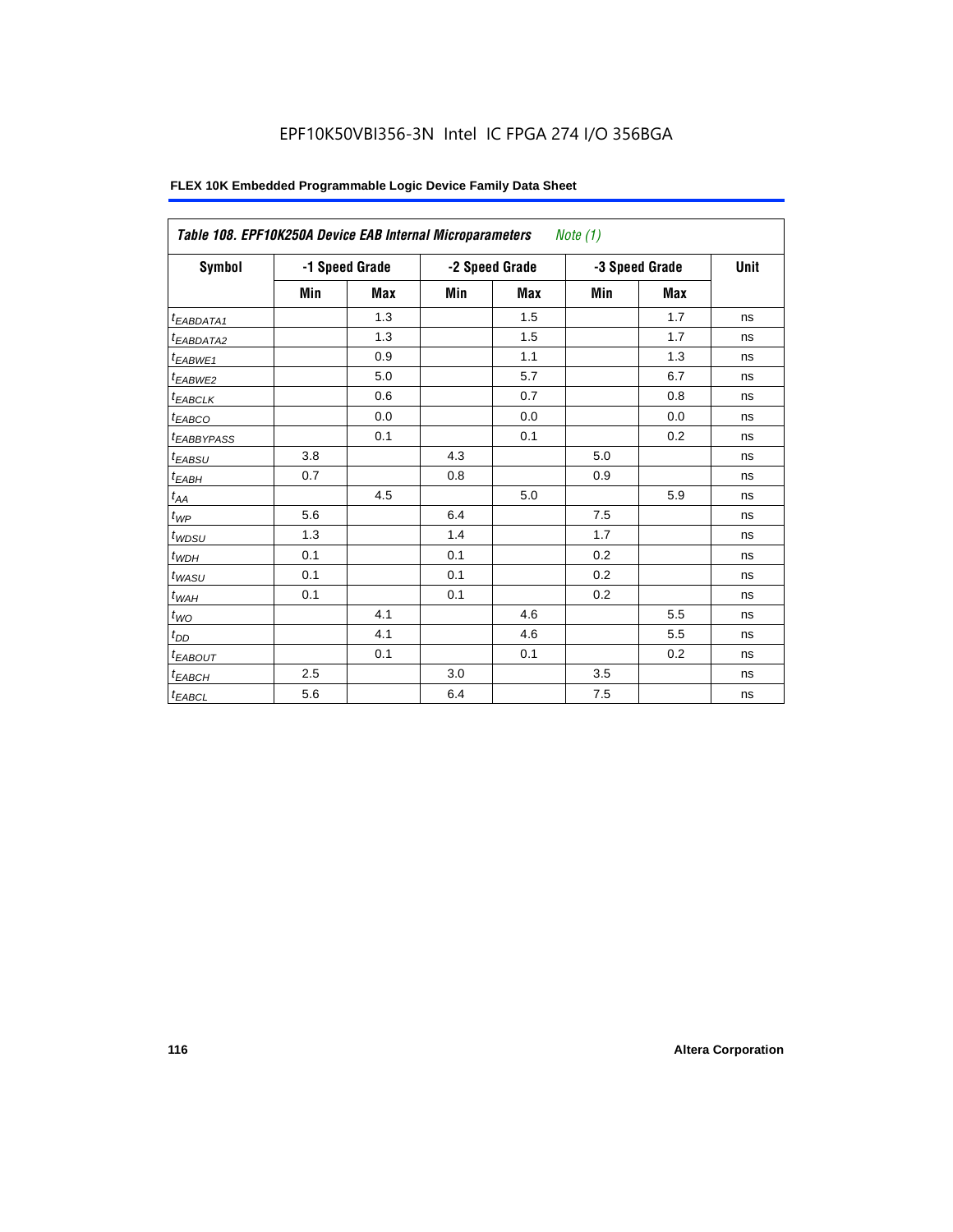|                            | Table 109. EPF10K250A Device EAB Internal Timing Macroparameters<br>Note (1) |                |                |     |                |     |      |
|----------------------------|------------------------------------------------------------------------------|----------------|----------------|-----|----------------|-----|------|
| Symbol                     |                                                                              | -1 Speed Grade | -2 Speed Grade |     | -3 Speed Grade |     | Unit |
|                            | Min                                                                          | Max            | Min            | Max | Min            | Max |      |
| $t_{EABA}$                 |                                                                              | 6.1            |                | 6.8 |                | 8.2 | ns   |
| <i><b>EABRCCOMB</b></i>    | 6.1                                                                          |                | 6.8            |     | 8.2            |     | ns   |
| <sup>t</sup> EABRCREG      | 4.6                                                                          |                | 5.1            |     | 6.1            |     | ns   |
| t <sub>EABWP</sub>         | 5.6                                                                          |                | 6.4            |     | 7.5            |     | ns   |
| <sup>t</sup> EABWCCOMB     | 5.8                                                                          |                | 6.6            |     | 7.9            |     | ns   |
| <b><i>EABWCREG</i></b>     | 15.8                                                                         |                | 17.8           |     | 21.0           |     | ns   |
| $t_{EABDD}$                |                                                                              | 5.7            |                | 6.4 |                | 7.8 | ns   |
| <i>EABDATACO</i>           |                                                                              | 0.7            |                | 0.8 |                | 1.0 | ns   |
| <sup>t</sup> EABDATASU     | 4.5                                                                          |                | 5.1            |     | 5.9            |     | ns   |
| <sup>t</sup> EABDATAH      | 0.0                                                                          |                | 0.0            |     | 0.0            |     | ns   |
| <sup>t</sup> EABWESU       | 8.2                                                                          |                | 9.3            |     | 10.9           |     | ns   |
| t <sub>EABWEH</sub>        | 0.0                                                                          |                | 0.0            |     | 0.0            |     | ns   |
| <i>t<sub>EABWDSU</sub></i> | 1.7                                                                          |                | 1.8            |     | 2.1            |     | ns   |
| t <sub>EABWDH</sub>        | 0.0                                                                          |                | 0.0            |     | 0.0            |     | ns   |
| <sup>t</sup> EABWASU       | 0.9                                                                          |                | 0.9            |     | 1.0            |     | ns   |
| <sup>t</sup> EABWAH        | 0.0                                                                          |                | 0.0            |     | 0.0            |     | ns   |
| t <sub>EABWO</sub>         |                                                                              | 5.3            |                | 6.0 |                | 7.4 | ns   |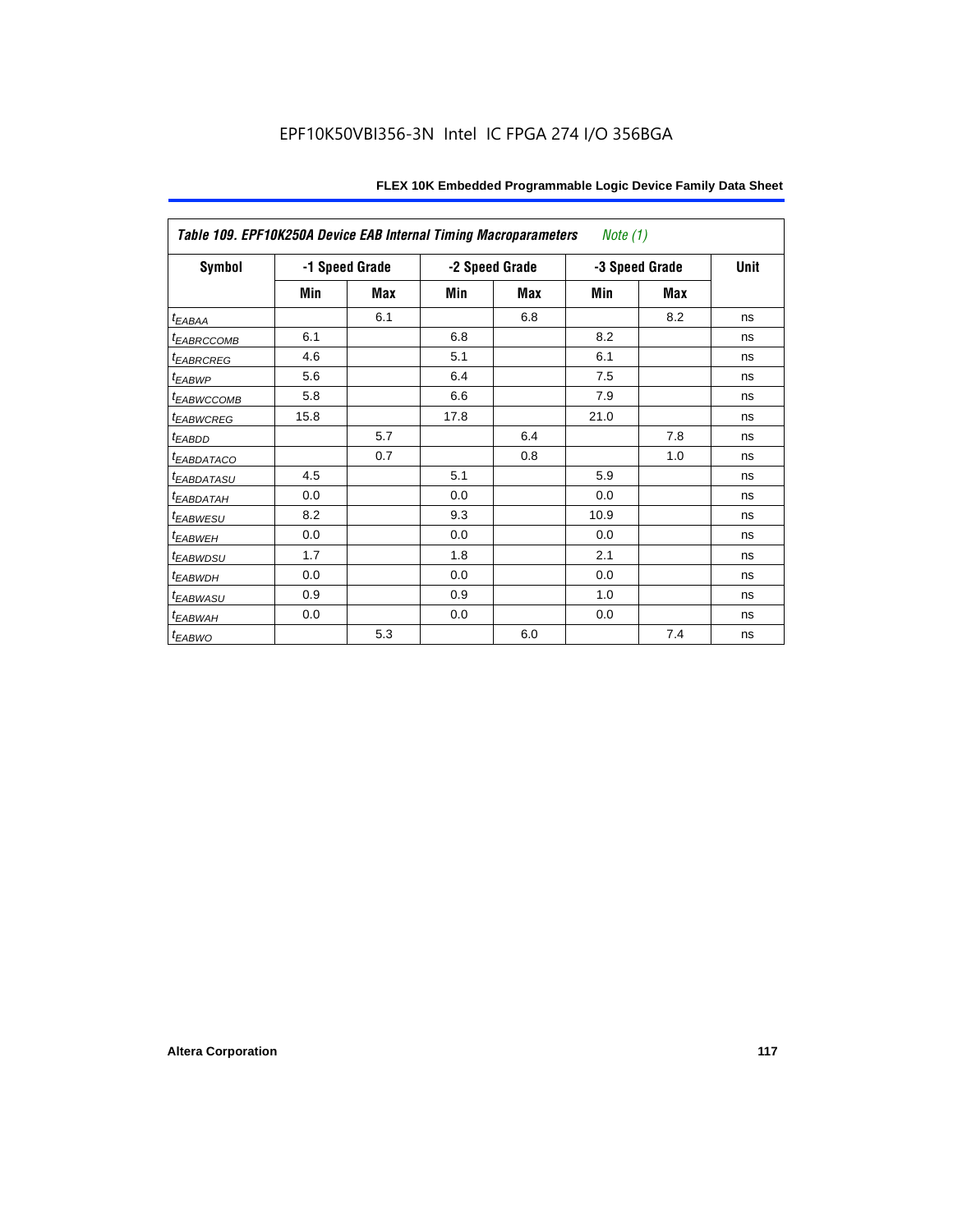| Symbol                  |     | -1 Speed Grade |     | -2 Speed Grade |     | -3 Speed Grade | Unit |
|-------------------------|-----|----------------|-----|----------------|-----|----------------|------|
|                         | Min | Max            | Min | Max            | Min | Max            |      |
| $t_{DINZIOE}$           |     | 7.8            |     | 8.5            |     | 9.4            | ns   |
| t <sub>DIN2LE</sub>     |     | 2.7            |     | 3.1            |     | 3.5            | ns   |
| <sup>t</sup> DIN2DATA   |     | 1.6            |     | 1.6            |     | 1.7            | ns   |
| <sup>t</sup> DCLK2IOE   |     | 3.6            |     | 4.0            |     | 4.6            | ns   |
| <sup>t</sup> DCLK2LE    |     | 2.7            |     | 3.1            |     | 3.5            | ns   |
| <sup>t</sup> SAMELAB    |     | 0.2            |     | 0.3            |     | 0.3            | ns   |
| <sup>t</sup> SAMEROW    |     | 6.7            |     | 7.3            |     | 8.2            | ns   |
| <sup>t</sup> SAMECOLUMN |     | 2.5            |     | 2.7            |     | 3.0            | ns   |
| <i><b>IDIFFROW</b></i>  |     | 9.2            |     | 10.0           |     | 11.2           | ns   |
| <sup>t</sup> TWOROWS    |     | 15.9           |     | 17.3           |     | 19.4           | ns   |
| <sup>t</sup> LEPERIPH   |     | 7.5            |     | 8.1            |     | 8.9            | ns   |
| <sup>I</sup> LABCARRY   |     | 0.3            |     | 0.4            |     | 0.5            | ns   |
| <sup>t</sup> LABCASC    |     | 0.4            |     | 0.4            |     | 0.5            | ns   |

| Table 111. EPF10K250A Device External Reference Timing Parameters<br><i>Note</i> $(1)$ |                                                    |      |     |      |     |            |             |  |  |
|----------------------------------------------------------------------------------------|----------------------------------------------------|------|-----|------|-----|------------|-------------|--|--|
| Symbol                                                                                 | -2 Speed Grade<br>-3 Speed Grade<br>-1 Speed Grade |      |     |      |     |            | <b>Unit</b> |  |  |
|                                                                                        | Min                                                | Max  | Min | Max  | Min | <b>Max</b> |             |  |  |
| <sup>t</sup> DRR                                                                       |                                                    | 15.0 |     | 17.0 |     | 20.0       | ns          |  |  |
| $t_{INSU} (2) (3)$                                                                     | 6.9                                                |      | 8.0 |      | 9.4 |            | ns          |  |  |
| $t_{INH}$ (3)                                                                          | 0.0                                                |      | 0.0 |      | 0.0 |            | ns          |  |  |
| $t_{\rm OUTCO}$ (3)                                                                    | 2.0                                                | 8.0  | 2.0 | 8.9  | 2.0 | 10.4       | ns          |  |  |

| Table 112. EPF10K250A Device External Bidirectional Timing Parameters |  | Note (1) |
|-----------------------------------------------------------------------|--|----------|
|-----------------------------------------------------------------------|--|----------|

| Symbol                  | -1 Speed Grade |      |      | -2 Speed Grade | -3 Speed Grade | <b>Unit</b> |    |
|-------------------------|----------------|------|------|----------------|----------------|-------------|----|
|                         | Min            | Max  | Min  | <b>Max</b>     | Min            | <b>Max</b>  |    |
| <sup>t</sup> INSUBIDIR  | 9.3            |      | 10.6 |                | 12.7           |             | ns |
| <sup>t</sup> INHBIDIR   | 0.0            |      | 0.0  |                | 0.0            |             | ns |
| <sup>t</sup> OUTCOBIDIR | 2.0            | 8.0  | 2.0  | 8.9            | 2.0            | 10.4        | ns |
| <sup>t</sup> xzbidir    |                | 10.8 |      | 12.2           |                | 14.2        | ns |
| <sup>t</sup> zxbidir    |                | 10.8 |      | 12.2           |                | 14.2        | ns |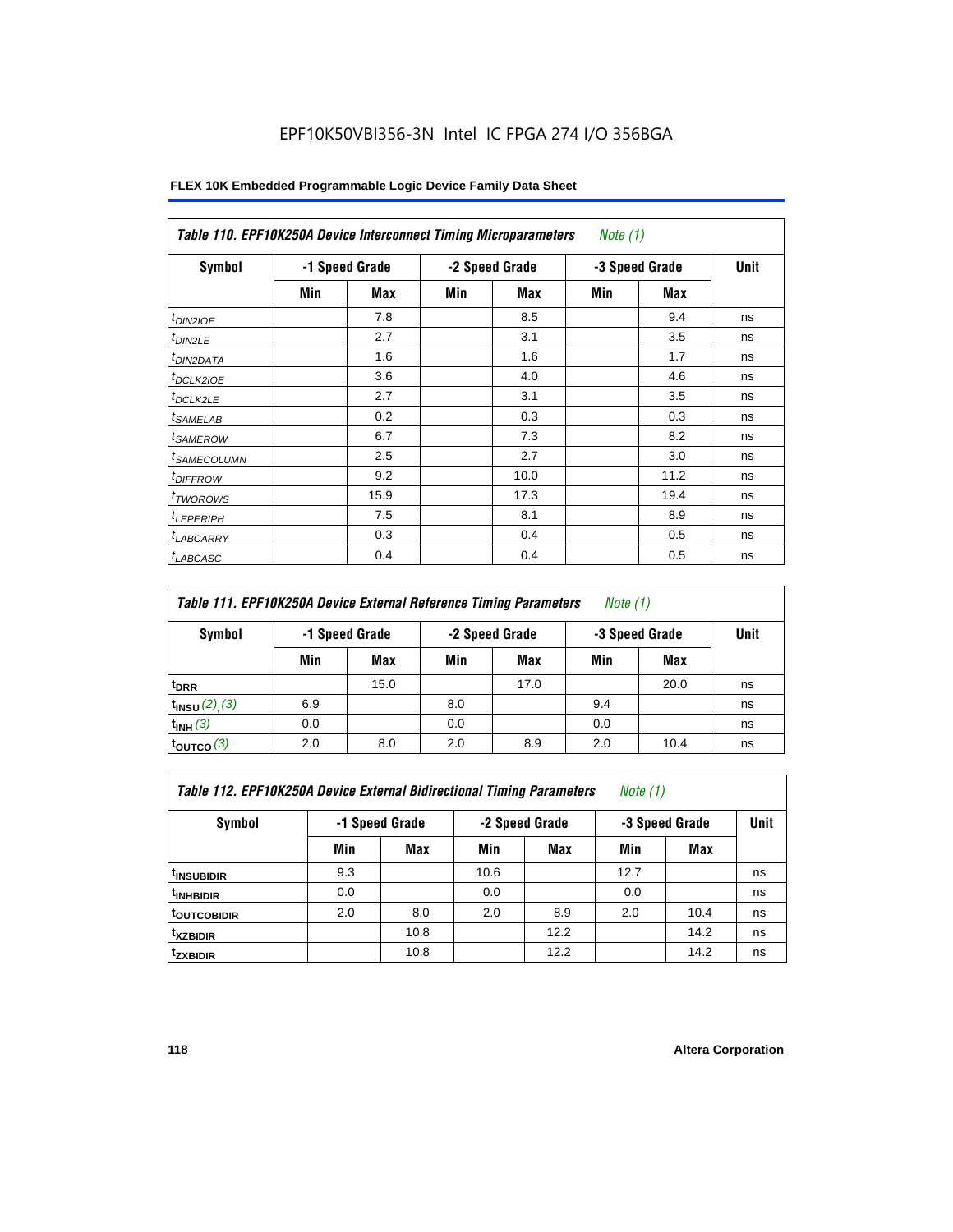#### *Notes to tables:*

- (1) All timing parameters are described in Tables  $32$  through  $37$  in this data sheet.<br>(2) Using an LE to register the signal may provide a lower setup time.
- (2) Using an LE to register the signal may provide a lower setup time.<br>(3) This parameter is specified by characterization.
- This parameter is specified by characterization.

# **ClockLock & ClockBoost Timing Parameters**

For the ClockLock and ClockBoost circuitry to function properly, the incoming clock must meet certain requirements. If these specifications are not met, the circuitry may not lock onto the incoming clock, which generates an erroneous clock within the device. The clock generated by the ClockLock and ClockBoost circuitry must also meet certain specifications. If the incoming clock meets these requirements during configuration, the ClockLock and ClockBoost circuitry will lock onto the clock during configuration. The circuit will be ready for use immediately after configuration. Figure 31 illustrates the incoming and generated clock specifications.

### *Figure 31. Specifications for the Incoming & Generated Clocks*

The  $t_i$  parameter refers to the nominal input clock period; the  $t_0$  parameter refers to the *nominal output clock period.*



#### Table 113 summarizes the ClockLock and ClockBoost parameters.

|              | Table 113. ClockLock & ClockBoost Parameters<br>(Part 1 of 2)           |      |     |      |            |  |  |  |  |
|--------------|-------------------------------------------------------------------------|------|-----|------|------------|--|--|--|--|
| Symbol       | <b>Parameter</b>                                                        | Min  | Typ | Max  | Unit       |  |  |  |  |
| $t_{R}$      | Input rise time                                                         |      |     | 2    | ns         |  |  |  |  |
| $t_F$        | Input fall time                                                         |      |     | 2    | ns         |  |  |  |  |
| $t_{INDUTY}$ | Input duty cycle                                                        | 45   |     | 55   | %          |  |  |  |  |
| $f_{CLK1}$   | Input clock frequency (ClockBoost clock multiplication factor equals 1) | 30   |     | 80   | MHz        |  |  |  |  |
| $t$ CLK1     | Input clock period (ClockBoost clock multiplication factor equals 1)    | 12.5 |     | 33.3 | ns         |  |  |  |  |
| $f_{CLK2}$   | Input clock frequency (ClockBoost clock multiplication factor equals 2) | 16   |     | 50   | <b>MHz</b> |  |  |  |  |
| $t_{CLK2}$   | Input clock period (ClockBoost clock multiplication factor equals 2)    | 20   |     | 62.5 | ns         |  |  |  |  |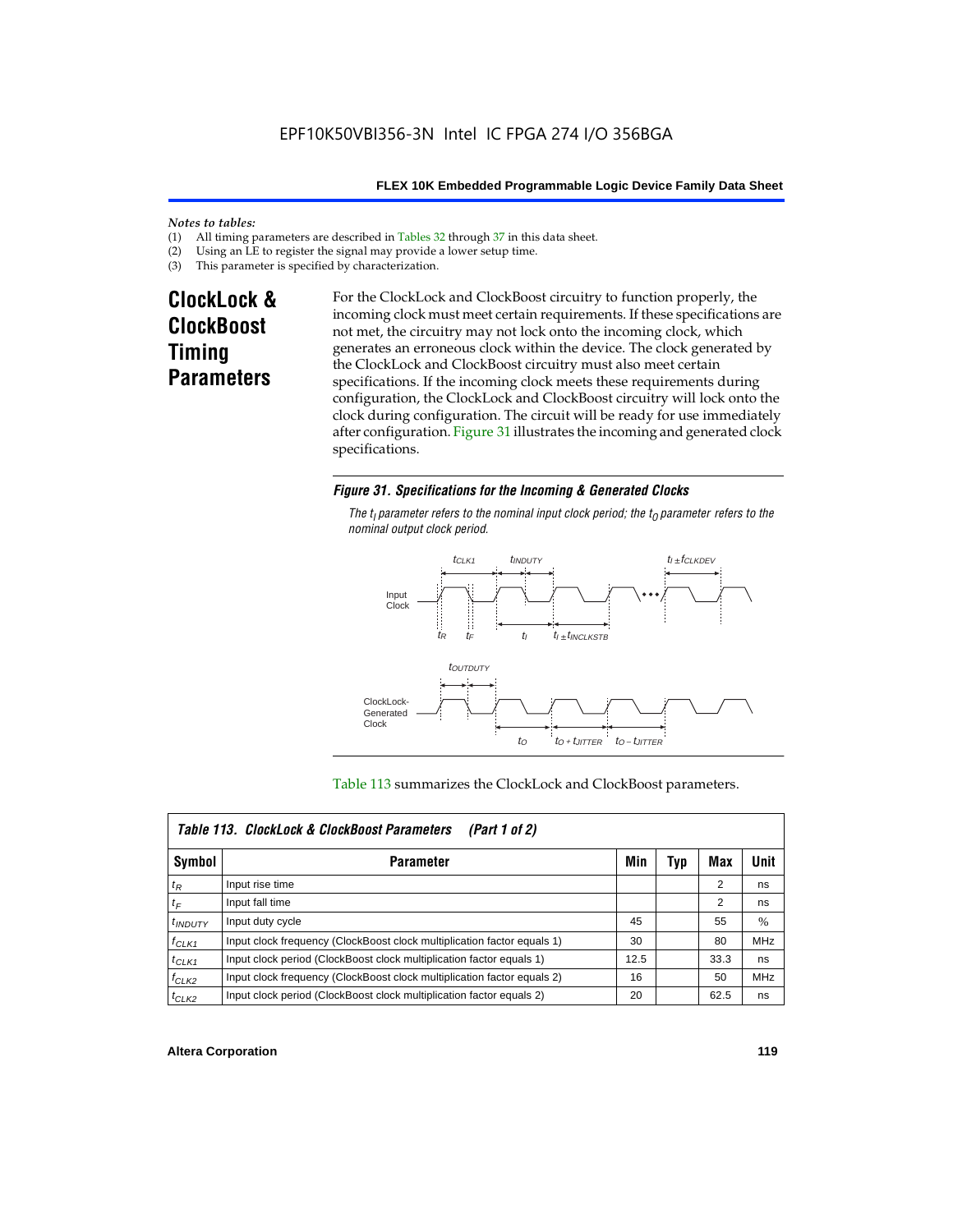|                      | Table 113. ClockLock & ClockBoost Parameters<br>(Part 2 of 2)                                                   |     |     |           |            |  |  |  |  |  |
|----------------------|-----------------------------------------------------------------------------------------------------------------|-----|-----|-----------|------------|--|--|--|--|--|
| Symbol               | <b>Parameter</b>                                                                                                | Min | Typ | Max       | Unit       |  |  |  |  |  |
| f <sub>CLKDEV1</sub> | Input deviation from user specification in MAX+PLUS II (ClockBoost clock<br>multiplication factor equals 1) (1) |     |     | $\pm 1$   | <b>MHz</b> |  |  |  |  |  |
| <sup>f</sup> CLKDEV2 | Input deviation from user specification in MAX+PLUS II (ClockBoost clock<br>multiplication factor equals 2) (1) |     |     | $\pm 0.5$ | MHz        |  |  |  |  |  |
| $t_{INCLKSTB}$       | Input clock stability (measured between adjacent clocks)                                                        |     |     | 100       | ps         |  |  |  |  |  |
| $t_{LOCK}$           | Time required for ClockLock or ClockBoost to acquire lock (2)                                                   |     |     | 10        | иs         |  |  |  |  |  |
| $t_{JITTER}$         | Jitter on ClockLock or ClockBoost-generated clock (3)                                                           |     |     |           | ns         |  |  |  |  |  |
| <i>toutbuty</i>      | Duty cycle for ClockLock or ClockBoost-generated clock                                                          | 40  | 50  | 60        | $\%$       |  |  |  |  |  |

*Notes:*

(1) To implement the ClockLock and ClockBoost circuitry with the MAX+PLUS II software, designers must specify the input frequency. The MAX+PLUS II software tunes the PLL in the ClockLock and ClockBoost circuitry to this frequency. The *fCLKDEV* parameter specifies how much the incoming clock can differ from the specified frequency during device operation. Simulation does not reflect this parameter.

(2) During device configuration, the ClockLock and ClockBoost circuitry is configured before the rest of the device. If the incoming clock is supplied during configuration, the ClockLock and ClockBoost circuitry locks during configuration, because the  $t_{LOCK}$  value is less than the time required for configuration.

(3) The *t<sub>IITTER</sub>* specification is measured under long-term observation.

# **Power Consumption**

The supply power (P) for FLEX 10K devices can be calculated with the following equation:

 $P = P_{INT} + P_{IO} = (I_{CCSTANDBY} + I_{CCACTIVE}) \times V_{CC} + P_{IO}$ 

Typical  $I_{CCSTANDBY}$  values are shown as  $I_{CC0}$  in the FLEX 10K device DC operating conditions tables on pages 46, 49, and 52 of this data sheet. The  $I_{\text{CCACTIVE}}$  value depends on the switching frequency and the application logic. This value is calculated based on the amount of current that each LE typically consumes. The  $P_{IO}$  value, which depends on the device output load characteristics and switching frequency, can be calculated using the guidelines given in *Application Note 74 (Evaluating Power for Altera Devices)*.

 $\Box$  Compared to the rest of the device, the embedded array consumes a negligible amount of power. Therefore, the embedded array can be ignored when calculating supply current.

The  $I_{\text{CCACTIVE}}$  value is calculated with the following equation:

$$
I_{\text{CCACTIVE}} = K \times f_{\text{MAX}} \times N \times \text{tog}_{\text{LC}} \times \frac{\mu A}{\text{MHz} \times \text{LE}}
$$

The parameters in this equation are shown below: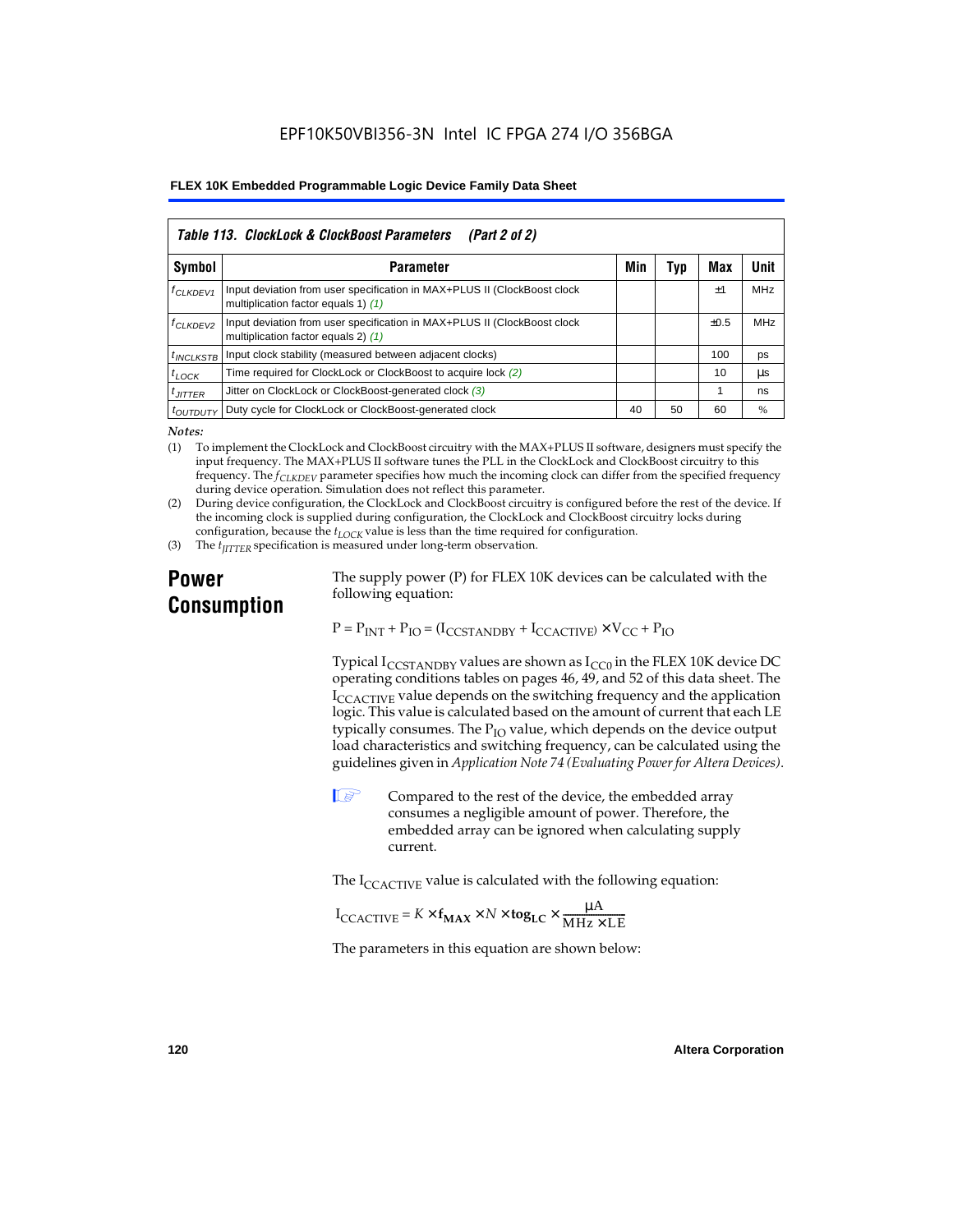| $f_{MAX}$   | $=$ | Maximum operating frequency in MHz                    |
|-------------|-----|-------------------------------------------------------|
| N           |     | Total number of logic cells used in the device        |
| $\log_{LC}$ | $=$ | Average percent of logic cells toggling at each clock |
|             |     | (typically 12.5%)                                     |
| K           | $=$ | Constant, shown in Tables 114 and 115                 |

| Table 114. FLEX 10K K Constant Values |                |  |  |  |  |
|---------------------------------------|----------------|--|--|--|--|
| <b>Device</b>                         | <b>K</b> Value |  |  |  |  |
| EPF10K10                              | 82             |  |  |  |  |
| EPF10K20                              | 89             |  |  |  |  |
| EPF10K30                              | 88             |  |  |  |  |
| EPF10K40                              | 92             |  |  |  |  |
| EPF10K50                              | 95             |  |  |  |  |
| EPF10K70                              | 85             |  |  |  |  |
| EPF10K100                             | 88             |  |  |  |  |

| Table 115. FLEX 10KA K Constant Values |                |
|----------------------------------------|----------------|
| <b>Device</b>                          | <b>K</b> Value |
| <b>EPF10K10A</b>                       | 17             |
| EPF10K30A                              | 17             |
| EPF10K50V                              | 19             |
| EPF10K100A                             | 19             |
| EPF10K130V                             | 22             |
| EPF10K250A                             | 23             |

This calculation provides an  $I_{CC}$  estimate based on typical conditions with no output load. The actual  $I_{CC}$  should be verified during operation because this measurement is sensitive to the actual pattern in the device and the environmental operating conditions.

To better reflect actual designs, the power model (and the constant *K* in the power calculation equations) for continuous interconnect FLEX devices assumes that logic cells drive FastTrack Interconnect channels. In contrast, the power model of segmented FPGAs assumes that all logic cells drive only one short interconnect segment. This assumption may lead to inaccurate results, compared to measured power consumption for an actual design in a segmented interconnect FPGA.

Figure 32 shows the relationship between the current and operating frequency of FLEX 10K devices.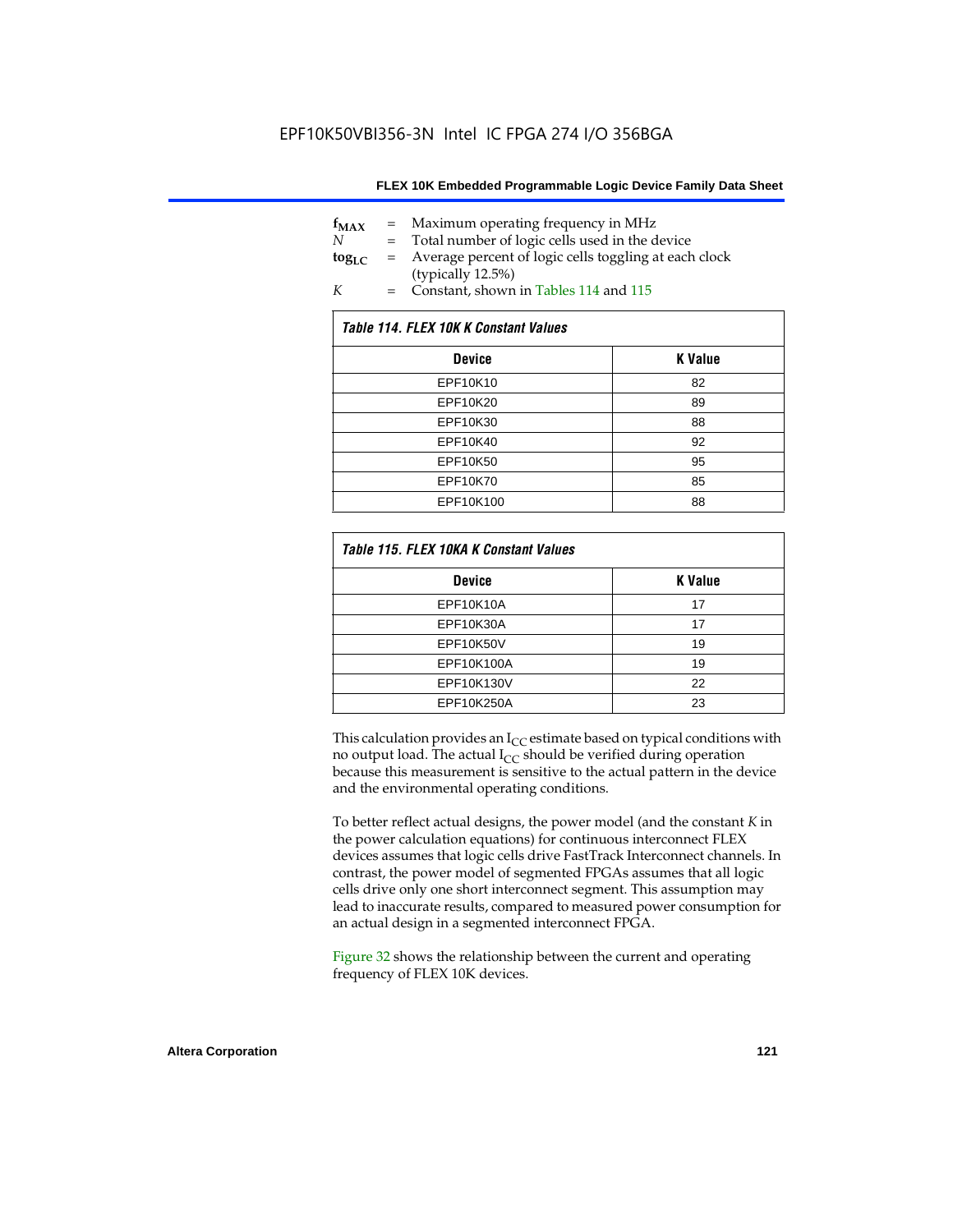# *Figure 32. ICCACTIVE vs. Operating Frequency (Part 1 of 3)*

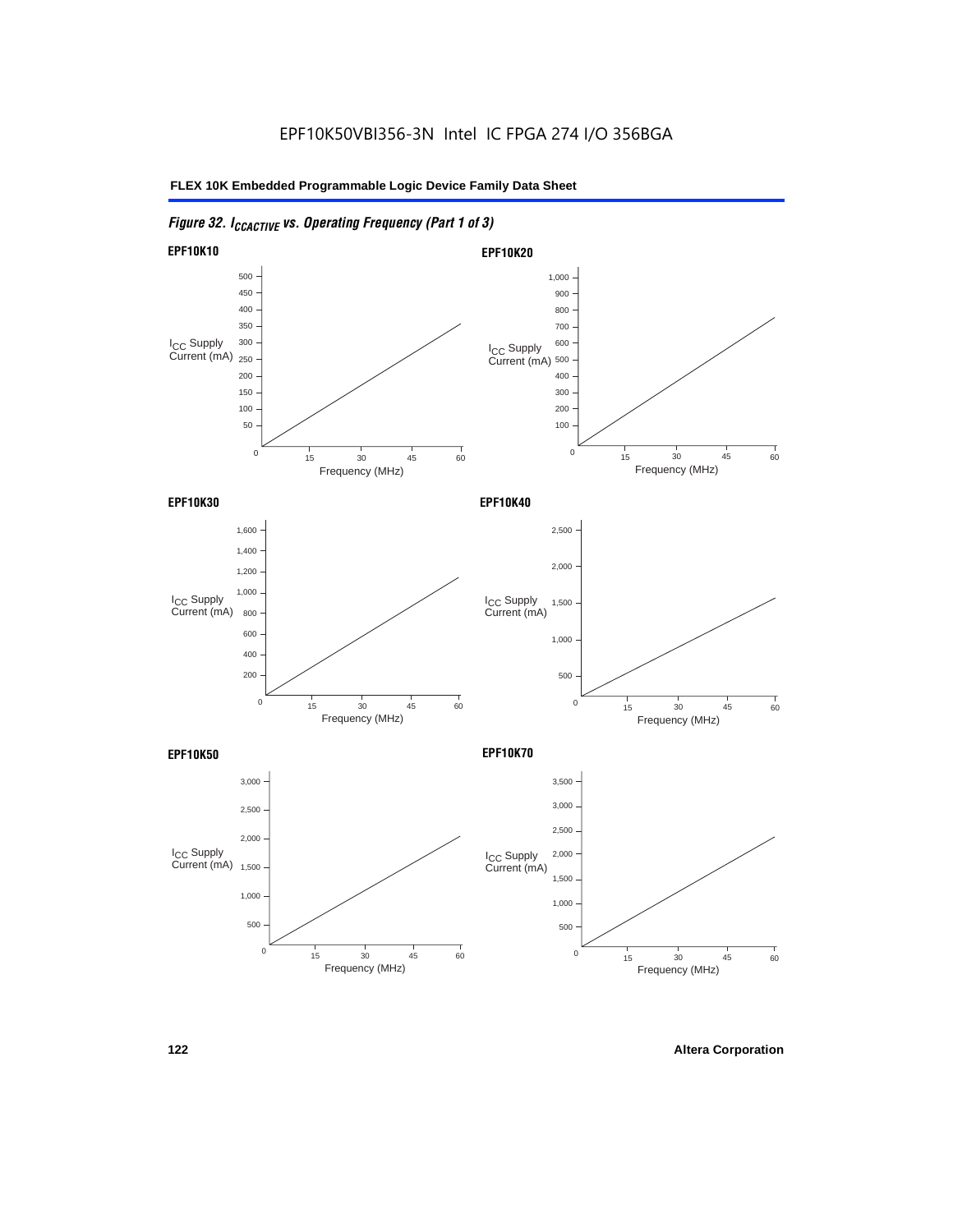

# *Figure 32. ICCACTIVE vs. Operating Frequency (Part 2 of 3)*

**Altera Corporation 123**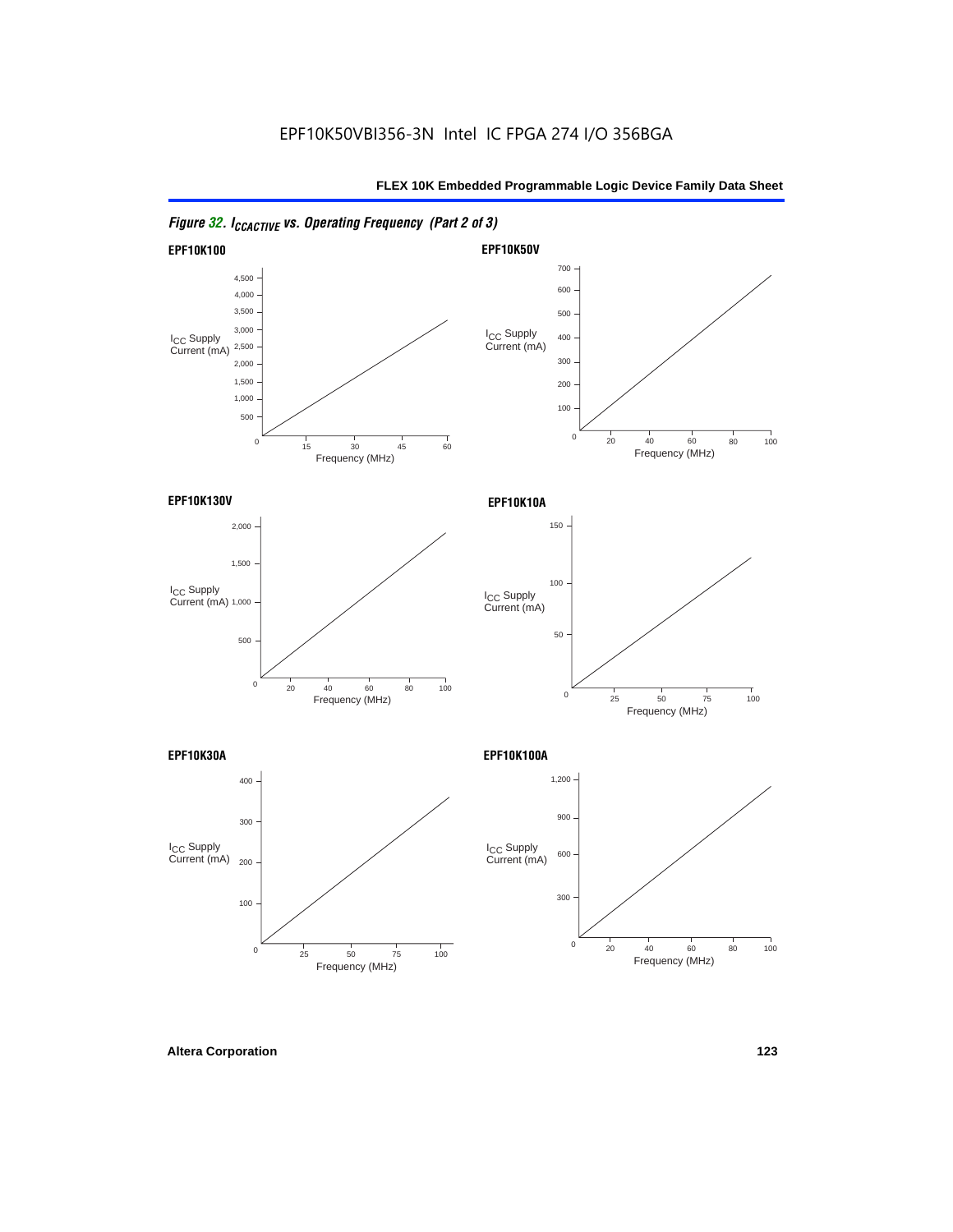

# **Configuration & Operation**

The FLEX 10K architecture supports several configuration schemes. This section summarizes the device operating modes and available device configuration schemes.

f See *Application Note 116 (Configuring APEX 20K, FLEX 10K & FLEX 6000 Devices)* for detailed descriptions of device configuration options, device configuration pins, and for information on configuring FLEX 10K devices, including sample schematics, timing diagrams, and configuration parameters.

# **Operating Modes**

The FLEX 10K architecture uses SRAM configuration elements that require configuration data to be loaded every time the circuit powers up. The process of physically loading the SRAM data into the device is called *configuration*. Before configuration, as VCC rises, the device initiates a Power-On Reset (POR). This POR event clears the device and prepares it for configuration. The FLEX 10K POR time does not exceed 50 µs.

During initialization, which occurs immediately after configuration, the device resets registers, enables I/O pins, and begins to operate as a logic device. The I/O pins are tri-stated during power-up, and before and during configuration. Together, the configuration and initialization processes are called *command mode*; normal device operation is called *user mode*.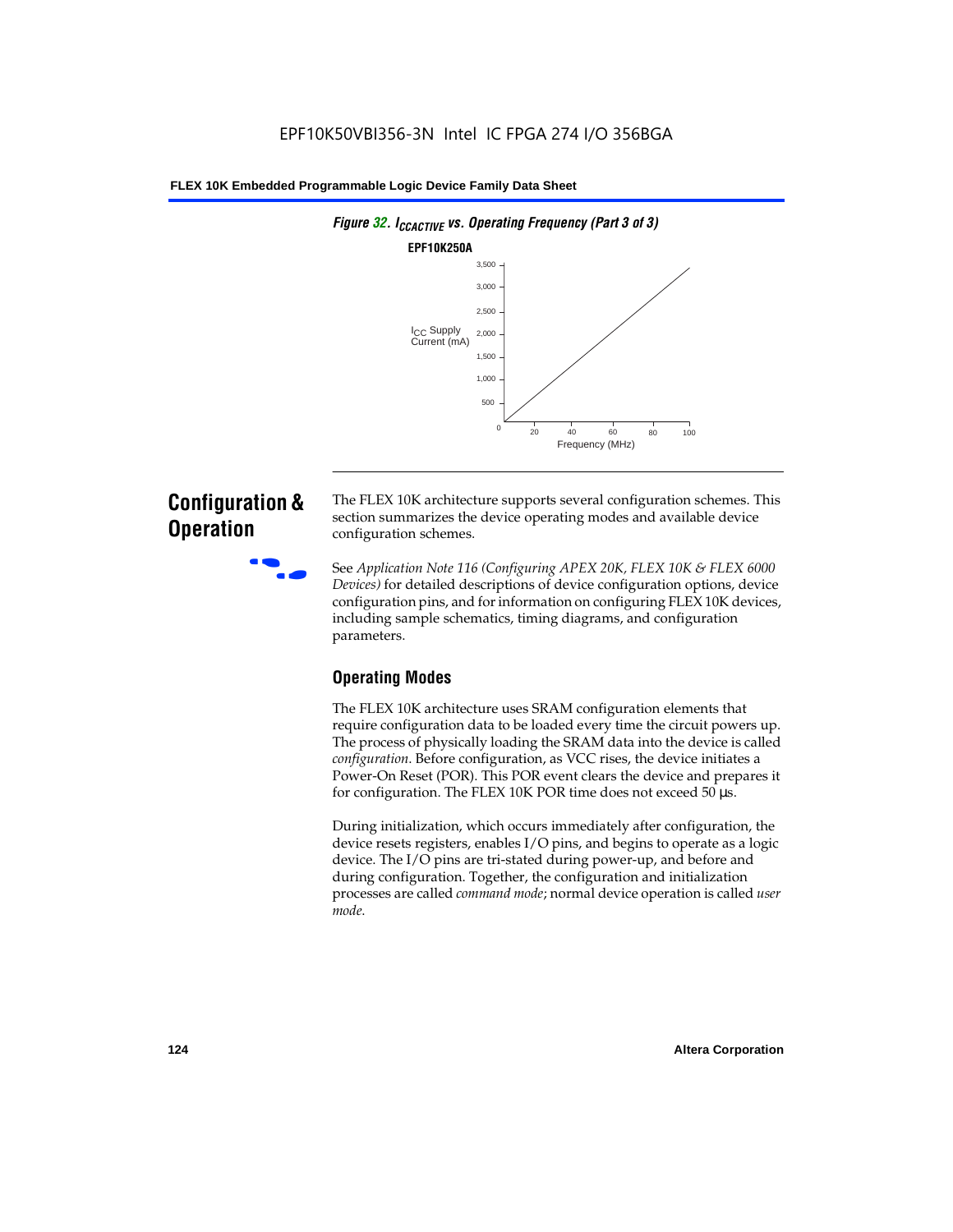SRAM configuration elements allow FLEX 10K devices to be reconfigured in-circuit by loading new configuration data into the device. Real-time reconfiguration is performed by forcing the device into command mode with a device pin, loading different configuration data, reinitializing the device, and resuming user-mode operation.

The entire reconfiguration process may be completed in less than 320 ms using an EPF10K250A device with a DCLK frequency of 10 MHz. This process can be used to reconfigure an entire system dynamically. In-field upgrades can be performed by distributing new configuration files.

 $\Box$  Refer to the configuration device data sheet to obtain the POR delay when using a configuration device method.

## **Programming Files**

Despite being function- and pin-compatible, FLEX 10KA and FLEX 10KE devices are not programming- or configuration-file compatible with FLEX 10K devices. A design should be recompiled before it is transferred from a FLEX 10K device to an equivalent FLEX 10KA or FLEX 10KE device. This recompilation should be performed to create a new programming or configuration file and to check design timing on the faster FLEX 10KA or FLEX 10KE device. The programming or configuration files for EPF10K50 devices can program or configure an EPF10K50V device. However, Altera recommends recompiling a design for the EPF10K50V device when transferring it from the EPF10K50 device.

### **Configuration Schemes**

The configuration data for a FLEX 10K device can be loaded with one of five configuration schemes (see Table 116), chosen on the basis of the target application. An EPC1, EPC2, EPC16, or EPC1441 configuration device, intelligent controller, or the JTAG port can be used to control the configuration of a FLEX 10K device, allowing automatic configuration on system power-up.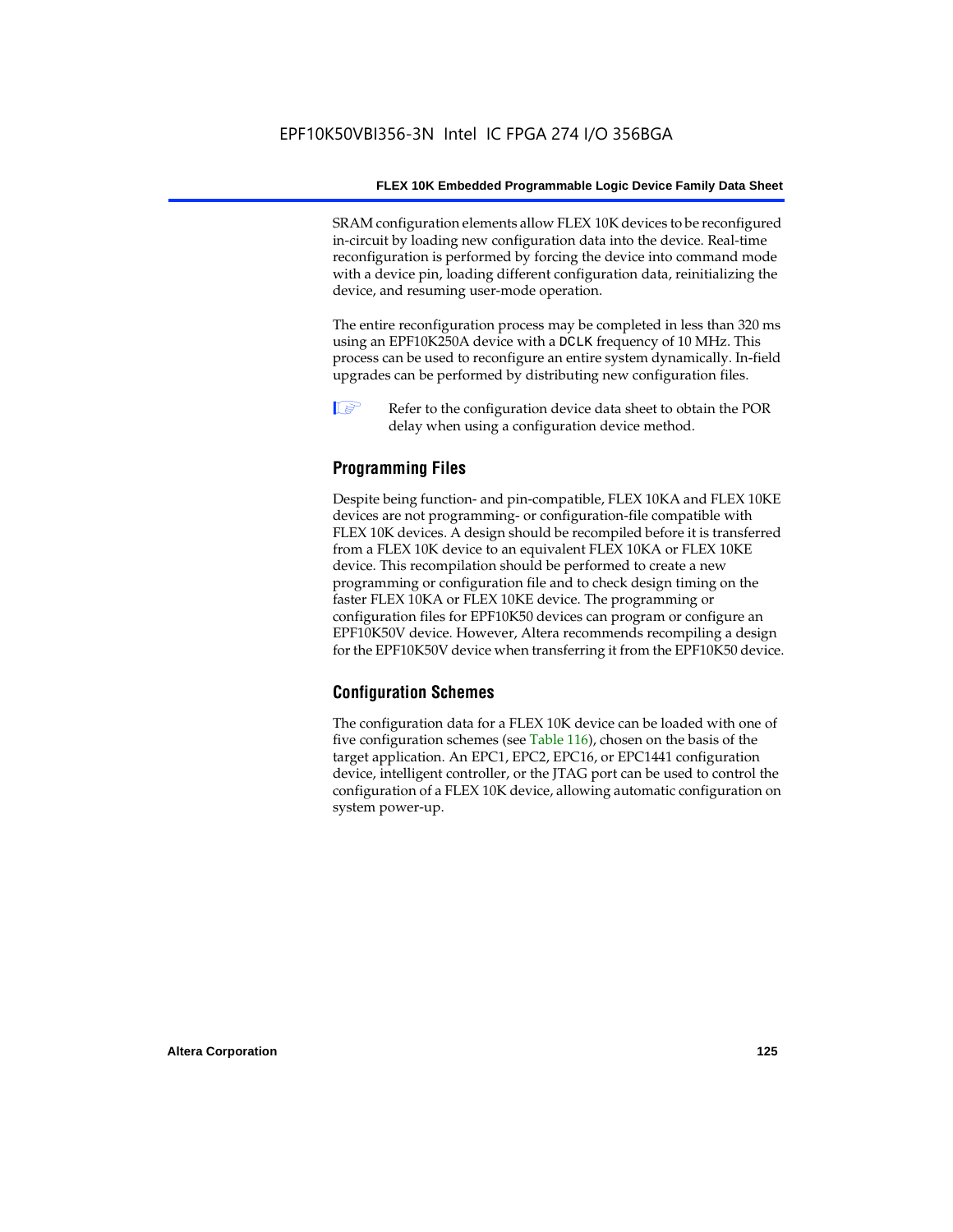Multiple FLEX 10K devices can be configured in any of the five configuration schemes by connecting the configuration enable (nCE) and configuration enable output (nCEO) pins on each device.

| <b>Table 116. Data Sources for Configuration</b> |                                                                                                                            |  |
|--------------------------------------------------|----------------------------------------------------------------------------------------------------------------------------|--|
| <b>Configuration Scheme</b>                      | Data Source                                                                                                                |  |
| Configuration device                             | EPC1, EPC2, EPC16, or EPC1441 configuration device                                                                         |  |
| Passive serial (PS)                              | BitBlaster, MasterBlaster, or ByteBlasterMV download cable, or<br>serial data source                                       |  |
| Passive parallel asynchronous (PPA)              | Parallel data source                                                                                                       |  |
| Passive parallel synchronous (PPS)               | Parallel data source                                                                                                       |  |
| <b>JTAG</b>                                      | BitBlaster, MasterBlaster, or ByteBlasterMV download cable, or<br>microprocessor with Jam STAPL file or Jam Byte-Code file |  |

# **Device Pin-Outs**

# **Revision History**

The information contained in the *FLEX 10K Embedded Programmable Logic* 

See the Altera web site (**http://www.altera.com**) or the Altera Digital

*Device Family Data Sheet* version 4.2 supersedes information published in previous versions.

# **Version 4.2 Changes**

Library for pin-out information.

The following change was made to version 4.2 of the *FLEX 10K Embedded Programmable Logic Device Family Data Sheet*: updated Figure 13.

# **Version 4.1 Changes**

The following changes were made to version 4.1 of the *FLEX 10K Embedded Programmable Logic Device Family Data Sheet*.

- Updated General Description section
- Updated I/O Element section
- Updated SameFrame Pin-Outs section
- Updated Figure 16
- Updated Tables 13 and 116
- Added Note 9 to Table 19
- Added Note 10 to Table 24
- Added Note 10 to Table 28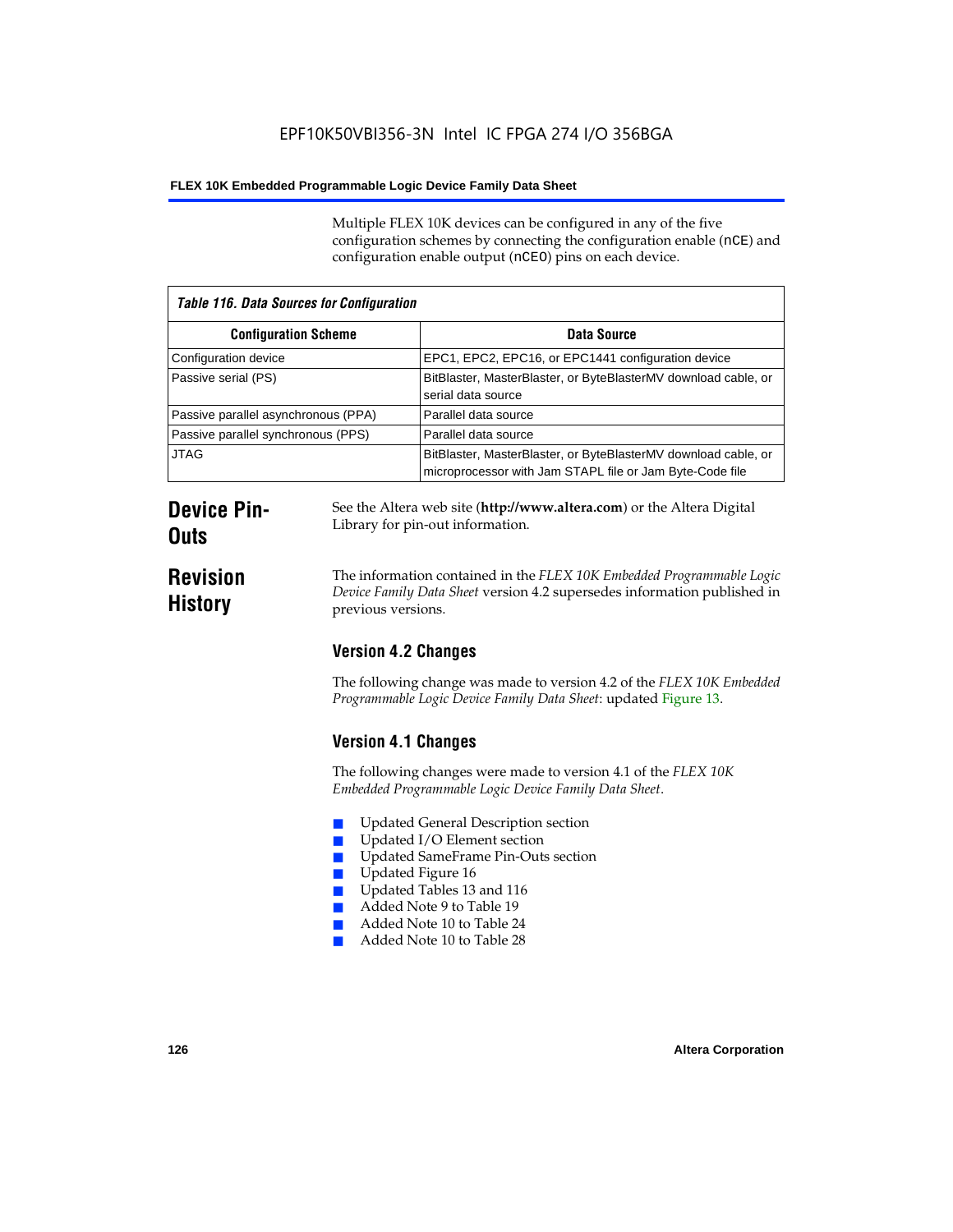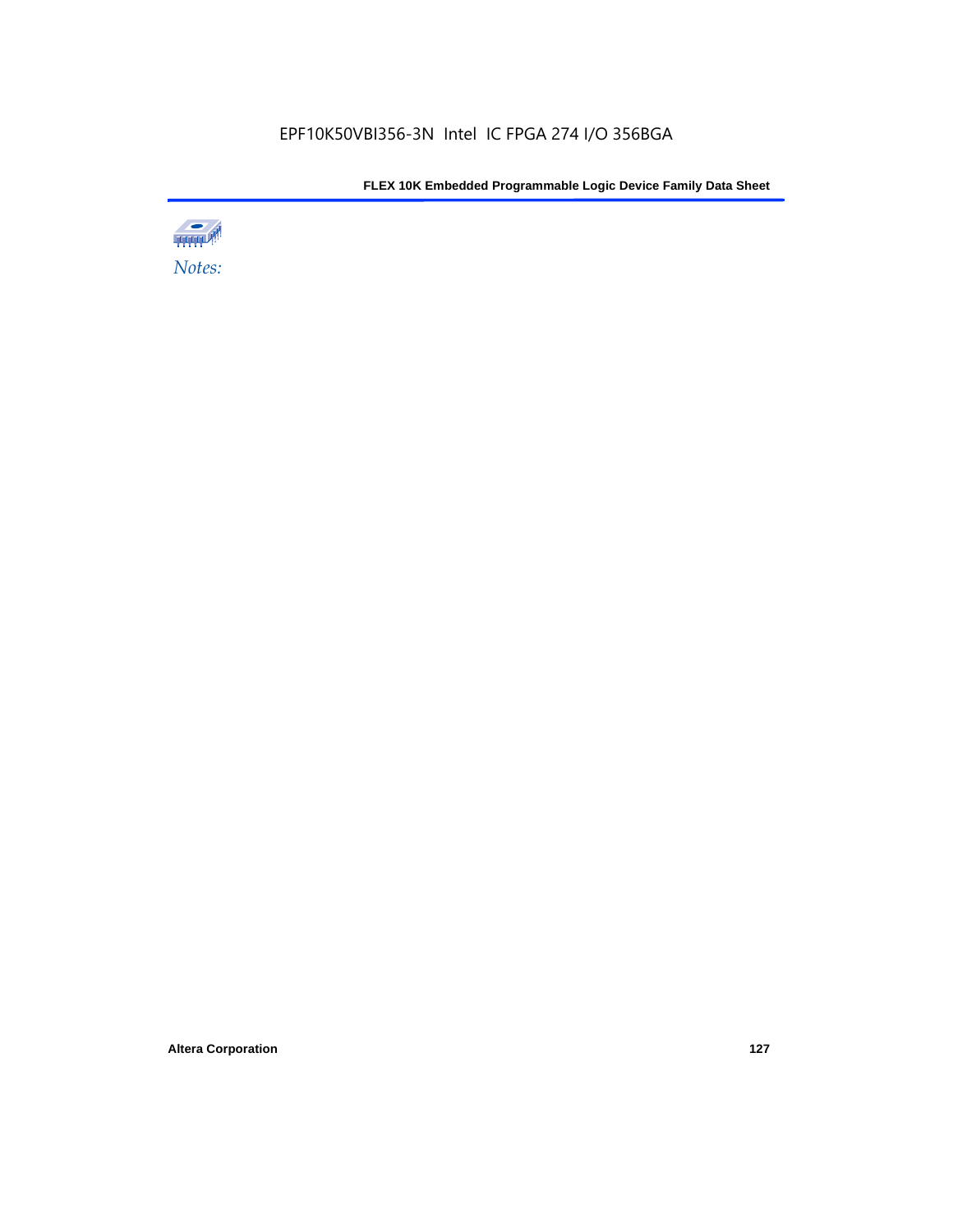

101 Innovation Drive San Jose, CA 95134 (408) 544-7000 http://www.altera.com Applications Hotline: (800) 800-EPLD Customer Marketing: (408) 544-7104 Literature Services: lit\_req@altera.com

Copyright © 2003 Altera Corporation. All rights reserved. Altera, The Programmable Solutions Company, the stylized Altera logo, specific device designations, and all other words and logos that are identified as trademarks and/or service marks are, unless noted otherwise, the trademarks and service marks of Altera Corporation in the U.S. and other countries. All other product or service names are the property of their respective holders. Altera products are protected under numerous U.S. and foreign patents and pending applications, maskwork rights, and copyrights. Altera warrants performance of its semiconductor products to

current specifications in accordance with Altera's standard warranty, but reserves the right to make changes to any products and services at any time without notice. Altera assumes no responsibility or liability arising out of the application or use of any information, product, or service described herein except as expressly agreed to in writing by Altera Corporation. Altera customers are advised to obtain the latest version of device specifications before relying on any published information and before placing orders for products or services.



**128 Altera Corporation**